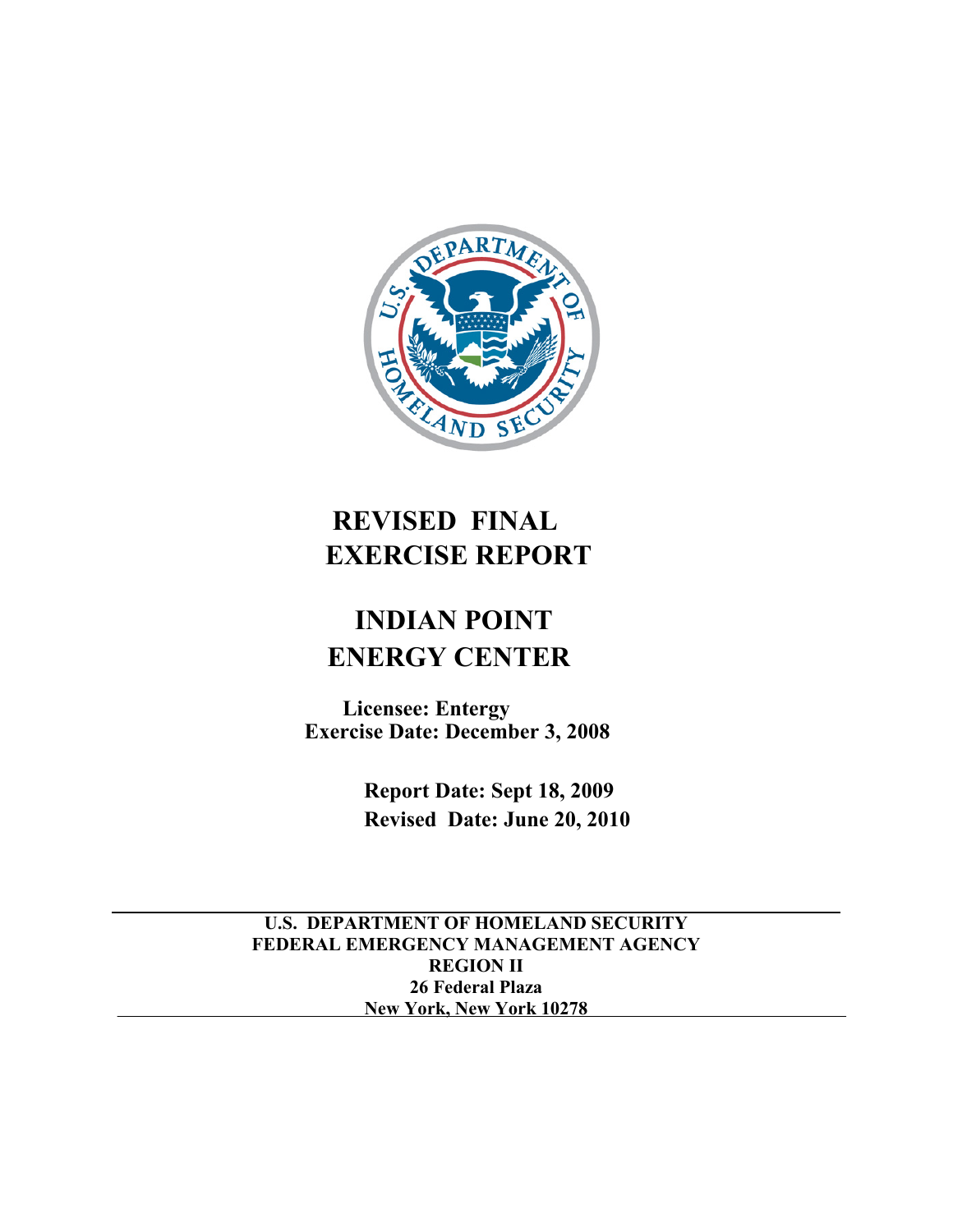## Table of Contents

| I.   |                                                                                                       |  |
|------|-------------------------------------------------------------------------------------------------------|--|
| II.  |                                                                                                       |  |
| III. |                                                                                                       |  |
|      |                                                                                                       |  |
|      |                                                                                                       |  |
|      |                                                                                                       |  |
| IV.  |                                                                                                       |  |
|      |                                                                                                       |  |
|      |                                                                                                       |  |
|      |                                                                                                       |  |
|      |                                                                                                       |  |
|      |                                                                                                       |  |
|      |                                                                                                       |  |
|      | 1.4 New York State Personnel Monitoring Center - Townline Sub Residence  27                           |  |
|      |                                                                                                       |  |
|      |                                                                                                       |  |
|      |                                                                                                       |  |
|      |                                                                                                       |  |
|      |                                                                                                       |  |
|      | 2.0 New York State - Westchester County Joint Emergency Worked29                                      |  |
|      | <b>Personnel Monitoring Center</b>                                                                    |  |
| 2    | <b>RISK JURISDICTIONS</b>                                                                             |  |
|      |                                                                                                       |  |
|      |                                                                                                       |  |
|      |                                                                                                       |  |
|      |                                                                                                       |  |
|      |                                                                                                       |  |
|      | Middletown High School<br>2.1.6 Orange County - General Population Bus Company - West Point Tours .33 |  |
|      | 2.1.7 Orange County School Bus Company - West Point Tours-Highland Falls 34                           |  |
|      | 2.1.8 Orange County - School Interview - Fort Montgomery Elementary School34                          |  |
|      | 2.1.9 Orange County - Congregate Care Center - Middletown High School34                               |  |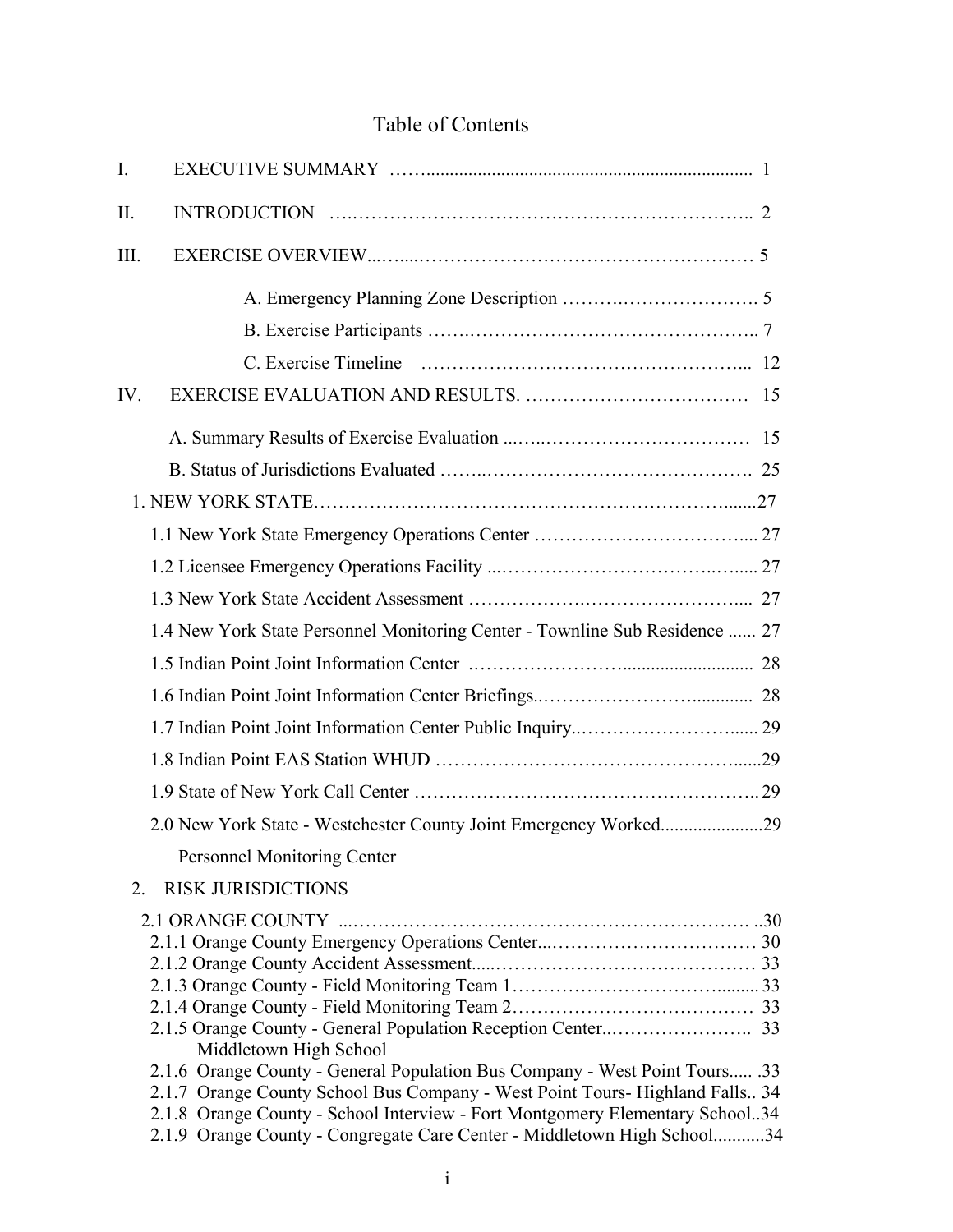| Orange County - Medical Services Transport - Cornwall34<br>2.1.10             |  |
|-------------------------------------------------------------------------------|--|
| Volunteer Ambulance Corps -2009                                               |  |
| 2.1.11<br>Cornwall Hospital - 2009                                            |  |
| 2.1.12                                                                        |  |
| Cornwall Hospital - 2007                                                      |  |
| 2.1.13                                                                        |  |
| Orange County - Emergency Worker Personnel Monitoring Center37<br>2.1.14      |  |
| Orange - Ulster Boces                                                         |  |
| 2.1.15                                                                        |  |
|                                                                               |  |
|                                                                               |  |
| 2.2.2                                                                         |  |
|                                                                               |  |
|                                                                               |  |
|                                                                               |  |
| 2.2.6 Putnam County - School Reception Center - Kent Primary School42         |  |
|                                                                               |  |
| Haldane Central School District                                               |  |
| 2.2.8 Putnam County - School Interview - Haldane Central School District 43   |  |
| 2.2.9 Putnam County - School Bus Company - Haldane Central School District 43 |  |
| 2.2.10 Putnam County - School Interview - Noahs Ark Nursery School43          |  |
|                                                                               |  |
| 2.2.12 Putnam County - School Interview - St Phillips Nursery School 44       |  |
|                                                                               |  |
| Carmel Volunteer Ambulance Company                                            |  |
| 2.2.14 Putnam County - Medical Services Hospital - Putnam Hospital 44         |  |
|                                                                               |  |
|                                                                               |  |
|                                                                               |  |
|                                                                               |  |
| 2.3.2                                                                         |  |
| 2.3.3                                                                         |  |
|                                                                               |  |
|                                                                               |  |
| Rockland County - General Population Reception Center 49<br>2.3.6             |  |
| Pearl River High School                                                       |  |
|                                                                               |  |
| <b>Clarkstown Central School District</b>                                     |  |
|                                                                               |  |
| East Ramapo Central School District                                           |  |
| 2.3.9                                                                         |  |
| <b>Clarkstown Central School District</b>                                     |  |
|                                                                               |  |
| East Ramapo Central School District                                           |  |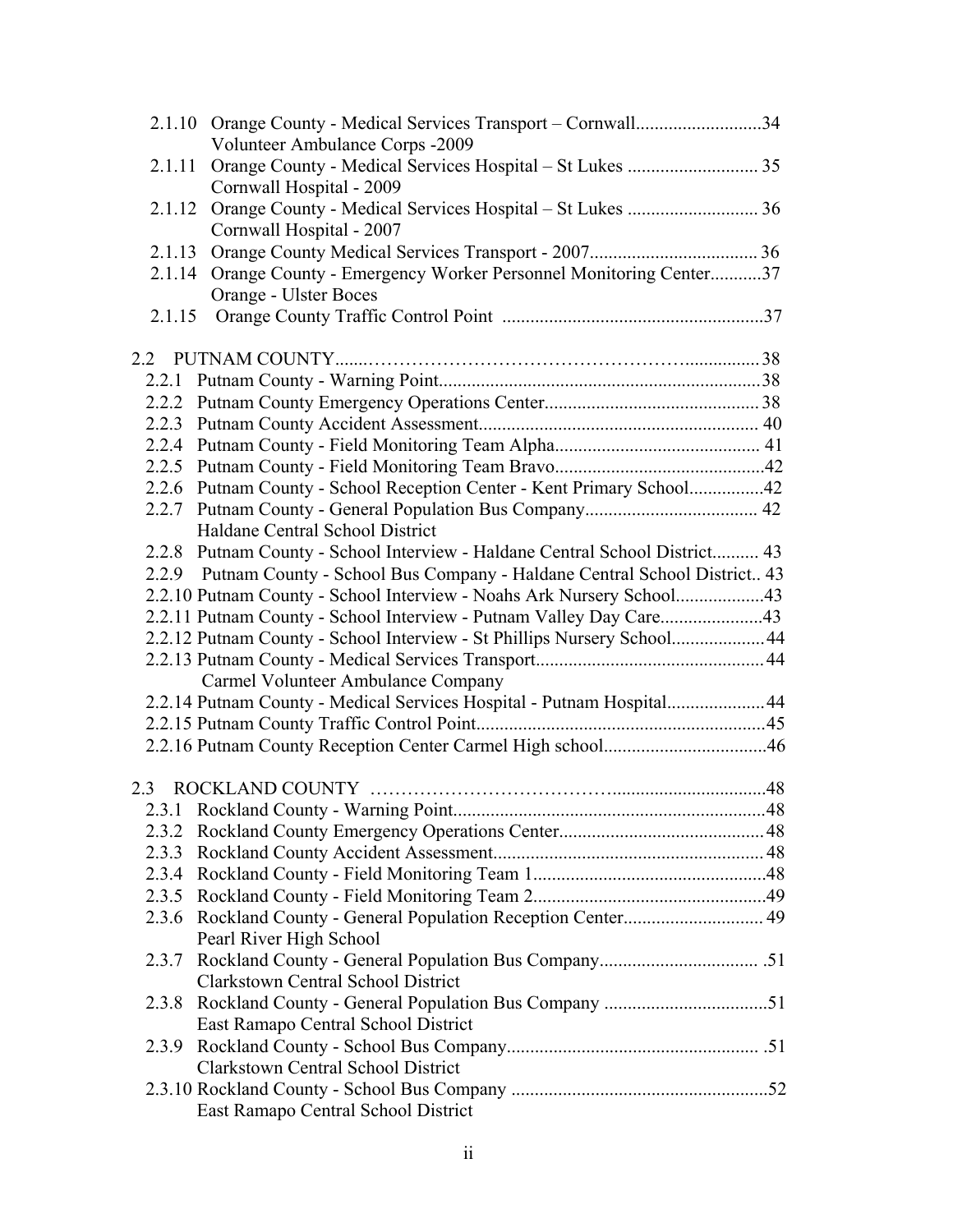| Spring Hill Ambulance Corps                                                                 |  |
|---------------------------------------------------------------------------------------------|--|
| 2.3.12 Rockland County - Medical Services Hospital - Good Samaritan Hospital52              |  |
| 2.3.15 Rockland County - Emergency Worker Personnel Monitoring  52                          |  |
| Center - Rockland County Sewer District                                                     |  |
|                                                                                             |  |
|                                                                                             |  |
| 2.4                                                                                         |  |
|                                                                                             |  |
|                                                                                             |  |
|                                                                                             |  |
|                                                                                             |  |
|                                                                                             |  |
|                                                                                             |  |
|                                                                                             |  |
|                                                                                             |  |
| 2.4.9 Westchester County - General Population Chappaqua Bus Company 57                      |  |
|                                                                                             |  |
| 2.4.11 Westchester County - School Bus Company Briarcliff Manor57<br><b>School District</b> |  |
|                                                                                             |  |
| 2.4.13 Westchester County - Todd Elementary School Interviews58                             |  |
|                                                                                             |  |
|                                                                                             |  |
| 2.4.16 Westchester County - Anne M. Donner Middle School Interviews58                       |  |
| 2.4.17 Westchester County - Roosevelt Education Center School Interview59                   |  |
| 2.4.18 Westchester County - Yorktown Heights Center School Interview59                      |  |
|                                                                                             |  |
| 2.4.20 Westchester County - Carrie E. Thompkins Elementary School Interview59               |  |
|                                                                                             |  |
|                                                                                             |  |
|                                                                                             |  |
|                                                                                             |  |
|                                                                                             |  |
|                                                                                             |  |
| 2.4.27 Westchester County - Park Early Childhood Center School Interview61                  |  |
|                                                                                             |  |
|                                                                                             |  |
| 2.4.30 Westchester County - Pierre Van Cortland Middle School Interview62                   |  |
|                                                                                             |  |
|                                                                                             |  |
| 2.4.33 Westchester County - West Orchard Elementary School Interview63                      |  |
|                                                                                             |  |
|                                                                                             |  |
| 2.4.36 Westchester County - Medical Service Hospital Westchester                            |  |
|                                                                                             |  |
|                                                                                             |  |
| <b>Ambulance Service</b>                                                                    |  |
| 2.4.38 Westchester County - Hendrick Hudson School Bus Company Interview64                  |  |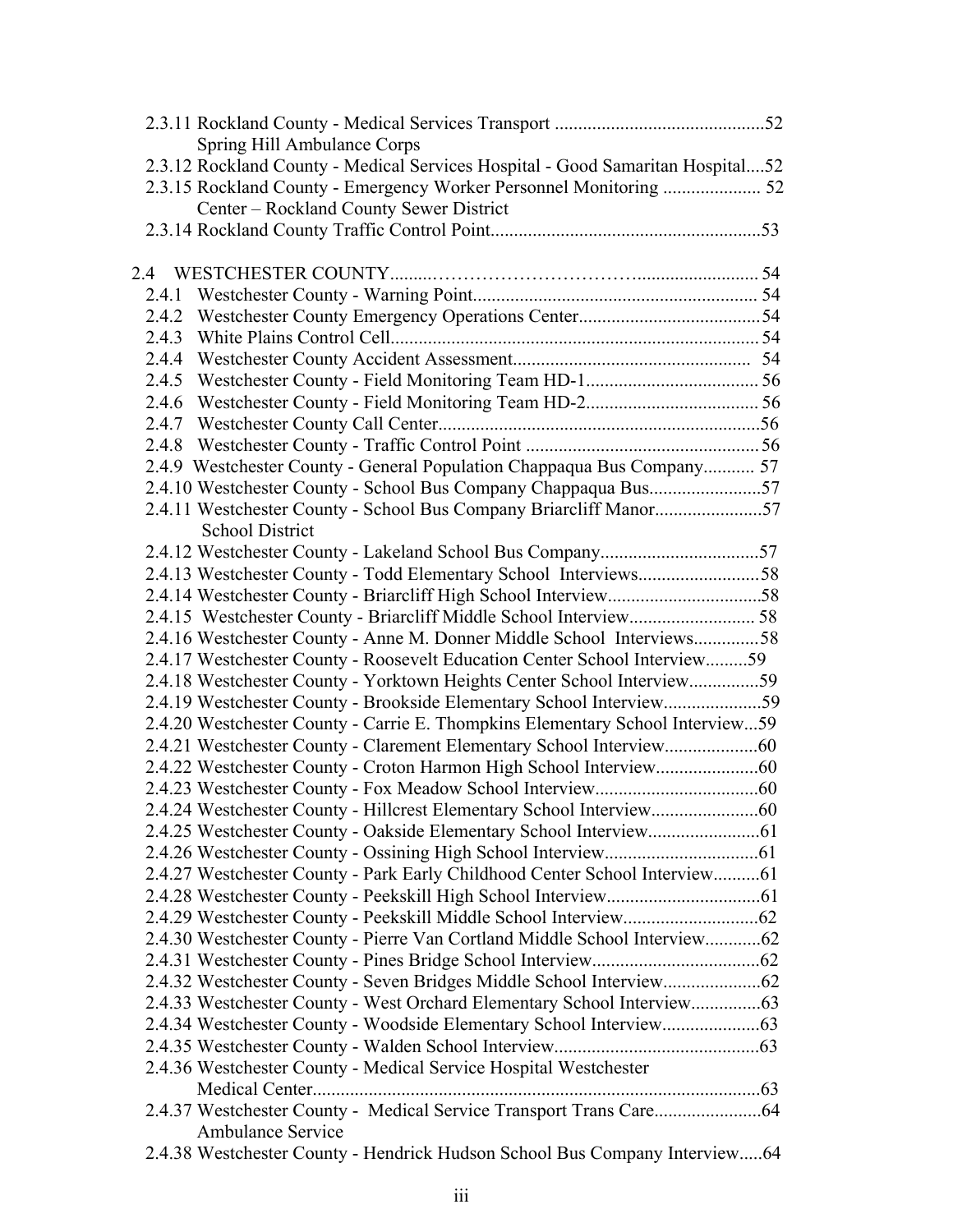## 2.5 SUPPORT JURISDICTIONS

## **LIST OF TABLES**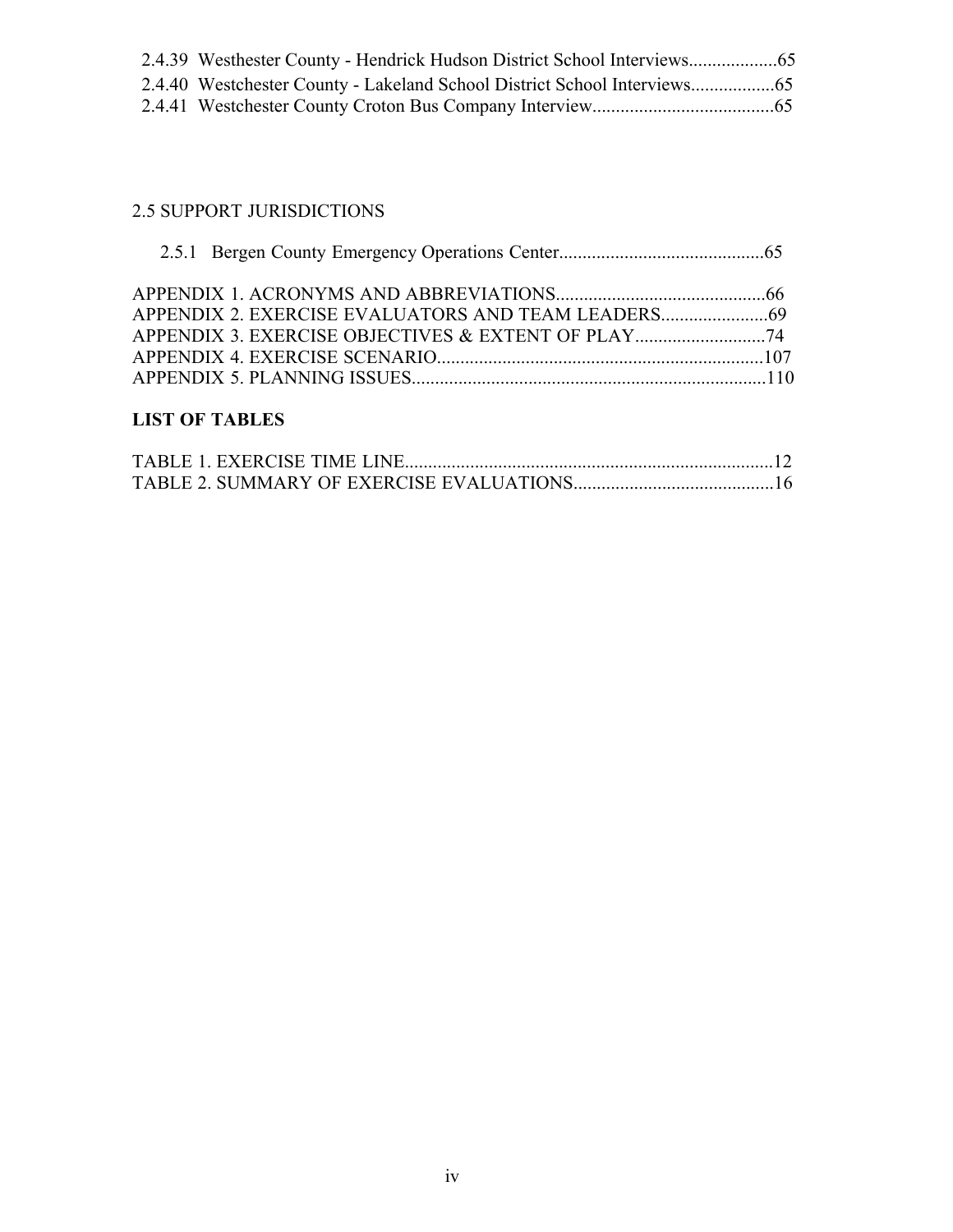# **I. Executive Summary**

The Federal Emergency Management Agency, Region II evaluated an exercise on December 3, 2008 and related out of sequence activities in the plume exposure pathway emergency planning zone (EPZ) around the Indian Point Energy Center (IPEC). The purpose of the exercise and out of sequence activities was to assess the level of State and local preparedness in responding to a radiological emergency. The exercise and out of sequence activities were held in accordance with FEMA's policies and guidance concerning the exercise of State and local radiological emergency response plans (RERP) and procedures.

The most recent previous exercise at this site was conducted on December 3, 2008. The qualifying emergency preparedness exercise was conducted on March 3, 1982.

FEMA wishes to acknowledge the efforts of the many individuals in New York State; Westchester, Rockland, Orange, and Putnam Counties; and Bergen County, New Jersey who participated in this exercise.

Protecting the public health and safety is the full-time job of some of the exercise participants and an additional assigned responsibility for others. Still others have willingly sought this responsibility by volunteering to provide vital emergency services to their communities. The cooperation and teamwork of all participants were evident during this exercise.

This report contains the draft evaluation of the biennial exercise and of the following outof-sequence activities in Orange, Putnam, Rockland and Westchester counties: Reception Centers; Congregate Care Centers; Emergency Worker Personnel Monitoring Centers; General and Special Population Bus Companies; School Bus Companies; Traffic Control Points; School Interviews and Medical Drills.

The State and local organizations, except where noted in this report, satisfactorily demonstrated knowledge of their emergency response plans and procedures and adequately implemented them. There were no Deficiencies and nine Areas Requiring Corrective Actions (ARCAs) were identified. Two ARCA's have been resolved. Six of the eight ARCA's from the previous 2006 exercise were corrected. Therefore there are eleven ARCAs remaining.

1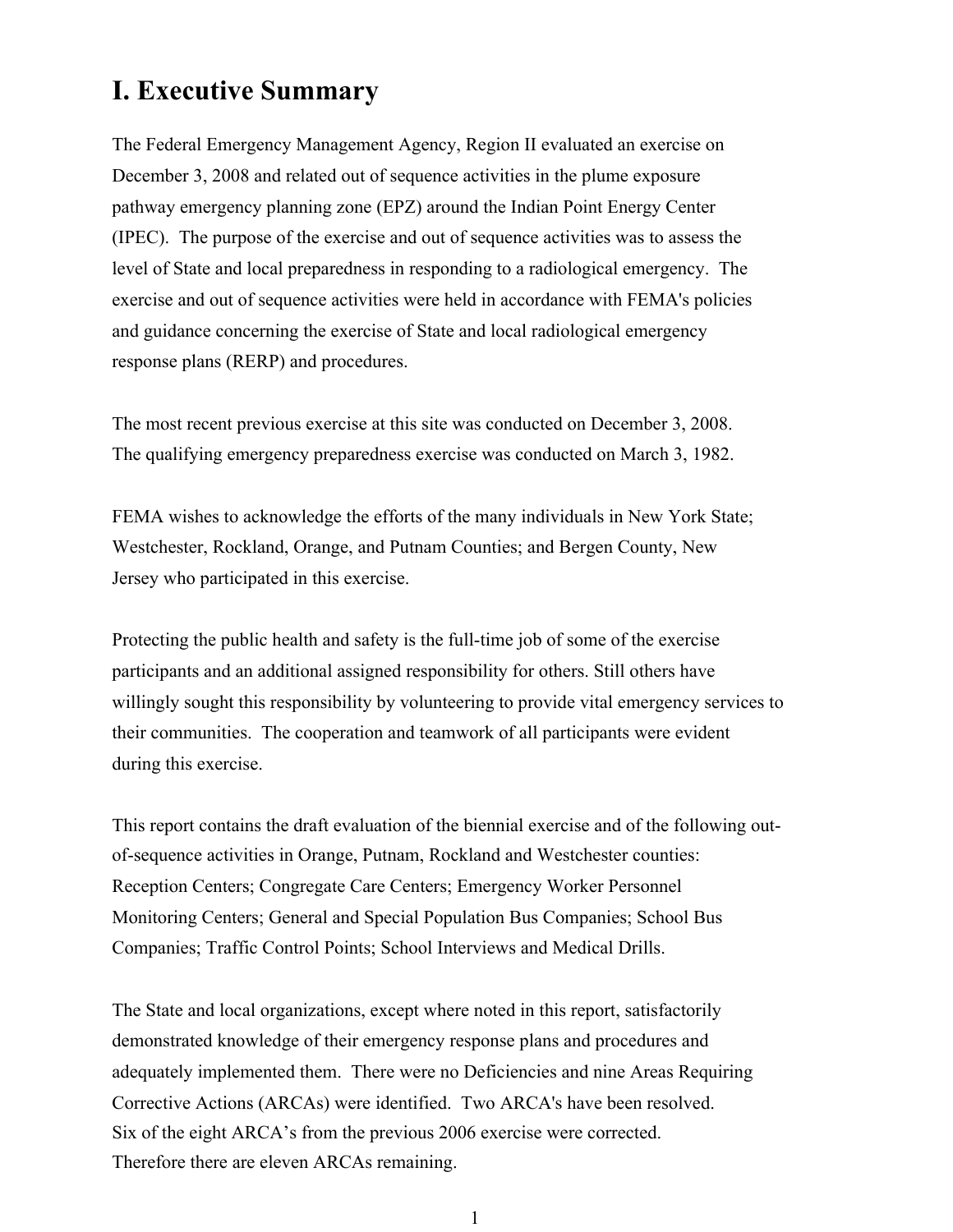# **II. Introduction**

On December 7, 1979, the President directed FEMA to assume the lead responsibility for all offsite nuclear planning and response. FEMA's activities are conducted pursuant to 44 Code of Federal Regulations (CFR) Parts 350, 351, and 352. These regulations are a key element in the REP Program that was established following the Three Mile Island Nuclear Station accident in March 1979.

FEMA Rule 44 CFR 350 establishes the policies and procedures for FEMA's initial and continued approval of State and local governments' radiological emergency planning and preparedness for commercial nuclear power plants. This approval is contingent, in part, on State and local government participation in joint exercises with licensees.

FEMA's responsibilities in radiological emergency planning for fixed nuclear facilities include the following:

• Taking the lead in offsite emergency planning and in the review and evaluation of RERPs and procedures developed by State and local governments;

• Determining whether such plans and procedures can be implemented on the basis of observation and evaluation of exercises of the plans and procedures conducted by State and local governments;

• Responding to requests by the U.S. Nuclear Regulatory Commission (NRC) pursuant to the Memorandum of Understanding between the NRC and FEMA dated June 17, 1993, (Federal Register, Vol. 58, No. 176, September 14, 1993); and

Coordinating the activities of the following Federal agencies with responsibilities in the radiological emergency planning process:

- U.S. Department of Commerce,
- U.S. Nuclear Regulatory Commission,
- U.S. Environmental Protection Agency,
- U.S. Department of Energy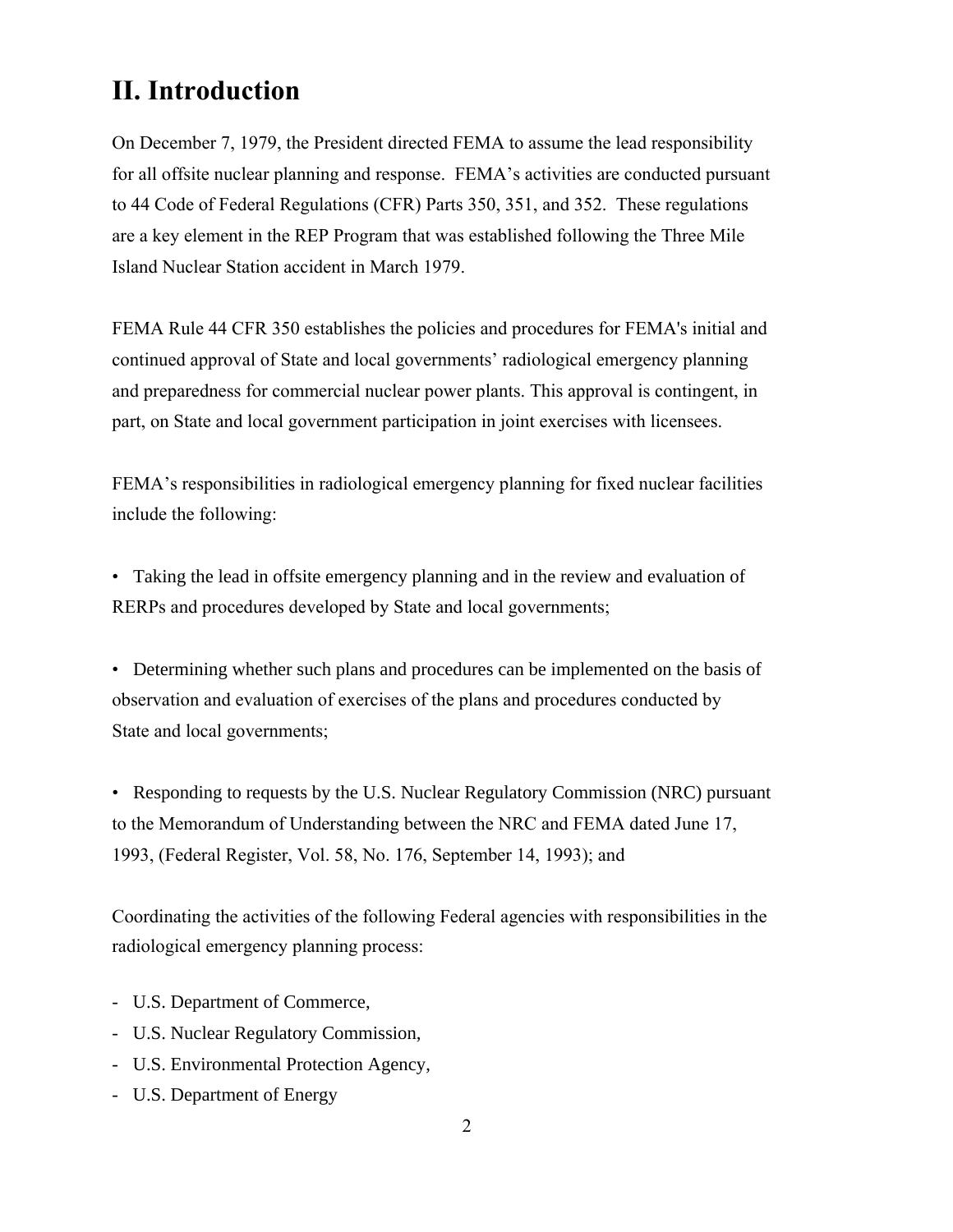- U.S. Department of Agriculture,
- U.S. Department of Transportation
- U.S. Department of Health and Human Services,
- U.S. Department of the Interior,
- U.S. Food and Drug Administration, and
- US Department of Defense

Representatives of these agencies serve on the FEMA Region II Regional Assistance Committee (RAC), which is chaired by FEMA.

Formal submission of the RERPs for the IPEC to FEMA Region II by the State of New York and involved local jurisdictions occurred on October 10, 1991. Formal approval of the RERP was granted by FEMA on May 3, 1996, under 44 CFR 350.

A full-scale REP exercise was evaluated on December 3, 2008 to assess the capabilities of State and local emergency preparedness organizations in implementing their RERPs and procedures to protect the public health and safety during a radiological emergency at the IPEC. The purpose of this exercise report is to present the exercise results and findings on the performance of the offsite response organizations (ORO) during a simulated radiological emergency.

The findings presented in this report are based on the evaluations of the Federal evaluator team, with final determinations made by the DHS New York Field Office Branch Chief and RAC Chairperson, and approved by the Acting Director of the Chemical and Nuclear Planning and Protection Division, Office of Infrastructure Protection, DHS.

The criteria utilized in the FEMA evaluation process are contained in:

• NUREG-0654/FEMA-REP-1, Rev. 1, "Criteria for Preparation and Evaluation of Radiological Emergency Response Plans and Preparedness in Support of Nuclear Power Plants," November 1980; and

• Radiological Emergency Preparedness: Exercise Evaluation Methodology," published in the Federal Register on September 12, 2001, and revised April 25, 2002.

3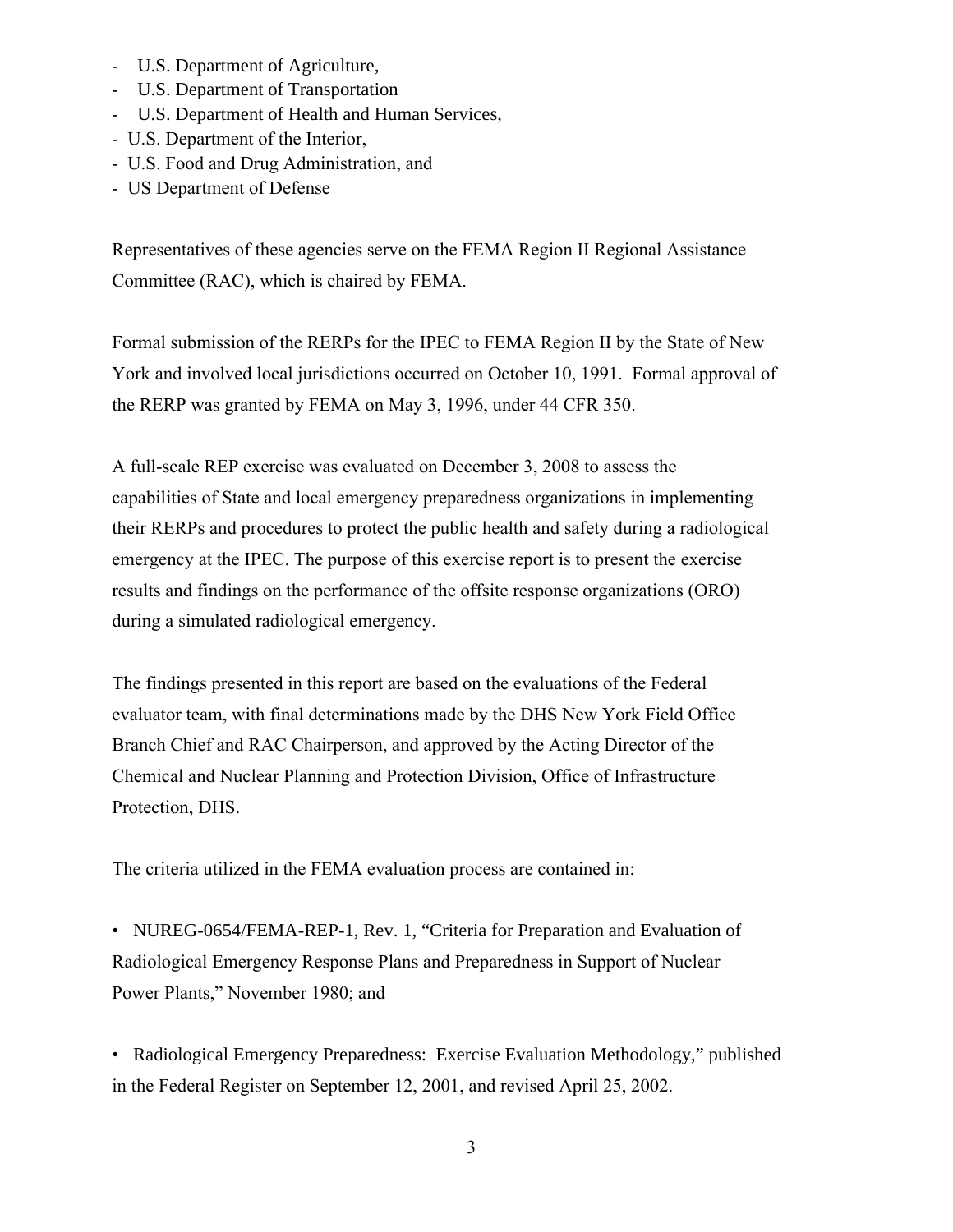Section III of this report, titled "Exercise Overview," presents basic information and data relevant to the exercise. This section of the report contains a description of the plume pathway EPZ, a listing of all participating jurisdictions and functional entities that were evaluated, and a tabular presentation of the time of the actual occurrence of key exercise events and activities.

Section IV of this report, titled "Exercise Evaluation and Results," presents information on the demonstration of applicable exercise evaluation areas at each jurisdiction or functional entity evaluated in a jurisdiction-based, issues-only format. This section also contains: (1) descriptions of all Deficiencies and Areas Requiring Corrective Action (ARCAs) assessed during this exercise, recommendations for corrective actions, and the State and local governments' schedule of corrective actions for each identified exercise issue, and (2) descriptions of unresolved ARCAs assessed during previous exercises and the status of the Off Site Response Organizations (OROs)' efforts to resolve them.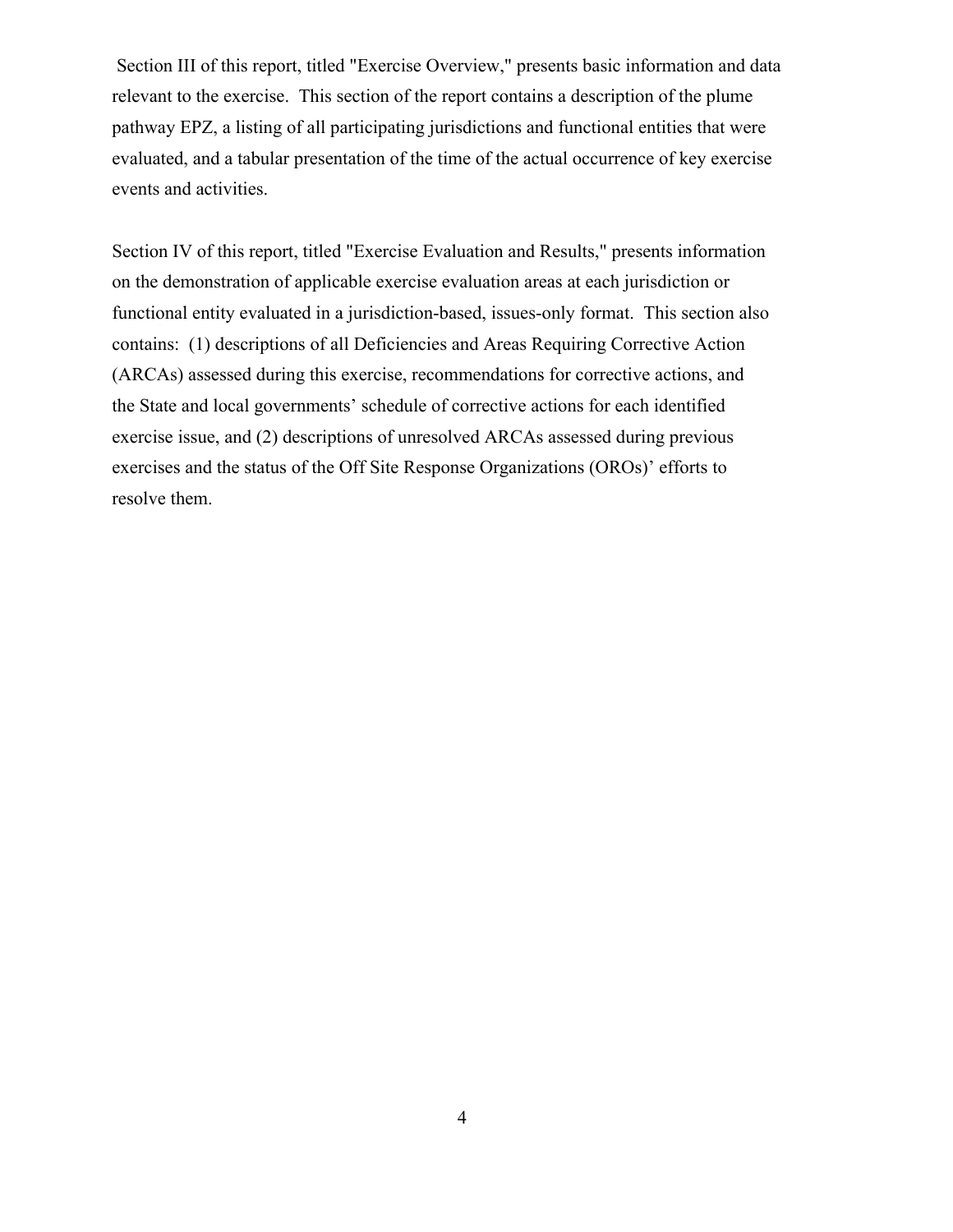# **II. Exercise Overview**

Contained in this section are data and basic information relevant to the December 3, 2008 exercise held to test the offsite emergency response capabilities in the area surrounding the IPEC. This section of the exercise report includes a description of the plume pathway EPZ, a listing of all participating jurisdictions and functional entities that were evaluated, and a tabular presentation of the time of actual occurrence of key exercise events and activities.

## **A. Plume Emergency Planning Zone Description**

The IPEC's 10-mile plume pathway EPZ contains portions of four New York State counties: Orange, Putnam, Rockland, and Westchester.

The IPEC is located on the east bank of the Hudson River about 24 miles north of the New York City boundary line at Indian Point, Village of Buchanan in upper Westchester County, New York. The station is about 0.8 miles southwest of the city of Peekskill, 8.3 miles south of West Point, 1.5 miles northeast of the Lovett Generating Station site, 4.6 miles north of the Bowline Point Generating Station site, and 2.3 miles north of Montrose Point.

The IPEC is accessible by several roads in the Village of Buchanan. Broadway, a twolane paved road, borders the site to the east and is the primary access road to the site. The Village roads of Bleakley Avenue and First Street enter Broadway across from the eastern site boundary. Additionally, a paved road links the eastern boundary of the site to the plants.

There are no residences within the site boundary. In addition, there are no public highways or railroads that traverse the site area.

The IPEC is surrounded on almost all sides by high ground ranging from 600 to 1,000 feet above sea level. The site is on the east bank of the Hudson River which runs northeast to southwest at this point but turns sharply northwest approximately two miles northeast of the site.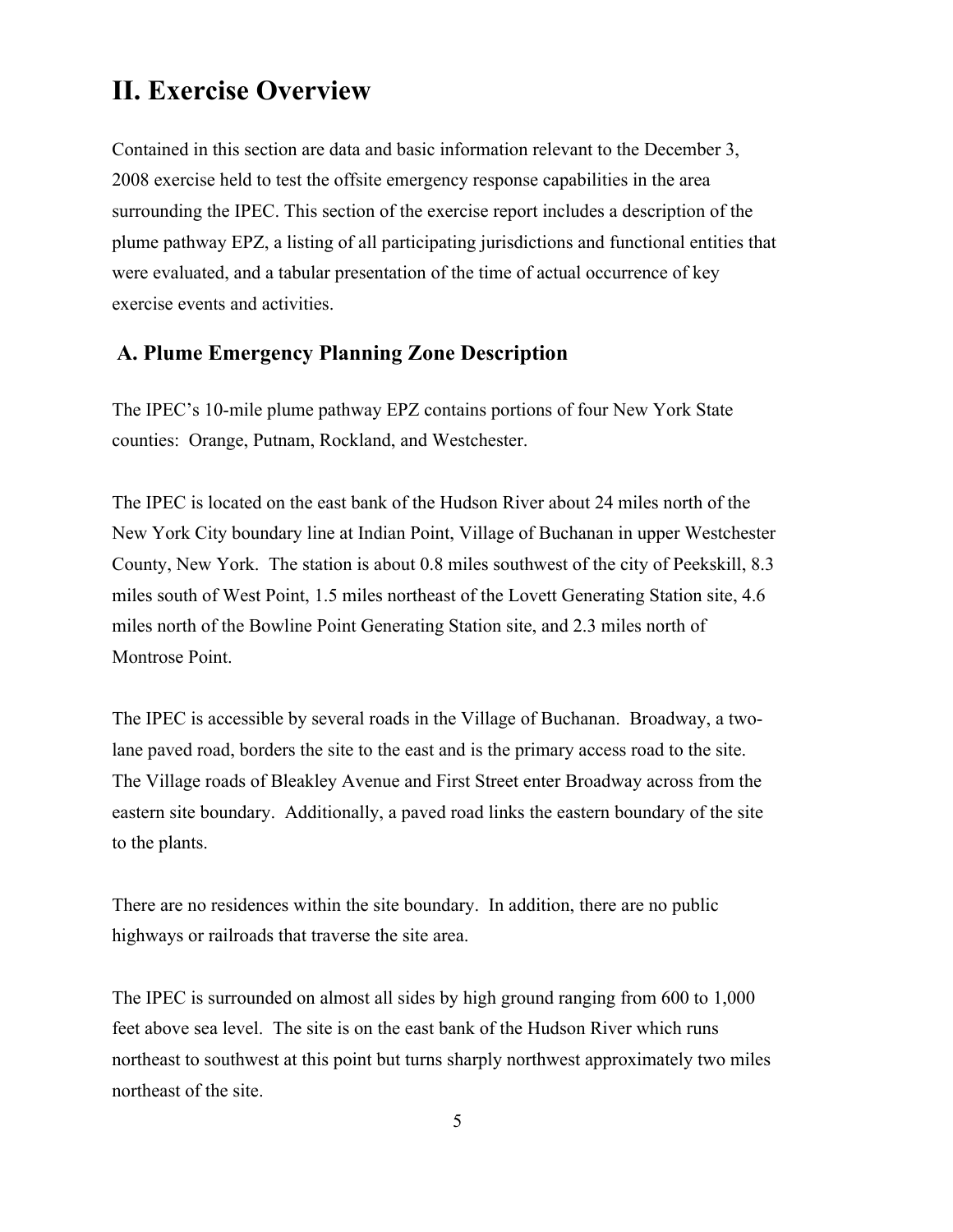The west bank of the Hudson is flanked by the steep, heavily wooded slopes of the Dunderberg Mountain and to then northwest (elevations1,086 feet and 1,257 feet respectively) and Buckberg Mountain to the west-southwest (elevation 793 feet). These peaks extend to the west by other names and gradually rise to slightly higher peaks.

The general orientation of this mass of high ground is northeast to southwest. One mile northwest of the site, Dunderberg Mountain bulges to the east; north of Dunderberg and the site, high ground reaching 800 feet forms the east bank of the Hudson as the river makes a sharp turn to the northwest. To the east of the site, peaks are generally lower than those to the north and west. The Spitzenberg and Blue Mountains average about 600 feet in height and there is a weak, poorly defined series of ridges that again run mainly in a north-northeast direction. The river south of the site makes another sharp bend to the southeast and then widens as it flows past Croton and Haverstraw.

The IPEC is approximately 239 acres in size and contains three pressurized water reactors: Unit 1 (615 MWt, 265 MWe, de-fueled), Unit 2 (2,758 MWt, 873 MWe), and Unit 3 (3,025 MWt, 965 MWe). Indian Point Unit 3 is adjacent to and south of Unit 1 and Unit 2 is to the north of Unit 1. The two operating units , #'s 2 and 3, were designed by the Westinghouse Electric Corporation. Indian Point Unit 1 was decommissioned and defueled in 1974.

IPEC's pressurized water nuclear power plants each contain a nuclear reactor and closed loops of pressurized water that remove the heat energy from the reactor core and transfer the energy to a secondary water system that generates steam. The steam, in turn, drives a turbine generator set which produces electric power.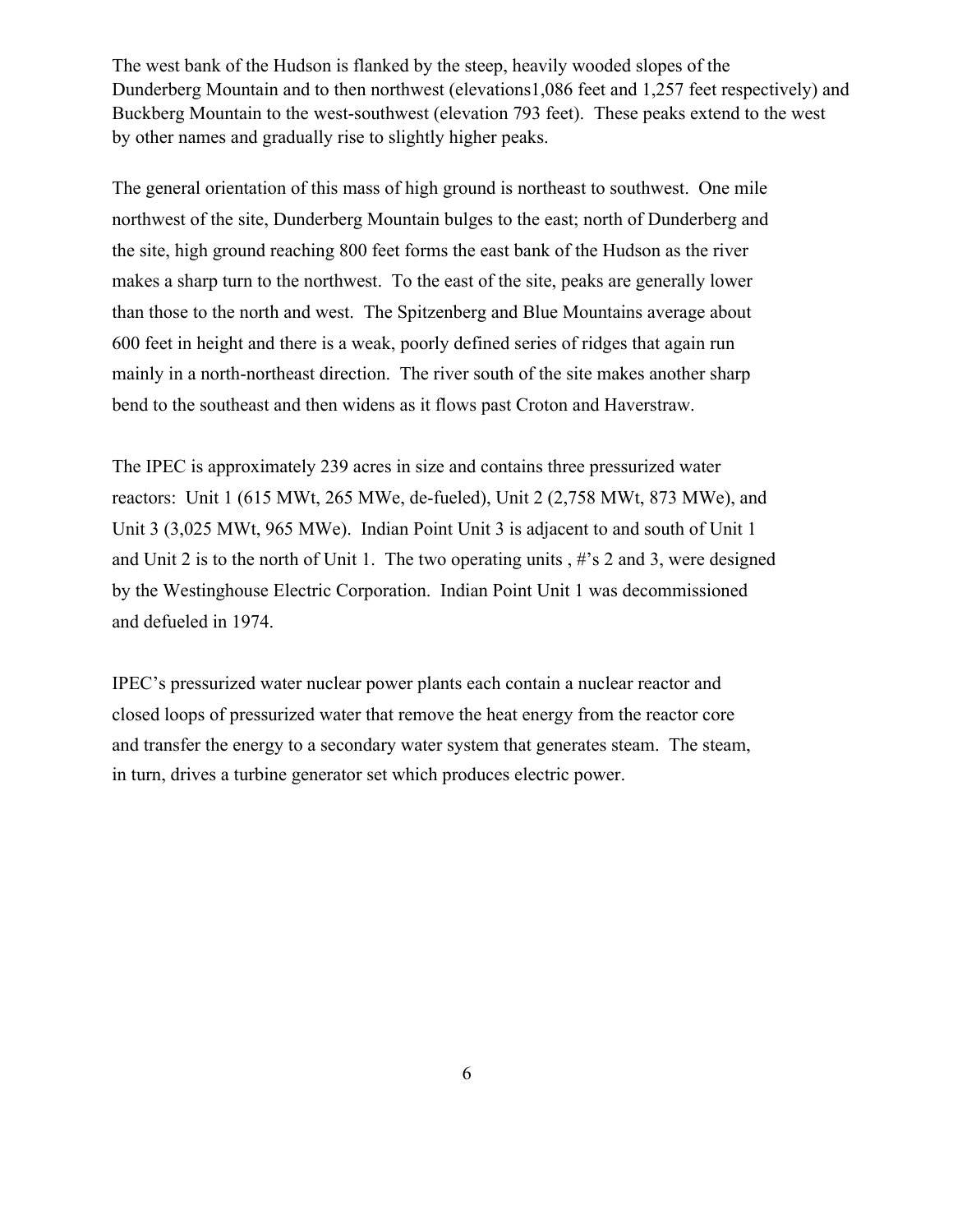## **B. Exercise Participants**

 The following agencies, organizations, and units of government participated in the Indian Point 3 exercise on December 3, 2008.

## **Federal Agencies**

US Military Academy at West Point

#### **State Jurisdictions**

New York State Division of Military and Naval Affairs New York State Depaetment of Agriculture and Markets New York State Department of Environmental Conservation New York State Department of Health New York State Department of Highways New York State Department of Social Services New York State Department of Transportation New York State Emergency Management Office New York State Emergency Medical Services Coordinator New York State Office of Fire Prevention and Control New York State Park Police New York State Publice Service Commission New York State Police New York Thruway Authority New York State Office of General Services NYS Energy Research and Development Authority State University of New York New York State Office of the Aging New York State Office of Human Services New York State Education Department New York State Department of Labor New York State Office of Mental Health New York State Division of Criminal Justice Services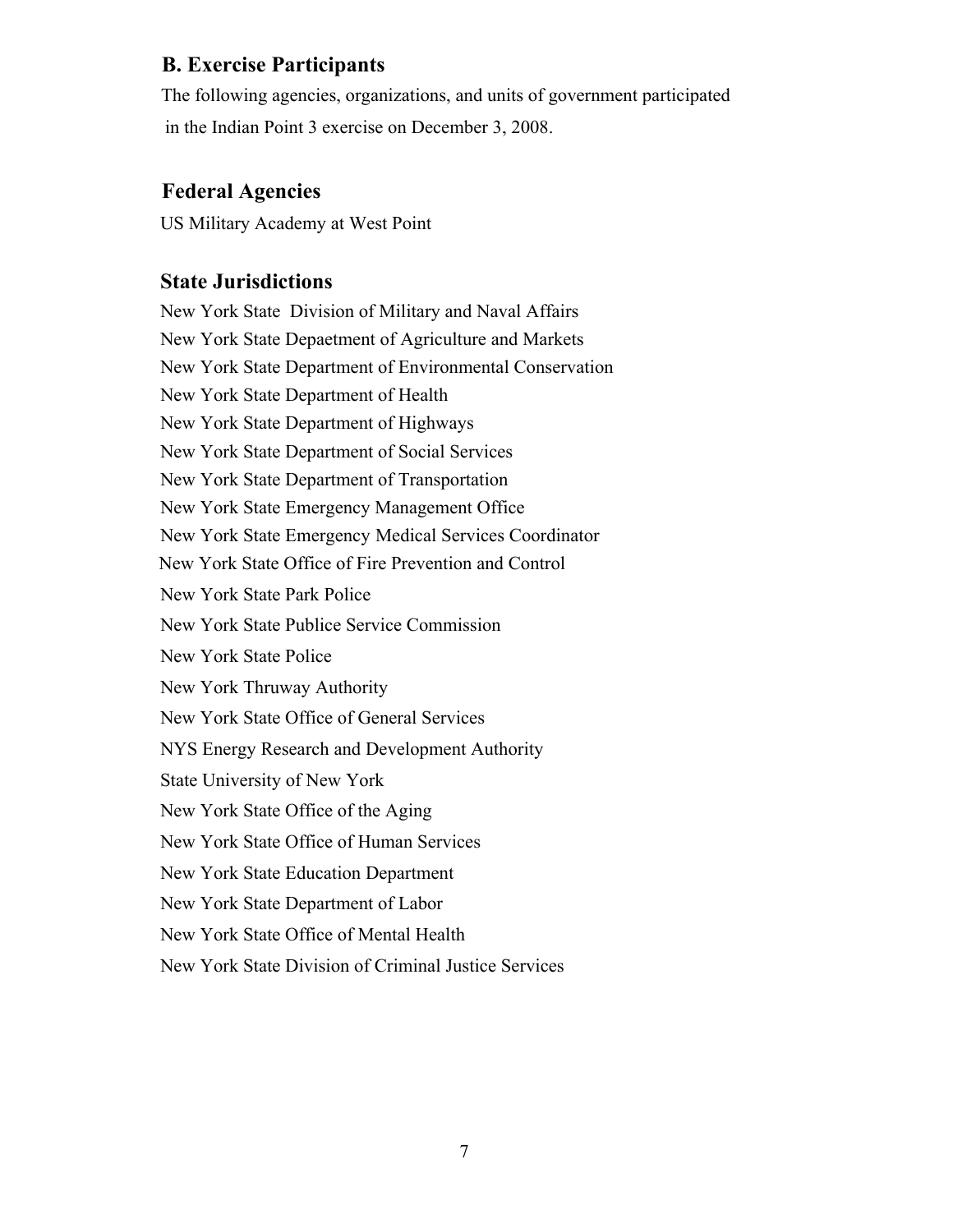#### **Risk Jurisdictions**

#### **Orange County**

Orange County Commission on Aging Orange County Commissioner on Emergency Services Orange County Commissioner on Finance Orange County Commissioner on Fire Services Orange County Commissioner on Mental Health Orange County Commissioners on Health Orange County Commissioners on Social Services Orange County Department of Health Orange County Department of Public Works, Buildings and Grounds Orange County Department of Social Services Orange County District Attorney's Office Orange County Division Budget Orange County Division of Emergency Management Orange County Division of Environmental Health Orange County Division of Fire Services Orange County Executive Office Orange County Health Department Orange County Maintenance Orange County Sheriff's Office

#### **Putnam County**

Putnam County Bureau of Emergency Services Putnam County Department of Highways and Facilities Putnam County Department of Social Services Putnam County Deputy County Executive Putnam County Division of Mental Health Putnam County Office for Aging Putnam County Patient Services Putnam County Schools Putnam County Sheriff's Department

#### **Rockland County**

Rockland Board of Cooperative Education Services Rockland County Sheriff's Department Rockland County Community College Rockland County Clerk's Office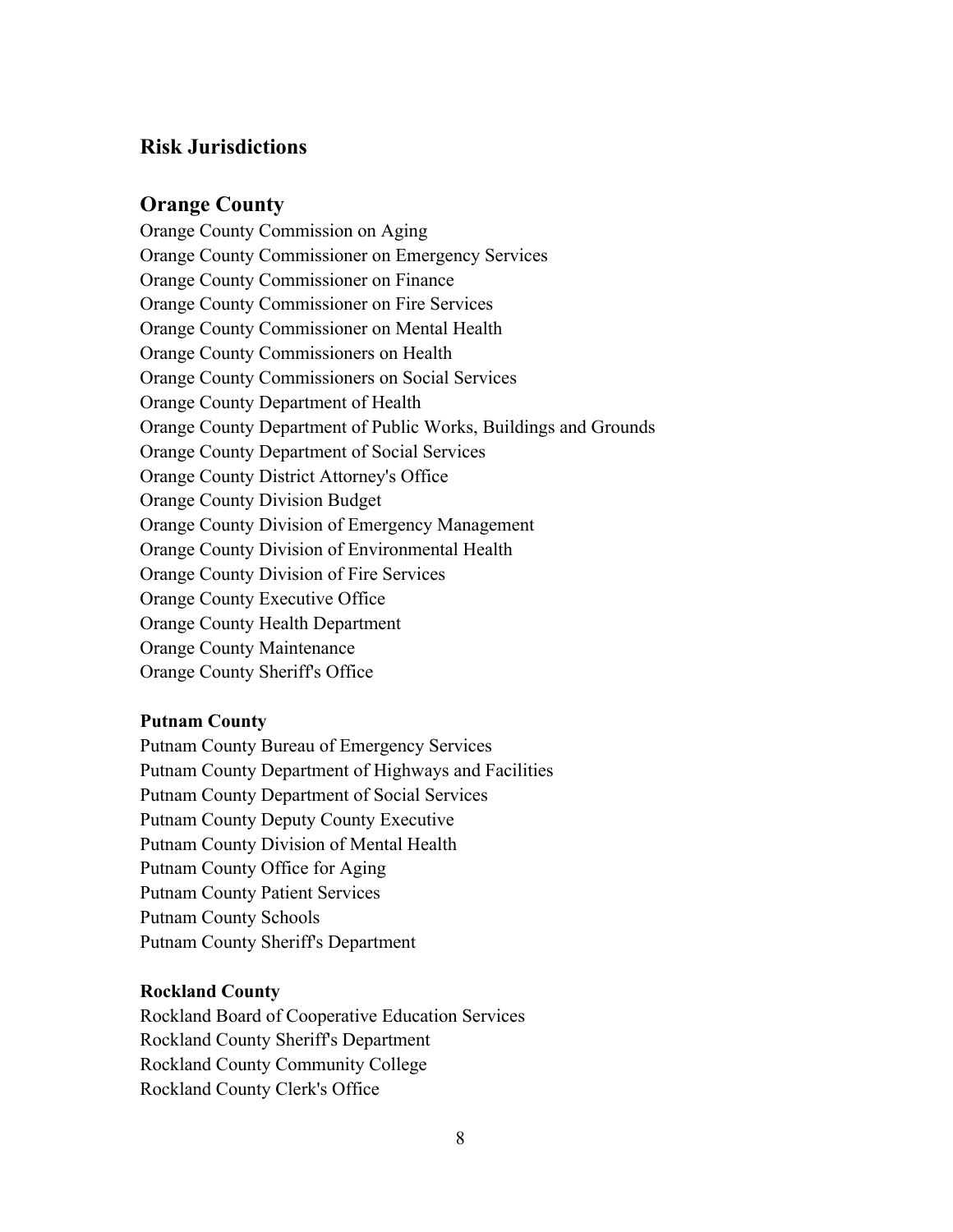Rockland County Department of Finance and Administration Rockland Board of Cooperative Education Services Rockland County Sheriff's Department Rockland County Community College Rockland County Clerk's Office Rockland County Department of Finance and Administration Rockland County Department of Health Rockland County Purchasing Department Rockland County Department of Law Rockland County Department of Highways Rockland County Department of Hospitals Rockland County Department of Mental Health Rockland County Department of Planning Rockland County Department of Public Transportation Rockland County Department of Social Services Rockland County Division of Environmental Resources Rockland County Executive's Office Rockland County Facilities Management Rockland County Fire and Emergency Rockland County Fire Training Center Rockland County Legislature Rockland County Management Information Systems Rockland County Office of Consumer Protection, Weights, and Measures Rockland County Department of General Services Rockland County Planning Board Rockland County Sewer District, Sparkill Rockland County Sheriff

#### **Westchester County**

Westchester County Bureau of Labor Westchester County Commissioner Westchester County Department of Consumer Protection Westchester County Department of Emergency Services Westchester County Department of Health Westchester County Department of Information Technology Westchester County Department of Parks Westchester County Department of Planning Westchester County Department of Public Services Westchester County Department of Public Works Westchester County Department of Social Services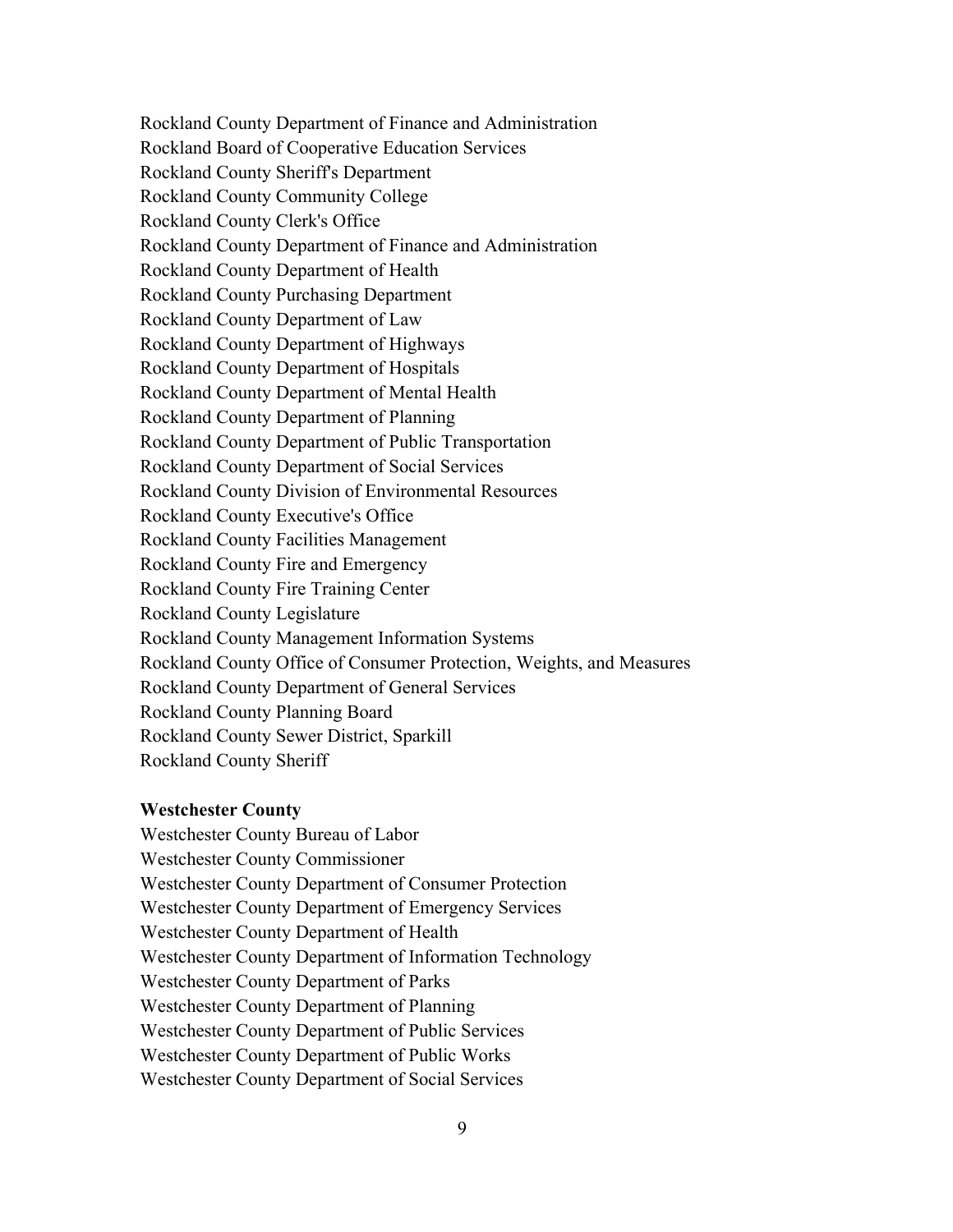Westchester County Department of Transportation Westchester County Executive Office Westchester County Geographical Information Services Westchester County Office of Hispanic Affairs Westchester County Police Department Westchester County Senior Services Westchester County Office of Hispanic Affairs Westchester County Police Department Westchester County Senior Services

#### **Support Jurisdictions**

 Clarkstown Police Department Connecticut Department of Emergency Management and Homeland Security Grassland Fire Brigade New Castle Police Department New Jersey Department of Environmental Protection, Bureau of Nuclear Energy New Jersey Office of Emergency Managment New Jersey State Police South Orangetown Volunteer Ambulance Stony Point Police Department

#### **Bergen County**

Bergen County Hazardous Materials Personnel Bergen County Office of Emergency Management

#### **Private /Volunteer Organizations**

American Red Cross Cornell Cooperative Extension Entergy Nuclear Northeast Gilbert H. Cosnett & Associates Peter Brega Bus Company Radio Amature Civil Emergency Services Student Bus Company, Inc. Salvation Army Transcare Ambulance Service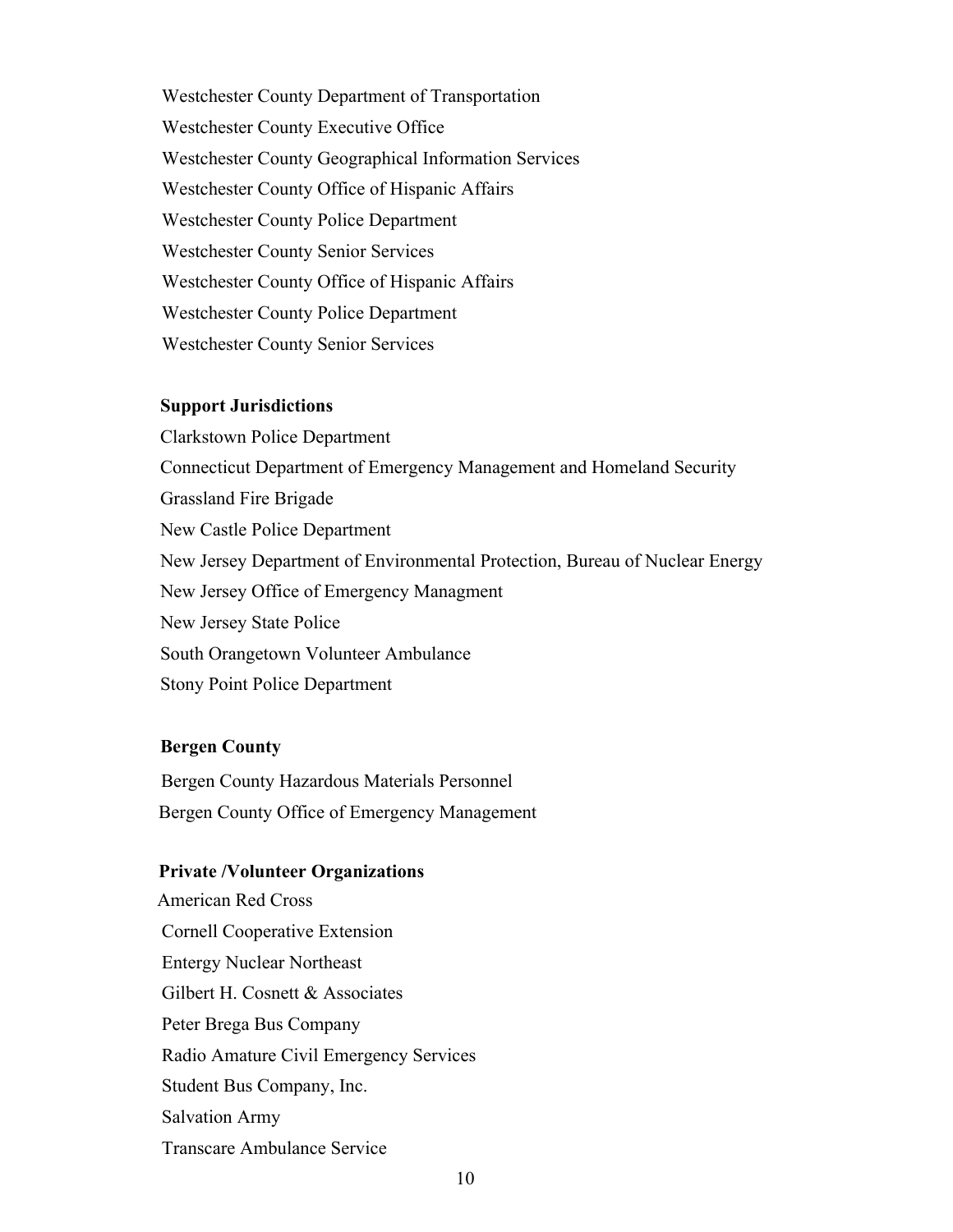United Water Agency Westchester Medical Center WHUD Radio Station staff

#### **Federal Jurisdictions**

 US Military Academy at West Point Nuclear Regulatory Commission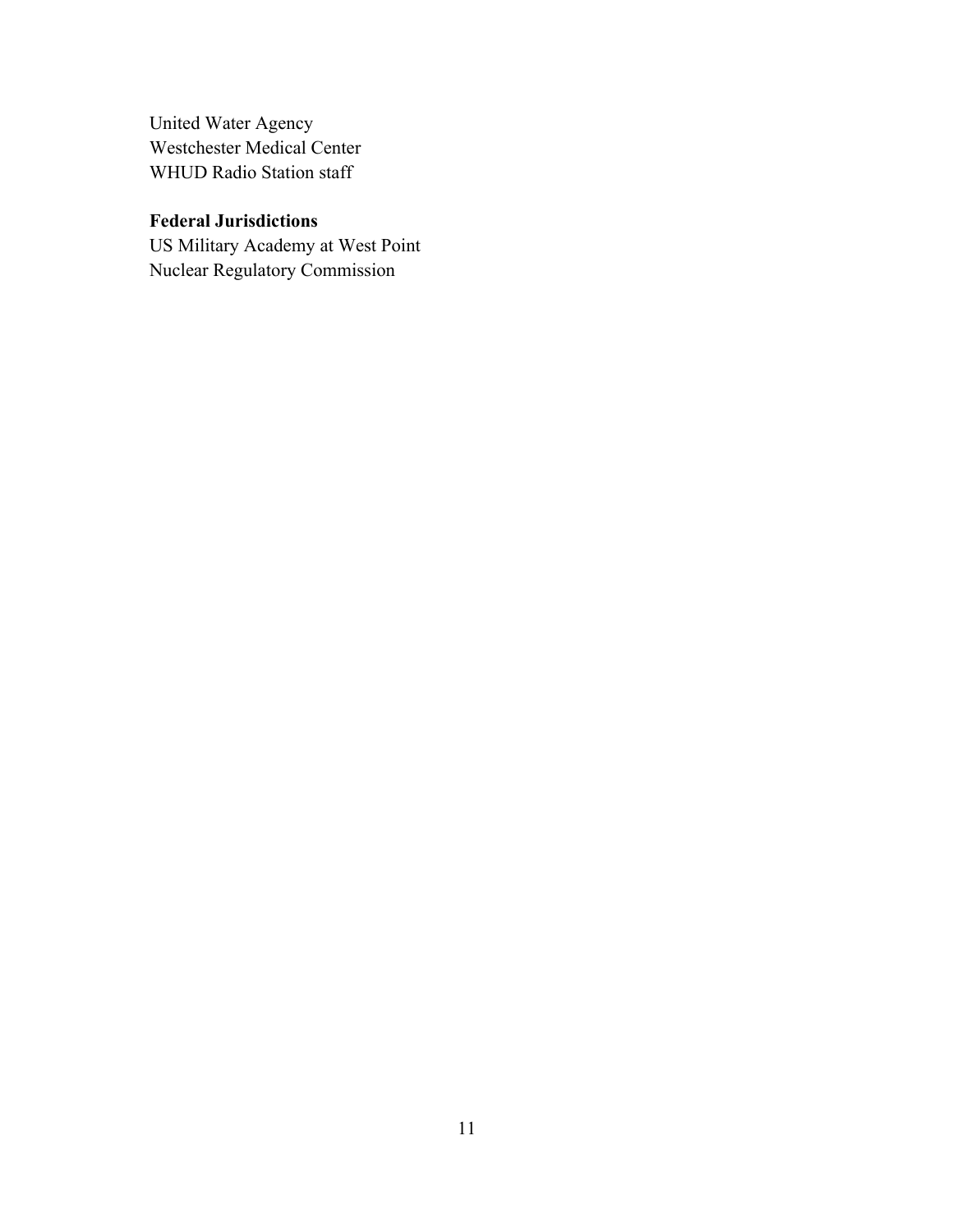# **C. Exercise Timeline**

Table 1, on the following page, presents the time at which key events and activities occurred during the Indian Point Exercise on December 3, 2008. Also included are times notifications were made to the participating jurisdictions/functional entities.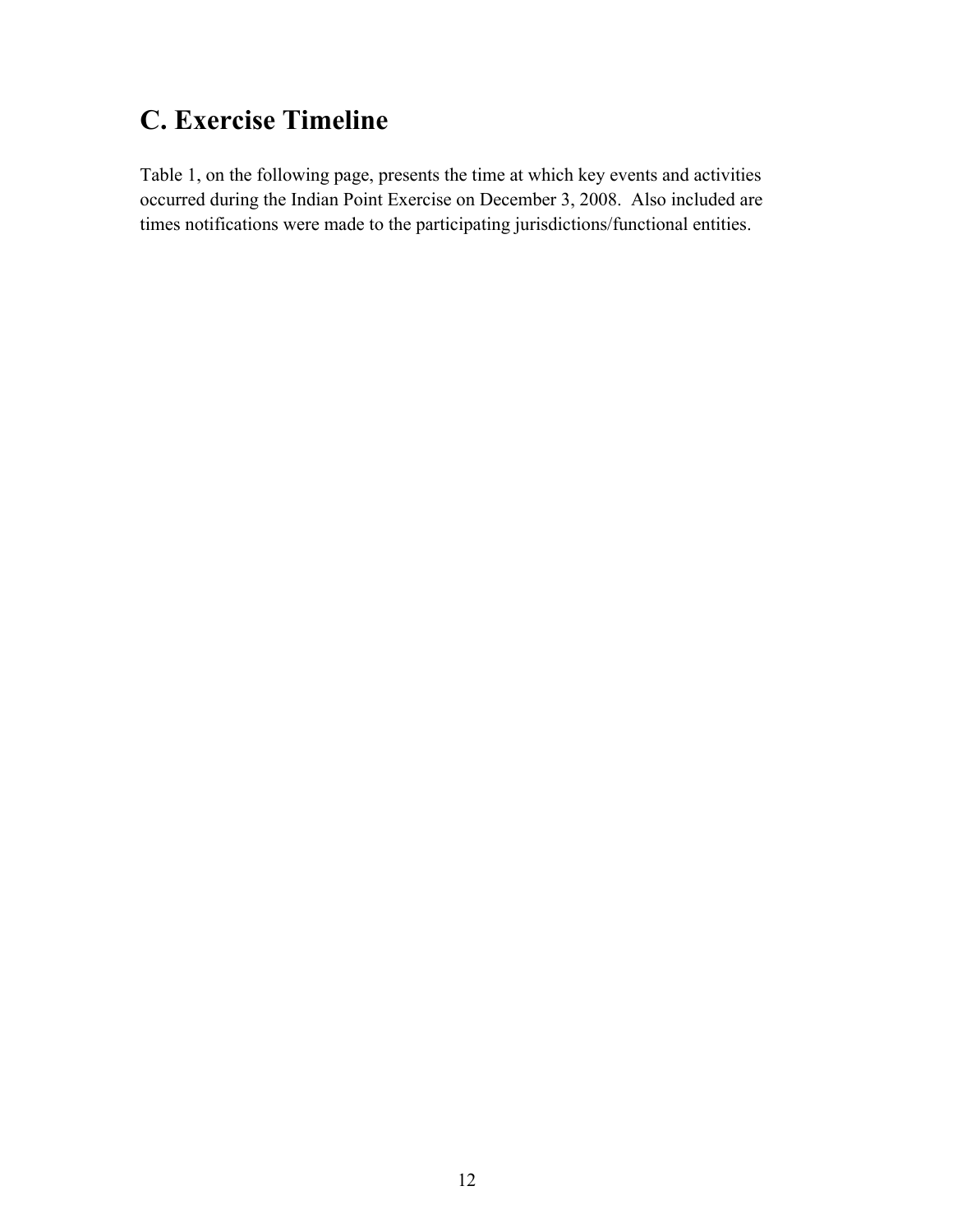## **Table 1 - Exercise Timeline DATE: 2008-12-03, SITE: Indian Point, NY**

| Emergency Classification Level or<br>Event | Time Utility<br>Declared | NYSEOC | IP JIC | IP EAS WHUD                    | OC EOC | PC EOC | EOC<br><b>RC</b> |
|--------------------------------------------|--------------------------|--------|--------|--------------------------------|--------|--------|------------------|
| <b>Unusual Event</b>                       | N/A                      | N/A    | N/A    | N/A                            | N/A    | N/A    | N/A              |
| Alert                                      | N/A                      | N/A    | N/A    | N/A                            | N/A    | N/A    | N/A              |
| Site Area Emergency                        | 0853                     | 0858   | 0931   | 0935                           | 857    | 0900   | 0900             |
| General Emergency                          | 1052                     | 1052   | 1100   | 1129                           | 1052   | 1102   | 1104             |
| Simulated Rad, Release Started             | 1220                     | 1224   | 1231   | 1229                           | 1228   | 1225   | 1225             |
| Simulated Rad. Release<br>Terminated       | 1455                     | 1500   | 1509   | N/A                            | 1455   | 1455   | 1501             |
| Facility Declared Operational              |                          | 0915   | 1020   | 0830                           | 0939   | 1024   | 0935             |
| Declaration of State of Emergency          |                          | N/A    | N/A    | N/A                            | 0945   | 0917   | 0940             |
| <b>Exercise Terminated</b>                 |                          | 1518   | 1509   | 1515                           | 1508   | 1508   | 1520             |
| Early Precautionary Actions:               |                          | 0915   | 1016   | N/A                            | 0945   | 0918   | 0916             |
| "Heads Up" Siren Activation                |                          | 0935   | 0935   | 0935 (call)                    | 0935   | 0935   | 0935             |
| "Heads Up" EAS Message                     |                          | 0939   | 0939   | 0939                           | 0939   | 0939   | 0939             |
| 1st Protective Action Decision: Shelter    |                          | 1125   |        | 1129                           | 1103   | 1103   | 1111             |
| 1st Protective Action Decision: Evacuate   |                          | 1125   | 1140   | 1129                           | 1103   | 1103   | 1111             |
| 1st Siren Activation                       |                          | 1127   | 1125   | 1125                           | 1127   | 1127   | 1127             |
| 1st EAS or EBS Message                     |                          | 1131   | 1125   | 1129                           | 1131   | 1131   | 1131             |
| 2nd Protective Action Decision: Shelter    |                          | 1220   | $---$  | $1220$ (fax<br>$\text{only}$ ) | N/A    | 1220   | 1220             |
| 2nd Protective Action Decision: Evacuate   |                          | 1220   | 1220   | 1220 (fax<br>only)             | 1156   | 1220   | 1220             |
| 2nd Siren Activation                       |                          | 1222   | 1220   | 1222 (fax<br>only              | 1222   | 1222   | 1222             |
| 2nd EAS or EBS Message                     |                          | 1226   | 1220   | 1226 (fax<br>only)             | 1226   | 1226   | 1226             |
| 3rd Protective Action Decision: Shelter    |                          | 1241   | $---$  | 1249 (fax<br>only)             | N/A    | 1225   | 1241             |
| 3rd Protective Action Decision: Evacuate   |                          | 1241   | 1242   | 1249 (fax<br>only)             | 1241   | 1225   | 1241             |
| 3rd Siren Activation                       |                          | 1243   | 1242   | 1249 (fax<br>$\text{only}$ )   | 1243   | 1243   | 1243             |
| 3rd EAS or EBS Message                     |                          | 1247   | 1242   | 1249 (fax<br>only)             | 1247   | 1247   | 1247             |
| 4th Protective Action Decision: Shelter    |                          | N/A    |        |                                | N/A    |        |                  |
| 4th Protective Action Decision: Evacuate   |                          | 1349   | 1358   |                                | N/A    | 1354   | 1355             |
| 4th Siren Activation                       |                          | 1357   | 1358   |                                | 1357   | 1357   | 1357             |
| 4th EAS or EBS Message                     |                          | 1401   | 1358   |                                | 1401   | 1401   | 1401             |
| KI Administration Decision                 |                          | 1058   | 1140   | 1135                           | 1103   | 1113   | 1111             |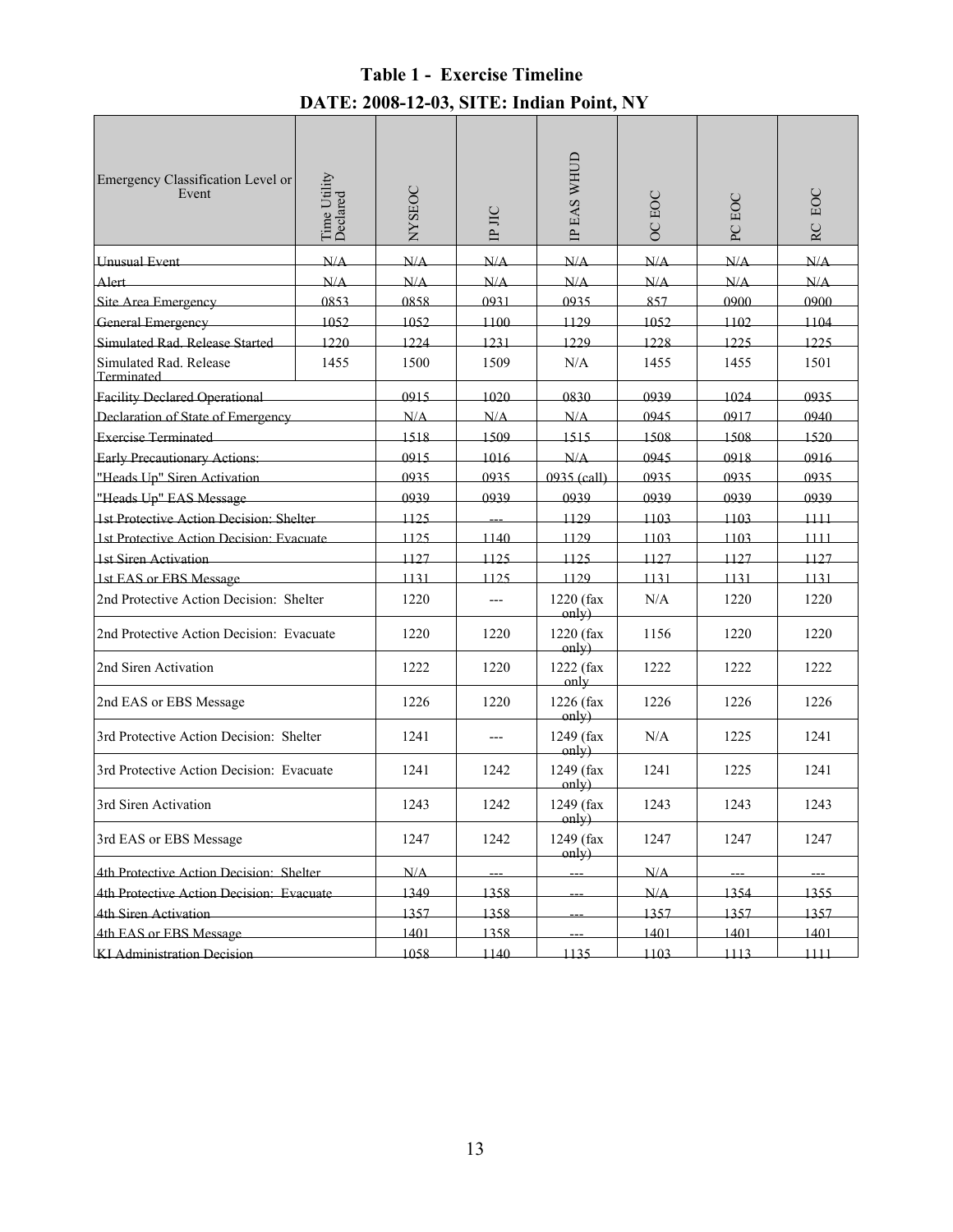| Emergency Classification Level or<br>Event | Time Utility<br>Declared | VC EOC | 3C EOC |
|--------------------------------------------|--------------------------|--------|--------|
| <b>Unusual Event</b>                       | N/A                      | N/A    | N/A    |
| Alert_                                     | N/A                      | N/A    | N/A    |
| Site Area Emergency                        | 0853                     | 0856   | 0923   |
| General Emergency                          | 1052                     | 1052   | 1100   |
| Simulated Rad, Release Started             | 1220                     | 1222   | 1234   |
| Simulated Rad, Release Terminated          | 1455                     | 1500   |        |
| <b>Facility Declared Operational</b>       |                          | 1000   | 0915   |
| Declaration of State of Emergency          | 0930                     | 1105   |        |
| <b>Exercise Terminated</b>                 | 1500                     | 1305   |        |
| Early Precautionary Actions:               | 0940                     |        |        |
| "Heads Up" Siren Activation                | 0935                     | N/A    |        |
| "Heads Up" EAS Message                     | 0939                     | N/A    |        |
| 1st Protective Action Decision: Shelter    |                          | 1125   | N/A    |
| 1st Protective Action Decision: Evacuate   |                          | 1125   | N/A    |
| 1st Siren Activation                       |                          | 1127   | N/A    |
| 1st EAS or EBS Message                     |                          | 1131   | N/A    |
| 2nd Protective Action Decision: Shelter    |                          | 1220   | N/A    |
| 2nd Protective Action Decision: Evacuate   |                          | 1220   | N/A    |
| 2nd Siren Activation                       |                          | 1222   | N/A    |
| 2nd EAS or EBS Message                     |                          | 1226   | N/A    |
| 3rd Protective Action Decision: Shelter    |                          | 1241   | N/A    |
| 3rd Protective Action Decision: Evacuate   |                          | 1241   | N/A    |
| 3rd Siren Activation                       |                          | 1243   | N/A    |
| 3rd EAS or EBS Message                     |                          | 1247   | N/A    |
| 4th Protective Action Decision: Shelter    |                          |        | N/A    |
| 4th Protective Action Decision: Evacuate   |                          | 1354   | N/A    |
| 4th Siren Activation                       |                          | 1357   | N/A    |
| 4th EAS or EBS Message                     |                          | 1401   | N/A    |
| KI Administration Decision                 |                          | 1111   | N/A    |

## **Table 1 - Exercise Timeline DATE: 2008-12-03, SITE: Indian Point, NY**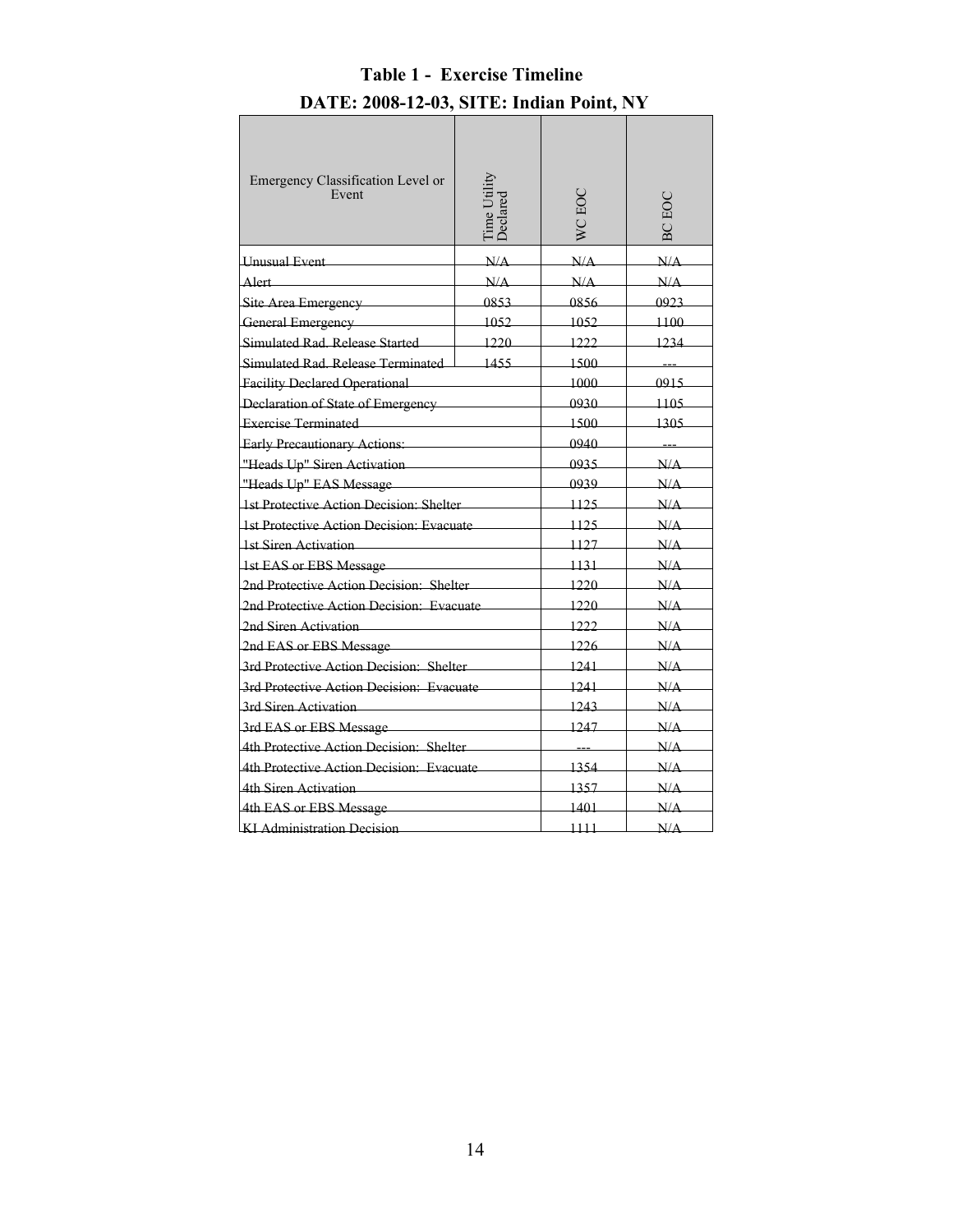# **IV. Exercise Evaluation and Results**

Contained in this section are the results and findings of the evaluation of all jurisdictions and functional entities that participated in the December 3, 2008 exercise and associated out of sequence demonstrations to test the offsite emergency response capabilities of State and local governments in the 10-mile EPZ surrounding the IPEC.

Each jurisdiction and functional entity was evaluated on the basis of its demonstration of criteria contained in the September 12, 2001, Federal Register Notice (revised April 25, 2002). Detailed information on the exercise criteria and the extent-of-play agreement used in this exercise are found in Appendix 3 of this report.

## **A. Summary Results of Exercise Evaluation**

The matrix presented in Table 2, on the following pages, presents the status of the exercise evaluation area criteria from the FEMA REP Exercise Evaluation Methodology that were scheduled for demonstration during this exercise by all participating jurisdictions and functional entities. Exercise evaluation area criteria are listed by number and the demonstration status of the criteria is indicated by the use of the following letters:

M – Met (No Deficiency or ARCAs assessed and no unresolved ARCAs from prior exercises)

- D Deficiency assessed
- A ARCA(s) assessed
- N Not Demonstrated (Reason explained in Subsection B)
- U Unresolved ARCA(s) from prior exercises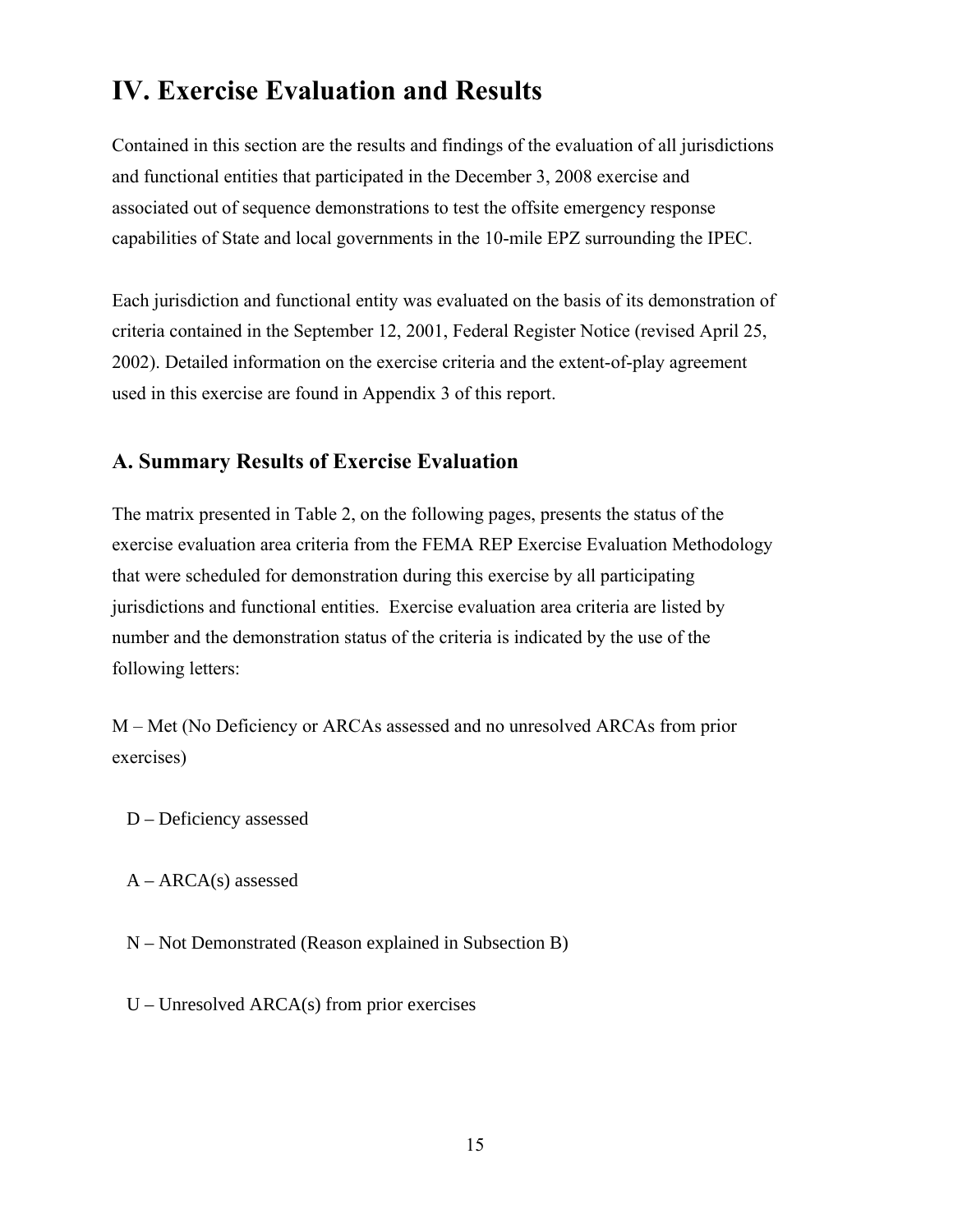| DATE: December 3, 2008<br>SITE: Indian Point Energy Center, NY<br>M: Met, A: ARCA, D: Deficiency, P: Plan Issue, N: Not<br>Demonstrated |                 | NYSEOC       | EOF<br>$\mathbf{I}$<br>Licensee | <b>NYSAA</b> | NYS EWPMC TSR  | NYS-WC EWPMC | $\rm IP$ $\rm IIC$ | IP JIC BRIEF | IP JIC PI | IP EAS WHUD | NYS CC | <b>OC EOC</b> |
|-----------------------------------------------------------------------------------------------------------------------------------------|-----------------|--------------|---------------------------------|--------------|----------------|--------------|--------------------|--------------|-----------|-------------|--------|---------------|
| <b>Emergency Operations Management</b>                                                                                                  |                 |              |                                 |              |                |              |                    |              |           |             |        |               |
| Mobilization                                                                                                                            | 1a1             | M            | M                               |              |                |              | M                  |              |           |             | M      | M             |
| Facilities                                                                                                                              | 1b1             | M            |                                 |              |                | M            |                    |              |           |             |        | $\mathbf M$   |
| Direction and Control                                                                                                                   | 1c1             | M            | M                               |              |                |              | M                  |              |           |             | М      | M             |
| Communications Equipment                                                                                                                | 1d1             | $\mathbf M$  | M                               |              | M              |              | M                  |              |           | M           | М      | M             |
| Equip $&$ Supplies to support operations                                                                                                | 1e1             | $\mathbf{M}$ | M                               |              |                |              | M                  |              |           |             | М      | M             |
| Protective Action Decision Making                                                                                                       |                 |              |                                 |              |                |              |                    |              |           |             |        |               |
| Emergency Worker Exposure Control                                                                                                       | 2a1             |              |                                 | M            |                |              |                    |              |           |             |        |               |
| Radiological Assessment and PARs                                                                                                        | 2b1             |              |                                 | M            |                |              |                    |              |           |             |        |               |
| Decisions for the Plume Phase -PADs                                                                                                     | 2b2             | M            |                                 |              |                |              |                    |              |           |             |        | М             |
| PADs for protection of special populations                                                                                              | 2c1             | M            |                                 |              |                |              |                    |              |           |             |        | М             |
| Rad Assessment and Decision making for the Ingestion Exposure Pathway                                                                   | 2d1             |              |                                 |              |                |              |                    |              |           |             |        |               |
| Rad Assessment and Decision making concerning Relocation, Reentry, and<br>Return                                                        | 2e1             |              |                                 |              |                |              |                    |              |           |             |        |               |
| Protective Action Implementation                                                                                                        |                 |              |                                 |              |                |              |                    |              |           |             |        |               |
| Implementation of emergency worker exposure control                                                                                     | 3a1             |              | M                               |              | M <sub>1</sub> | M            |                    |              |           |             |        |               |
| Implementation of KI decision                                                                                                           | 3 <sub>b1</sub> |              | M                               |              | М              | M            |                    |              |           |             |        |               |
| Implementation of protective actions for special populations - EOCs                                                                     | 3c1             | M            |                                 |              |                |              |                    |              |           |             |        | M             |
| Implementation of protective actions for Schools                                                                                        | 3c2             |              |                                 |              |                |              |                    |              |           |             |        | M             |
| Implementation of traffic and access control                                                                                            | 3d1             |              |                                 |              |                |              |                    |              |           |             |        | M             |
| Impediments to evacuation are identified and resolved                                                                                   | 3d2             |              |                                 |              |                |              |                    |              |           |             |        | М             |
| Implementation of ingestion pathway decisions - availability/use of info                                                                | 3e1             |              |                                 |              |                |              |                    |              |           |             |        |               |
| Materials for Ingestion Pathway PADs are available                                                                                      | 3e2             |              |                                 |              |                |              |                    |              |           |             |        |               |
| Implementation of relocation, re-entry, and return decisions.                                                                           | 3f1             |              |                                 |              |                |              |                    |              |           |             |        |               |
| Field Measurement and Analysis                                                                                                          |                 |              |                                 |              |                |              |                    |              |           |             |        |               |
| Adequate Equipment for Plume Phase Field Measurements                                                                                   | 4a1             |              |                                 |              |                |              |                    |              |           |             |        |               |
| Field Teams obtain sufficient information                                                                                               | 4a2             |              |                                 |              |                |              |                    |              |           |             |        |               |
| Field Teams Manage Sample Collection Appropriately                                                                                      | 4a3             |              |                                 |              |                |              |                    |              |           |             |        |               |
| Post plume phase field measurements and sampling                                                                                        | 4b1             |              |                                 |              |                |              |                    |              |           |             |        |               |
| Laboratory operations                                                                                                                   | 4c1             |              |                                 |              |                |              |                    |              |           |             |        |               |
| Emergency Notification and Public Info                                                                                                  |                 |              |                                 |              |                |              |                    |              |           |             |        |               |
| Activation of the prompt alert and notification system                                                                                  | 5a1             | M            |                                 |              |                |              | M                  |              |           | M           |        | A             |
| Activation of the prompt alert and notification system - Fast Breaker                                                                   | 5a2             |              |                                 |              |                |              |                    |              |           |             |        |               |
| Activation of the prompt alert and notification system - Exception areas                                                                | 5a3             |              |                                 |              |                |              |                    |              |           |             |        | М             |
| Emergency information and instructions for the public and the media                                                                     | 5b1             | М            |                                 |              |                |              | М                  | M            | M         |             | М      | M             |
| <b>Support Operations/Facilities</b>                                                                                                    |                 |              |                                 |              |                |              |                    |              |           |             |        |               |
| Mon / decon of evacuees and emergency workers, and registration of evacuees                                                             | 6a1             |              |                                 |              | M <sub>1</sub> | M            |                    |              |           |             |        |               |
| Mon / decon of emergency worker equipment                                                                                               | 6b1             |              |                                 |              | М              | M            |                    |              |           |             |        |               |
| Temporary care of evacuees                                                                                                              | 6c1             |              |                                 |              |                |              |                    |              |           |             |        |               |
| Transportation and treatment of contaminated injured individuals                                                                        | 6d1             |              |                                 |              |                |              |                    |              |           |             |        |               |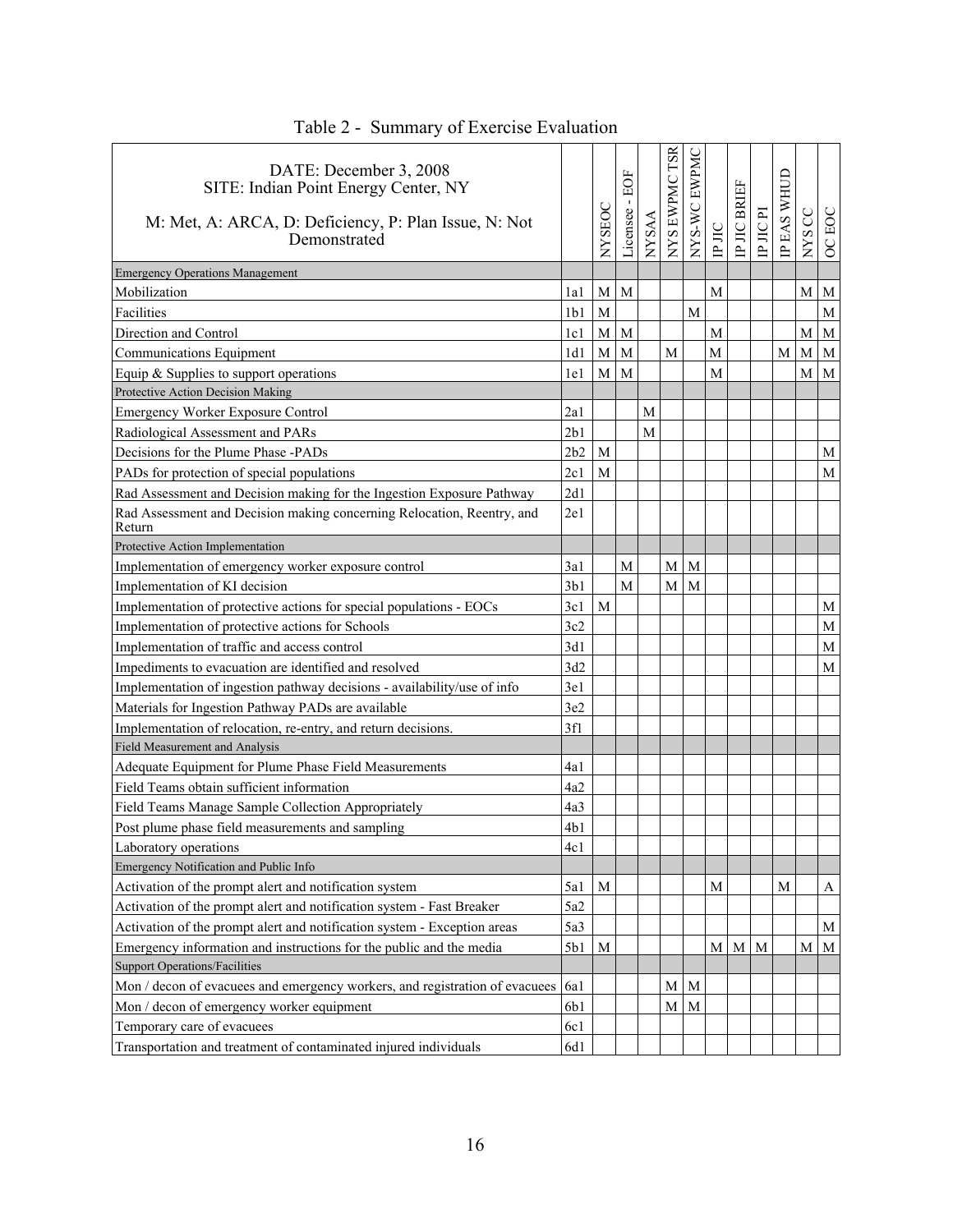| DATE: December 3, 2008<br>SITE: Indian Point Energy Center, NY<br>M: Met, A: ARCA, D: Deficiency, P: Plan Issue, N: Not<br>Demonstrated |                 | <b>DCAA</b> | <b>OC FMT1</b> | OC FMT2      | OC GPRC MHS | <b>GPBC WPT</b> | OC SBC WPT HF | OC SI FMES | OC CCC MHS | OC MST COVAC | OC MSH SLCH  | OCTCP       |
|-----------------------------------------------------------------------------------------------------------------------------------------|-----------------|-------------|----------------|--------------|-------------|-----------------|---------------|------------|------------|--------------|--------------|-------------|
|                                                                                                                                         |                 |             |                |              |             | $\infty$        |               |            |            |              |              |             |
| <b>Emergency Operations Management</b>                                                                                                  |                 |             |                |              |             |                 |               |            |            |              |              |             |
| Mobilization                                                                                                                            | 1a 1            |             | M <sub>l</sub> | M            |             |                 |               |            |            |              |              |             |
| Facilities                                                                                                                              | 1 <sub>b1</sub> |             |                |              |             |                 |               |            |            |              |              |             |
| Direction and Control                                                                                                                   | 1c1             |             |                |              |             |                 |               |            |            |              |              |             |
| Communications Equipment                                                                                                                | 1d1             |             |                | $M \mid M$   |             |                 |               |            |            |              |              |             |
| Equip $&$ Supplies to support operations                                                                                                | 1e1             |             |                |              |             |                 |               |            |            |              |              |             |
| Protective Action Decision Making                                                                                                       |                 |             |                |              |             |                 |               |            |            |              |              |             |
| Emergency Worker Exposure Control                                                                                                       | 2a1             | M           |                |              |             |                 |               |            |            |              |              |             |
| Radiological Assessment and PARs                                                                                                        | 2b1             | M           |                |              |             |                 |               |            |            |              |              |             |
| Decisions for the Plume Phase -PADs                                                                                                     | 2b2             |             |                |              |             |                 |               |            |            |              |              |             |
| PADs for protection of special populations                                                                                              | 2c1             |             |                |              |             |                 |               |            |            |              |              |             |
| Rad Assessment and Decision making for the Ingestion Exposure Pathway                                                                   | 2d1             |             |                |              |             |                 |               |            |            |              |              |             |
| Rad Assessment and Decision making concerning Relocation, Reentry, and<br>Return                                                        | 2e1             |             |                |              |             |                 |               |            |            |              |              |             |
| Protective Action Implementation                                                                                                        |                 |             |                |              |             |                 |               |            |            |              |              |             |
| Implementation of emergency worker exposure control                                                                                     | 3a1             | M           | M              | $\mathbf{M}$ | M           | M               | M             |            |            | M            | A            | M           |
| Implementation of KI decision                                                                                                           | 3b1             | $\mathbf M$ | M              | $\mathbf{P}$ | M           | M               | M             |            |            | M            |              | $\mathbf M$ |
| Implementation of protective actions for special populations - EOCs                                                                     | 3c1             |             |                |              |             |                 |               |            |            |              |              |             |
| Implementation of protective actions for Schools                                                                                        | 3c2             |             |                |              |             |                 |               | M          |            |              |              |             |
| Implementation of traffic and access control                                                                                            | 3d1             |             |                |              |             |                 |               |            |            |              |              | M           |
| Impediments to evacuation are identified and resolved                                                                                   | 3d2             |             |                |              |             |                 |               |            |            |              |              |             |
| Implementation of ingestion pathway decisions - availability/use of info                                                                | 3e1             |             |                |              |             |                 |               |            |            |              |              |             |
| Materials for Ingestion Pathway PADs are available                                                                                      | 3e2             |             |                |              |             |                 |               |            |            |              |              |             |
| Implementation of relocation, re-entry, and return decisions.                                                                           | 3f1             |             |                |              |             |                 |               |            |            |              |              |             |
| Field Measurement and Analysis                                                                                                          |                 |             |                |              |             |                 |               |            |            |              |              |             |
| Adequate Equipment for Plume Phase Field Measurements                                                                                   | 4a 1            |             | $\mathbf M$    | $\mathbf{P}$ |             |                 |               |            |            |              |              |             |
| Field Teams obtain sufficient information                                                                                               | 4a2             | M           |                |              |             |                 |               |            |            |              |              |             |
| Field Teams Manage Sample Collection Appropriately                                                                                      | 4a3             |             | M              | M            |             |                 |               |            |            |              |              |             |
| Post plume phase field measurements and sampling                                                                                        | 4b1             |             |                |              |             |                 |               |            |            |              |              |             |
| Laboratory operations                                                                                                                   | 4c1             |             |                |              |             |                 |               |            |            |              |              |             |
| Emergency Notification and Public Info                                                                                                  |                 |             |                |              |             |                 |               |            |            |              |              |             |
| Activation of the prompt alert and notification system                                                                                  | 5a1             |             |                |              |             |                 |               |            |            |              |              |             |
| Activation of the prompt alert and notification system - Fast Breaker                                                                   | 5a2             |             |                |              |             |                 |               |            |            |              |              |             |
| Activation of the prompt alert and notification system - Exception areas                                                                | 5a3             |             |                |              |             |                 |               |            |            |              |              |             |
| Emergency information and instructions for the public and the media                                                                     | 5b1             |             |                |              |             |                 |               |            |            |              |              |             |
| <b>Support Operations/Facilities</b>                                                                                                    |                 |             |                |              |             |                 |               |            |            |              |              |             |
| Mon / decon of evacuees and emergency workers, and registration of evacuees                                                             | 6a1             |             |                |              | M           |                 |               |            |            |              |              |             |
| Mon / decon of emergency worker equipment                                                                                               | 6b1             |             |                |              | M           |                 |               |            |            |              |              |             |
| Temporary care of evacuees                                                                                                              | 6c1             |             |                |              |             |                 |               |            | M          |              |              |             |
| Transportation and treatment of contaminated injured individuals                                                                        | 6d1             |             |                |              |             |                 |               |            |            | M            | $\, {\bf p}$ |             |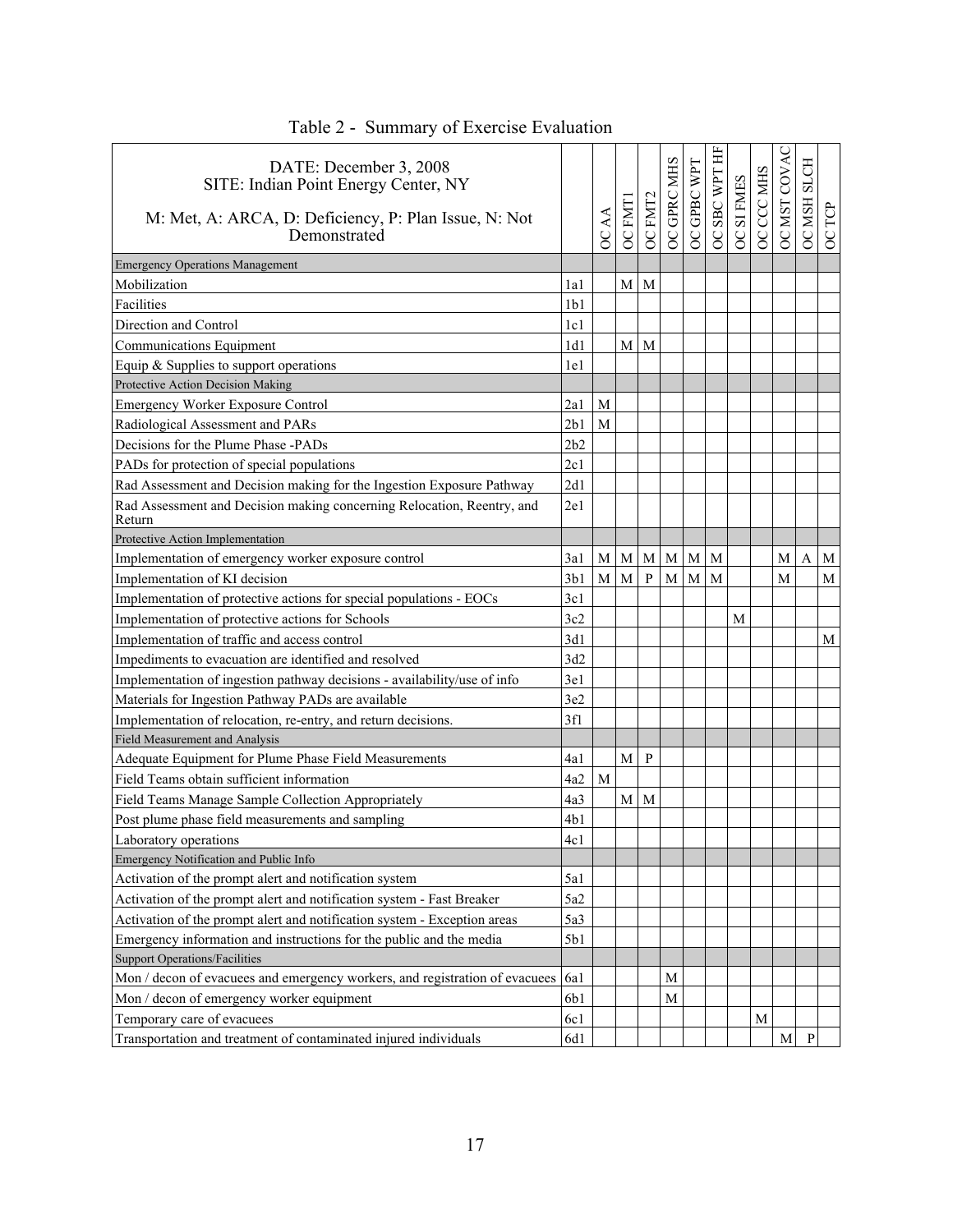| DATE: December 3, 2008<br>SITE: Indian Point Energy Center, NY<br>M: Met, A: ARCA, D: Deficiency, P: Plan Issue, N: Not<br>Demonstrated |                 | OUB<br><b>OC EWPMC</b> | PC WP | PC EOC | PC AA | PC FMT A    | PC FMT B       | PC GPRC CHS | SRC KPS<br>$\sum_{i=1}^{n}$ | <b>GPBC HCSD</b><br>PC | SBC HCSD<br>$\overline{P}$ | SI HCSD<br>$\sum_{i=1}^{n}$ |
|-----------------------------------------------------------------------------------------------------------------------------------------|-----------------|------------------------|-------|--------|-------|-------------|----------------|-------------|-----------------------------|------------------------|----------------------------|-----------------------------|
| <b>Emergency Operations Management</b>                                                                                                  |                 |                        |       |        |       |             |                |             |                             |                        |                            |                             |
| Mobilization                                                                                                                            | 1a1             |                        | M     | M      |       | M           | M              |             |                             |                        |                            |                             |
| Facilities                                                                                                                              | 1 <sub>b1</sub> |                        |       |        |       |             |                |             |                             |                        |                            |                             |
| Direction and Control                                                                                                                   | 1c1             |                        |       | M      |       |             |                |             |                             |                        |                            |                             |
| Communications Equipment                                                                                                                | 1d1             |                        | M     | M      |       | M           | M              |             |                             |                        |                            |                             |
| Equip $&$ Supplies to support operations                                                                                                | 1e1             |                        | M     | M      |       |             |                |             |                             |                        |                            |                             |
| Protective Action Decision Making                                                                                                       |                 |                        |       |        |       |             |                |             |                             |                        |                            |                             |
| <b>Emergency Worker Exposure Control</b>                                                                                                | 2a1             |                        |       |        | M     |             |                |             |                             |                        |                            |                             |
| Radiological Assessment and PARs                                                                                                        | 2b1             |                        |       |        | M     |             |                |             |                             |                        |                            |                             |
| Decisions for the Plume Phase -PADs                                                                                                     | 2b2             |                        |       | M      |       |             |                |             |                             |                        |                            |                             |
| PADs for protection of special populations                                                                                              | 2c1             |                        |       | M      |       |             |                |             |                             |                        |                            |                             |
| Rad Assessment and Decision making for the Ingestion Exposure Pathway                                                                   | 2d1             |                        |       |        |       |             |                |             |                             |                        |                            |                             |
| Rad Assessment and Decision making concerning Relocation, Reentry, and<br>Return                                                        | 2e1             |                        |       |        |       |             |                |             |                             |                        |                            |                             |
| Protective Action Implementation                                                                                                        |                 |                        |       |        |       |             |                |             |                             |                        |                            |                             |
| Implementation of emergency worker exposure control                                                                                     | 3a1             | $\mathbf M$            |       |        |       | M           |                | $M \mid M$  | M                           |                        | M                          | M                           |
| Implementation of KI decision                                                                                                           | 3b1             | M                      |       |        | M     | $\mathbf M$ | M <sub>l</sub> | M           |                             | M                      | M                          |                             |
| Implementation of protective actions for special populations - EOCs                                                                     | 3c1             |                        |       | M      |       |             |                |             |                             | M                      |                            |                             |
| Implementation of protective actions for Schools                                                                                        | 3c2             |                        |       | M      |       |             |                |             | M                           |                        | M                          | M                           |
| Implementation of traffic and access control                                                                                            | 3d1             |                        |       | M      |       |             |                |             |                             |                        |                            |                             |
| Impediments to evacuation are identified and resolved                                                                                   | 3d2             |                        |       | М      |       |             |                |             |                             |                        |                            |                             |
| Implementation of ingestion pathway decisions - availability/use of info                                                                | 3e1             |                        |       |        |       |             |                |             |                             |                        |                            |                             |
| Materials for Ingestion Pathway PADs are available                                                                                      | 3e2             |                        |       |        |       |             |                |             |                             |                        |                            |                             |
| Implementation of relocation, re-entry, and return decisions.                                                                           | 3f1             |                        |       |        |       |             |                |             |                             |                        |                            |                             |
| Field Measurement and Analysis                                                                                                          |                 |                        |       |        |       |             |                |             |                             |                        |                            |                             |
| Adequate Equipment for Plume Phase Field Measurements                                                                                   | 4a1             |                        |       |        |       | М           | M              |             |                             |                        |                            |                             |
| Field Teams obtain sufficient information                                                                                               | 4a2             |                        |       |        | M     |             |                |             |                             |                        |                            |                             |
| Field Teams Manage Sample Collection Appropriately                                                                                      | 4a3             |                        |       |        |       | M           | M              |             |                             |                        |                            |                             |
| Post plume phase field measurements and sampling                                                                                        | 4b1             |                        |       |        |       |             |                |             |                             |                        |                            |                             |
| Laboratory operations                                                                                                                   | 4c1             |                        |       |        |       |             |                |             |                             |                        |                            |                             |
| Emergency Notification and Public Info                                                                                                  |                 |                        |       |        |       |             |                |             |                             |                        |                            |                             |
| Activation of the prompt alert and notification system                                                                                  | 5a1             |                        |       | M      |       |             |                |             |                             |                        |                            |                             |
| Activation of the prompt alert and notification system - Fast Breaker                                                                   | 5a2             |                        |       |        |       |             |                |             |                             |                        |                            |                             |
| Activation of the prompt alert and notification system - Exception areas                                                                | 5a3             |                        |       | M      |       |             |                |             |                             |                        |                            |                             |
| Emergency information and instructions for the public and the media                                                                     | 5b1             |                        |       | Α      |       |             |                |             |                             |                        |                            |                             |
| <b>Support Operations/Facilities</b>                                                                                                    |                 |                        |       |        |       |             |                |             |                             |                        |                            |                             |
| Mon / decon of evacuees and emergency workers, and registration of evacuees                                                             | 6a1             | M                      |       |        |       |             |                | A           |                             |                        |                            |                             |
| Mon / decon of emergency worker equipment                                                                                               | 6b1             | M                      |       |        |       |             |                | M           |                             |                        |                            |                             |
| Temporary care of evacuees                                                                                                              | 6c1             |                        |       |        |       |             |                |             |                             |                        |                            |                             |
| Transportation and treatment of contaminated injured individuals                                                                        | 6d1             |                        |       |        |       |             |                |             |                             |                        |                            |                             |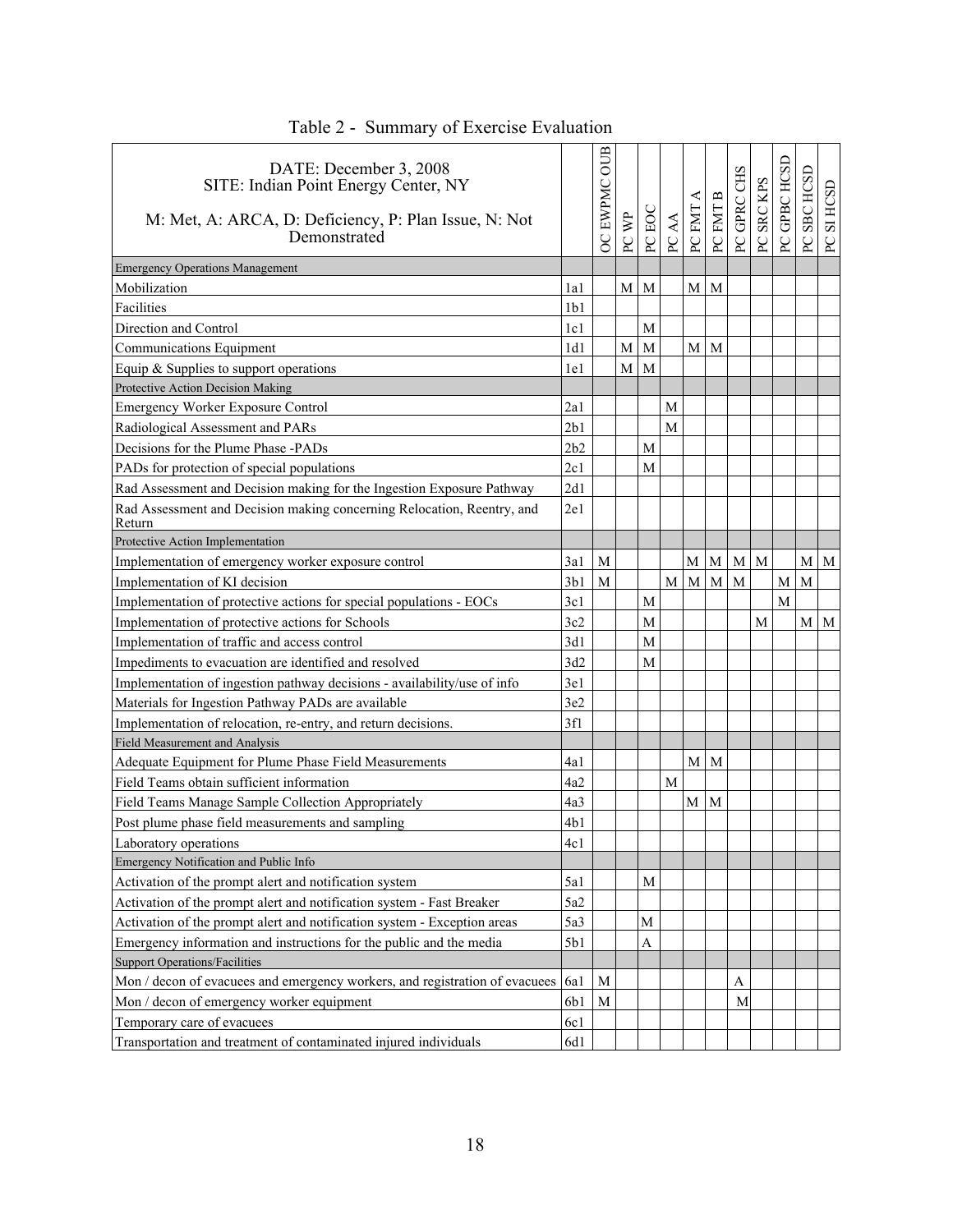| DATE: December 3, 2008<br>SITE: Indian Point Energy Center, NY                   |                 |              |                         |               |             |             |        |       |                  |              |             |
|----------------------------------------------------------------------------------|-----------------|--------------|-------------------------|---------------|-------------|-------------|--------|-------|------------------|--------------|-------------|
| M: Met, A: ARCA, D: Deficiency, P: Plan Issue, N: Not<br>Demonstrated            |                 | PC SI NANS   | SI PVDC<br>$\mathsf{C}$ | SI SPNS<br>PC | PC MST CVAC | PC MS PHC   | PC TCP | RC WP | EOC<br><b>RC</b> | RC AA        | RC FMT      |
| <b>Emergency Operations Management</b>                                           |                 |              |                         |               |             |             |        |       |                  |              |             |
| Mobilization                                                                     | 1a1             |              |                         |               |             |             |        | M     | M                |              | M           |
| Facilities                                                                       | 1 <sub>b1</sub> |              |                         |               |             |             |        |       |                  |              |             |
| Direction and Control                                                            | 1c1             |              |                         |               |             |             |        |       | M                |              |             |
| <b>Communications Equipment</b>                                                  | 1d1             |              |                         |               |             |             |        |       | M                |              | $\mathbf M$ |
| Equip $&$ Supplies to support operations                                         | 1e1             |              |                         |               |             |             |        |       | M                |              |             |
| Protective Action Decision Making                                                |                 |              |                         |               |             |             |        |       |                  |              |             |
| <b>Emergency Worker Exposure Control</b>                                         | 2a1             |              |                         |               |             |             |        |       |                  | M            |             |
| Radiological Assessment and PARs                                                 | 2b1             |              |                         |               |             |             |        |       |                  | М            |             |
| Decisions for the Plume Phase -PADs                                              | 2b2             |              |                         |               |             |             |        |       | $\mathbf{P}$     |              |             |
| PADs for protection of special populations                                       | 2c1             |              |                         |               |             |             |        |       | M                |              |             |
| Rad Assessment and Decision making for the Ingestion Exposure Pathway            | 2d1             |              |                         |               |             |             |        |       |                  |              |             |
| Rad Assessment and Decision making concerning Relocation, Reentry, and<br>Return | 2e1             |              |                         |               |             |             |        |       |                  |              |             |
| Protective Action Implementation                                                 |                 |              |                         |               |             |             |        |       |                  |              |             |
| Implementation of emergency worker exposure control                              | 3a1             |              |                         |               | M           | $\mathbf M$ | M      |       |                  | $\mathbf M$  | M           |
| Implementation of KI decision                                                    | 3b1             |              |                         |               | M           |             | М      |       |                  | $\mathbf{M}$ | $\mathbf M$ |
| Implementation of protective actions for special populations - EOCs              | 3c1             |              |                         |               |             |             |        |       | M                |              |             |
| Implementation of protective actions for Schools                                 | 3c2             | $\mathbf{M}$ | M                       | M             |             |             |        |       | M                |              |             |
| Implementation of traffic and access control                                     | 3d1             |              |                         |               |             |             | М      |       | М                |              |             |
| Impediments to evacuation are identified and resolved                            | 3d2             |              |                         |               |             |             |        |       | M                |              |             |
| Implementation of ingestion pathway decisions - availability/use of info         | 3e1             |              |                         |               |             |             |        |       |                  |              |             |
| Materials for Ingestion Pathway PADs are available                               | 3e2             |              |                         |               |             |             |        |       |                  |              |             |
| Implementation of relocation, re-entry, and return decisions.                    | 3f1             |              |                         |               |             |             |        |       |                  |              |             |
| Field Measurement and Analysis                                                   |                 |              |                         |               |             |             |        |       |                  |              |             |
| Adequate Equipment for Plume Phase Field Measurements                            | 4a1             |              |                         |               |             |             |        |       |                  |              | M           |
| Field Teams obtain sufficient information                                        | 4a2             |              |                         |               |             |             |        |       |                  | M            |             |
| Field Teams Manage Sample Collection Appropriately                               | 4a3             |              |                         |               |             |             |        |       |                  |              | M           |
| Post plume phase field measurements and sampling                                 | 4b1             |              |                         |               |             |             |        |       |                  |              |             |
| Laboratory operations                                                            | 4c1             |              |                         |               |             |             |        |       |                  |              |             |
| <b>Emergency Notification and Public Info</b>                                    |                 |              |                         |               |             |             |        |       |                  |              |             |
| Activation of the prompt alert and notification system                           | 5a1             |              |                         |               |             |             |        |       | M                |              |             |
| Activation of the prompt alert and notification system - Fast Breaker            | 5a2             |              |                         |               |             |             |        |       |                  |              |             |
| Activation of the prompt alert and notification system - Exception areas         | 5a3             |              |                         |               |             |             |        |       | M                |              |             |
| Emergency information and instructions for the public and the media              | 5b1             |              |                         |               |             |             |        |       | M                |              |             |
| <b>Support Operations/Facilities</b>                                             |                 |              |                         |               |             |             |        |       |                  |              |             |
| Mon / decon of evacuees and emergency workers, and registration of evacuees      | 6a1             |              |                         |               |             |             |        |       |                  |              |             |
| Mon / decon of emergency worker equipment                                        | 6b1             |              |                         |               |             |             |        |       |                  |              |             |
| Temporary care of evacuees                                                       | 6c1             |              |                         |               |             |             |        |       |                  |              |             |
| Transportation and treatment of contaminated injured individuals                 | 6d1             |              |                         |               |             | $M \mid M$  |        |       |                  |              |             |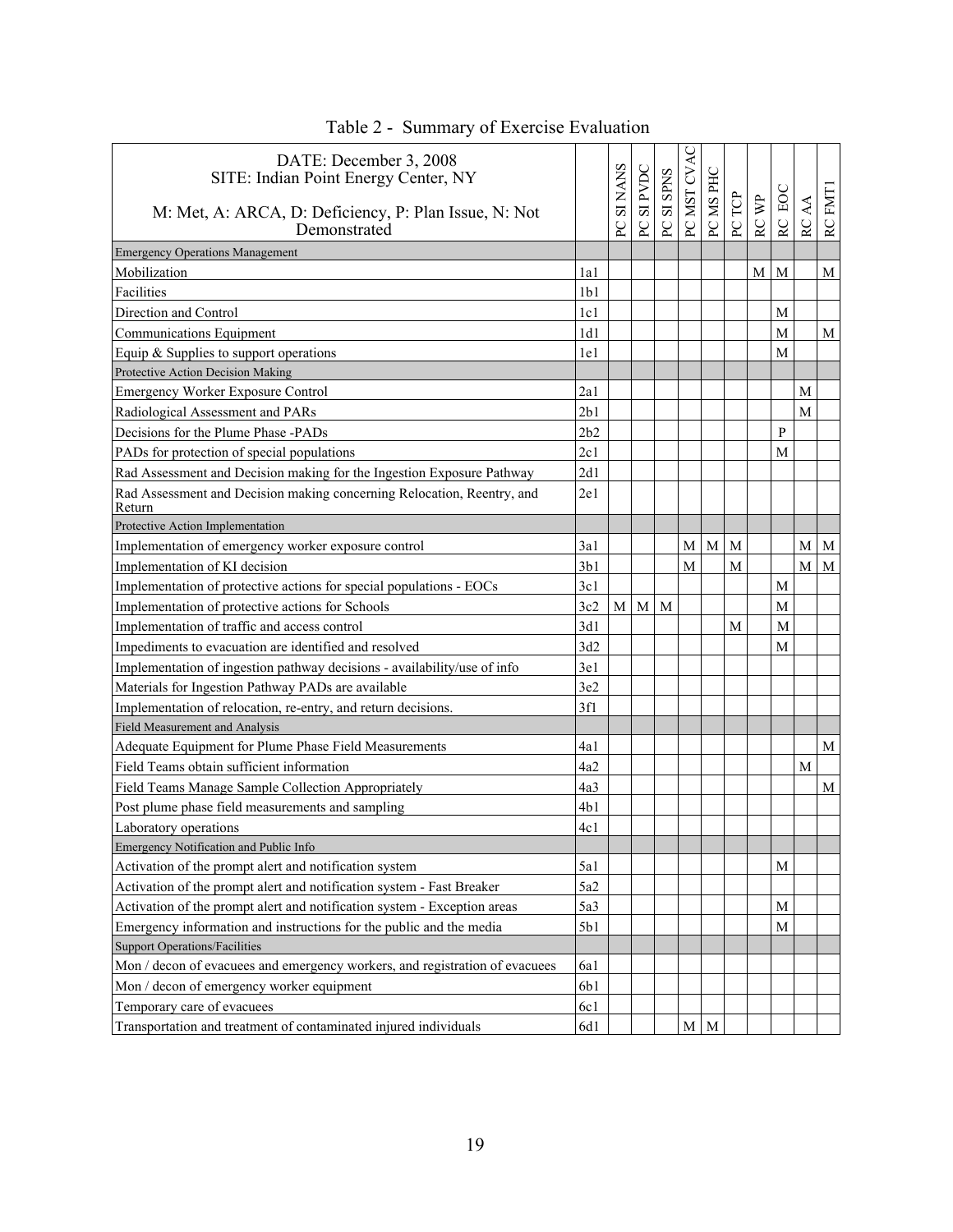| DATE: December 3, 2008<br>SITE: Indian Point Energy Center, NY<br>M: Met, A: ARCA, D: Deficiency, P: Plan Issue, N: Not<br>Demonstrated |                 | RC FMT2   | RC GPRC PRHS | CCSD<br>GPBC<br>RC | RC GPBC ERCSD | RC SBC CCSD  | RC SBC ERCSD | RC MST SHAC | <b>GSH</b><br>RC MSH | RC TCP | RC EWPMC     |
|-----------------------------------------------------------------------------------------------------------------------------------------|-----------------|-----------|--------------|--------------------|---------------|--------------|--------------|-------------|----------------------|--------|--------------|
| <b>Emergency Operations Management</b>                                                                                                  |                 |           |              |                    |               |              |              |             |                      |        |              |
| Mobilization                                                                                                                            | 1a1             | M         |              |                    |               |              |              |             |                      |        |              |
| Facilities                                                                                                                              | 1 <sub>b1</sub> |           |              |                    |               |              |              |             |                      |        |              |
| Direction and Control                                                                                                                   | 1c1             |           |              |                    |               |              |              |             |                      |        |              |
| Communications Equipment                                                                                                                | 1d1             | M         |              |                    |               |              |              |             |                      |        |              |
| Equip $&$ Supplies to support operations                                                                                                | 1e1             |           | М            |                    |               |              |              |             |                      |        |              |
| Protective Action Decision Making                                                                                                       |                 |           |              |                    |               |              |              |             |                      |        |              |
| <b>Emergency Worker Exposure Control</b>                                                                                                | 2a1             |           |              |                    |               |              |              |             |                      |        |              |
| Radiological Assessment and PARs                                                                                                        | 2b1             |           |              |                    |               |              |              |             |                      |        |              |
| Decisions for the Plume Phase -PADs                                                                                                     | 2b2             |           |              |                    |               |              |              |             |                      |        |              |
| PADs for protection of special populations                                                                                              | 2c1             |           |              |                    |               |              |              |             |                      |        |              |
| Rad Assessment and Decision making for the Ingestion Exposure Pathway                                                                   | 2d1             |           |              |                    |               |              |              |             |                      |        |              |
| Rad Assessment and Decision making concerning Relocation, Reentry, and<br>Return                                                        | 2e1             |           |              |                    |               |              |              |             |                      |        |              |
| Protective Action Implementation                                                                                                        |                 |           |              |                    |               |              |              |             |                      |        |              |
| Implementation of emergency worker exposure control                                                                                     | 3a1             | M         | M            | M                  | $\mathbf{M}$  |              | $M \mid M$   |             | $M$ $M$ $M$          |        | $\mathbf{A}$ |
| Implementation of KI decision                                                                                                           | 3b1             | ${\bf P}$ | M            | $\mathbf{M}$       | $\mathbf M$   | $\mathbf{M}$ | M            |             |                      | M      | $\mathbf{M}$ |
| Implementation of protective actions for special populations - EOCs                                                                     | 3c1             |           |              | M                  | $\mathbf M$   |              | M            |             |                      |        |              |
| Implementation of protective actions for Schools                                                                                        | 3c2             |           |              |                    |               | M            |              |             |                      |        |              |
| Implementation of traffic and access control                                                                                            | 3d1             |           |              |                    |               |              |              |             |                      | М      |              |
| Impediments to evacuation are identified and resolved                                                                                   | 3d2             |           |              |                    |               |              |              |             |                      |        |              |
| Implementation of ingestion pathway decisions - availability/use of info                                                                | 3e1             |           |              |                    |               |              |              |             |                      |        |              |
| Materials for Ingestion Pathway PADs are available                                                                                      | 3e2             |           |              |                    |               |              |              |             |                      |        |              |
| Implementation of relocation, re-entry, and return decisions.                                                                           | 3f1             |           |              |                    |               |              |              |             |                      |        |              |
| Field Measurement and Analysis                                                                                                          |                 |           |              |                    |               |              |              |             |                      |        |              |
| Adequate Equipment for Plume Phase Field Measurements                                                                                   | 4a1             | M         |              |                    |               |              |              |             |                      |        |              |
| Field Teams obtain sufficient information                                                                                               | 4a2             |           |              |                    |               |              |              |             |                      |        |              |
| Field Teams Manage Sample Collection Appropriately                                                                                      | 4a3             | M         |              |                    |               |              |              |             |                      |        |              |
| Post plume phase field measurements and sampling                                                                                        | 4b1             |           |              |                    |               |              |              |             |                      |        |              |
| Laboratory operations                                                                                                                   | 4c1             |           |              |                    |               |              |              |             |                      |        |              |
| Emergency Notification and Public Info                                                                                                  |                 |           |              |                    |               |              |              |             |                      |        |              |
| Activation of the prompt alert and notification system                                                                                  | 5a1             |           |              |                    |               |              |              |             |                      |        |              |
| Activation of the prompt alert and notification system - Fast Breaker                                                                   | 5a2             |           |              |                    |               |              |              |             |                      |        |              |
| Activation of the prompt alert and notification system - Exception areas                                                                | 5a3             |           |              |                    |               |              |              |             |                      |        |              |
| Emergency information and instructions for the public and the media                                                                     | 5b1             |           |              |                    |               |              |              |             |                      |        |              |
| <b>Support Operations/Facilities</b>                                                                                                    |                 |           |              |                    |               |              |              |             |                      |        |              |
| Mon / decon of evacuees and emergency workers, and registration of evacuees                                                             | 6a1             |           | M            |                    |               |              |              |             |                      |        | М            |
| Mon / decon of emergency worker equipment                                                                                               | 6b1             |           |              |                    |               |              |              |             |                      |        | M            |
| Temporary care of evacuees                                                                                                              | 6c1             |           |              |                    |               |              |              |             |                      |        |              |
| Transportation and treatment of contaminated injured individuals                                                                        | 6d1             |           |              |                    |               |              |              | $M \mid M$  |                      |        |              |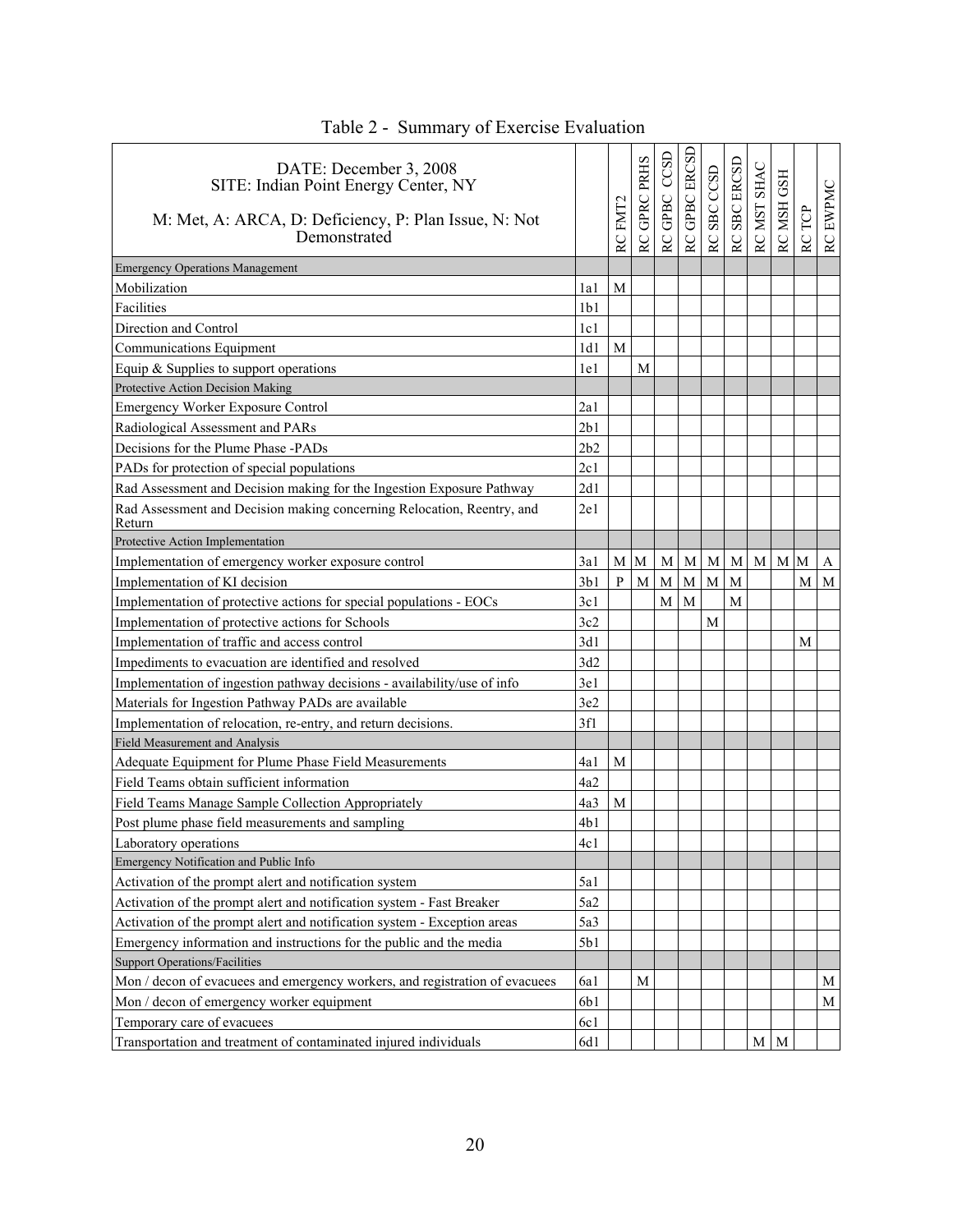| DATE: December 3, 2008                                                           |                 |           |      |        |              |              |           |       |            |                 |             |
|----------------------------------------------------------------------------------|-----------------|-----------|------|--------|--------------|--------------|-----------|-------|------------|-----------------|-------------|
| SITE: Indian Point Energy Center, NY                                             |                 |           |      |        |              |              |           |       |            | <b>SBC BMSD</b> |             |
| M: Met, A: ARCA, D: Deficiency, P: Plan Issue, N: Not                            |                 |           |      |        |              |              |           |       |            |                 |             |
| Demonstrated                                                                     |                 | WC WP     | WPCC | WC EOC | WC AA        | WC FMTHD1    | WC FMTHD2 | WC CC | WC GPBC CB | $W_{\rm C}$     | WC SBC CB   |
| <b>Emergency Operations Management</b>                                           |                 |           |      |        |              |              |           |       |            |                 |             |
| Mobilization                                                                     | 1a1             | ${\bf P}$ |      | M      |              | M            | M         | M     |            |                 |             |
| Facilities                                                                       | 1 <sub>b1</sub> |           |      |        |              |              |           |       |            |                 |             |
| Direction and Control                                                            | 1c1             |           |      | M      |              |              |           |       |            |                 |             |
| Communications Equipment                                                         | 1d1             | M         |      | M      |              | M            | M         | M     |            |                 |             |
| Equip $&$ Supplies to support operations                                         | 1e1             |           |      | M      |              |              |           | M     |            |                 |             |
| Protective Action Decision Making                                                |                 |           |      |        |              |              |           |       |            |                 |             |
| <b>Emergency Worker Exposure Control</b>                                         | 2a1             |           |      |        | M            |              |           |       |            |                 |             |
| Radiological Assessment and PARs                                                 | 2b1             |           |      |        | M            |              |           |       |            |                 |             |
| Decisions for the Plume Phase -PADs                                              | 2b2             |           |      | M      |              |              |           |       |            |                 |             |
| PADs for protection of special populations                                       | 2c1             |           |      | M      |              |              |           |       |            |                 |             |
| Rad Assessment and Decision making for the Ingestion Exposure Pathway            | 2d1             |           |      |        |              |              |           |       |            |                 |             |
| Rad Assessment and Decision making concerning Relocation, Reentry, and<br>Return | 2e1             |           |      |        |              |              |           |       |            |                 |             |
| Protective Action Implementation                                                 |                 |           |      |        |              |              |           |       |            |                 |             |
| Implementation of emergency worker exposure control                              | 3a1             |           |      |        | $\mathbf{M}$ | M            | M         |       | M          | M               | M           |
| Implementation of KI decision                                                    | 3 <sub>b1</sub> |           |      |        | $\mathbf M$  | M            | M         |       | M          | M               | $\mathbf M$ |
| Implementation of protective actions for special populations - EOCs              | 3c1             |           |      | M      |              |              |           |       | M          |                 |             |
| Implementation of protective actions for Schools                                 | 3c2             |           |      | M      |              |              |           |       |            | М               | M           |
| Implementation of traffic and access control                                     | 3d1             |           |      | M      |              |              |           |       |            |                 |             |
| Impediments to evacuation are identified and resolved                            | 3d2             |           |      | M      |              |              |           |       |            |                 |             |
| Implementation of ingestion pathway decisions - availability/use of info         | 3e1             |           |      |        |              |              |           |       |            |                 |             |
| Materials for Ingestion Pathway PADs are available                               | 3e2             |           |      |        |              |              |           |       |            |                 |             |
| Implementation of relocation, re-entry, and return decisions.                    | 3f1             |           |      |        |              |              |           |       |            |                 |             |
| Field Measurement and Analysis                                                   |                 |           |      |        |              |              |           |       |            |                 |             |
| Adequate Equipment for Plume Phase Field Measurements                            | 4a1             |           |      |        |              | M            | M         |       |            |                 |             |
| Field Teams obtain sufficient information                                        | 4a2             |           |      |        | A            |              |           |       |            |                 |             |
| Field Teams Manage Sample Collection Appropriately                               | 4a3             |           |      |        |              | $\mathbf{P}$ | M         |       |            |                 |             |
| Post plume phase field measurements and sampling                                 | 4b1             |           |      |        |              |              |           |       |            |                 |             |
| Laboratory operations                                                            | 4c1             |           |      |        |              |              |           |       |            |                 |             |
| Emergency Notification and Public Info                                           |                 |           |      |        |              |              |           |       |            |                 |             |
| Activation of the prompt alert and notification system                           | 5a1             | M         |      | M      |              |              |           |       |            |                 |             |
| Activation of the prompt alert and notification system - Fast Breaker            | 5a2             |           |      |        |              |              |           |       |            |                 |             |
| Activation of the prompt alert and notification system - Exception areas         | 5a3             |           |      | M      |              |              |           |       |            |                 |             |
| Emergency information and instructions for the public and the media              | 5b1             |           | М    | M      |              |              |           | M     |            |                 |             |
| Support Operations/Facilities                                                    |                 |           |      |        |              |              |           |       |            |                 |             |
| Mon / decon of evacuees and emergency workers, and registration of evacuees      | 6a1             |           |      |        |              |              |           |       |            |                 |             |
| Mon / decon of emergency worker equipment                                        | 6b1             |           |      |        |              |              |           |       |            |                 |             |
| Temporary care of evacuees                                                       | 6c1             |           |      |        |              |              |           |       |            |                 |             |
| Transportation and treatment of contaminated injured individuals                 | 6d1             |           |      |        |              |              |           |       |            |                 |             |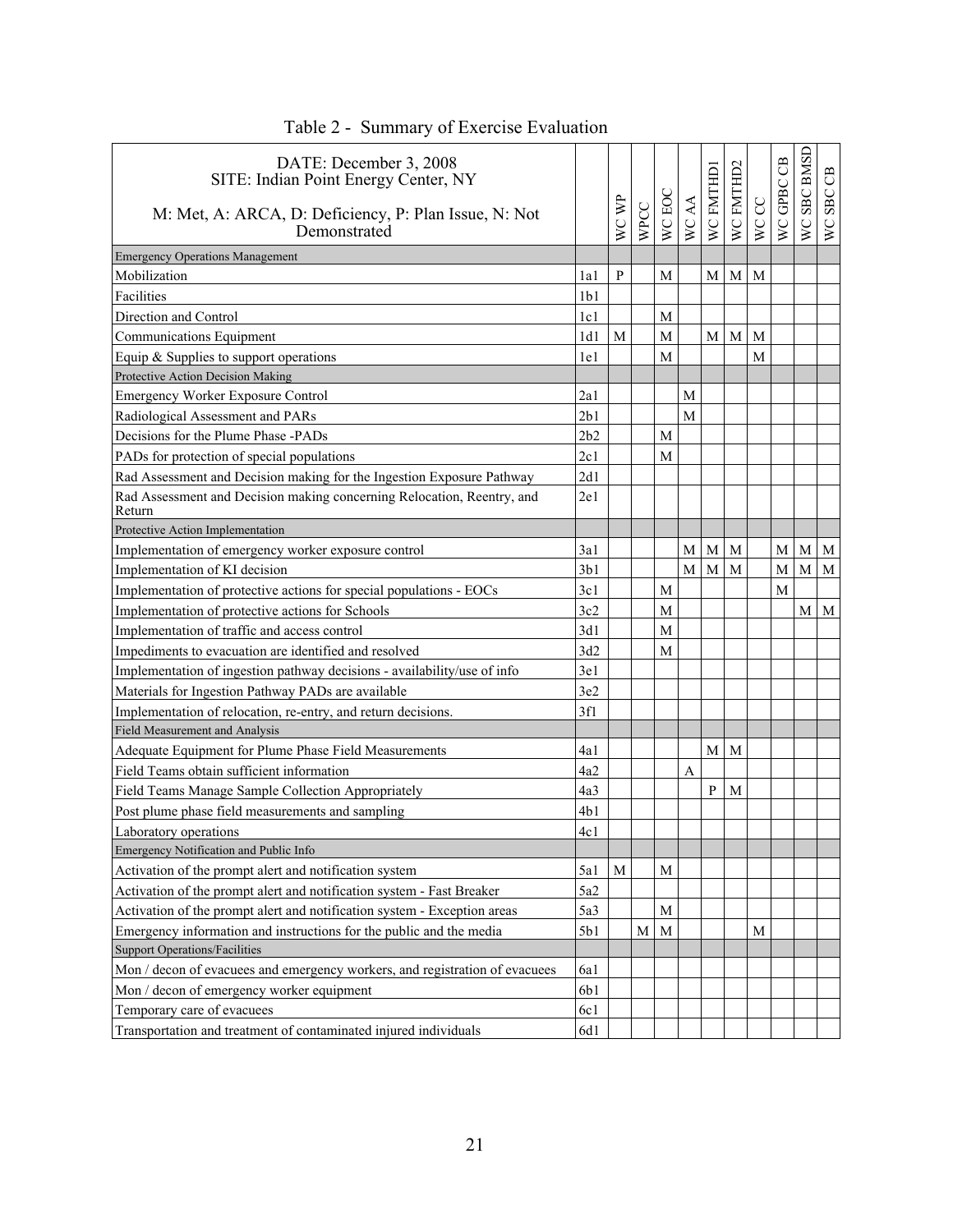| DATE: December 3, 2008<br>SITE: Indian Point Energy Center, NY<br>M: Met, A: ARCA, D: Deficiency, P: Plan Issue, N: Not<br>Demonstrated |                 | WC SBC HHB   | SBC <sub>LB</sub><br><b>S</b> | <b>SI AMDMS</b><br>$\mathsf{W}^{\mathsf{C}}$ | SIREC<br>WC | SI YHC<br><b>VC</b> | <b>SHS</b><br><b>VC</b> | <b>SIBMS</b><br>$\sum_{i=1}^{n}$ | SI BESO<br>$\mathsf{W}\mathsf{C}$ | SI CETES<br>$\sum$ | WC SI CES |
|-----------------------------------------------------------------------------------------------------------------------------------------|-----------------|--------------|-------------------------------|----------------------------------------------|-------------|---------------------|-------------------------|----------------------------------|-----------------------------------|--------------------|-----------|
| <b>Emergency Operations Management</b>                                                                                                  |                 |              |                               |                                              |             |                     |                         |                                  |                                   |                    |           |
| Mobilization                                                                                                                            | 1a1             |              |                               |                                              |             |                     |                         |                                  |                                   |                    |           |
| Facilities                                                                                                                              | 1 <sub>b1</sub> |              |                               |                                              |             |                     |                         |                                  |                                   |                    |           |
| Direction and Control                                                                                                                   | 1c1             |              |                               |                                              |             |                     |                         |                                  |                                   |                    |           |
| Communications Equipment                                                                                                                | 1d1             |              |                               |                                              |             |                     |                         |                                  |                                   |                    |           |
| Equip $&$ Supplies to support operations                                                                                                | 1e1             |              |                               |                                              |             |                     |                         |                                  |                                   |                    |           |
| Protective Action Decision Making                                                                                                       |                 |              |                               |                                              |             |                     |                         |                                  |                                   |                    |           |
| Emergency Worker Exposure Control                                                                                                       | 2a1             |              |                               |                                              |             |                     |                         |                                  |                                   |                    |           |
| Radiological Assessment and PARs                                                                                                        | 2b1             |              |                               |                                              |             |                     |                         |                                  |                                   |                    |           |
| Decisions for the Plume Phase -PADs                                                                                                     | 2b2             |              |                               |                                              |             |                     |                         |                                  |                                   |                    |           |
| PADs for protection of special populations                                                                                              | 2c1             |              |                               |                                              |             |                     |                         |                                  |                                   |                    |           |
| Rad Assessment and Decision making for the Ingestion Exposure Pathway                                                                   | 2d1             |              |                               |                                              |             |                     |                         |                                  |                                   |                    |           |
| Rad Assessment and Decision making concerning Relocation, Reentry, and<br>Return                                                        | 2e1             |              |                               |                                              |             |                     |                         |                                  |                                   |                    |           |
| Protective Action Implementation                                                                                                        |                 |              |                               |                                              |             |                     |                         |                                  |                                   |                    |           |
| Implementation of emergency worker exposure control                                                                                     | 3a1             | $\, {\bf p}$ | M                             |                                              |             |                     |                         |                                  |                                   |                    |           |
| Implementation of KI decision                                                                                                           | 3b1             | $\mathbf M$  | $\mathbf M$                   |                                              |             |                     |                         |                                  |                                   |                    |           |
| Implementation of protective actions for special populations - EOCs                                                                     | 3c1             |              |                               |                                              |             |                     |                         |                                  |                                   |                    |           |
| Implementation of protective actions for Schools                                                                                        | 3c2             | M            | M                             | M                                            | M           | M                   | M                       | M                                | M                                 | M                  | M         |
| Implementation of traffic and access control                                                                                            | 3d1             |              |                               |                                              |             |                     |                         |                                  |                                   |                    |           |
| Impediments to evacuation are identified and resolved                                                                                   | 3d2             |              |                               |                                              |             |                     |                         |                                  |                                   |                    |           |
| Implementation of ingestion pathway decisions - availability/use of info                                                                | 3e1             |              |                               |                                              |             |                     |                         |                                  |                                   |                    |           |
|                                                                                                                                         |                 |              |                               |                                              |             |                     |                         |                                  |                                   |                    |           |
| Materials for Ingestion Pathway PADs are available                                                                                      | 3e2             |              |                               |                                              |             |                     |                         |                                  |                                   |                    |           |
| Implementation of relocation, re-entry, and return decisions.                                                                           | 3f1             |              |                               |                                              |             |                     |                         |                                  |                                   |                    |           |
| Field Measurement and Analysis                                                                                                          |                 |              |                               |                                              |             |                     |                         |                                  |                                   |                    |           |
| Adequate Equipment for Plume Phase Field Measurements                                                                                   | 4a1             |              |                               |                                              |             |                     |                         |                                  |                                   |                    |           |
| Field Teams obtain sufficient information                                                                                               | 4a2             |              |                               |                                              |             |                     |                         |                                  |                                   |                    |           |
| Field Teams Manage Sample Collection Appropriately                                                                                      | 4a3             |              |                               |                                              |             |                     |                         |                                  |                                   |                    |           |
| Post plume phase field measurements and sampling                                                                                        | 4b1             |              |                               |                                              |             |                     |                         |                                  |                                   |                    |           |
| Laboratory operations                                                                                                                   | 4c1             |              |                               |                                              |             |                     |                         |                                  |                                   |                    |           |
| Emergency Notification and Public Info                                                                                                  |                 |              |                               |                                              |             |                     |                         |                                  |                                   |                    |           |
| Activation of the prompt alert and notification system                                                                                  | 5a1             |              |                               |                                              |             |                     |                         |                                  |                                   |                    |           |
| Activation of the prompt alert and notification system - Fast Breaker                                                                   | 5a2             |              |                               |                                              |             |                     |                         |                                  |                                   |                    |           |
| Activation of the prompt alert and notification system - Exception areas                                                                | 5a3             |              |                               |                                              |             |                     |                         |                                  |                                   |                    |           |
| Emergency information and instructions for the public and the media                                                                     | 5b1             |              |                               |                                              |             |                     |                         |                                  |                                   |                    |           |
| <b>Support Operations/Facilities</b>                                                                                                    |                 |              |                               |                                              |             |                     |                         |                                  |                                   |                    |           |
| Mon / decon of evacuees and emergency workers, and registration of evacuees                                                             | 6a1             |              |                               |                                              |             |                     |                         |                                  |                                   |                    |           |
| Mon / decon of emergency worker equipment                                                                                               | 6b1             |              |                               |                                              |             |                     |                         |                                  |                                   |                    |           |
| Temporary care of evacuees                                                                                                              | 6c1             |              |                               |                                              |             |                     |                         |                                  |                                   |                    |           |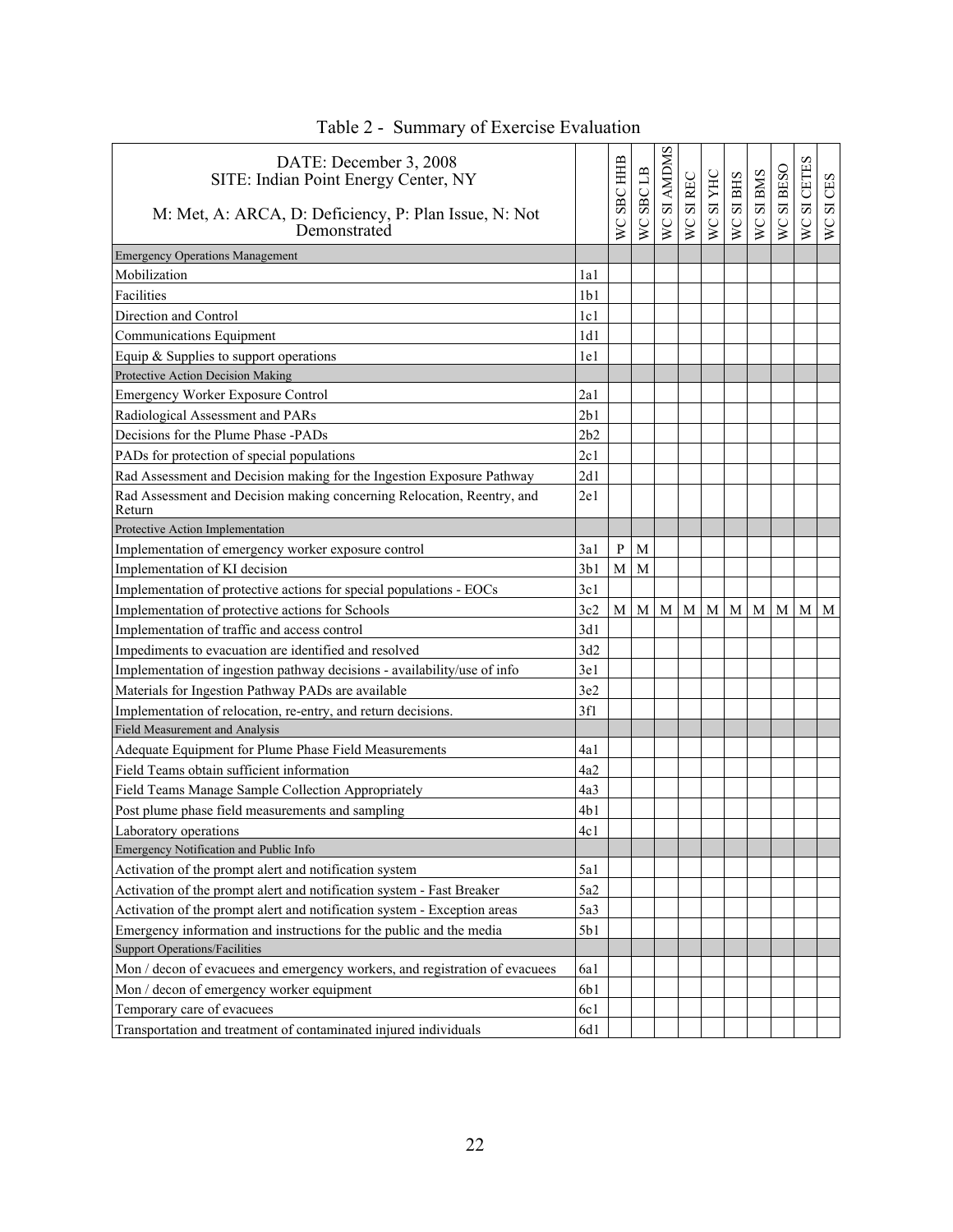| DATE: December 3, 2008                                                           |     |                 |              |             |              |        |         |             |                | SI PVCMS       |           |
|----------------------------------------------------------------------------------|-----|-----------------|--------------|-------------|--------------|--------|---------|-------------|----------------|----------------|-----------|
| SITE: Indian Point Energy Center, NY                                             |     |                 | <b>SIFMS</b> | SI HES      |              | SI OHS | SI PECC | SI PHS      | SI PMS         |                |           |
| M: Met, A: ARCA, D: Deficiency, P: Plan Issue, N: Not<br>Demonstrated            |     | <b>WCSICHIS</b> | WC           | $W_{\rm C}$ | WC SI OES    | WC.    | WC      | $W_{\rm C}$ | WC             | $\overline{V}$ | WC SI PBS |
| <b>Emergency Operations Management</b>                                           |     |                 |              |             |              |        |         |             |                |                |           |
| Mobilization                                                                     | 1a1 |                 |              |             |              |        |         |             |                |                |           |
| Facilities                                                                       | 1b1 |                 |              |             |              |        |         |             |                |                |           |
| Direction and Control                                                            | 1c1 |                 |              |             |              |        |         |             |                |                |           |
| Communications Equipment                                                         | 1d1 |                 |              |             |              |        |         |             |                |                |           |
| Equip $&$ Supplies to support operations                                         | 1e1 |                 |              |             |              |        |         |             |                |                |           |
| Protective Action Decision Making                                                |     |                 |              |             |              |        |         |             |                |                |           |
| Emergency Worker Exposure Control                                                | 2a1 |                 |              |             |              |        |         |             |                |                |           |
| Radiological Assessment and PARs                                                 | 2b1 |                 |              |             |              |        |         |             |                |                |           |
| Decisions for the Plume Phase -PADs                                              | 2b2 |                 |              |             |              |        |         |             |                |                |           |
| PADs for protection of special populations                                       | 2c1 |                 |              |             |              |        |         |             |                |                |           |
| Rad Assessment and Decision making for the Ingestion Exposure Pathway            | 2d1 |                 |              |             |              |        |         |             |                |                |           |
| Rad Assessment and Decision making concerning Relocation, Reentry, and<br>Return | 2e1 |                 |              |             |              |        |         |             |                |                |           |
| Protective Action Implementation                                                 |     |                 |              |             |              |        |         |             |                |                |           |
| Implementation of emergency worker exposure control                              | 3a1 |                 |              |             |              |        |         |             |                |                |           |
| Implementation of KI decision                                                    | 3b1 |                 |              |             |              |        |         |             |                |                |           |
| Implementation of protective actions for special populations - EOCs              |     |                 |              |             |              |        |         |             |                |                |           |
|                                                                                  | 3c1 |                 |              |             |              |        |         |             |                |                |           |
| Implementation of protective actions for Schools                                 | 3c2 | M               | M            | M           | $\mathbf{M}$ | M      | M       | M           | M <sub>l</sub> | M              | M         |
| Implementation of traffic and access control                                     | 3d1 |                 |              |             |              |        |         |             |                |                |           |
| Impediments to evacuation are identified and resolved                            | 3d2 |                 |              |             |              |        |         |             |                |                |           |
| Implementation of ingestion pathway decisions - availability/use of info         | 3e1 |                 |              |             |              |        |         |             |                |                |           |
| Materials for Ingestion Pathway PADs are available                               | 3e2 |                 |              |             |              |        |         |             |                |                |           |
| Implementation of relocation, re-entry, and return decisions.                    | 3f1 |                 |              |             |              |        |         |             |                |                |           |
| Field Measurement and Analysis                                                   |     |                 |              |             |              |        |         |             |                |                |           |
| Adequate Equipment for Plume Phase Field Measurements                            | 4a1 |                 |              |             |              |        |         |             |                |                |           |
| Field Teams obtain sufficient information                                        | 4a2 |                 |              |             |              |        |         |             |                |                |           |
| Field Teams Manage Sample Collection Appropriately                               | 4a3 |                 |              |             |              |        |         |             |                |                |           |
| Post plume phase field measurements and sampling                                 | 4b1 |                 |              |             |              |        |         |             |                |                |           |
| Laboratory operations                                                            | 4c1 |                 |              |             |              |        |         |             |                |                |           |
| Emergency Notification and Public Info                                           |     |                 |              |             |              |        |         |             |                |                |           |
| Activation of the prompt alert and notification system                           | 5a1 |                 |              |             |              |        |         |             |                |                |           |
| Activation of the prompt alert and notification system - Fast Breaker            | 5a2 |                 |              |             |              |        |         |             |                |                |           |
| Activation of the prompt alert and notification system - Exception areas         | 5a3 |                 |              |             |              |        |         |             |                |                |           |
| Emergency information and instructions for the public and the media              | 5b1 |                 |              |             |              |        |         |             |                |                |           |
| <b>Support Operations/Facilities</b>                                             |     |                 |              |             |              |        |         |             |                |                |           |
| Mon / decon of evacuees and emergency workers, and registration of evacuees      | 6a1 |                 |              |             |              |        |         |             |                |                |           |
| Mon / decon of emergency worker equipment                                        | 6b1 |                 |              |             |              |        |         |             |                |                |           |
| Temporary care of evacuees                                                       | 6c1 |                 |              |             |              |        |         |             |                |                |           |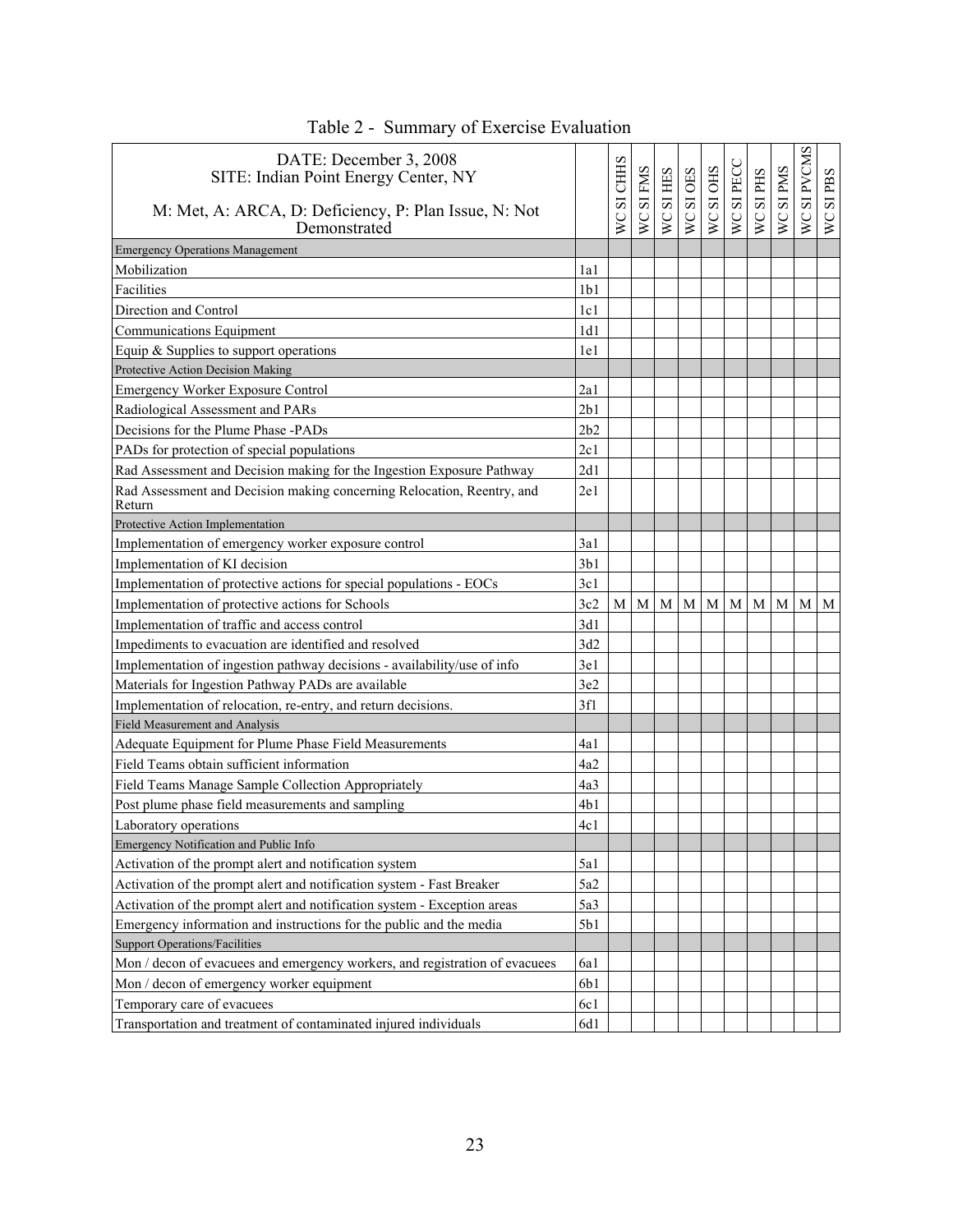| DATE: December 3, 2008<br>SITE: Indian Point Energy Center, NY<br>M: Met, A: ARCA, D: Deficiency, P: Plan Issue, N: Not<br>Demonstrated |                 | <b>WCSISBMS</b> | TES<br>$\mathbf{S}$<br><b>S</b> | SI WS<br><b>S</b> | WC SI WOES | WC SI WES   | SI YCHS<br><b>SM</b> | WC MST TCAS    | WC MSH WMC   | WCTCP | BC EOC      |
|-----------------------------------------------------------------------------------------------------------------------------------------|-----------------|-----------------|---------------------------------|-------------------|------------|-------------|----------------------|----------------|--------------|-------|-------------|
| <b>Emergency Operations Management</b>                                                                                                  |                 |                 |                                 |                   |            |             |                      |                |              |       |             |
| Mobilization                                                                                                                            | 1a1             |                 |                                 |                   |            |             |                      |                |              |       | М           |
| Facilities                                                                                                                              | 1 <sub>b1</sub> |                 |                                 |                   |            |             |                      |                |              |       |             |
| Direction and Control                                                                                                                   | 1c1             |                 |                                 |                   |            |             |                      |                |              |       | M           |
| Communications Equipment                                                                                                                | 1d1             |                 |                                 |                   |            |             |                      |                |              |       | М           |
| Equip $&$ Supplies to support operations                                                                                                | 1e1             |                 |                                 |                   |            |             |                      |                |              |       | $\mathbf M$ |
| Protective Action Decision Making                                                                                                       |                 |                 |                                 |                   |            |             |                      |                |              |       |             |
| <b>Emergency Worker Exposure Control</b>                                                                                                | 2a1             |                 |                                 |                   |            |             |                      |                |              |       |             |
| Radiological Assessment and PARs                                                                                                        | 2b1             |                 |                                 |                   |            |             |                      |                |              |       |             |
| Decisions for the Plume Phase -PADs                                                                                                     | 2b2             |                 |                                 |                   |            |             |                      |                |              |       |             |
| PADs for protection of special populations                                                                                              | 2c1             |                 |                                 |                   |            |             |                      |                |              |       |             |
| Rad Assessment and Decision making for the Ingestion Exposure Pathway                                                                   | 2d1             |                 |                                 |                   |            |             |                      |                |              |       |             |
| Rad Assessment and Decision making concerning Relocation, Reentry, and<br>Return                                                        | 2e1             |                 |                                 |                   |            |             |                      |                |              |       |             |
| Protective Action Implementation                                                                                                        |                 |                 |                                 |                   |            |             |                      |                |              |       |             |
| Implementation of emergency worker exposure control                                                                                     | 3a1             |                 |                                 |                   |            |             |                      | A              | $\mathbf M$  | M     |             |
| Implementation of KI decision                                                                                                           | 3b1             |                 |                                 |                   |            |             |                      | M <sub>1</sub> | M            | М     |             |
| Implementation of protective actions for special populations - EOCs                                                                     | 3c1             |                 |                                 |                   |            |             |                      |                |              |       |             |
| Implementation of protective actions for Schools                                                                                        | 3c2             | M               | M                               | M                 | M          | $\mathbf M$ | M                    |                |              |       | M           |
| Implementation of traffic and access control                                                                                            | 3d1             |                 |                                 |                   |            |             |                      |                |              | М     | M           |
| Impediments to evacuation are identified and resolved                                                                                   | 3d2             |                 |                                 |                   |            |             |                      |                |              |       |             |
| Implementation of ingestion pathway decisions - availability/use of info                                                                | 3e1             |                 |                                 |                   |            |             |                      |                |              |       |             |
| Materials for Ingestion Pathway PADs are available                                                                                      | 3e2             |                 |                                 |                   |            |             |                      |                |              |       |             |
| Implementation of relocation, re-entry, and return decisions.                                                                           | 3f1             |                 |                                 |                   |            |             |                      |                |              |       |             |
| Field Measurement and Analysis                                                                                                          |                 |                 |                                 |                   |            |             |                      |                |              |       |             |
| Adequate Equipment for Plume Phase Field Measurements                                                                                   | 4a1             |                 |                                 |                   |            |             |                      |                |              |       |             |
| Field Teams obtain sufficient information                                                                                               | 4a2             |                 |                                 |                   |            |             |                      |                |              |       |             |
| Field Teams Manage Sample Collection Appropriately                                                                                      | 4a3             |                 |                                 |                   |            |             |                      |                |              |       |             |
| Post plume phase field measurements and sampling                                                                                        | 4b1             |                 |                                 |                   |            |             |                      |                |              |       |             |
| Laboratory operations                                                                                                                   | 4c1             |                 |                                 |                   |            |             |                      |                |              |       |             |
| Emergency Notification and Public Info                                                                                                  |                 |                 |                                 |                   |            |             |                      |                |              |       |             |
| Activation of the prompt alert and notification system                                                                                  | 5a1             |                 |                                 |                   |            |             |                      |                |              |       |             |
| Activation of the prompt alert and notification system - Fast Breaker                                                                   | 5a2             |                 |                                 |                   |            |             |                      |                |              |       |             |
| Activation of the prompt alert and notification system - Exception areas                                                                | 5a3             |                 |                                 |                   |            |             |                      |                |              |       |             |
| Emergency information and instructions for the public and the media                                                                     | 5b1             |                 |                                 |                   |            |             |                      |                |              |       |             |
| <b>Support Operations/Facilities</b>                                                                                                    |                 |                 |                                 |                   |            |             |                      |                |              |       |             |
| Mon / decon of evacuees and emergency workers, and registration of evacuees                                                             | 6a1             |                 |                                 |                   |            |             |                      |                |              |       |             |
| Mon / decon of emergency worker equipment                                                                                               | 6b1             |                 |                                 |                   |            |             |                      |                |              |       |             |
| Temporary care of evacuees                                                                                                              | 6c1             |                 |                                 |                   |            |             |                      |                |              |       |             |
| Transportation and treatment of contaminated injured individuals                                                                        | 6d1             |                 |                                 |                   |            |             |                      | $M_{\odot}$    | $\mathbf{P}$ |       |             |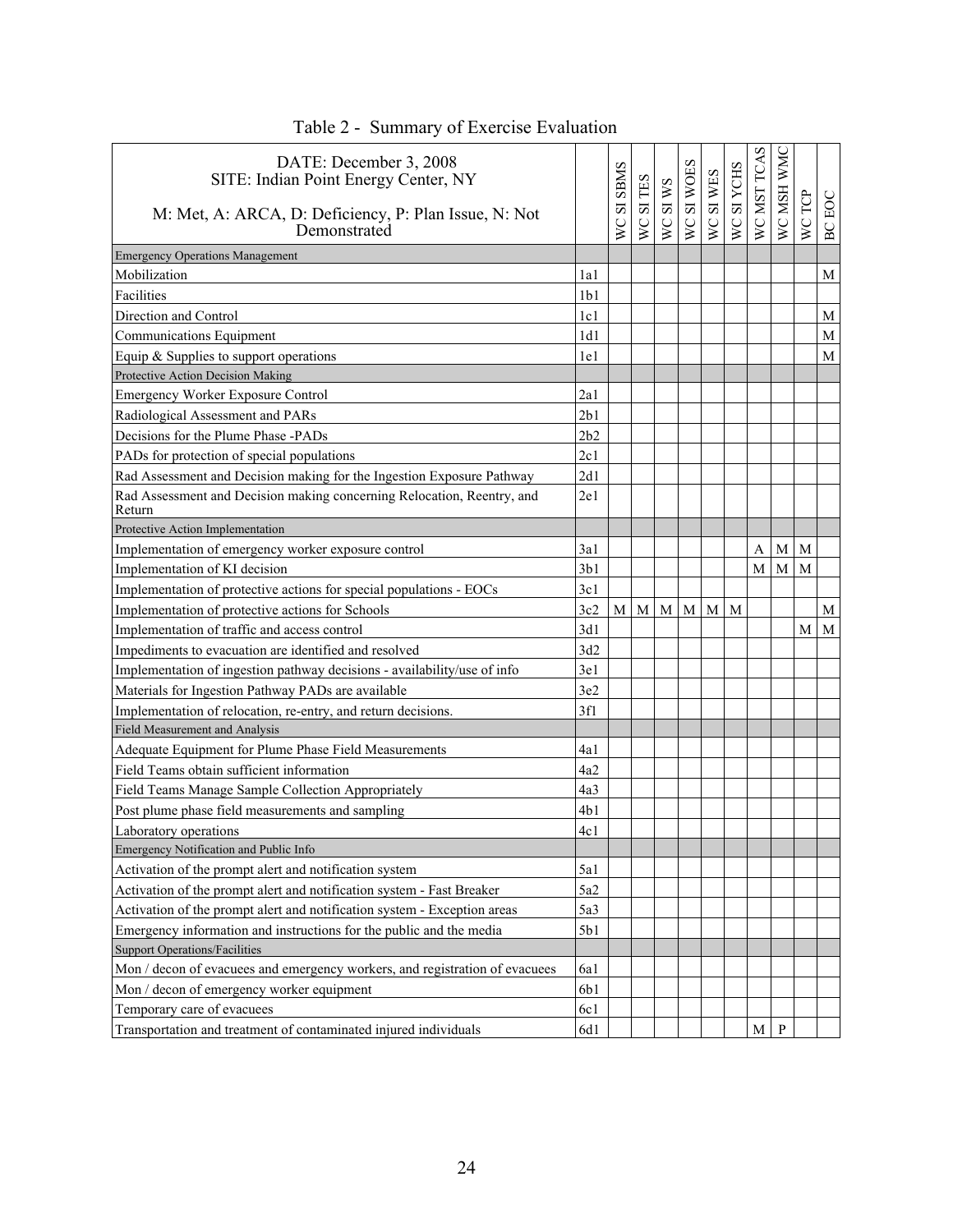# **B. Status of Jurisdictions Evaluated**

This subsection provides information on the evaluation of each participating jurisdiction and functional entity, in a jurisdiction-based, issues-only format. Presented below is a definition of the terms used in this subsection relative to objective demonstration status.

 **Me**t - Listing of the demonstrated exercise evaluation criteria under which no Deficiencies or ARCAs were assessed during this exercise and under which no ARCAs assessed during prior exercises remain unresolved.

**Deficiency** - Listing of the demonstrated exercise evaluation criteria under which one or more Deficiencies were assessed during this exercise. Included is a description of each Deficiency and recommended corrective actions.

**Area Requiring Corrective Actions** - Listing of the demonstrated exercise evaluation criteria under which one or more ARCAs were assessed during the current exercise or ARCA's assessed during prior exercises remain unresolved. Included is a description of the ARCAs assessed during this exercise and the recommended corrective action to be demonstrated before or during the next biennial exercise.

**Not Demonstrated** - Listing of the exercise evaluation criteria which were not demonstrated as scheduled during this exercise and the reason they were not demonstrated.

**Prior ARCAs** - Resolved - Description of ARCA's assessed during previous exercises which were resolved in this exercise and the corrective actions demonstrated. 

**Prior ARCAs** - Unresolved - Description of ARCA's assessed during prior exercises which were not resolved in this exercise. Included is the reason the ARCA remains unresolved and recommended corrective actions to be demonstrated before or during the next biennial exercise.

The following are definitions of the two types of exercise issues which are discussed in this report.

25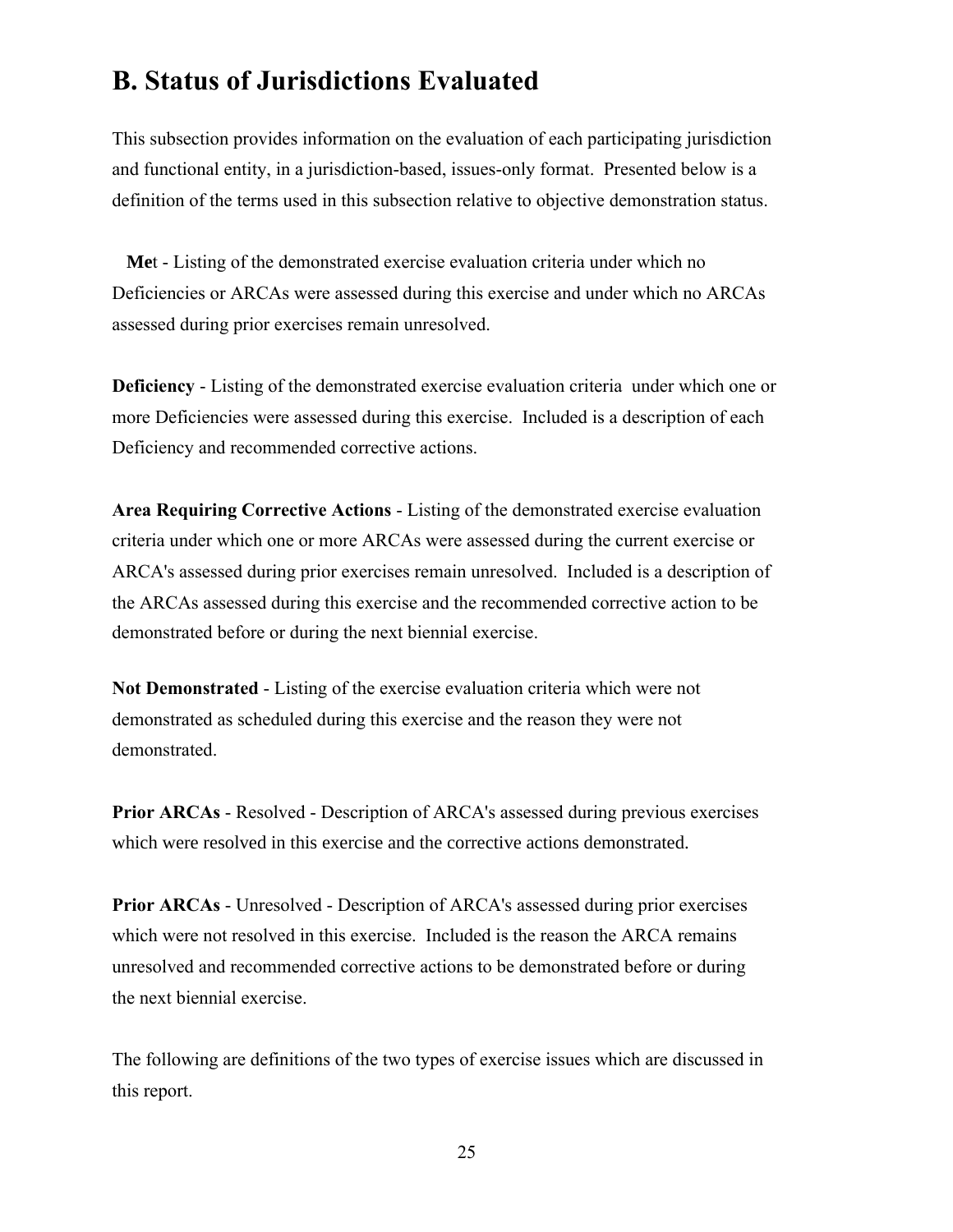A Deficiency is defined in FEMA-REP-14 as "...an observed or identified inadequacy of organizational performance in an exercise that could cause a finding that off site emergency preparedness is not adequate to provide reasonable assurance that appropriate protective measures can be taken in the event of a radiological emergency to protect the health and safety of the public living in the vicinity of a nuclear power plant."

An ARCA is defined in FEMA-REP-14 as "...an observed or identified inadequacy of organizational performance in an exercise that is not considered, by itself to have adverse impact public health and safety."

FEMA has developed a standardized system for numbering exercise issues (Deficiencies and ARCAs). This system is used to achieve consistency in numbering exercise issues among FEMA Regions and site-specific exercise reports within each Region. It is also used to expedite tracking of exercise issues on a nationwide basis.

The identifying number for Deficiencies and ARCAs includes the following elements, with each element separated by a hyphen  $(-)$ .

**Plant Site Identifier Codes** - A two-digit number corresponding to the Utility Billable Plant Site.

**Exercise Year** - The last two digits of the year the exercise was conducted.

**Evaluation Area Criterion - A letter and number corresponding to the criteria in the** FEMA REP Exercise Evaluation Methodology.

**Issue Classification Identifier - (D = Deficiency, A = ARCA). Only Deficiencies and** ARCAs are included in exercise reports.

**Exercise Issue Identification Number** - A separate two (or three) digit indexing number assigned to each issue identified in the exercise.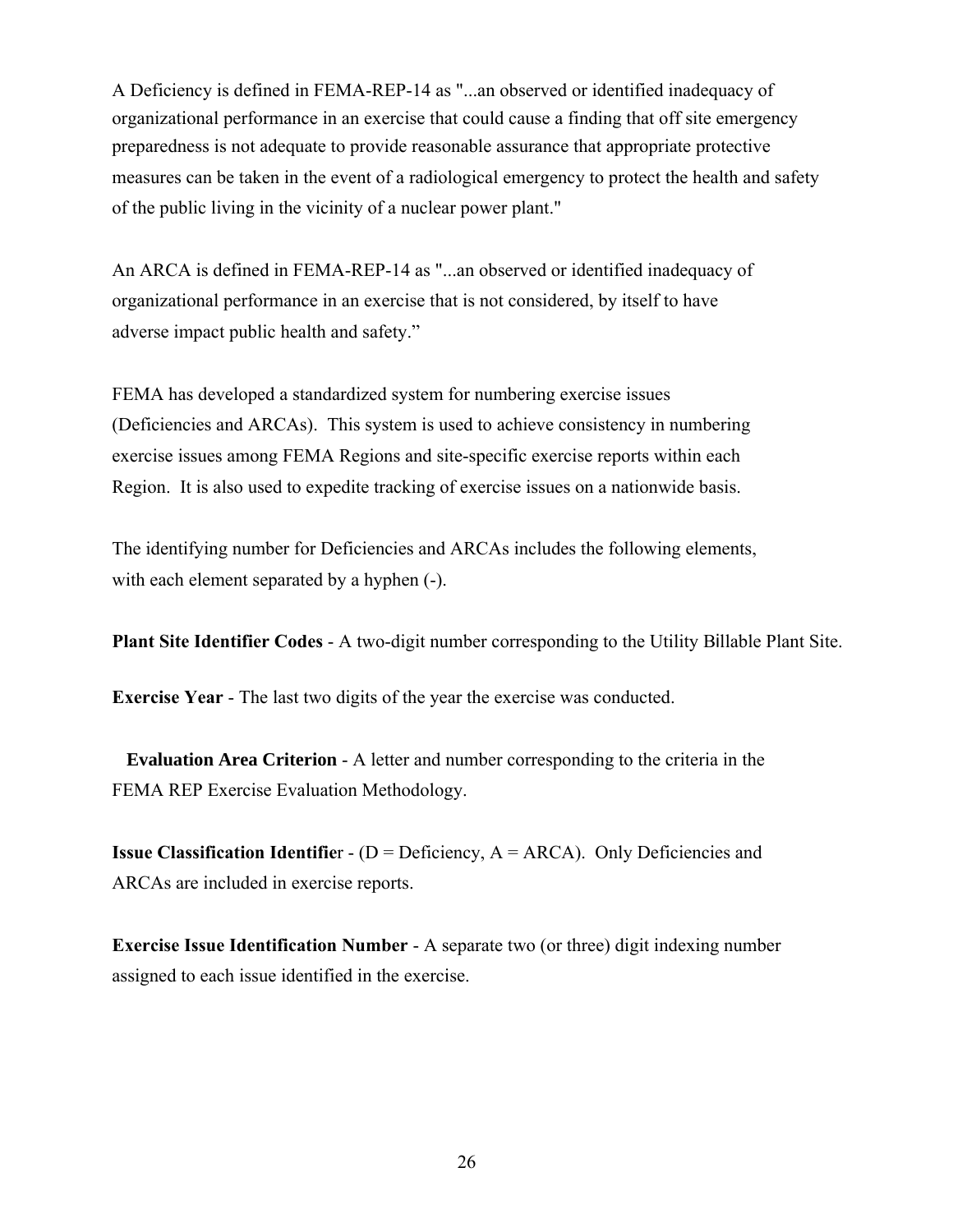# **1. New York State**

#### **1.1 New York State - Emergency Operations Center**

 **a. MET:** 1.a.1, 1.b.1, 1.c.1, 1.d.1, 1.e.1, 2.b.2, 2.c.1, 3.c.1, 5.a.1, 5.b.1 **b. AREAS REQUIRING CORRECTIVE ACTION:** NONE **c. DEFICIENCY:** NONE **d. DEMONSTRATED:** NONE **e. PRIOR ISSUES** - **RESOLVED:** NONE **f. PRIOR ISSUES** - **UNRESOLVED**: NONE

#### **1.2 Licensee Emergency Operations Facility**

 **a. MET:** 1.a.1, 1.c.1, 1.d.1, 1.e.1, 3.a.1, 3.b.1 **b. AREAS REQUIRING CORRECTIVE ACTION**: NONE **c. DEFICIENCY:** NONE  **d. NOT DEMONSTRATED:** NONE **e. PRIOR ISSUES - RESOLVED:** NONE **f. PRIOR ISSUES - UNRESOLVED:** NONE

#### **1.3 New York State - Accident Assessment**

 **a. MET:** 2.a.1, 2.b.1 **b. AREAS REQUIRING CORRECTIVE ACTION**: NONE **c. DEFICIENCY:** NONE **d. NOT DEMONSTRATED:** NONE **e. PRIOR ISSUES RESOLVED:** NONE **f. PRIOR ISSUES UNRESOLVED**: NONE

## **1.4 New York State - (Personnel Monitoring Center Townline Sub-Residence October 8, 2009)**

 **a. MET:** 1.d.1, 3.a.1, 3.b.1, 6.a.1, 6.b.1 **b. AREAS REQUIRING CORRECTIVE ACTION:** NONE **c. DEFICIENCY:** NONE  **d. NOT DEMONSTRATED:** NONE **e. PRIOR ISSUES: RESOLVED:** NONE

**f. PRIOR ISSUES - UNRESOLVED:** NONE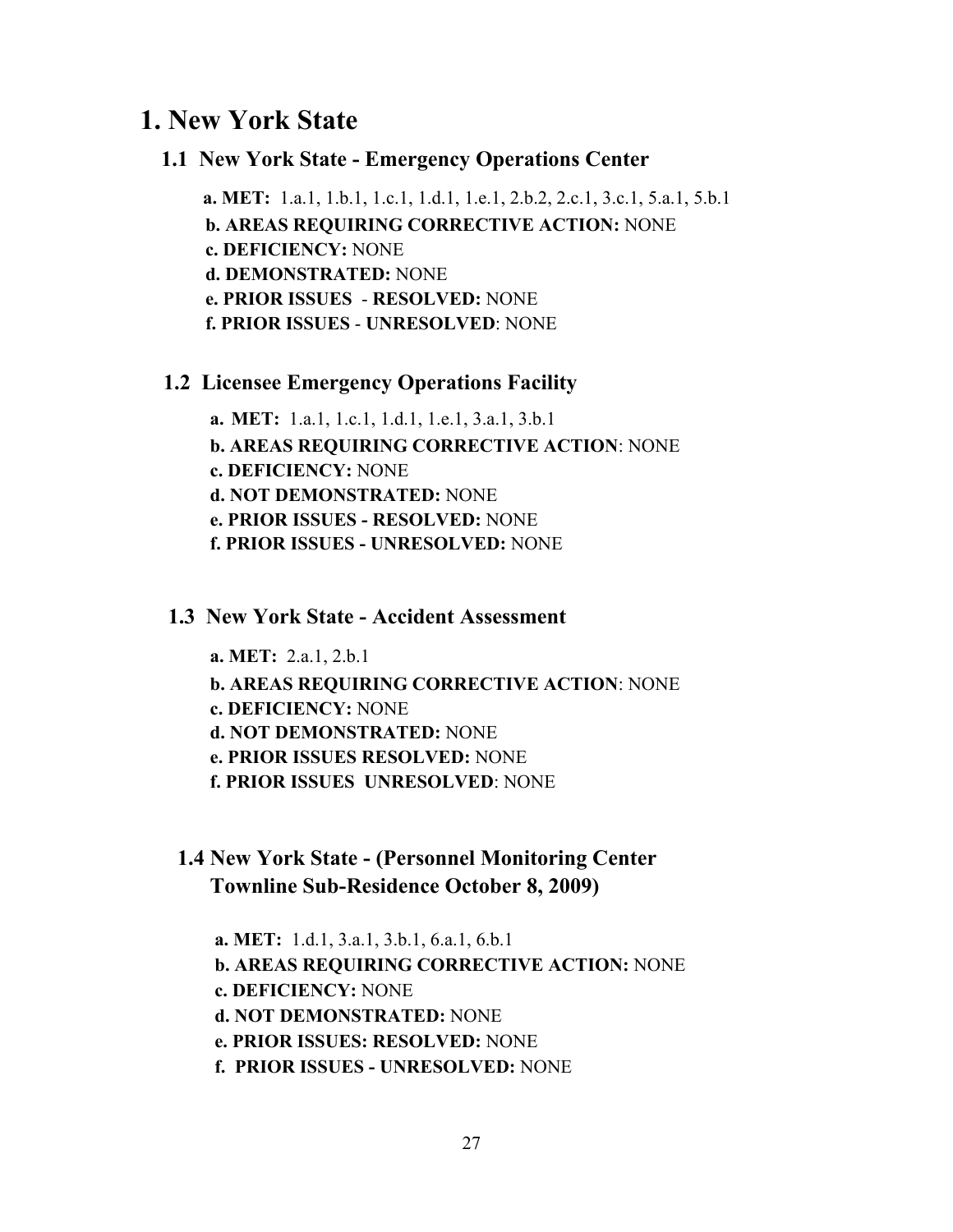#### **1.5 Indian Point - Joint Information Center**

 **a. MET:** 1.a.1, 1.c.1, 1.d.1, 1.e.1, 5.a.1, 5.b.1 **b. AREAS REQUIRING CORRECTIVE ACTION**: NONE **c. DEFICIENCY:** NONE **d. NOT DEMONSTRATED:** NONE **e. PRIOR ISSUES:** - **RESOLVED:** ONE

**ISSUE NO:** 32-06-1.d.1-A-01

 **ISSUE:** During the media briefings held at 0934 and 1201, spokespersons from the State, Westchester County, the Moderator and Representatives from Putnam, Orange and Rockland counties experienced audio transmission drop - out and static which interfered with the transmission of spoken information from the Media Briefing Room at the Joint Information Center and the Media Briefing areas in Putnam, Orange and Rockland Counties. A back-up communication bridge was available but not used.

 **CORRECTIVE ACTION DEMONSTRATED:** During the December 3, 2008 exercise no transmission failures were noted and this ARCA has been corrected.

#### **f. PRIOR ISSUES - UNRESOLVED:** NONE

#### **1.6 Indian Point - Joint Information Center Briefings**

- **a. MET:** 5.b.1
- **b. AREAS REQUIRING CORRECTIVE ACTION:** NONE
- **c. DEFICIENCY:** NONE
- **d. NOT DEMONSTRATED:** NONE
- **e. PRIOR ISSUES RESOLVED:** NONE
- **f. PRIOR ISSUES UNRESOLVED**: NONE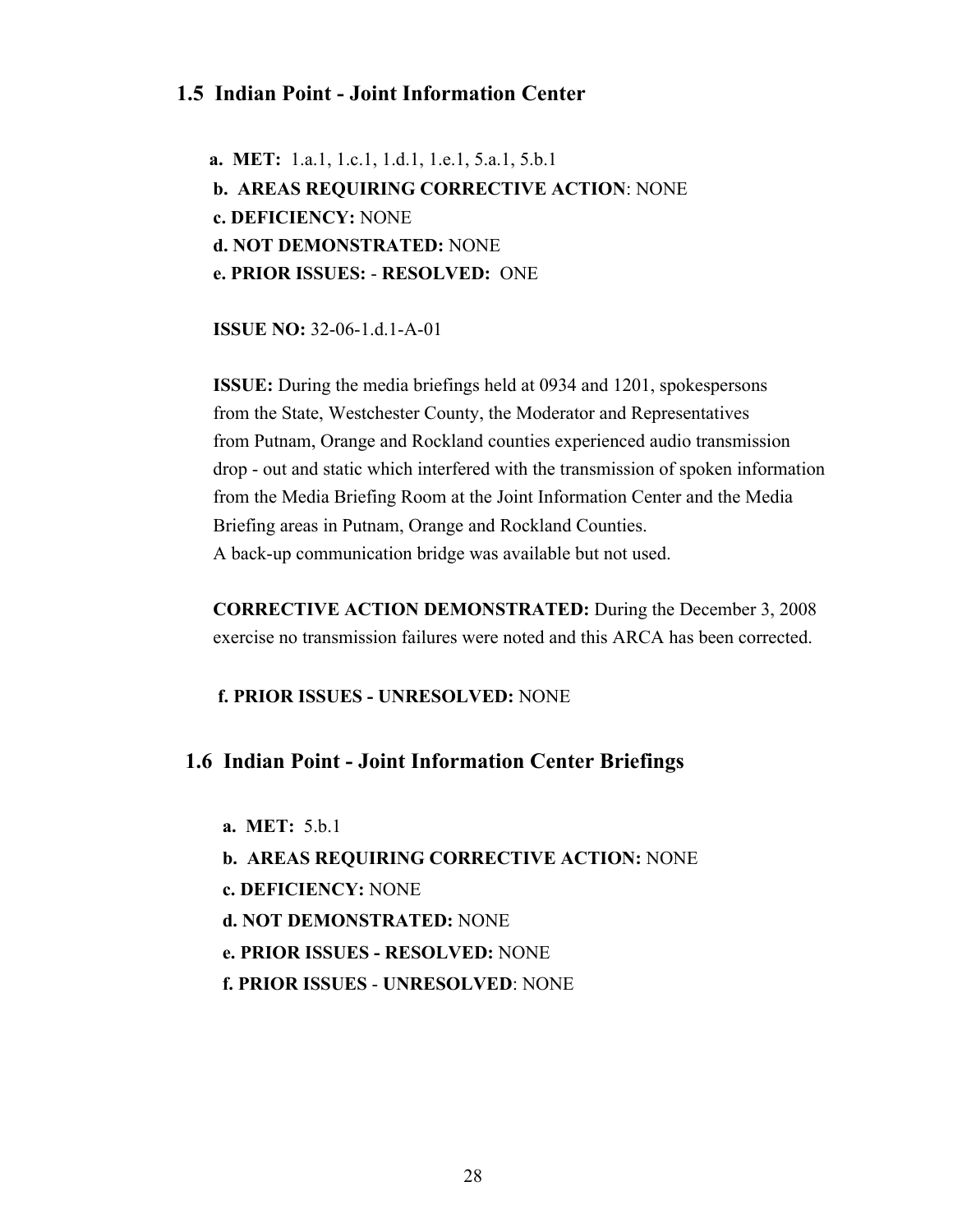## **1.7 Indian Point - Joint Information Public Inquiry**

 **a. MET:** 5.b.1  **b. AREAS REQUIRING CORRECTIVE ACTION:** NONE  **c. DEFICIENCY:** NONE  **d. NOT DEMONSTRATED:** NONE  **e. PRIOR ISSUES - RESOLVED:** NONE  **f. PRIOR ISSUES - UNRESOLVED:**NONE

#### **1.8 Indian Point - EAS Station - WHUD**

 **a. MET:** 1.d.1, 5.a.1  **b. AREAS REQUIRING CORRECTIVE ACTION:** NONE  **c. DEFICIENCY:** NONE  **d. NOT DEMONSTRATED:** NONE  **e. PRIOR ISSUES - RESOLVED:** NONE  **f. PRIOR ISSUES - UNRESOLVED:** NONE

#### **1.9 State of New York - Call Center**

- **a. MET:** 1.a.1, 1.c.1, 1.d.1, 1.e.1, 5.b.1
- **b. AREAS REQUIRING CORRECTIVE ACTION:** NONE
- **c. DEFICIENCY:** NONE
- **d. NOT DEMONSTRATED:** NONE
- **e. PRIOR ISSUES RESOLVED:** NONE
- **f. PRIOR ISSUES UNRESOLVED:** NONE
- **2.0 State of New York Westchester County Emergency Worker Personnel Monitoring Center (July 9, 2009)**

 **a. MET:** 1.b.1, 3.a.1, 3.b.1, 6.a.1, 6.b.1 **b. AREAS REQUIRING CORRECTIVE ACTION**: NONE **c. DEFICIENCY:** NONE **d. NOT DEMONSTRATED**: NONE **e. PRIOR ISSUES - RESOLVED:** NONE **f. PRIOR ISSUES - UNRESOLVED:** NONE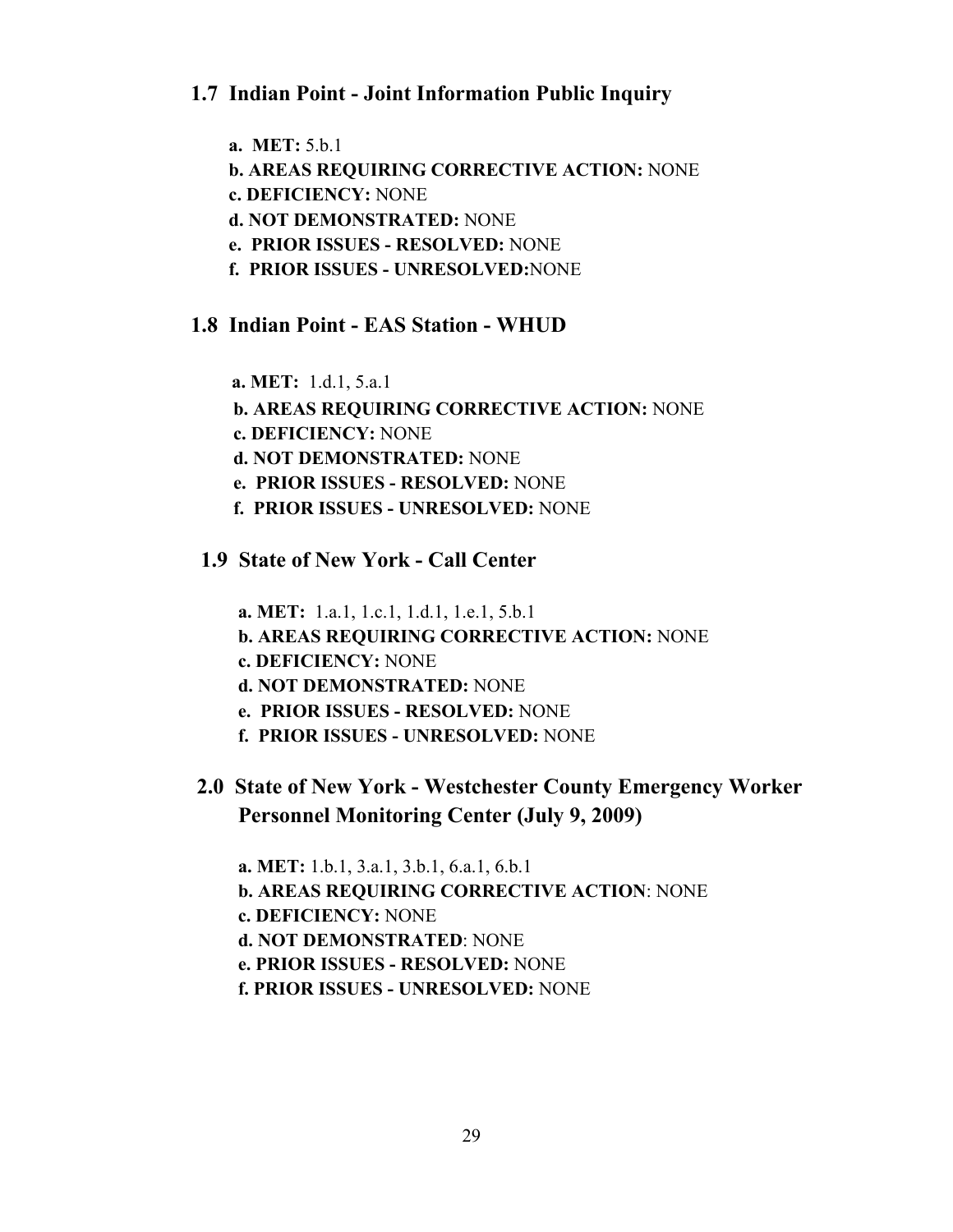# **2. Risk Jurisdictions**

# **2.1 ORANGE COUNTY**

## **2.1.1 Orange County - Emergency Operations Center**

 **a. MET:** 1.a.1, 1.b1, 1.c.1, 1.d.1, 1.e.1, 2.b.2, 5.b.1 2.c.1, 3.c.1, 3.c.2, 3.d.1, 3.d.2, 5.a.3  **b. AREAS REQUIRING CORRECTIVE ACTION:** TWO

 **ISSUE NO:** 32-08-5.a.1-A-01

**CONDITION:** During the preparation of the third EAS message, there was confusion between Orange County and the State EOC. The OCEOC listed specific instructions and area**s** to be evacuated and announced in the EAS. These areas are mentioned in OC's Evacuation Plans. The State EOC was more general in the writing of the EAS. For example, instead of writing "Town of Cornwall East of Rt. 32 is to be evacuated" the State EOC wrote "Town of Cornwall is to be evacuated. " This would have the effect of directing members of the of the public outside the 10-mile EPZ to evacuate. The State mentioned there was an issue with their pre-scripted EAS messages. The OCEOC advised the State EOC to review the county's Radiological Emergency Response Plans for specific localities and area descriptions in the Orange County portion of the 10-mile EPZ. The discussions between the OCEOC and the State to correct the EAS message delayed its release and also delayed the sounding of the sirens, possibly putting members of the public at risk.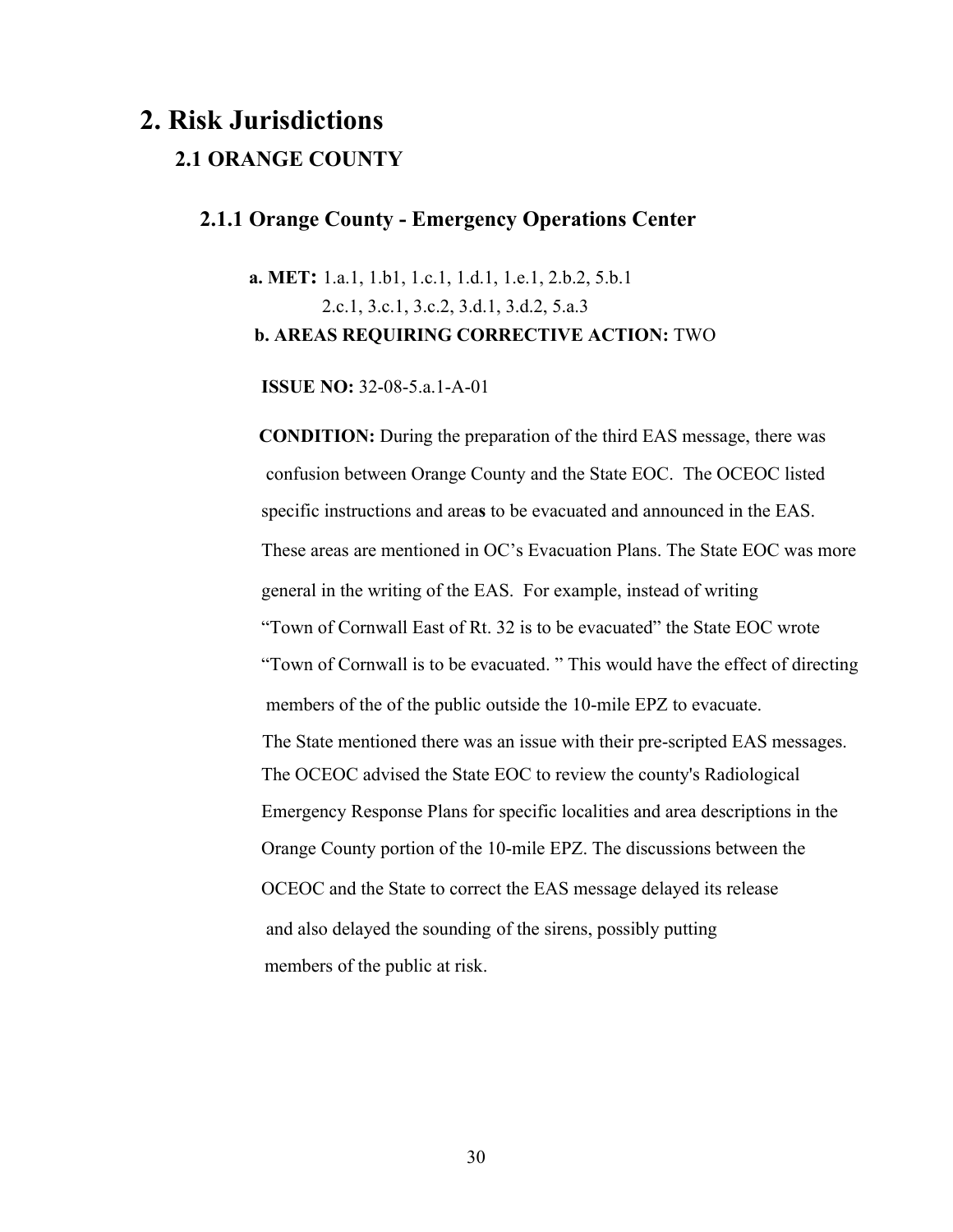**POSSIBLE CAUSE:** The State did not review the locations and boundary limits for all localities within the 10-mile EPZ for Orange Country prior to drafting EAS messages. They may not have the updated and correct pre-scripted EAS messages.

**REFERENCE:** NUREG-0654, E.5.6.7.

 **EFFECT:** If the State's original EAS message had been broadcast, some of the public outside the 10 - mile EPZ would have been been incorrectly advised to evacuate and incorrectly advised to take KI (which they do not have). This could have led to general confusion as to who should evacuate and who should stay behind. The delay of the sirens while the text of the EAS message was corrected could have put people in the EPZ at risk.

 **RECOMMENDATION:** The NY State Emergency Management Agency should work with Orange County personnel to be sure that the EPZ area information is accurate, and that pre-scripted EAS messages are clear.

 **SCHEDULE OF CORRECTIVE ACTIONS:** The corrective action for this issue will be demonstrated at the next federally evaluated**,** biennial exercise.

 **ISSUE NO:** 32-08-5.a.1-A-02

 **CONDITION**: The Joint Information Center's web page on New York Alert posted two Information Alerts for the general public at 1222 and 1243. In each case the counties and the specific localities evacuated were listed, with areas to be evacuated shown in bold-face type. However, unlike the other three counties, the Orange County list was divided into two sections. Some areas were listed in the bolded section under Orange County. Other towns/villages where listed in plain text in a paragraph format within the text of the document.

 **Example – in bolded text: Orange County: Bear Mountain State Park West Point Highlands**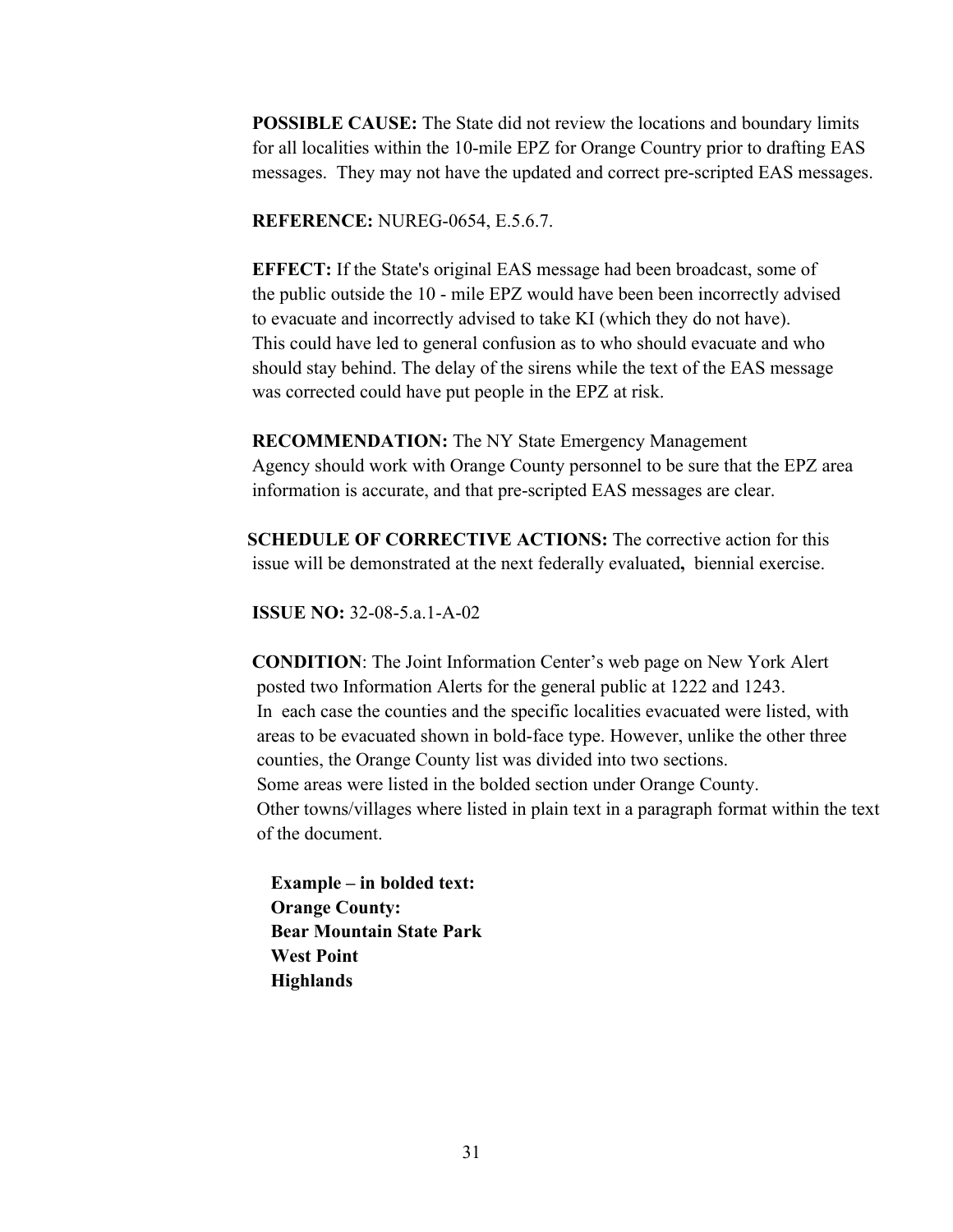**Example** – in unbolded text/paragraph format:

 "Orange County orders additional evacuation of these areas; Village of Harriman East of the NYS Thruway, Village of Woodbury East of NYS Thruway…"

 If this had been an actual emergency, members of the public may not have seen the "additional areas" to be evacuated if they did not completely read, and understand the on-line bulletins.

 **POSSIBLE CAUSE:** The JIC and NY Alert did not clearly list all areas to be evacuated in a single list.

**REFERENCE:** NUREG-0654, E.5, 6, 7

**EFFECT:** If this had been an actual emergency, members of the public may not have seen the additional areas that were to be evacuated, but which were not presented in boldface type in the Information Alert message posted on NY Alert like the other areas indicated. This would have placed members of the public at risk if they did not see the complete areas to be evacuated because some members of the public who should have evacuated might have stayed within the 10-mile EPZ

 **RECOMMENDATION:** Ensure that all information regarding areas to be evacuated is presented clearly in printed and posted materials, including the JIC website.

**SCHEDULE OF CORRECTIVE ACTIONS:** The corrective action for this issue will be demonstrated at the next federally evaluated, biennial exercise.

 **c. DEFICIENCY:** NONE **d. NOT DEMONSTRATED:** NONE **e. PRIOR ISSUES - RESOLVED:** NONE **f. PRIOR ISSUES - UNRESOLVED:** NONE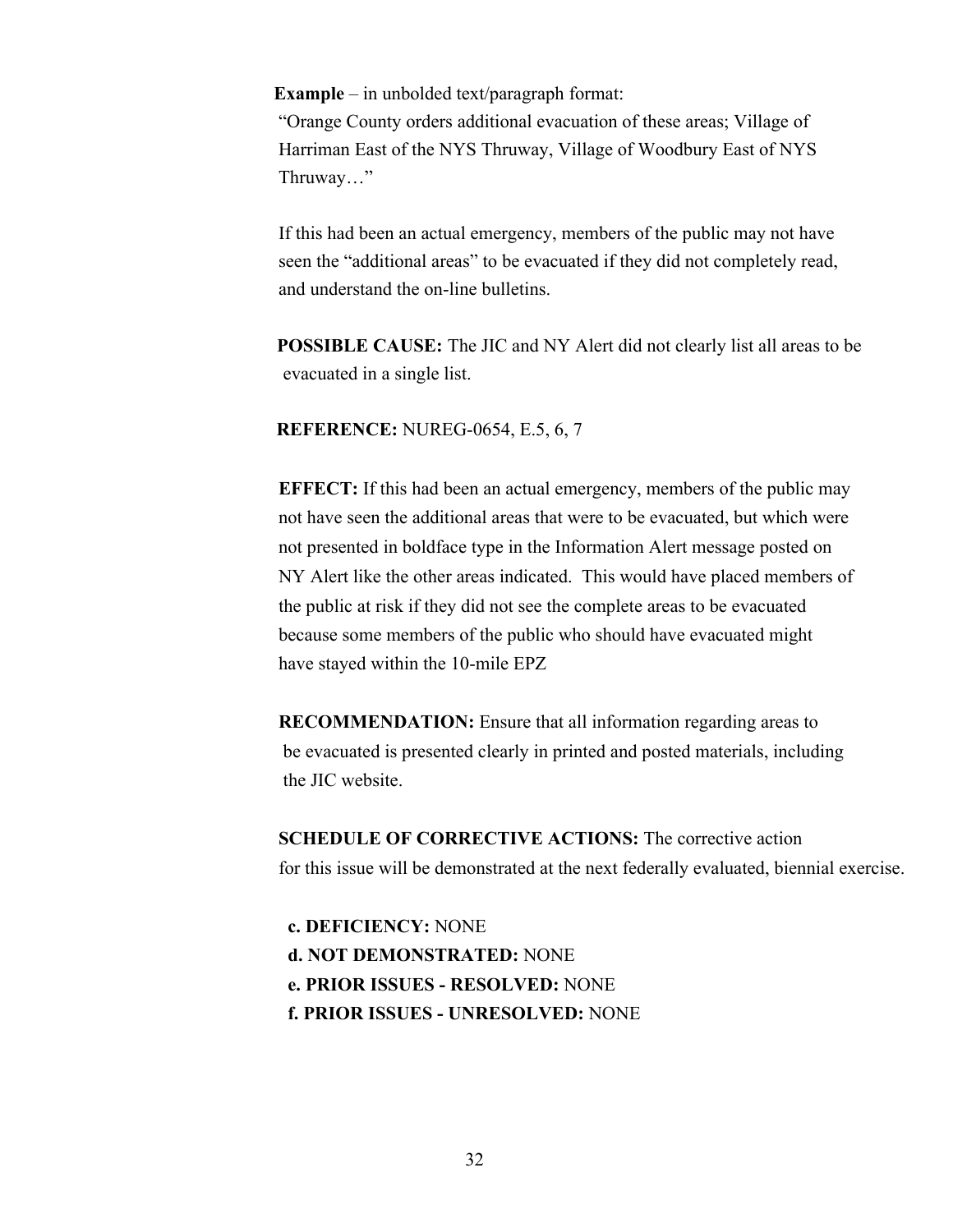#### **2.1.2 Orange County - Accident Assessment**

 **a. MET:** 2.a.1, 2.b.1, 3.a.1, 3.b,1, 4.a.2  **b. AREAS REQUIRING CORRECTIVE ACTION:** NONE  **c. DEFICIENCY:** NONE  **d. NOT DEMONSTRATED:** NONE  **e. PRIOR ISSUES - RESOLVED:** NONE  **f. PRIOR ISSUES - UNRESOLVED:** NONE

#### **2.1.3. Orange County - Field Monitoring Team 1**

 **a. MET:** 1.a.1, 1.d.1, 3.a.1, 3.b.1, 4.a.1, 4.a.3  **b. AREAS REQUIRING CORRECTIVE ACTION:** NONE  **c. DEFICIENCY:** NONE **d. NOT DEMONSTRATED**: NONE **e. PRIOR ISSUES - RESOLVED:** NONE **f. PRIOR ISSUES - UNRESOLVED:** NONE

#### **2.1.4 Orange County - Field Monitoring Team 2**

 **a. MET:** 1.a.1, 1.d.1, 3.a.1, 3.b.1, 4.a.1, 4.a.3  **b. AREAS REQUIRING CORRECTIVE ACTION:** NONE  **c. DEFICIENCY:** NONE **d. NOT DEMONSTRATED:** NONE  **e. PRIOR ISSUES - RESOLVED:** NONE  **f. PRIOR ISSUES - UNRESOLVED:** NONE

### **2.1.5 Orange County - (General Population Reception Center Middletown High School - September 10, 2008)**

 **a. MET:** 3.a.1, 3.b.1, 6.a.1, 6.b.1

- **b. AREAS REQUIRING CORRECTIVE ACTION:** NONE
- **c. DEFICIENCY:** NONE
- **d. NOT DEMONSTRATED:** NONE
- **e. PRIOR ISSUES RESOLVED:** NONE
- **f. PRIOR ISSUES UNRESOLVED:** NONE

### **2.1.6. Orange County - (General Population Bus Company West Point Tours Highland Falls - Feb. 7, 2008)**

- **a. MET:** 3.a.1, 3.b.1
- **b. AREAS REQUIRING:** NONE
- **c. DEFICIENCY:** NONE
- **d. NOT DEMONSTRATED:** NONE
- **e. PRIOR ISSUES RESOLVED:** NONE
- **f. RIOR ISSUES UNRESOLVED:** NONE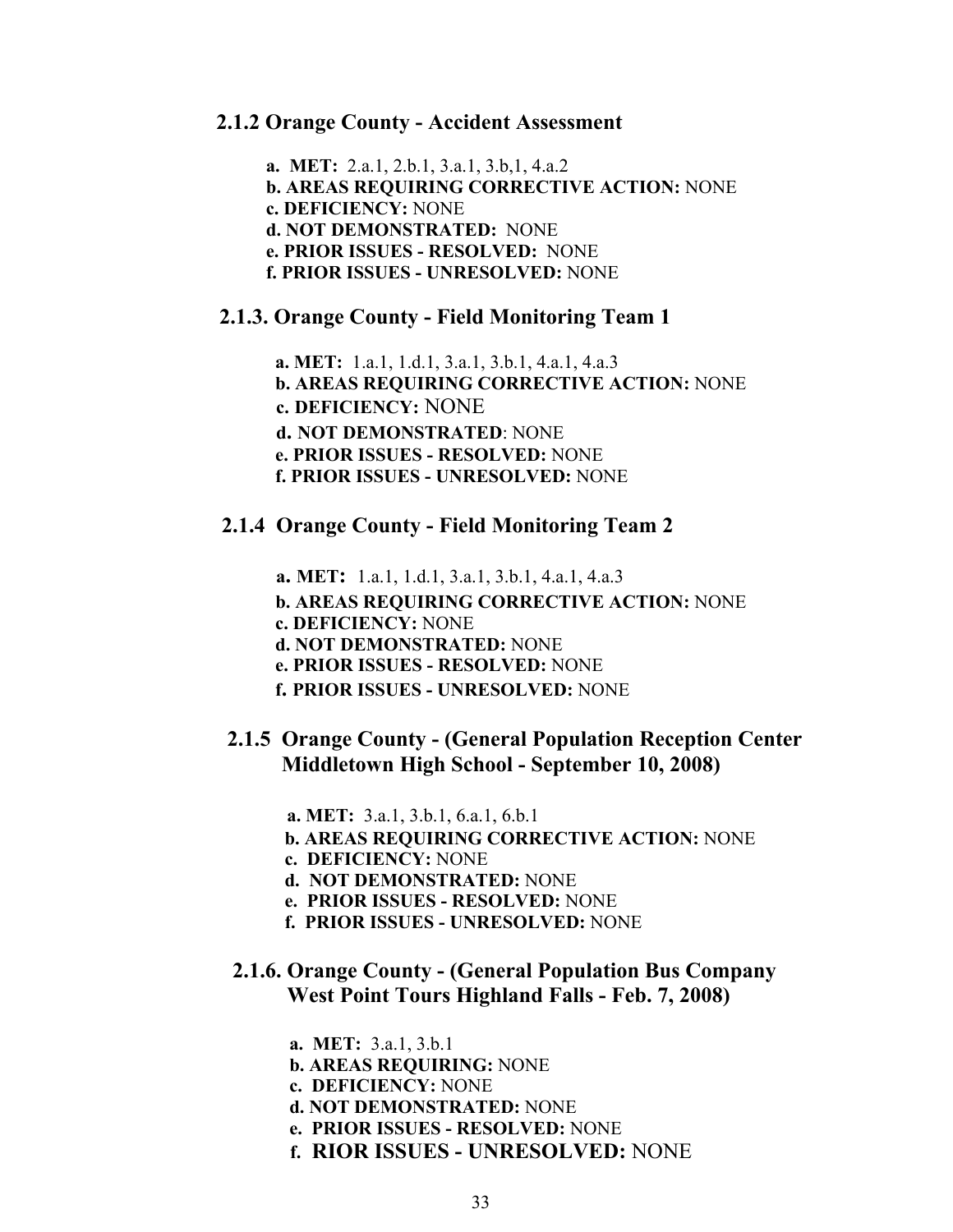## **2.1.7 Orange County - School Bus Company - (West Point Tours Highland Falls - February 7, 2008)**

 **a. MET:** 3.a.1, 3.b.1

- **b. AREAS REQUIRING CORRECTIVE ACTION:** NONE
- **c. DEFICIENCY:** NONE
- **d. NOT DEMONSTRATED:** NONE
- **e. PRIOR ISSUES RESOLVED:** NONE
- **f. PRIOR ISSUES UNRESOLVED:** NONE
- **2.1.8 Orange County School Interview (Fort Montgomery Elementary School - January 23, 2008)**

 **a. MET:** 3.c.2

- **b. AREAS REQUIRING CORRECTIVE ACTION:** NONE
- **c. DEFICIENCY:** NONE
- **d. NOT DEMONSTRATED**: NONE
- **e. PRIOR ISSUES RESOLVED**: NONE
- **f. PRIOR ISSUES UNRESOLVED**: NONE
- **2.1.9 Orange County Congregate Care Center (Middletown High School - September 23, 2008)**

**a. MET:** 6.c.1

- **b. AREAS REQUIRING CORRECTIVE ACTION:** NONE
- **c. DEFICIENCY:** NONE
- **d. NOT DEMONSTRATED:** NONE
- **e. PRIOR ISSUES RESOLVED:** NONE
- **f . PRIOR ISSUES UNRESOLVED:** NONE
- **2.1.10 Orange County Medical ServicesTransport (Mobile Life Support Services - May 28, 2009)**

**a. MET:** 3.a.1, 3.b.1, 6.d.1

- **b. AREAS REQUIRING CORRECTIVE ACTION:** NONE
- **c. DEFICIENCY:** NONE
- **d. NOT DEMONSTRATED:** NONE
- **e. PRIOR ISSUES RESOLVED:** NONE
- **f. PRIOR ISSUES UNRESOLVED:** NONE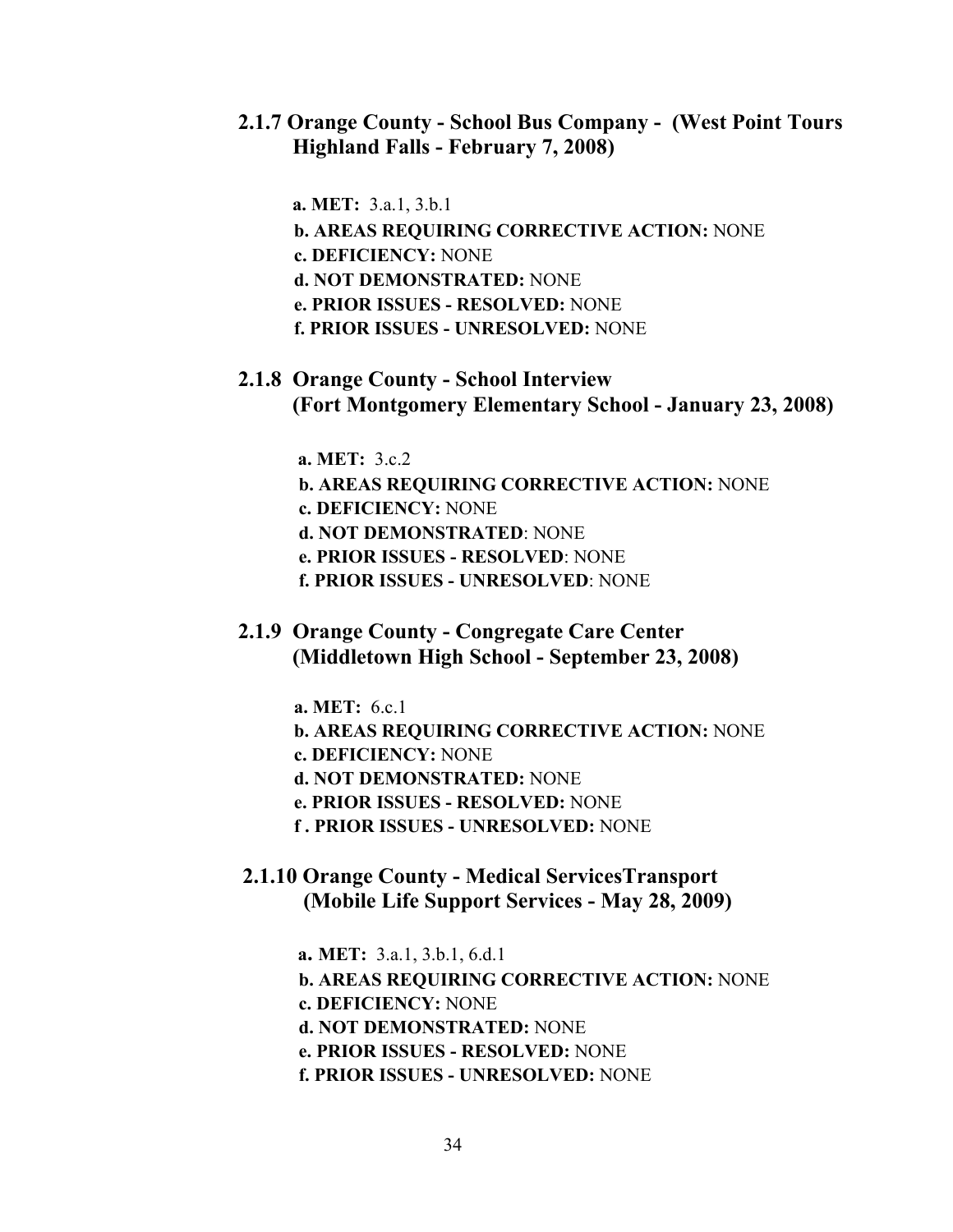# **2.1.11 Orange County - Medical Services Hospital (St Lukes Cornwall Hospital - May 28, 2009) a. MET:** 6.d.1 **b. AREAS REQUIRING CORRECTIVE ACTION:** ONE

**ISSUE NO:** 32-08-3.a.1-A-03

 **CONDITION:** The procedure for St. Luke's Cornwall Hospital does not adequately address exposure control for emergency workers. Radiology Policy and Procedure Number IP 1018 does not include procedures for using dosimetry, administrative reporting limits, or a decision chain for replacing emergency workers. During the event, workers were questioned regarding their dose limits. Workers reported that the dose limit was 5 R, with a reporting level of 1 R. If increasing levels of exposure were noted on the DRDs, then the Radiological Safety Officer (RSO) would be consulted and would be responsible for replacing workers if necessary. This information was covered in the training session, but is not included in the procedures. Additionally, since they used a 200 mR DRD, the DRD would have to be re-zeroed four times before reaching the administrative reporting level of 1 R.

 **POSSIBLE CAUSE:** St. Luke's Cornwall Hospital Radiology Policy and Procedure Number IP 1018 does not provide guidance to continually monitor and control emergency worker exposure, and the dosimetry provided would be awkward to use as the dose level approached the administrative level of 1R because of its low reading value (200 mR).

#### **REFERENCE: NUREG-0654 K 3.a.,b.**

 **EFFECT:** Without a procedure to continually monitor and control emergency worker exposure, which includes setting administrative dose limits, a worker may potentially receive unwarranted radiation exposure that is potentially harmful to human health. Additionally, having to re-zero a 200 mR dosimeter 4 times before reaching the administrative reporting level of 1 mR would cause further delay and exposure.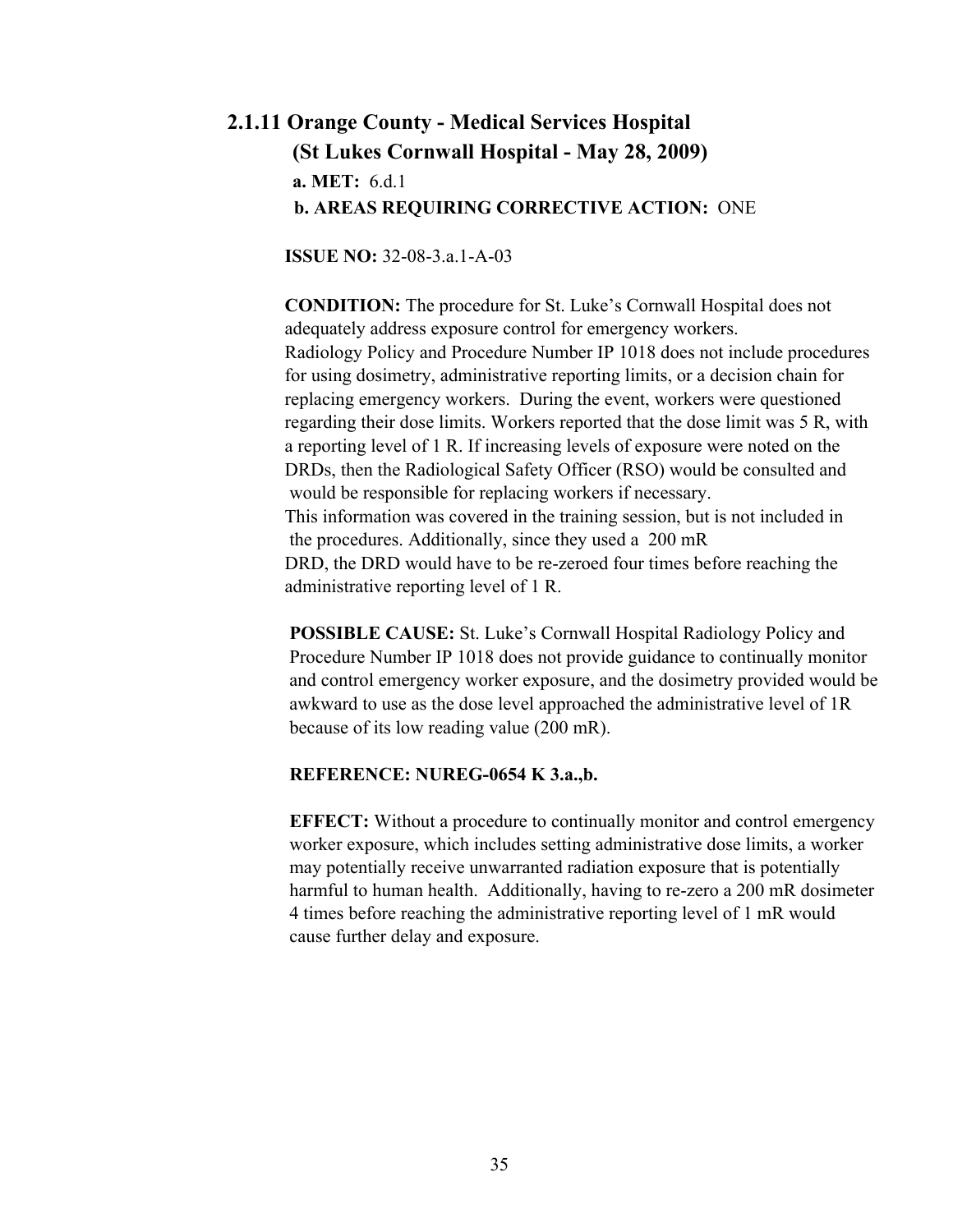**RECOMMENDATION:** The procedure needs revision to include guidance on use of dosimetry, administrative dose limits, and designate an individual who is responsibile for managing worker exposure control. Also, provision of higher-reading (0-20 R) self reading dosimeters in addition to the 200 mR's should be considered. Personnel should be trained on the revised procedure.

**SCHEDULE OF CORRECTIVE ACTIONS:** The corrective action for this issue will be demonstrated at the next federally evaluated, biennial exercise.

 **c. DEFICIENCY:** NONE **d. NOT DEMONSTRATED:** NONE **e. PRIOR ISSUES - RESOLVED**: NONE **f. PRIOR ISSUES - UNRESOLVED:** NONE

 **2.1.12 Orange County - Medical Services Hospital (St Lukes Cornwall Hospital - Oct. 17, 2007)** 

**a. MET**: 3.a.1, 3.b.1, 3.d.1

**b. AREAS REQUIRING CORRECTIVE ACTION**: NONE

**c. DEFICIENCY:** NONE

**d. NOT DEMONSTRATED:** NONE

**e. PRIOR ISSUES - RESOLVED:** NONE

- **f. PRIOR ISSUES UNRESOLVED:** NONE
- **2.1.13 Orange County Medical Services Transport (Cornwall Volunteer Ambulance Corps. - Oct. 17, 2007)**

 **a. MET:** 3.a.1, 3.b.1, 6.d.1

**b. AREAS REQUIRING CORRECTIVE ACTION:** NONE

**c. DEFICIENCY:** NONE

- **d. NOT DEMONSTRATED:** NONE
- **e. PRIOR ISSUES RESOLVED:** NONE
- **f. PRIOR ISSUES UNRESOLVED**: NONE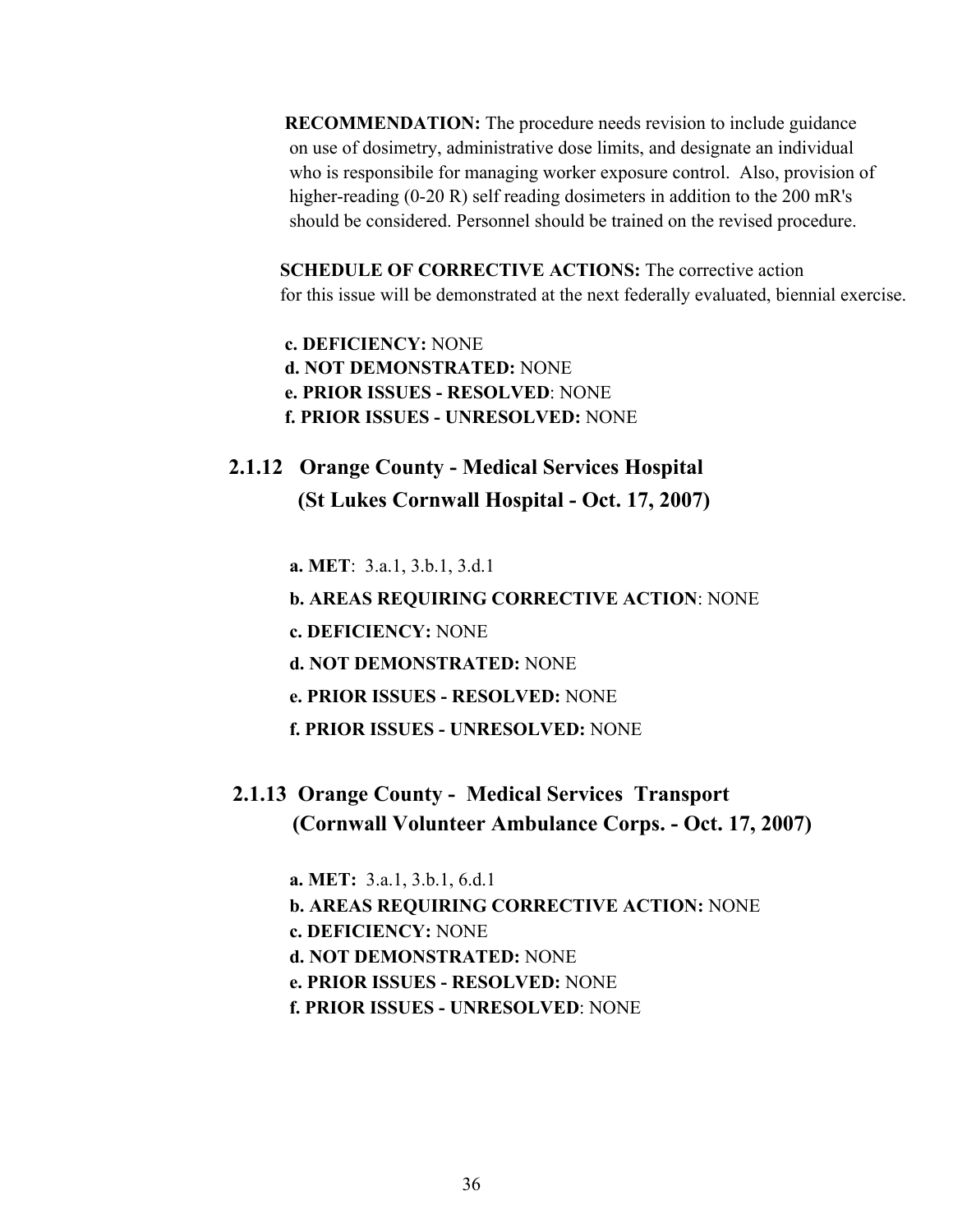# **2.1.14 Orange County - (Emergency Worker Personnel Monitoring Center - Orange-Ulster Boces - Nov. 13, 2008)**

 **a. MET**: 3.a.1, 3.b.1, 6.a.1, 6.b.1 **b. AREAS REQUIRING CORRECTIVE ACTION**: NONE **c. DEFICIENCY:** NONE **d. PRIOR ISSUES - RESOLVED:** NONE **e. PRIOR ISSUES - UNRESOLVED:** NONE **f. PRIOR ISSUES - UNRESOLVED:** NONE

### **2.1.15 Orange County - Traffic Control Point**

**a. MET:** 3.a.1, 3.b.1, 3.d.1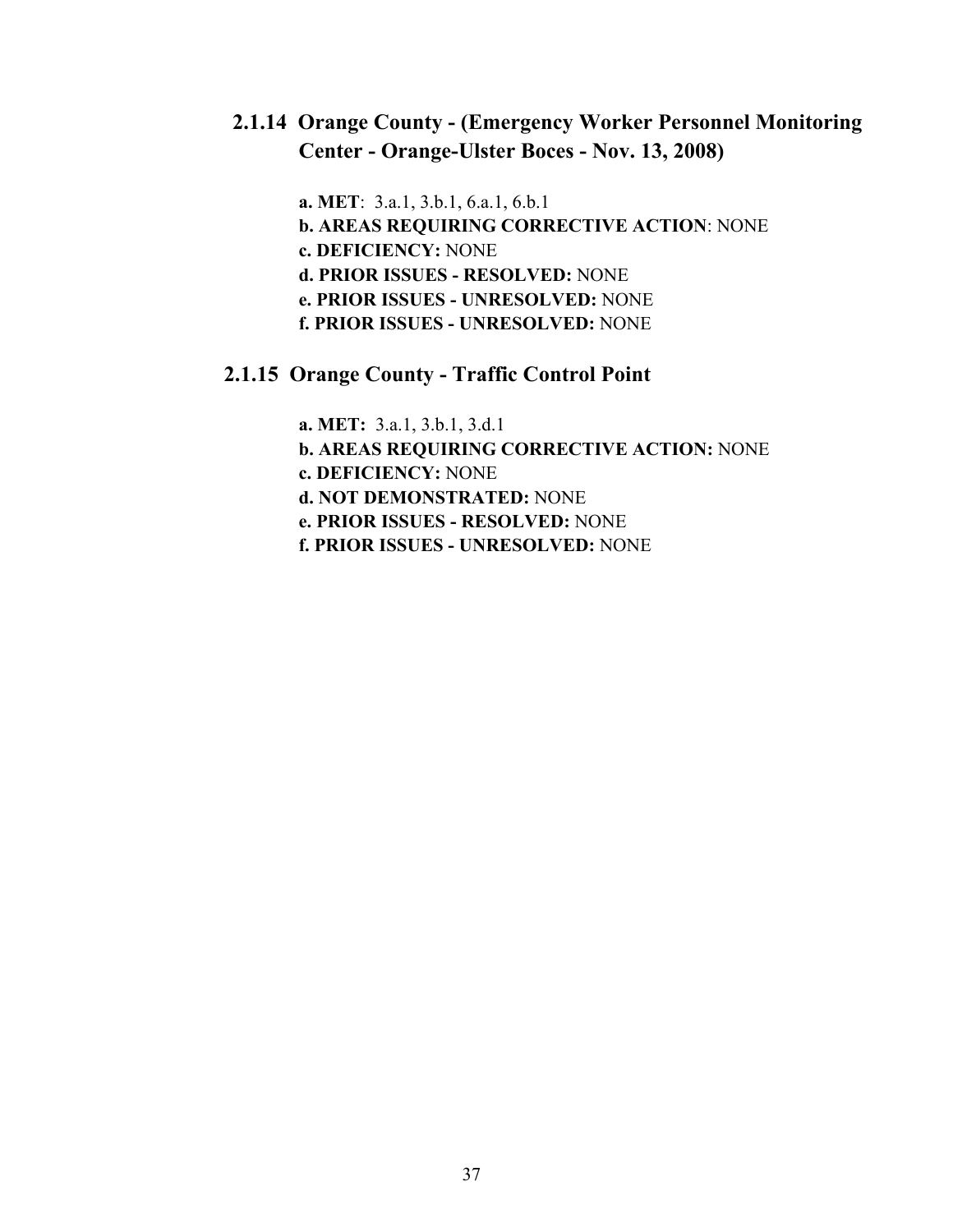# **2.2 PUTNAM COUNTY**

#### **2.2.1 Putnam County - Warning Point**

 **a. MET:** 1.a.1, 1.d.1, 1.e.1  **b. AREAS REQUIRING CORRECTIVE ACTION:** NONE  **c. DEFICIENCY:** NONE  **d. NOT DEMONSTRATED:** NONE  **e. PRIOR ISSUES - RESOLVED:** NONE  **f. PRIOR ISSUES - UNRESOLVED:** NONE

#### **2.2.2 Putnam County - Emergency Operations Center**

 **a. MET**: 1.a.1, 1.c.1, 1.d.1, 1.e.1, 2.b.2, 2.c.1 3.c.1, 3.c.2, 3.d.1, 3.d.2, 5.a.1,5.a.3 **b. AREAS REQUIRING CORRECTIVE ACTION:** ONE

**ISSUE NO:** 32-08-5.b.1-A-04

 **CONDITION:** Several Emergency Alert System (EAS) Follow-On messages that had been approved for publication by the Putnam County leadership were not published in the NY-Alert system.

 **POSSIBLE CAUSE:** The Putnam County public information supervisory staff apparently did not verify directly in the NY-Alert system and the EAS/News Release Log Book if EAS Follow-On messages approved by the Putnam County leadership had in fact been published in the system and documented in the log. This was possibly because of insufficient and/or inadequate training from the New York State Emergency Management Office (NYSEMO) in the use of the NY-Alert system.

 **REFERENCE:** NUREG-0654, E.5 and E.7.; Putnam County Radiological Emergency Response Plan, Putnam Public Information Procedure, August 1,2008.

 **EFFECT:** Lack of updated emergency information for the public in the NY-Alert system.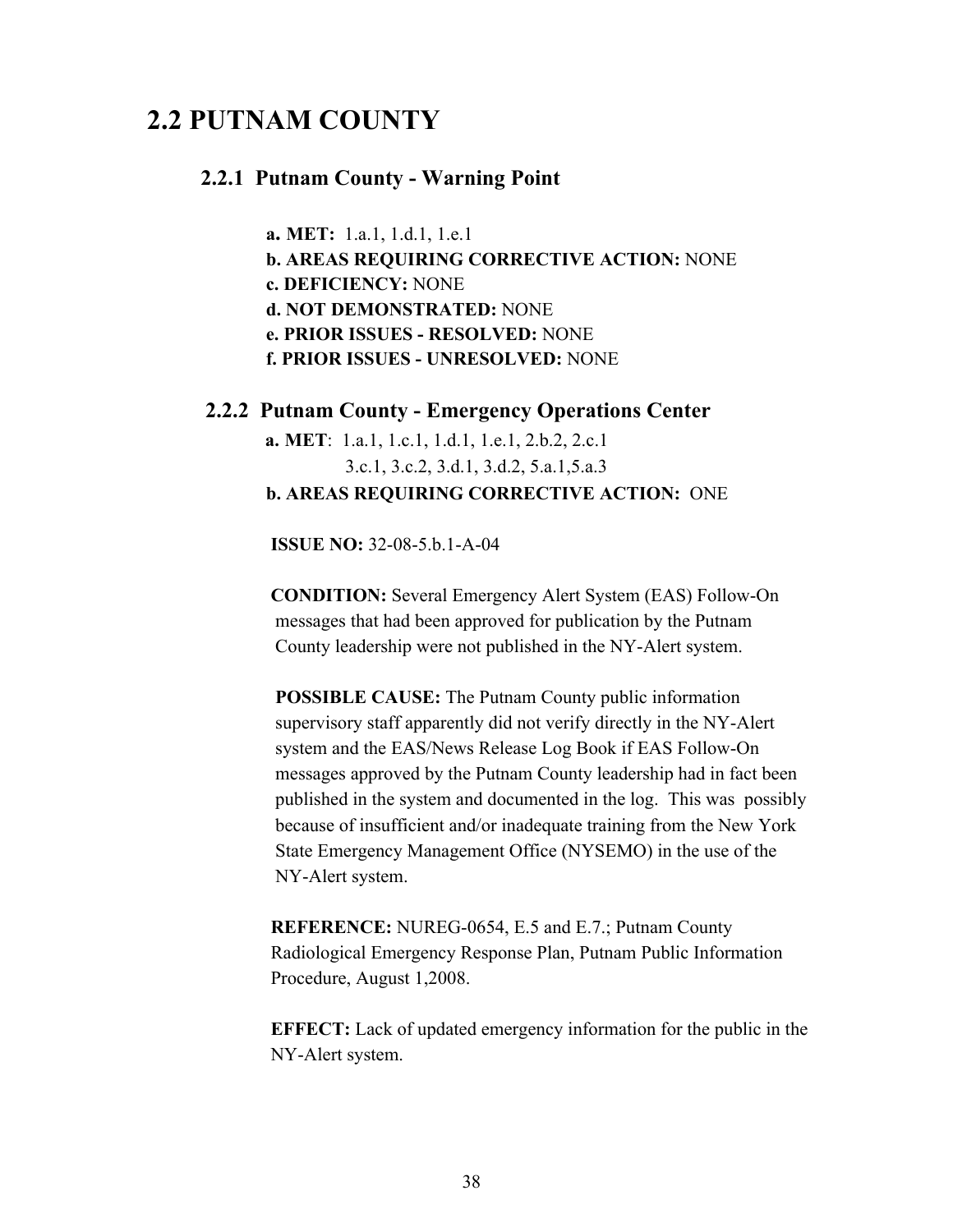**RECOMMENDATION**: Putnam County should coordinate with NYSEMO to provide additional training in the use of the NY-Alert system, and to provide additional training to its emergency management leadership and JIC Workroom staff regarding the county Public Information Procedure. In particular, the training should address the need to verify directly in the NY-Alert system that messages that have been approved for distribution are in fact published. The training should also address the need to review the content of EAS follow-on messages to ensure consistency with the associated EAS message. NYSEMO should coordinate with Putnam County and other users to review its NY-Alert system to identify opportunities to streamline the process of drafting, publishing, and archiving messages.

**SCHEDULE OF CORRECTIVE ACTIONS:** The corrective action for this issue will be demonstrated at the next federally evaluated, biennial exercise.

### **c. DEFICIENCY:** NONE **d. NOT DEMONSTRATED:** NONE **e. PRIOR ISSUES - RESOLVED:** TWO

**ISSUE NO:** 75-06-5.a.3-A-02

.

 **ISSUE:** The Putnam County Sheriff's Department EOC representative did not follow up on the time it took to complete backup route alerting that was performed (simulated) following a report of siren failures when the Emergency Classification Level was at Alert. The requirement for backup route alerting is that it be completed within 45 minutes from when a siren failure is detected by the ORO (per NUREG-0654, E.6, Appendix 3.B.2.c).

 **CORRECTIVE ACTION DEMONSTRATED:** Putnam County currently uses a high speed telephone emergency notification system known as Code RED to provide back-up to the new siren system to alert and notify residents located within the Indian Point Energy Center (IPEC) Emergency Planning Zone (EPZ). During the exercise Putnam County successfully demonstrated the ability to provide timely back-up alert and notification by delivering a prerecorded test message using its new Code RED system. For the purposes of the exercise, the Code RED system was demonstrated concurrently with the first siren activation.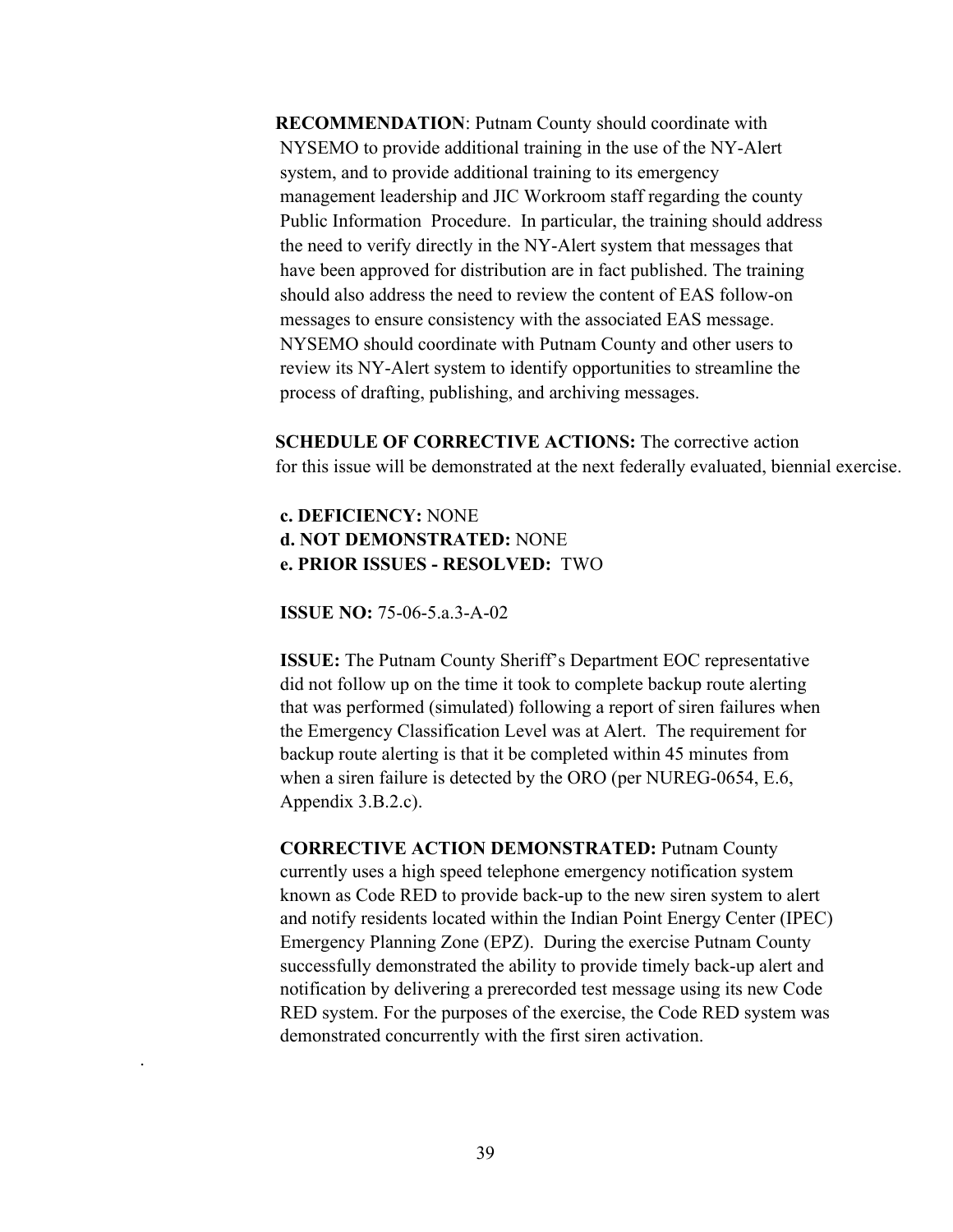#### **ISSUE NO:** 75-06-5.b.1-A-03

 **ISSUE:** The Putnam County Public Information Officer (PIO)/Joint Information Center (JIC) Work room did not receive operations information of significant public relevance in a timely manner. As a result, in some cases, inaccurate information was presented during media briefings and, in other cases, there were delays in making up-to-date information available to the media and the public. Because the lead PIO for the county was also the EOC Operations Officer, some public and media inquires that were successfully handled by the EOC Operations Officer did not get relayed to the EOC Emergency Information Coordinator and the PIO/JIC Work room was not made aware of these inquiries.

 **CORRECTIVE ACTION DEMONSTRATED**: Putnam County demonstrated effective and timely flow of critical information between the EOC operations staff and the JIC Workroom. During the exercise, the Public Information Administrator located in the JIC Work room maintained frequent communication via telephone with the Emergency Information Coordinator/Public Information lead located in the EOC. Additionally, the Public Information Administrator periodically reviewed new information posted by EOC staff on the Putnam County EOC information management system (EOC Commander) and proactively engaged the Emergency Information Coordinator/Public Information lead regarding new and evolving activities to ensure that, as appropriate, the current status of Putnam County's actions could be promptly addressed in press releases and conveyed to the spokesperson, who participated in the Virtual JIC.

#### **f. PRIOR ISSUES - UNRESOLVED:** NONE

#### **2.2.3 Putnam County - Accident Assessment**

 **a. MET:** 2.a.1, 2.b.1, 3.a.1, 3.b.1, 4.a.2

**b. AREAS REQUIRING CORRECTIVE ACTION:** NONE

- **c. DEFICIENCY:** NONE
- **d. NOT DEMONSTRATED:** NONE
- **e. PRIOR ISSUES UNRESOLVED:** NONE
- **f. PRIOR ISSUES UNRESOLVED**: NONE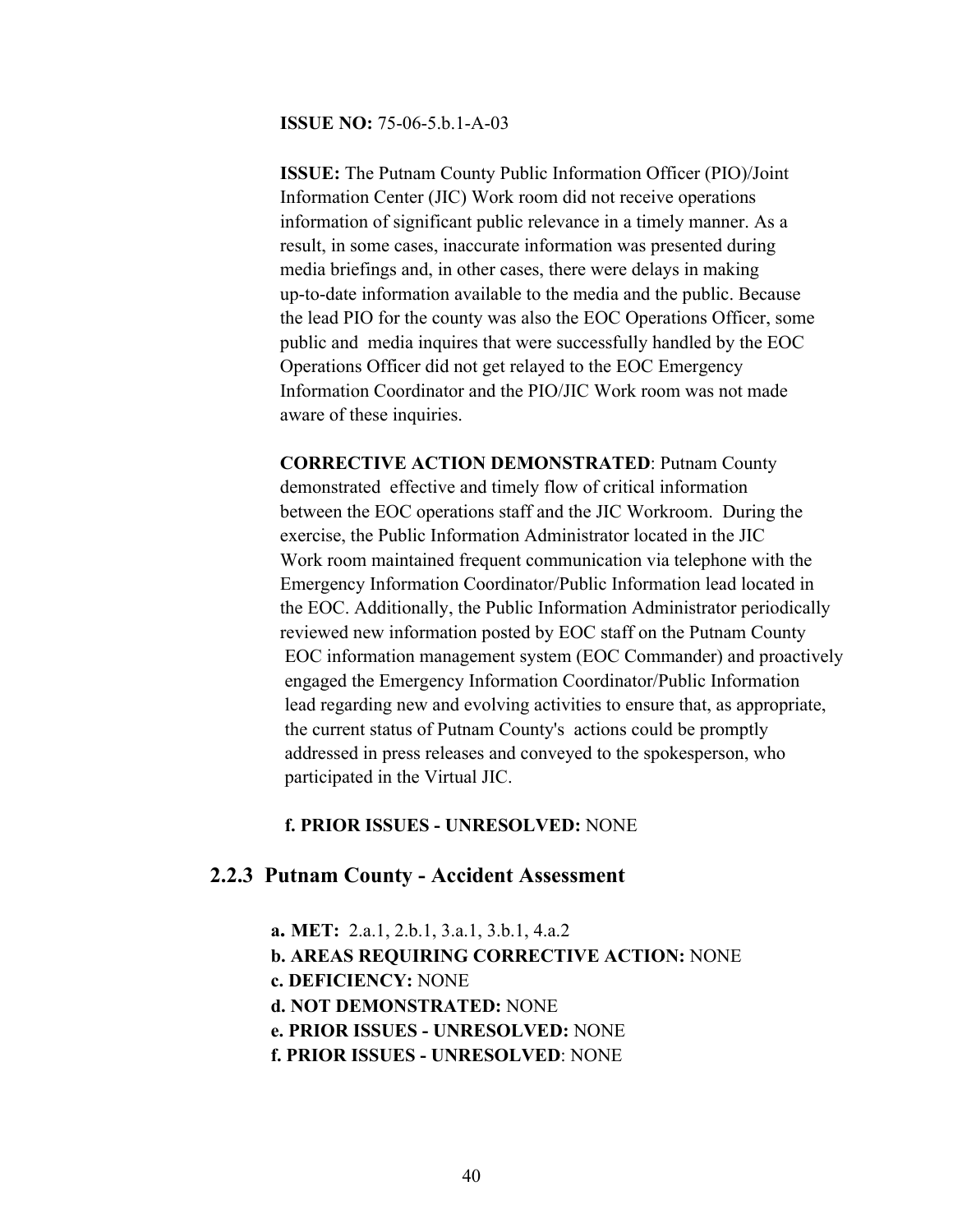### **2.2.4 Putnam County - Field Monitoring Team Alpha**

 **a. MET**: 1.a.1, 1.d.1, 3.a.1, 3.b.1, 4.a.1, 4.a.3 **b. AREAS REQUIRING CORRECTIVE ACTION**: NONE **c. DEFICIENCY**: NONE **d. NOT DEMONSTRATED**: NONE **e. PRIOR ISSUES - RESOLVED**: TWO

 **ISSUE NO:** 75-06-3.a.1-A-04

 **ISSUE:** The Putnam County Field Monitoring Teams (FMTs) were directed, at 11:35 a.m., to take KI in response to the declaration of a General Emergency at Indian Point. The FMTs were never informed that a radioactive release had occurred and were not directed to don protective clothing (to be simulated). This is in direct contradiction to the requirements in the Putnam County Radiological Emergency Response Plan, Section 3.4 (p. 4-41), which states, "team members will be directed to don protective clothing when the following three conditions are met: (1) A General Emergency has been declared, (2) there has been a release of radioactive material from the site and (3) the wind is blowing from the site toward Putnam County." Since these conditions were met in the scenario, the direction to the FMTs to dress in Anti-Contamination clothing should have been given concurrent with the notice to ingest KI, but was omitted from the radio communicated notice.

 **CORRECTIVE ACTION DEMONSTRATED**: Putnam County Field Monitoring Teams were informed that a radiological release had occured and were directed to don protective clothing (simulated) as required per the Putnam County Radiological Emergency Response Plan. Putnam County Field Monitoring Teams did successfully demonstrate this criterion, with no additional issues identified.

**ISSUE NO:** 75-06-4.a.3-A-05

 **ISSUE:** Putnam County Field Team Alpha did not take radiation exposure rate readings at the 5 minute mark and at the completion of the air sampling. These additional exposure rate surveys are called for in Step 1.6 of the Airborne Survey Techniques method (Putnam County Radiological Emergency Response Plan, Procedure 4, Radiological Officer, p. 4-68).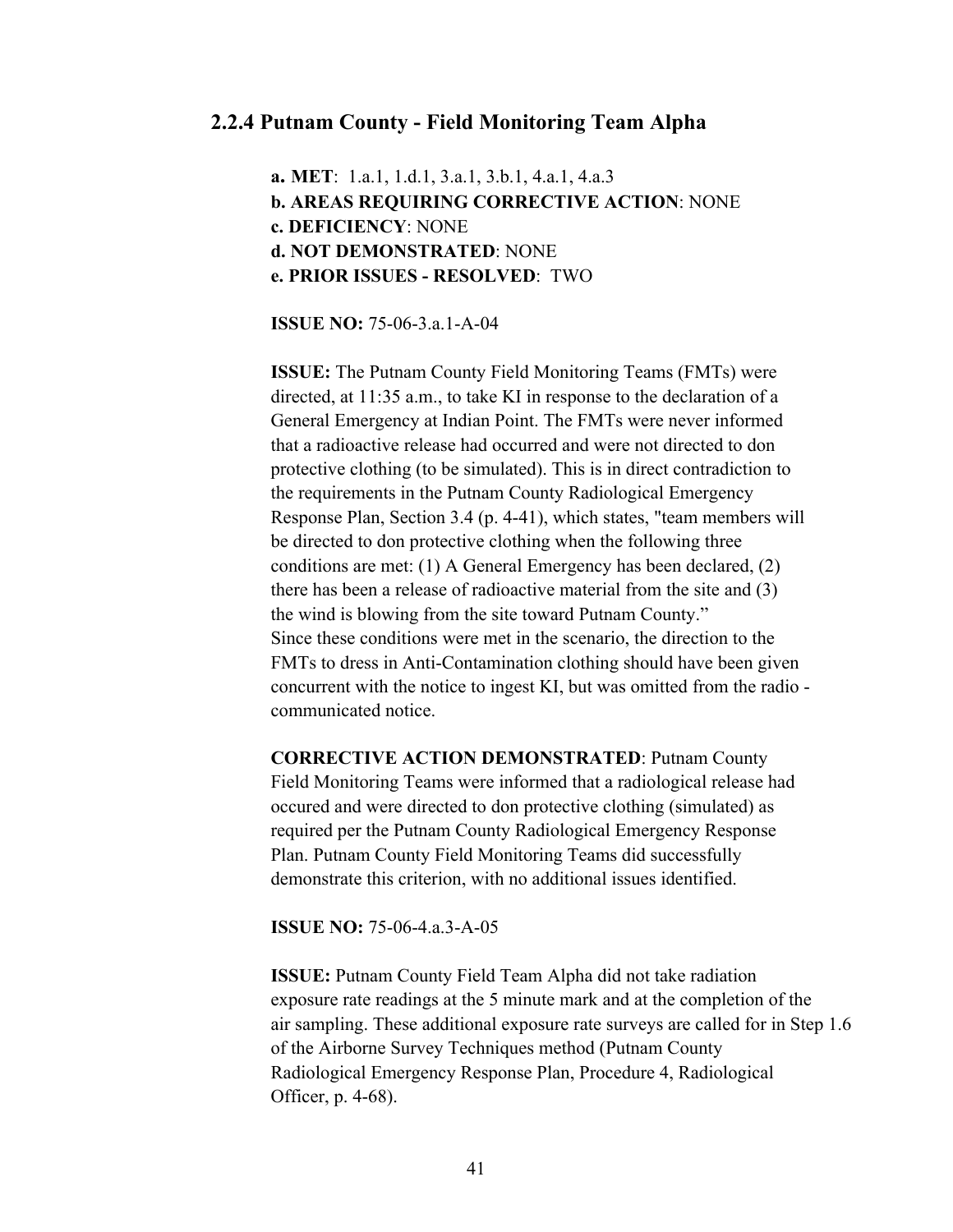**CORRECTIVE ACTION DEMONSTRATED:** This ARCA was successfully demonstrated during the 2008 exercise by Putnam County Field Teams. Putnam County Field Teams did take radiation exposure readings at the beginning, 5 minute mark and at the completion of the air sampling as required per the Putnam County Radiological Emergency Response Plan during the exercise.

**f. PRIOR ISSUES - UNRESOLVED**: NONE

### **2.2.5 Putnam County - Field Monitoring Team Bravo**

 **a.MET**: 1.a.1, 1.d.1, 3.a.1, 3.b.1, 4.a.1, 4.a.3 **b**.**AREAS REQUIRING CORRECTIVE ACTION:** NONE **c**.**DEFICIENCY:** NONE  **d. NOT DEMONSTRATED:** NONE **e**. **PRIOR ISSUES - RESOLVED:** NONE **f . PRIOR ISSUES - UNRESOLVED:** NONE

 **2.2.6 Putnam County - School Reception Center (Kent Primary School - April 25, 2008)**

 **a. MET:** 3.c.2

 **b. AREAS REQUIRING CORRECTIVE ACTION:** NONE **c. DEFICIENCY:** NONE

**d. NOT DEMONSTRATED::** NONE

**e. PRIOR ISSUES - RESOLVED:** NONE

**f. PRIOR ISSUES - UNRESOLVED:** NONE

 **2.2.7 Putnam County - General Population Bus Company (Haldane Central School District - November 16, 2008)**

 **a. MET:** 3.a.1, 3.b.1, 3.c.1

- **b. AREAS REQUIRING CORRECTIVE ACTION**: NONE
- **c. DEFICIENCY:** NONE
- **d. NOT DEMONSTRATED:** NONE
- **e. PRIOR ISSUES RESOLVED:** NONE
- **f. PRIOR ISSUES UNRESOLVED:** NONE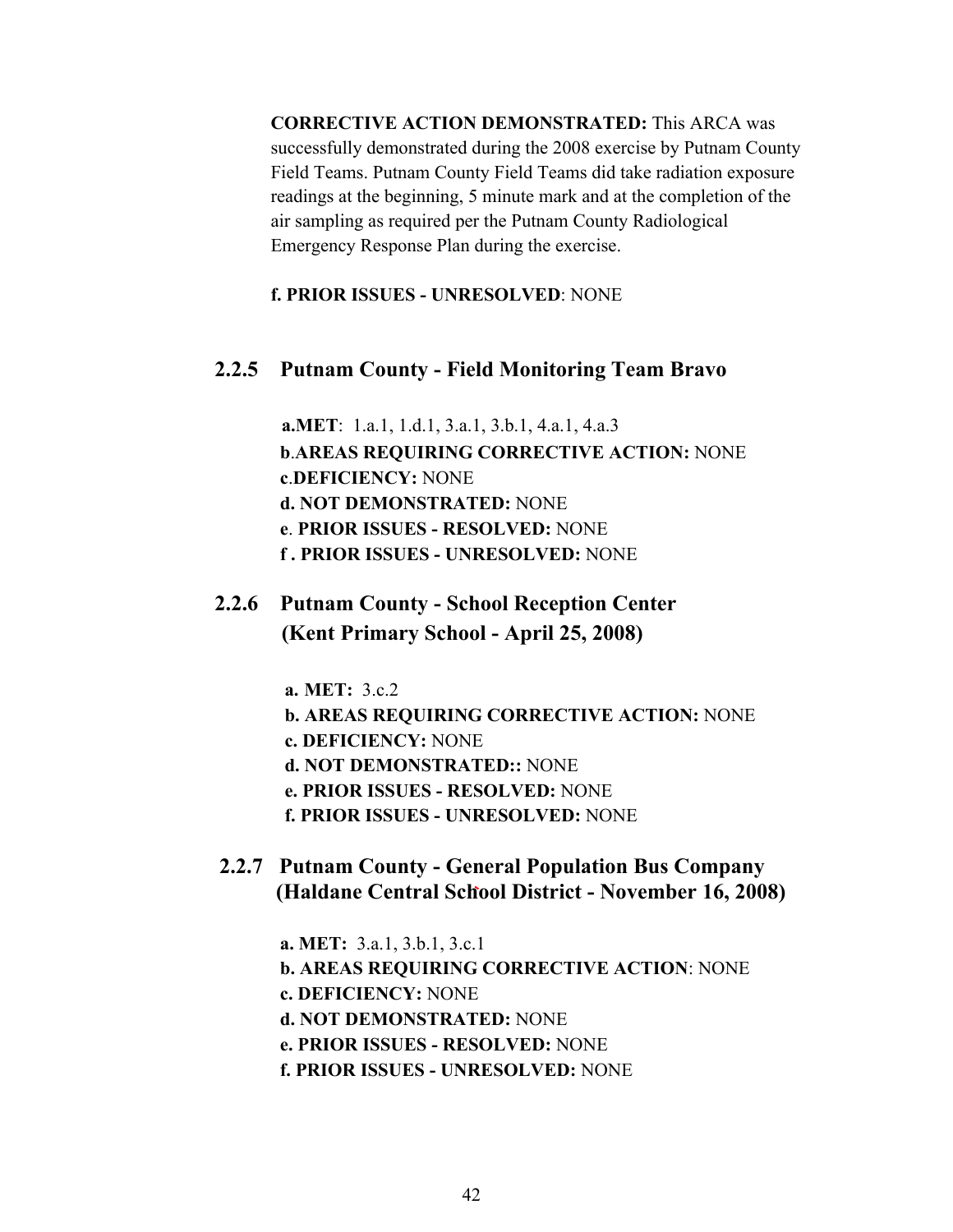# **2.2.8 Putnam County - School Interview (Haldane Central School District - November 16, 2008)**

 **a. MET:** 3.c.2

 **b. AREAS REQUIRING CORRECTIVE ACTION**: NONE **c. DEFICIENCY**: NONE **d. NOT DEMONSTRATED:** NONE **e. PRIOR ISSUES - RESOLVED:** NONE **f. PRIOR ISSUES - UNRESOLVED**: NONE

# **2.2.9 Putnam County - School Bus Company (Haldane Central School District - November 13, 2008)**

 **a. MET:** 3.a.1, 3.b.1, 3.c.1

- **b. AREAS REQUIRING CORRECTIVE ACTION:** NONE  **c. DEFICIENCY:** NONE  **d. NOT DEMONSTRATED:** NONE  **e. PRIOR ISSUES - RESOLVED:** NONE  **f. PRIOR ISSUES - UNRESOLVED:** NONE
- **2.2.10 Putnam County School Interview (Noahs Ark Nursery School - November 13, 2008)**

 **a. MET:** 3.c.2

- **b. AREAS REQUIRING CORRECTIVE ACTION:** NONE
- **c. DEFICIENCY:** NONE
- **d. NOT DEMONSTRATED:** NONE
- **e. PRIOR ISSUES RESOLVED:** NONE
- **f. PRIOR ISSUES UNRESOLVED**: NONE
- **2.2.11 Putnam County School Interview (Putnam Valley Day Care - November 6, 2008)**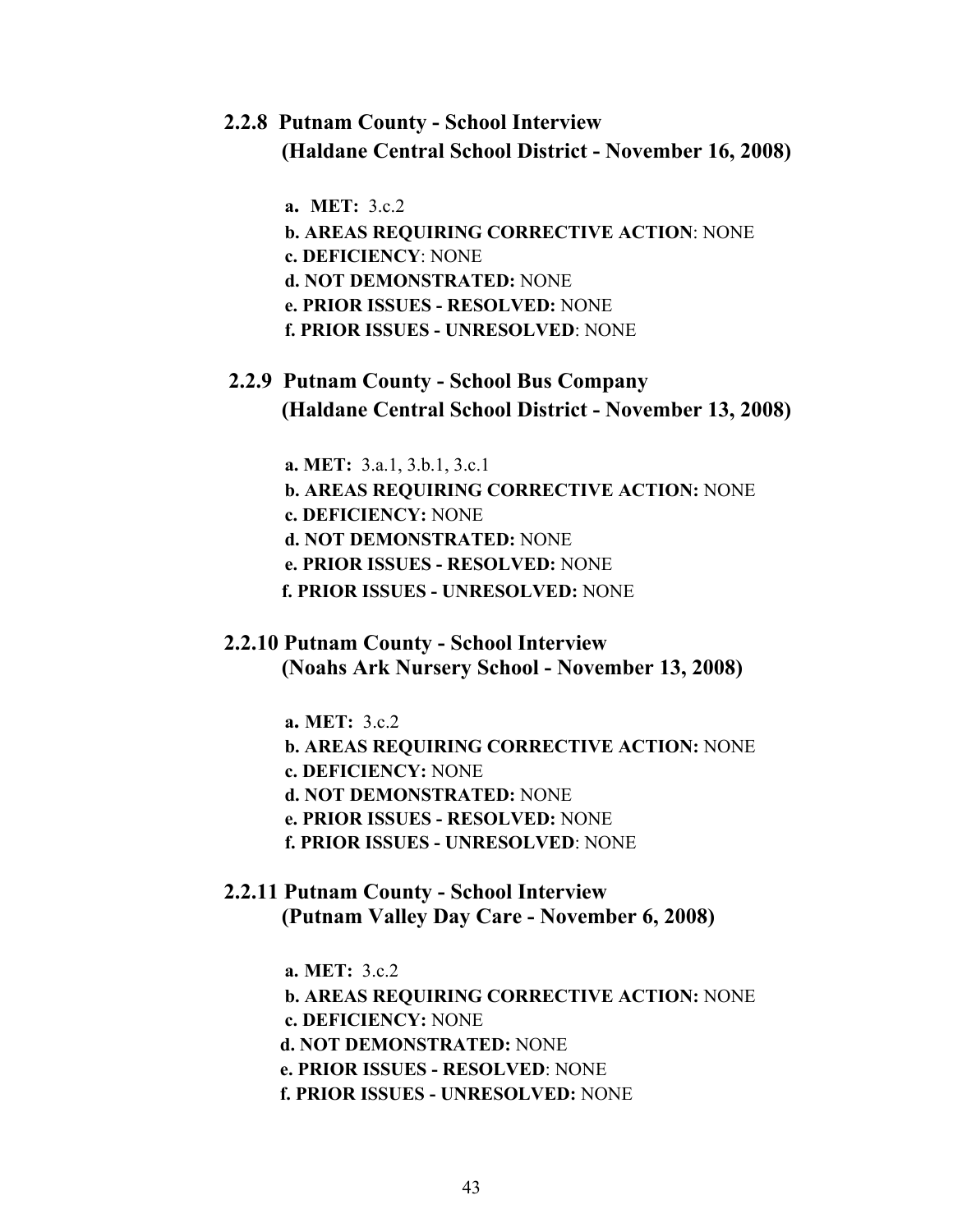### **2.2.12 Putnam County - School Interview (St. Phillips Nursery School - November 8, 2008)**

 **a. MET:** 3.c.2

- **b. AREAS REQUIRING CORRECTIVE ACTION:** NONE
- **c. DEFICIENCY**: NONE
- **d. NOT DEMONSTRATED:** NONE
- **e. PRIOR ISSUES RESOLVED:** NONE
- **f. PRIOR ISSUES UNRESOLVED:** NONE

# **2.2.13 Putnam County - Medical Services Transport (Carmel Volunteer Ambulance Company - May 16, 2008)**

 **a. MET**: 3.a.1, 3.b.1, 6.d.1

- **b. AREAS REQUIRING CORRECTIVE ACTION**: NONE
- **c. DEFICIENCY:** NONE
- **d. NOT DEMONSTRATED:** NONE
- **e. PRIOR ISSUES RESOLVED:** NONE
- **f. PRIOR ISSUES UNRESOLVED:** NONE

### **2.2.14 Putnam County - Medical Services Hospital (Putnam Hospital Center - May 16, 2008)**

 **a. MET:** 3.a.1, 6.d.1

- **b. AREAS REQUIRING CORRECTIVE ACTION:** NONE
- **c. DEFICIENCY:** NONE
- **d. NOT DEMONSTRATED:** NONE
- **e. PRIOR ISSUES RESOLVED:** NONE
- **f. PRIOR ISSUES UNRESOLVED**: NONE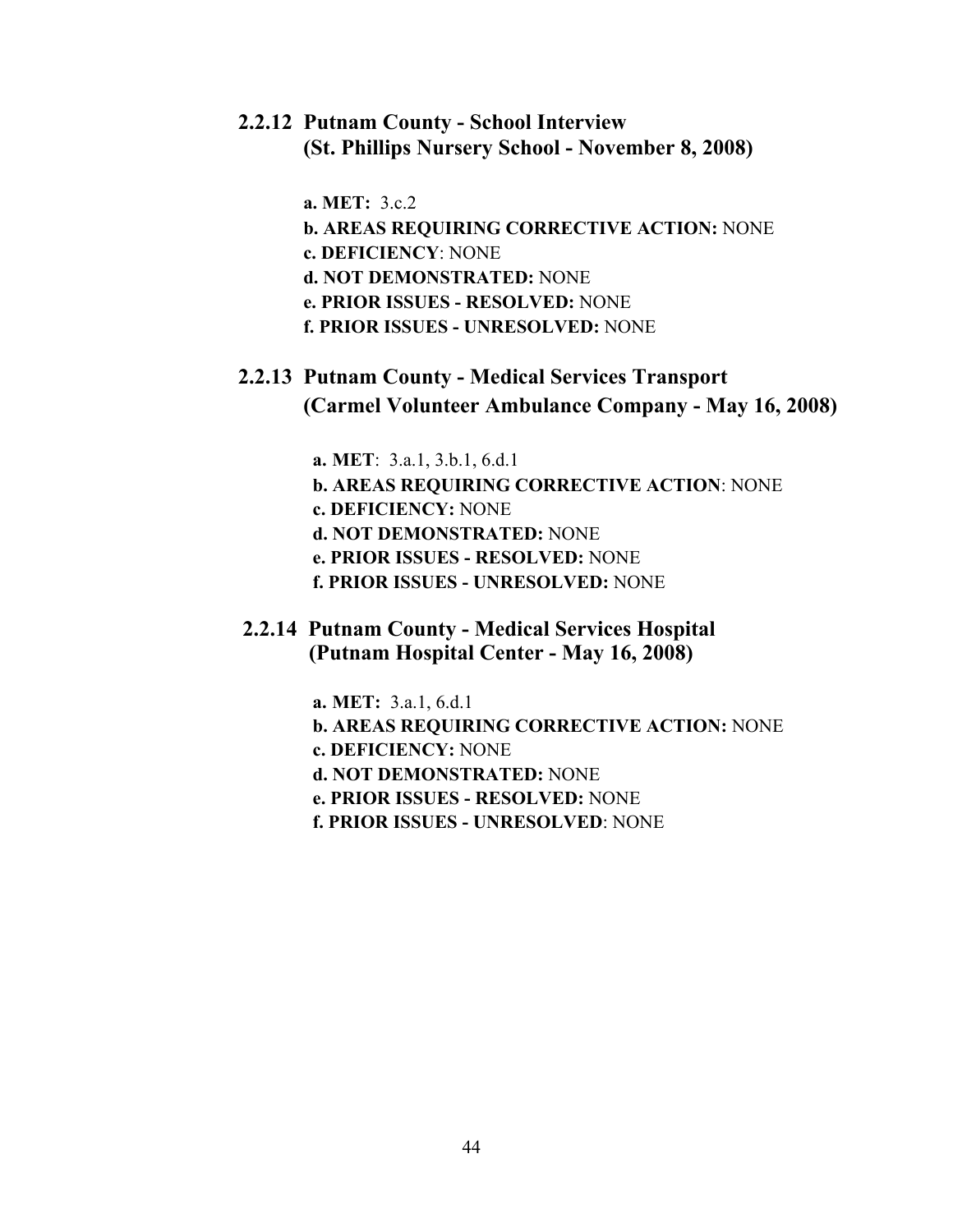#### **2.2.15 Putnam County - Traffic Control Point**

 **a. MET:** 3.a.1, 3.b.1, 3.d.1  **b. AREAS REQUIRING CORRECTIVE ACTION:** NONE  **c. DEFICIENCY:** NONE  **d. NOT DEMONSTRATED:** NONE  **e. PRIOR ISSUES - RESOLVED:** TWO

**ISSUE NO:** 75-06-3.d.1-A-08

 **ISSUE:** During the Indian Point Energy Center (IPEC) radiological emergency response exercise on November 14, 2006, the Putnam County Emergency Management Agency provided two Putnam County Sheriff's Department management personnel for interviews to demonstrate the extent of play with regard to the ability to provide staffing at traffic and access control points (TCP/ACP). The intent of the extent of play interviews was to determine if personnel who normally would staff TCP/ACPs had adequate knowledge and training to fulfill these functions. The management personnel provided, who were both sergeants and playing as the Sheriff's Department representatives at the EOC, did not meet the intent of the extent of play.

 **CORRECTIVE ACTION DEMONSTRATED:** The Putnam County Sheriffs Department furnished two line level officers for interview to demonstrate this criterion. These officers were separate and apart from the management level officers representing the PCSD in the EOC. These were officers who would be assigned to TCPs in an actual event. They were interviewed separately and demonstrated a commendable knowledge of the mission asignment, all policies and procedures and were very familiar with operation of all issued equipment.

 **f. PRIOR ISSUES - UNRESOLVED:** NONE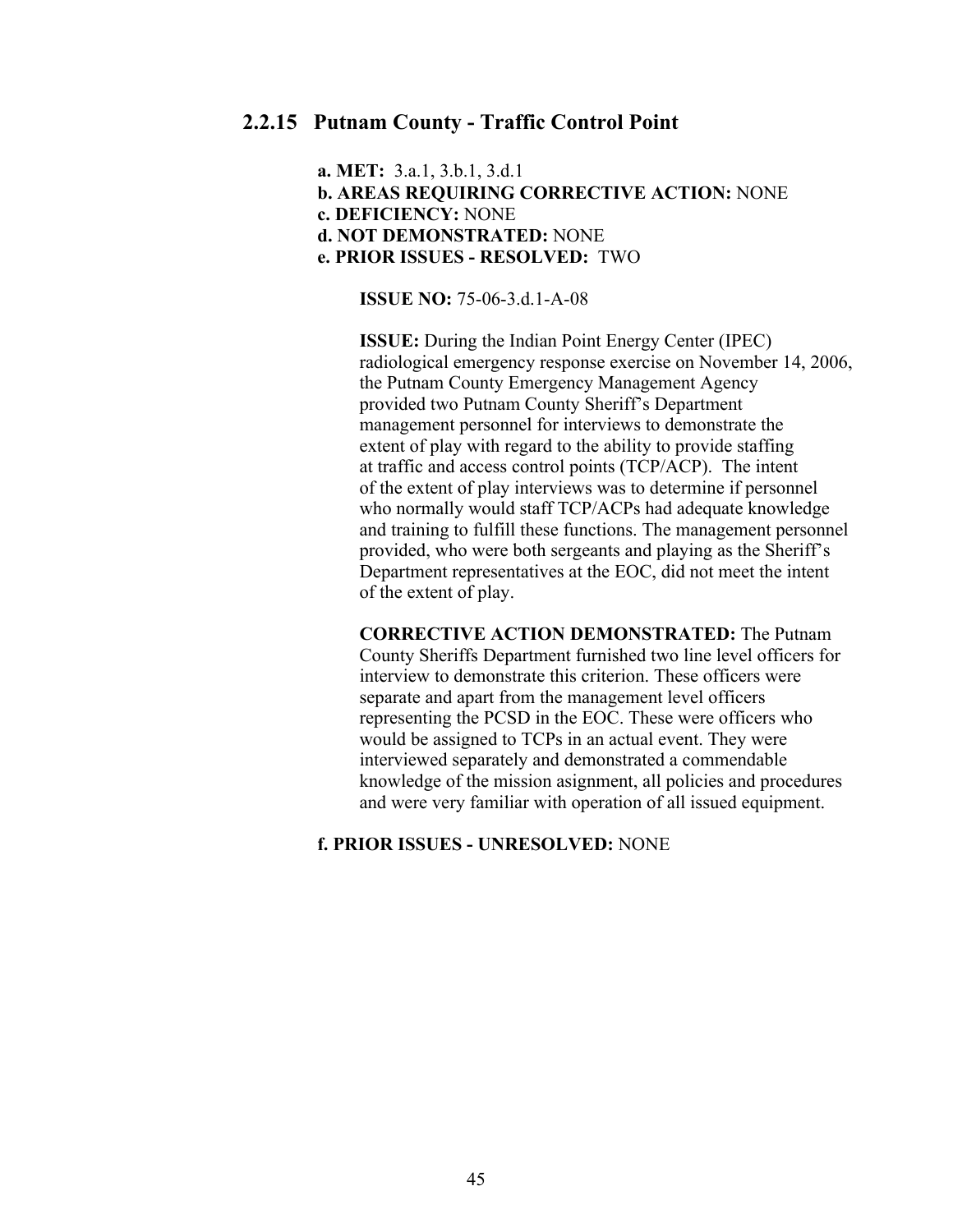## **2.2.16 Putnam County- General Population Reception Center (Carmel High School - April 4, 2009)**

### **a. MET:** 3.a.1, 3.b.1, 6.b.1 **b. AREAS REQUIRING CORRECTIVE ACTION**: TWO

**ISSUE NO**: 32-08-6.a.1-A-05

 **CONDITION:** At both male and female decontamination areas, although they appear in the Reception Center Schematics (Putnam County Radiological Response Plan Appendix V, Rev 8/08, page V-6), step-off pads were not utilized. At the male decontamination area, the post-decontamination survey was conducted in the middle of the room and not at a clear egress point. The evacuee was then allowed to walk out through a potentially contaminated area. Also in the male decontamination area the personnel monitors were not initially aware of the release criteria and (0.1 mR above background) and had to be prompted by the controller. At the female decontamination area, the bottoms of the evacuee's shoes were not checked and the Personnel Decontamination Specialists were admittedly not familiar with the procedure. In both areas, contamination controls must be improved to prevent the potential spread of contamination to non-contaminated areas of the facility.

 **POSSIBLE CAUSE:** Because the reception center demonstration was conducted in conjunction with a mass casualty incident involving school children, more volunteers arrived to help at the school than were originally expected. While the fact that many volunteers showed up and were eager to help should be viewed as positive, many of these volunteers had received little or no training.

 **REFERENCE:** NUREG - 0654 J.12; Putnam County Radiological Emergency Response Plan, Appendix V- Reception Center Schematics (Rev 8/08), pageV-6

 **EFFECT:** The failure to properly monitor evacuees at egress points could result in the reception center becoming contaminated.

**SCHEDULE OF CORRECTIVE ACTIONS:** The corrective action for this issue will be demonstrated at the next federally evaluated biennial exercise.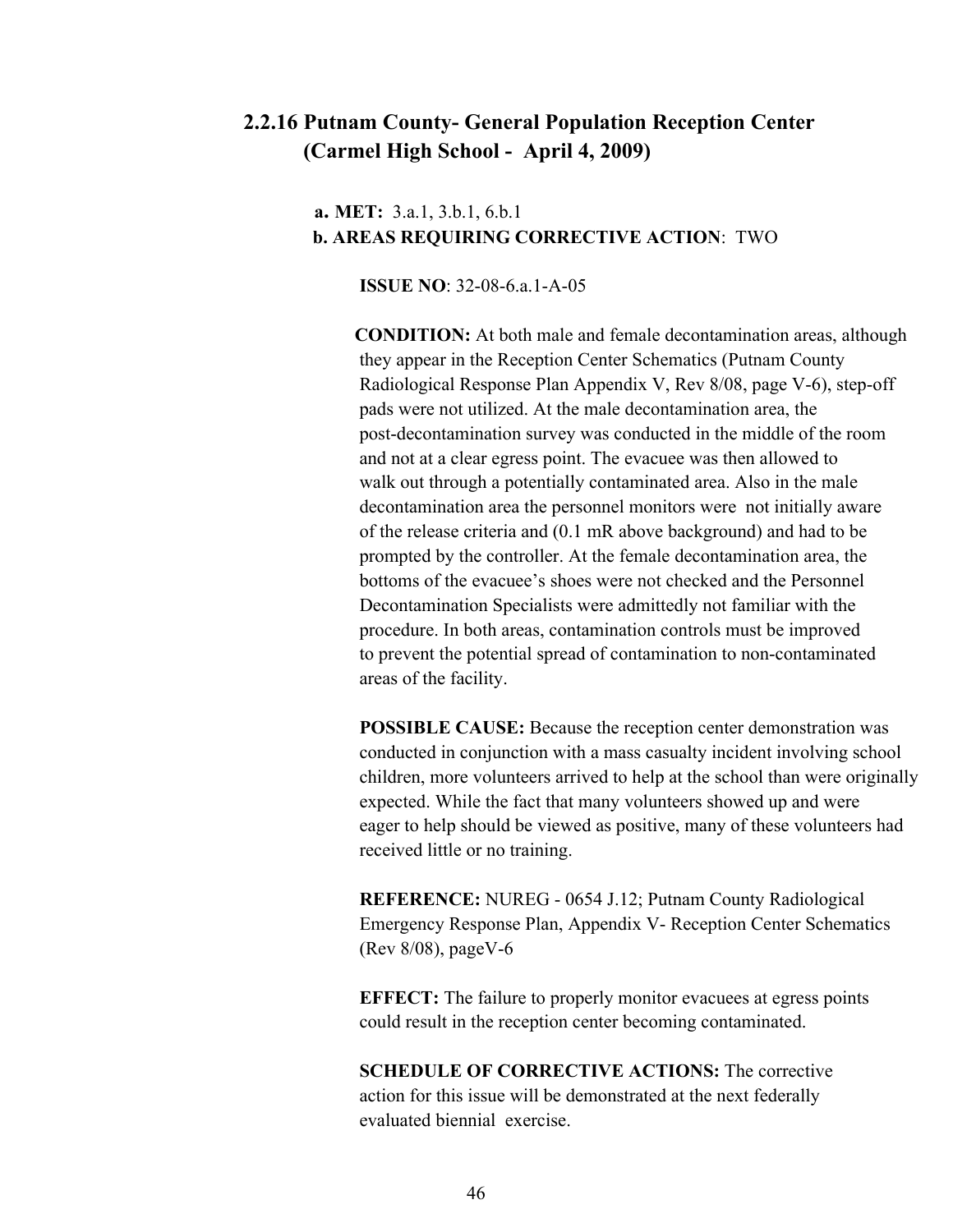#### **ISSUE NO:** 32-08-6.a.1-A-06

 **CONDITION:** At the personnel monitoring point, after an alarm was received on the portal monitor, the Personnel Monitor proceeded to frisk the evacuee. This unnecessary step took several minutes to complete and is contrary to the Putnam County Radiological Response Plan, Procedure 3, step 4.5.7,which directs the Monitor, in the event of an alarm to, "note the area of the alarm indication and to direct the evacuee to step back and proceed to the decontamination area."

 **POSSIBLE CAUSE:** The most likely cause is unfamiliarity with the content of the procedure.

 **REFERENCE**: NUREG - 0654 J.12; Putnam County Radiological EmergencyResponse Plan, Procedure 3, step 4.5.7 (Rev 7/08).

**EFFECT:** When contamination is detected on an individual, it should be removed as soon as possible to maintain exposure as low as possible. This is true for not only emergency workers, but also the general public. The unnecessary frisking of evacuees could also lead to long lines, long wait times and negatively impact the productivity rate for this facility.

 **RECOMMENDATION:** Provide additional training on the content of Procedure 3 for Personnel Monitors.

**SCHEDULE OF CORRECTIVE ACTIONS:** The corrective action for this issue will be demonstrated at the next federally evaluated, biennial exercise.

 **c. DEFICIENCY:** NONE  **d. NOT DEMONSTRATED:** NONE  **e. PRIOR ISSUES - RESOLVED:** NONE  **f. PRIOR ISSUES - UNRESOLVED:** NONE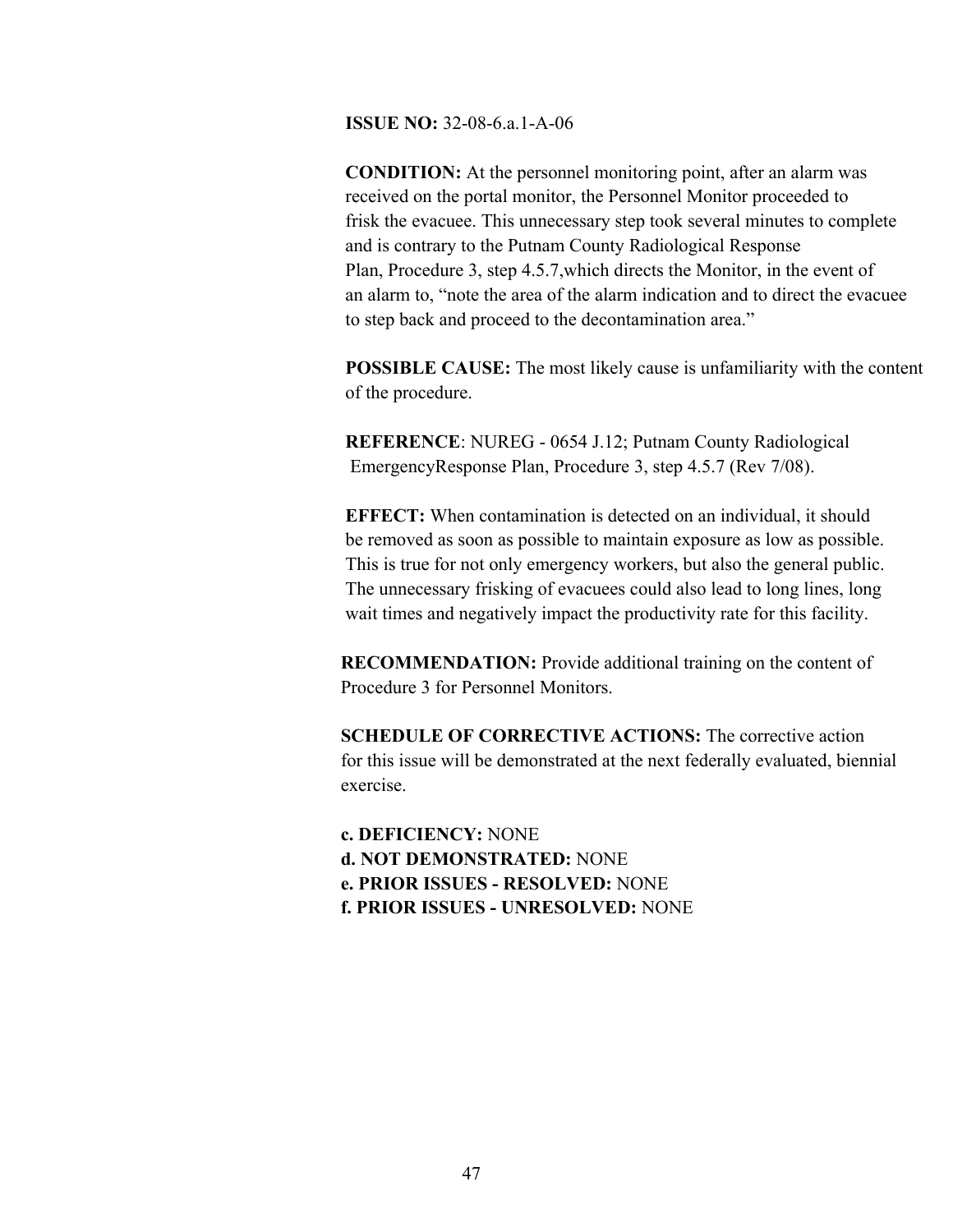# **2.3 Rockland County**

### **2.3.1 Rockland County - Warning Point**

 **a. MET:** 1.a.1

- **b. AREAS REQUIRING CORRECTIVE ACTION:** NONE
- **c. DEFICIENCY:** NONE
- **d. NOT DEMONSTRATED:** NONE
- **e. PRIOR ISSUES RESOLVED:** NONE
- **f** . **PRIOR ISSUES UNRESOLVED:** NONE

### **2.3.2 Rockland County - Emergency Operations Center**

 **a. MET**: 1.a.1, 1.c.1, 1.d.1, 1.e.1, 2.b.2, 2.c.1, 5.b.1 3.c.1, 3.c.2, 3.d.1 3.d.2, 5.a.1,5.a.3 **b. AREAS REQUIRING CORRECTIVE ACTION:** NONE **c. DEFICIENCY:** NONE **d. NOT DEMONSTRATED:** NONE **e. PRIOR ISSUES - RESOLVED:** NONE **f. PRIOR ISSUES - UNRESOLVED:** NONE

# **2.3.3 Rockland County - Accident Assessment**

 **a. MET:** 2.a.1, 2.b.1, 3.a.1, 3.b.1, 4.a.2 **b. AREAS REQUIRING CORRECTIVE ACTION:** NONE  **c. DEFICIENCY:** NONE  **d. NOT DEMONSTRATED:** NONE  **e. PRIOR ISSUES - RESOLVED:** NONE  **f. PRIOR ISSUES - UNRESOLVED:** NONE

### **2.3.4 Rockland County - Field Monitoring Team 1**

 **a**. **MET**: 1.a.1, 1.d.1, 3.a.1, 3.b.1, 4.a.1, 4.a.3

- **b. AREAS REQUIRING CORRECTIVE ACTION**: NONE
- **c**. **DEFICIENCY:** NONE
- **d**. **NOT DEMONSTRATED**: NONE
- **e**. **PRIOR ISSUES RESOLVED:** NONE
- **f. PRIOR ISSUES UNRESOLVED**: NONE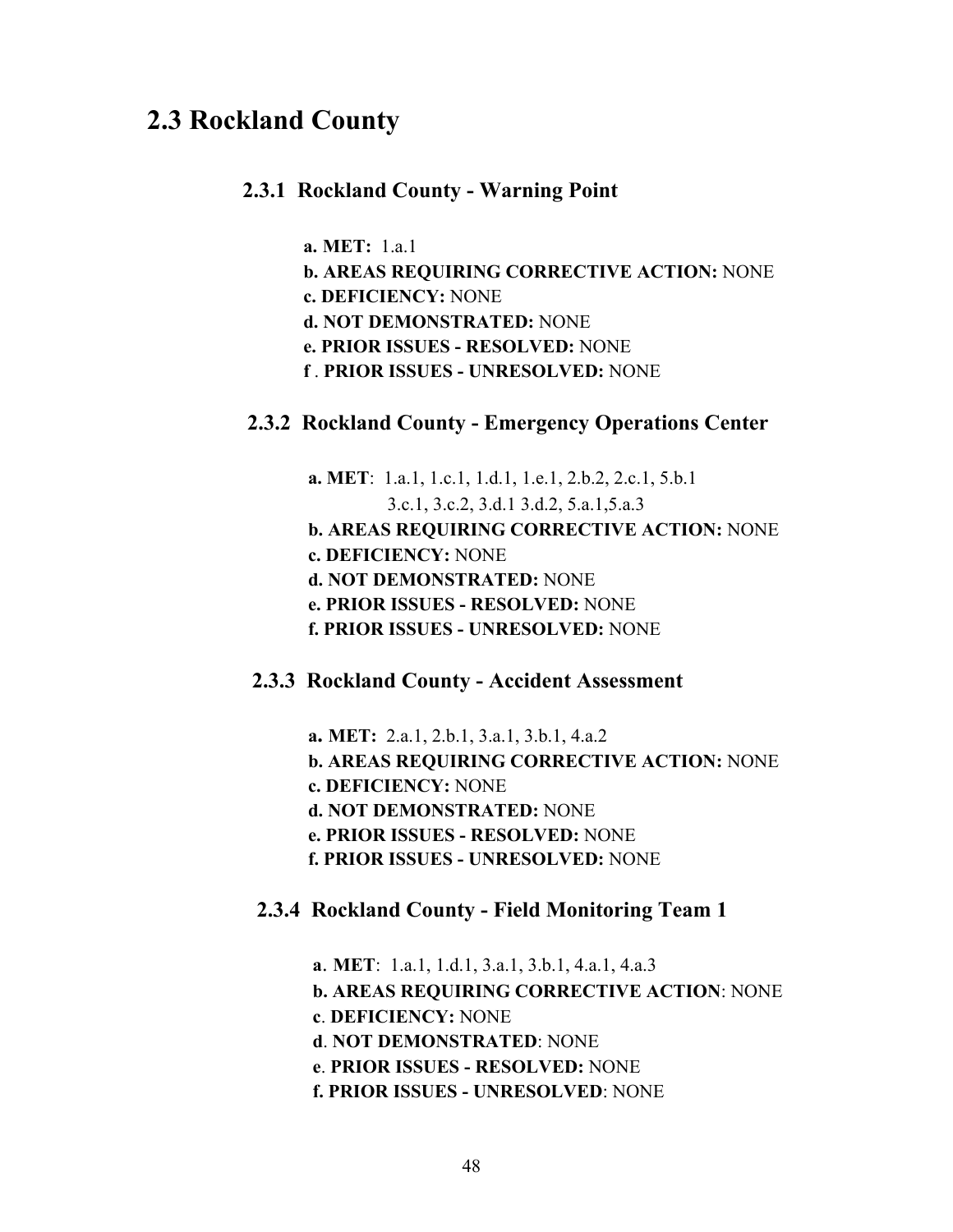### **2.3.5 Rockland County - Field Monitoring Team 2**

 **a. MET**: 1.a.1, 1.d.1, 3.a.1, 3.b.1, 4.a.1, 4.a.3 **b. AREAS REQUIRING CORRECTIVE ACTION:** NONE **c. DEFICIENCY:** NONE **d. NOT DEMONSTRATED**: NONE **e. PRIOR ISSUES - RESOLVED**: NONE **f. PRIOR ISSUES - UNRESOLVED**: NONE

### **2.3.6 Rockland County - General Population Reception Center (Pearl River High School - June 12, 2008)**

 **a. MET:** 1.e.1, 3.b.1, 6.a.1 **b. AREAS REQUIRING CORRECTIVE ACTION:** TWO

**ISSUE NO:** 32-08-1.e.1-A-07

 **CONDITION**: The Pearl River (PR) Personnel Monitoring Center (PMC) mission included issuance of KI to general public evacuees, at their request, upon their arrival at the PMC. As part of the PMC setting-up process, a large cardboard box, containing an estimated 2,000 packets of KI was taken to the two-person team assigned to handle KI issues to the general public. Some, if not all, packets had passed an expiration date of over one year.

 Each KI packet consisted of 14 - 130 mg IOSAT tablets. Examination of the labels of approximately 50 packets revealed that the expiration date of each (3/20/07) had passed. The PR Fire Chief (PMC Director) and the KI issue team stated that there was no other supply of KI at the PMC and that they were not aware of any letter extending the use of the expired KI. The observer from RC added that adequate supplies of new KI were available at the County, but the delivery of them to the PR PMC was in advertently overlooked in preparing for this evaluation. Both the Rockland County observer and the State Controller concurred that no letter extending the shelf-life of the expired KI had been promulgated.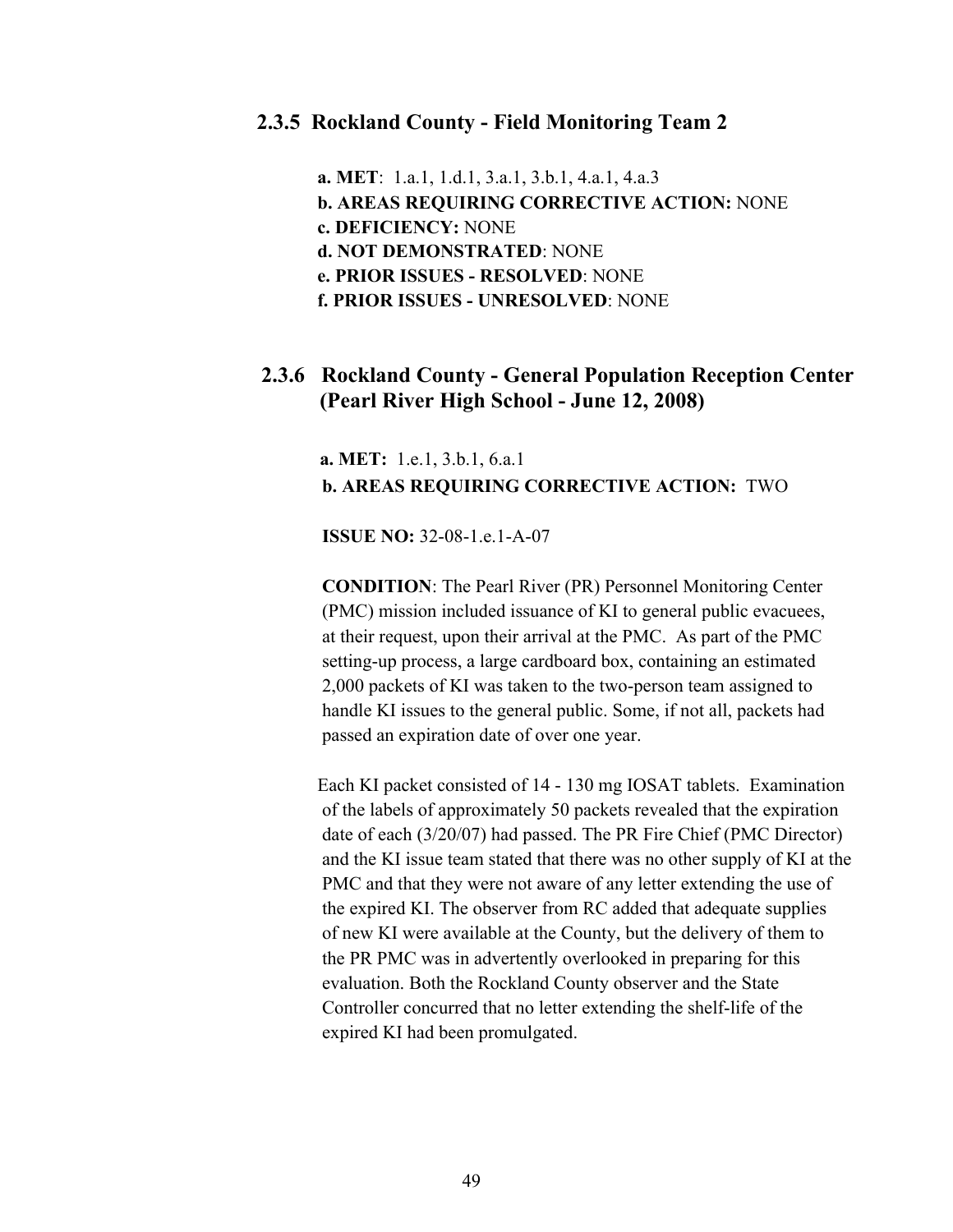**POSSIBLE CAUSE:** The apparent cause of the condition described above was the failure to distribute current KI stocks from the RC Emergency Management Office to the PR PMC and to dispose of the expired stocks of KI.

#### **REFERENCE:** NUREG-0654 J.10.e.

 **EFFECT**: Issuing KI beyond its expiration date, unless the expiration date is extended and justified in writing by competent authority, could result in the user receiving reduced, no, and/or adverse benefit from the properties of the expired KI.

 **CORRECTIVE ACTION DEMONSTRATED**: There were stocks of KI with a proper date of 2/2014 at the Pearl River Personnel Monitoring Center; however, the old stock had not yet been removed. Rockland County Emergency Management Office has removed the expired KI. This issue is resolved.

#### **ISSUE NO:** 32-08-3.a.1-A-08

 **CONDITION:** It was observed that the dosimetry issuance for all the emergency workers (EWs) was not documented on a single record/log. The name and Self-Reading Dosimeters/Permanent Record Dosimetry (SRD/PRD) serial numbers were documented on the Radiation Exposure Record (Individual) card by each EW. This card was issued with the dosimetry and was taken by the EW to document their periodic SRD readings. At the end of the exercise, the Radiation Exposure Record (Individual) cards were turned in by all the EWs along with the dosimetry. By interview it was determined that the only documentation at the PMC would be the Radiation Exposure Record (Individual) cards.

**EFFECT:** Without a combined (master list) record of what dosimetry was issued to each EW at the dosimetry issue point the Radiation Exposure Record (Individual) card becomes essential. Problems of lost cards or improperly documented cards could lead to not knowing which EW had what dosimetry, and therefore not know their exposure.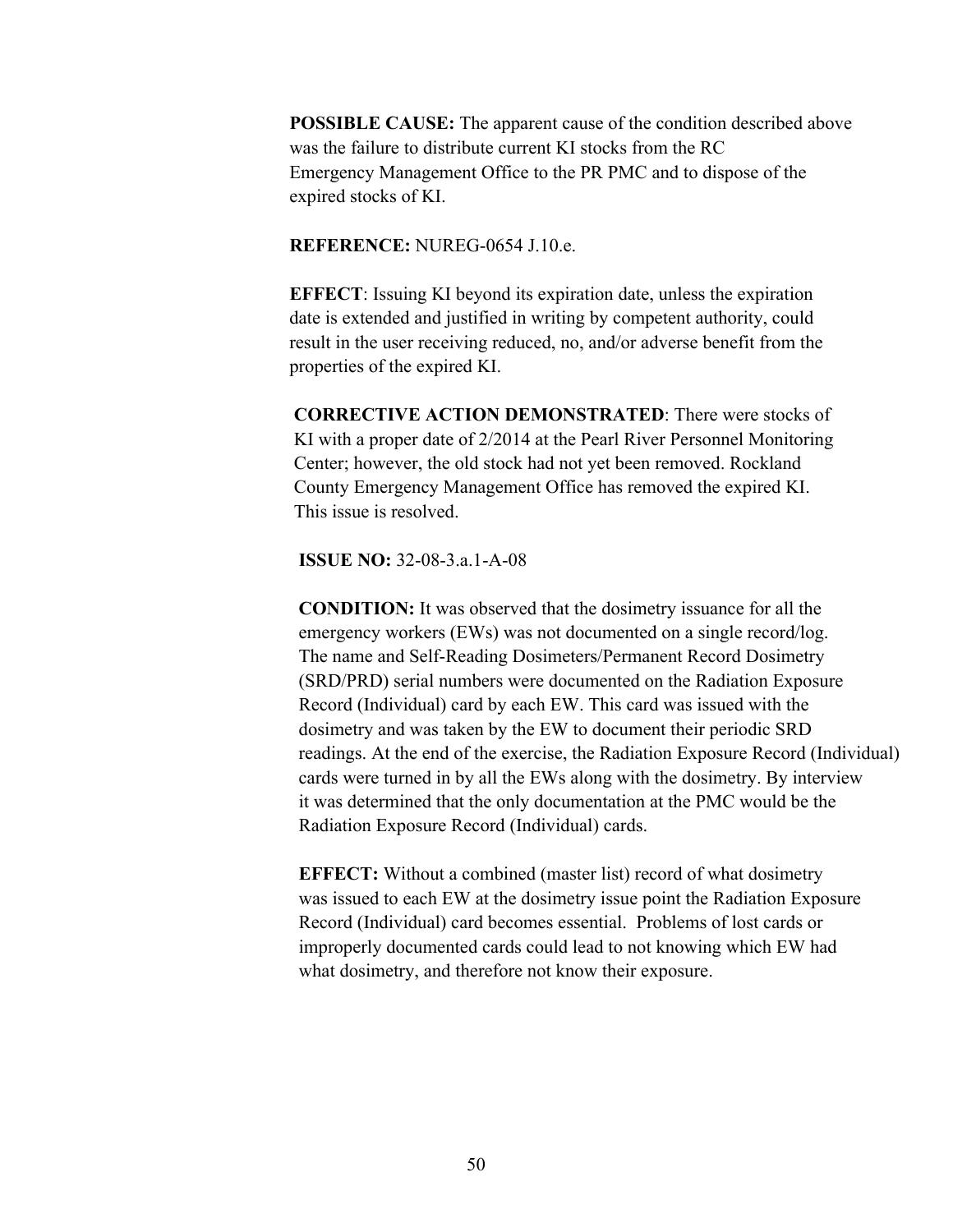**CORRECTIVE ACTION DEMONSTRATED:** The Rockland County Office of Emergency Management has created an Emergency Worker Dosimetry Issuance Log. This log is part of DOH-2 attachment 8 and will be part of the 2009 plan changes.This issue is resolved.

 **c. DEFICIENCY:** NONE **d. NOT DEMONSTRATED:** NONE **e. PRIOR ISSUES - RESOLVED:** NONE **f. PRIOR ISSUES - UNRESOLVED:** NONE

 **2.3.7 Rockland County - General Population Bus Company (Clarkstown Central Schoo**l **District - November 4, 2008)** 

 **a. MET:** 3.a.1, 3.b.1, 3.c.1

- **b. AREAS REQUIRING CORRECTIVE ACTION**: NONE
- **c. DEFICIENCY:** NONE
- **d. NOT DEMONSTRATED:** NONE
- **e. PRIOR ISSUES RESOLVED:** NONE
- **f. PRIOR ISSUES UNRESOLVED:** NONE
- **2.3.8 Rockland County General Population Bus Company (East Ramapo Central School District - November 4, 2008)**

 **a. MET:** 3.a.1, 3.b.1, 3.c.1

- **b. AREAS REQUIRING CORRECTIVE ACTION:** NONE
- **c. DEFICIENCY:** NONE
- **d. NOT DEMONSTRATED:** NONE
- **e**. **PRIOR ISSUES RESOLVED:** NONE
- **f. PRIOR ISSUES UNRESOLVED:** NONE
- **2.3.9 Rockland County School Bus Company (Clarkstown Central School District - November 4, 2008)**

 **a. MET:** 3.a.1, 3.b.1, 3.c.2

- **b. AREAS REQUIRING CORRECTIVE ACTION:** NONE
- **c. DEFICIENCY:** NONE
- **d. NOT DEMONSTRATED:** NONE
- **e. PRIOR ISSUES RESOLVED:** NONE
- **f. PRIOR ISSUES UNRESOLVED:** NONE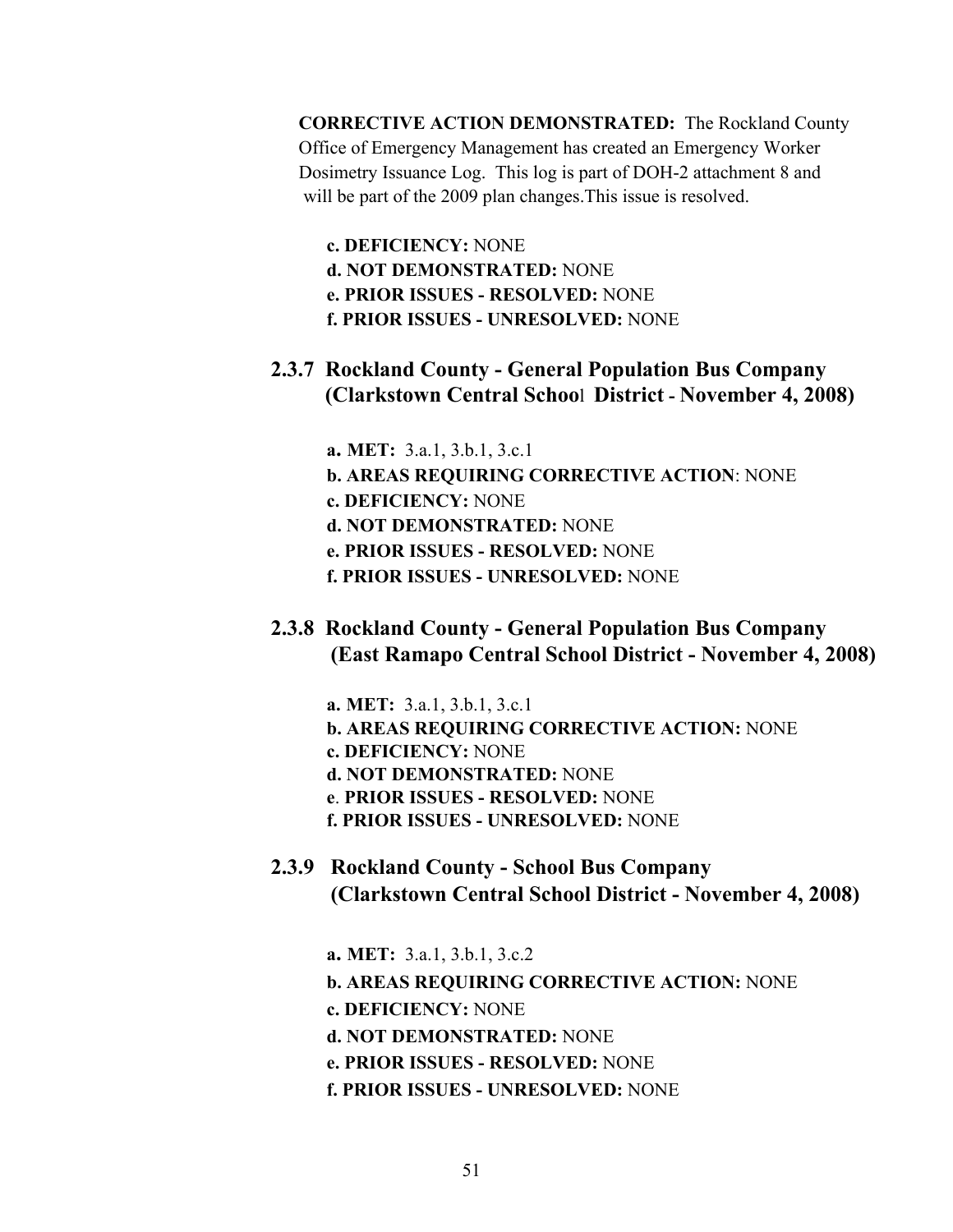# **2.3.10 Rockland County - School Bus Company (East Ramapo Central School District - November 4, 2008)**

 **a. MET:** 3.a.1, 3.b.1, 3.c.1

**b. AREAS REQUIRING CORRECTIVE ACTION**: NONE

**c. DEFICIENCY**: NONE

**d. NOT DEMONSTRATED:** NONE

- **e. PRIOR ISSUES RESOLVED:** NONE
- **f. PRIOR ISSUES UNRESOLVED:** NONE
- **2.3.11 Rockland County Medical Services Transport (Spring Hill Ambulance Corps - May 20, 2009)**

 **a. MET:** 3.a.1, 6.d.1

- **b. AREAS REQUIRING CORRECTIVE ACTION**: NONE
- **c. DEFICIENCY:** NONE
- **d. NOT DEMONSTRATED:** NONE
- **e. PRIOR ISSUES RESOLVED:** NONE
- **f. PRIOR ISSUES UNRESOLVED**: NONE
- **2.3.12 Rockland County Medical Services Hospital (Good Samaritan Hospital - May 20, 2008)**
	- **a. MET:** 3.a.1, 6.d.1  **b. AREAS REQUIRING CORRECTIVE ACTION:** NONE  **c. DEFICIENCY:** NONE  **d. NOT DEMONSTRATED:** NONE  **e. PRIOR ISSUES - RESOLVED:** NONE  **f. PRIOR ISSUES - UNRESOLVED:** NONE
- **2.3.13 Rockland County Emergency Worker Personnel Monitoring Center (Rockland County Sewer District September 25, 2008)**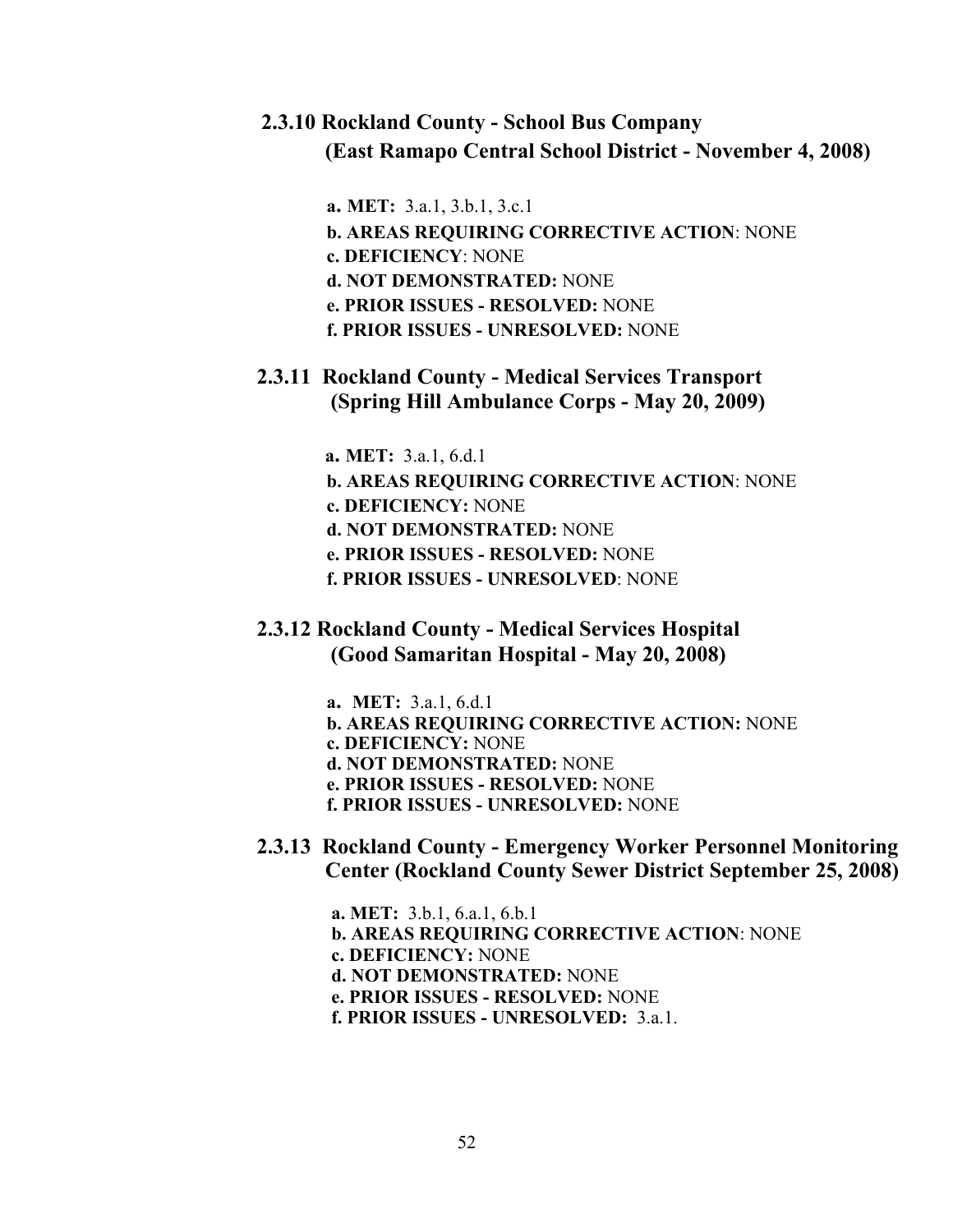#### **ISSUE NO:** 75-06-3.a.1-A-09

**ISSUE:** The South Orangetown Ambulance Emergency Medical Technicians (EMT) were issued a high range 0 to 200 R direct reading dosimeter but were not issued a low range dosimeter.

**REASON UNRESOLVED:** South Orangetown Ambulance EMTs were not demonstrated (or evaluated) during this exercise. This ARCA will be reevaluated in 2010 during a Staff Assistance Visit.

### **2.3.14 Rockland County - Traffic Control Point**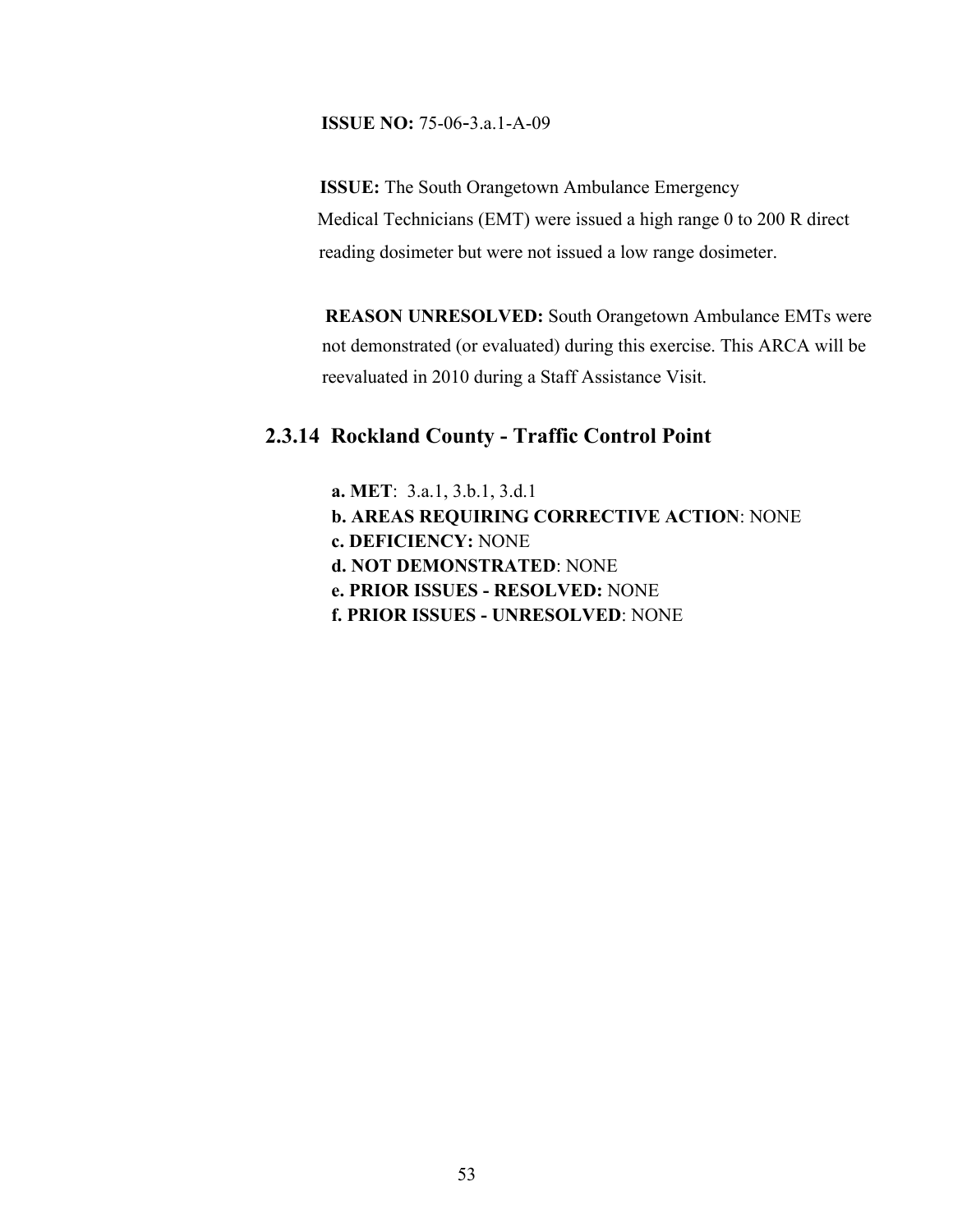# **2.4 WESTCHESTER COUNTY**

### **2.4.1 Westchester County - Warning Point**

 **a. MET**: 1.a.1, 1.d.1, 5.a.1 **b. AREAS REQUIRING CORRECTIVE ACTION:** NONE **c. DEFICIENCY:** NONE **d. NOT DEMONSTRATED:** NONE **e. PRIOR ISSUES - RESOLVED:** NONE **f. PRIOR ISSUES - UNRESOLVED:** NONE

### **2.4.2 Westchester County - Emergency Operations Center**

 **a. MET**: 1.a.1, 1.c.1, 1.d.1, 1.e.1, 2.b.2, 2.c.1, 5.b.1, 3.c.1, 3.c.2, 3.d.1, 3.d.2, 5.a.1,5.a.3 **b. AREAS REQUIRING CORRECTIVE ACTION**: NONE **c. DEFICIENCY:** NONE **d. NOT DEMONSTRATED:** NONE **e. PRIOR ISSUES - RESOLVED:** NONE **f. PRIOR ISSUES - UNRESOLVED:** NONE

- **2.4.3 White Plains Control Cell**
	- **a. MET**: 5.b.1
	- **b. AREAS REQUIRING CORRECTIVE ACTION**: NONE
	- **c. DEFICIENCY:** NONE
	- **d. NOT DEMONSTRATED**: NONE
	- **e. PRIOR ISSUES RESOLVED:** NONE
	- **f. PRIOR ISSUES UNRESOLVED:** NONE
- **2.4.4 Westchester County Accident Assessment**

 **a. MET**: 2.a.1, 2.b.1, 3.a.1, 3.b.1 **b. AREAS REQUIRING CORRECTIVE ACTION**: ONE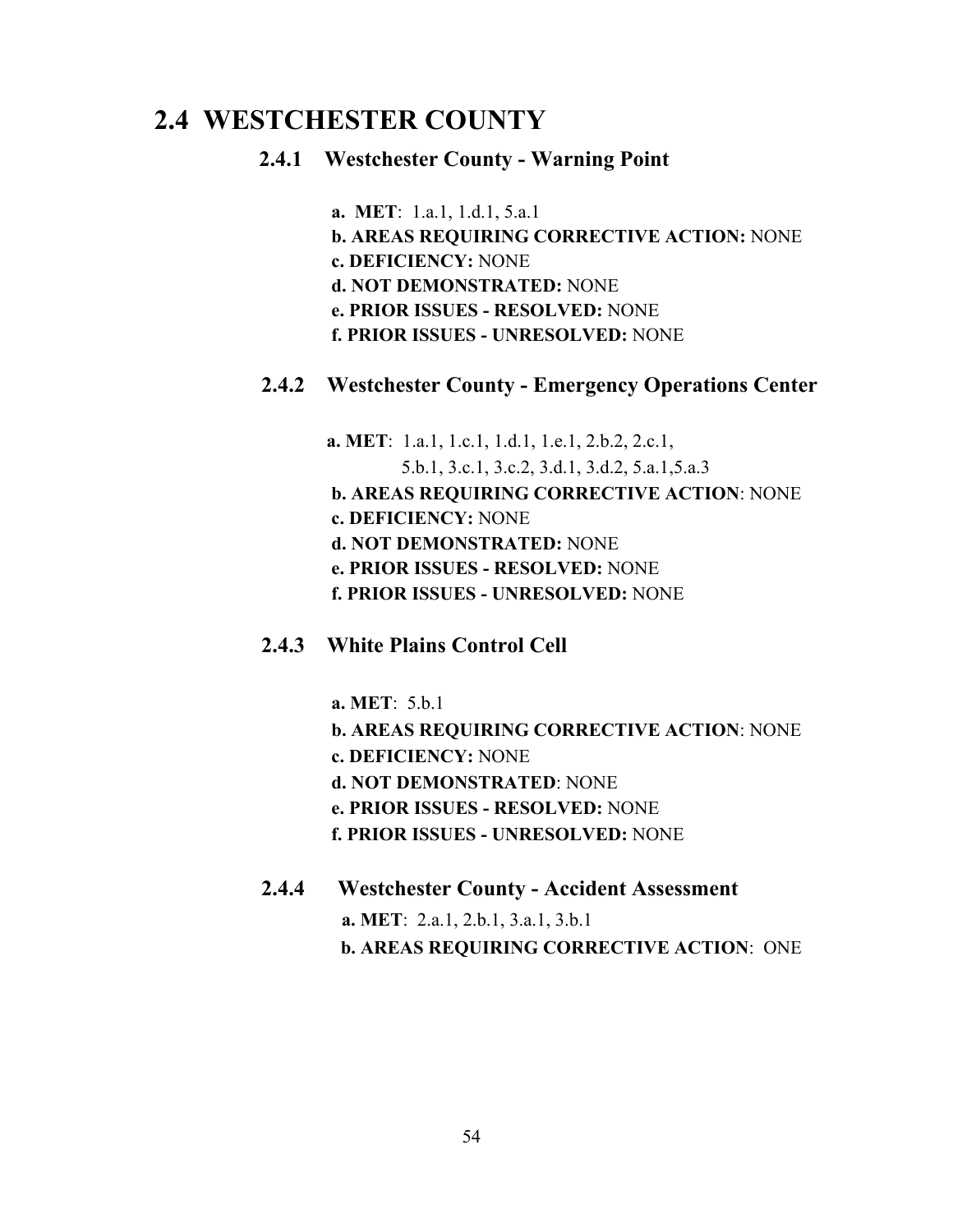**ISSUE NO:** 32-08-4.a.2-A-09

 **CONDITION:** In order to characterize the plume, both exposure rate data and radioiodine concentration measurements are needed. The licensee uses one of two default noble gas to iodine ratios for two types of release scenarios. For a Loss of Coolant Accident the assumed noble gas to iodine ratio is 10000 and for a steam generator accident the ratio is 100. The field monitoring data is one method verifying the validity of these assumptions. The licensee failed to provide any radioiodine concentration data to the offsite jurisdictions.

 **POSSIBLE CAUSE:** Dependency on the default noble gas to iodine ratios without any verification of the accuracy of the value.

 **REFERENCE: NUREG-0654 I.10;** WCERP Procedure 3-1 Attachment 3, Step 1

**EFFECT:** A relatively minor error in the 10000 to 1 ratio which was assumed in this exercise, has the potential to impact the accuracy of the thyroid dose projection and therefore the appropriate distance that would require evacuation and does not allow the offsite jurisdiction to characterize the release.

 **RECOMMENDATION:** Retrain all staff both onsite and offsite to impress upon them the importance of getting radioiodine data to verify or modify the assumed ratios in the release. Add steps in the procedures to assure that responders follow through with verifying the assumed ratios.

**SCHEDULE OF CORRECTIVE ACTIONS:** The corrective action for this issue will be demonstrated at the next federally evaluated biennial exercise.

 **c. DEFICIENCY:** NONE **d. NOT DEMONSTRATED:** NONE **e. PRIOR ISSUES - RESOLVED:** NONE **f. PRIOR ISSUES - UNRESOLVED:** NONE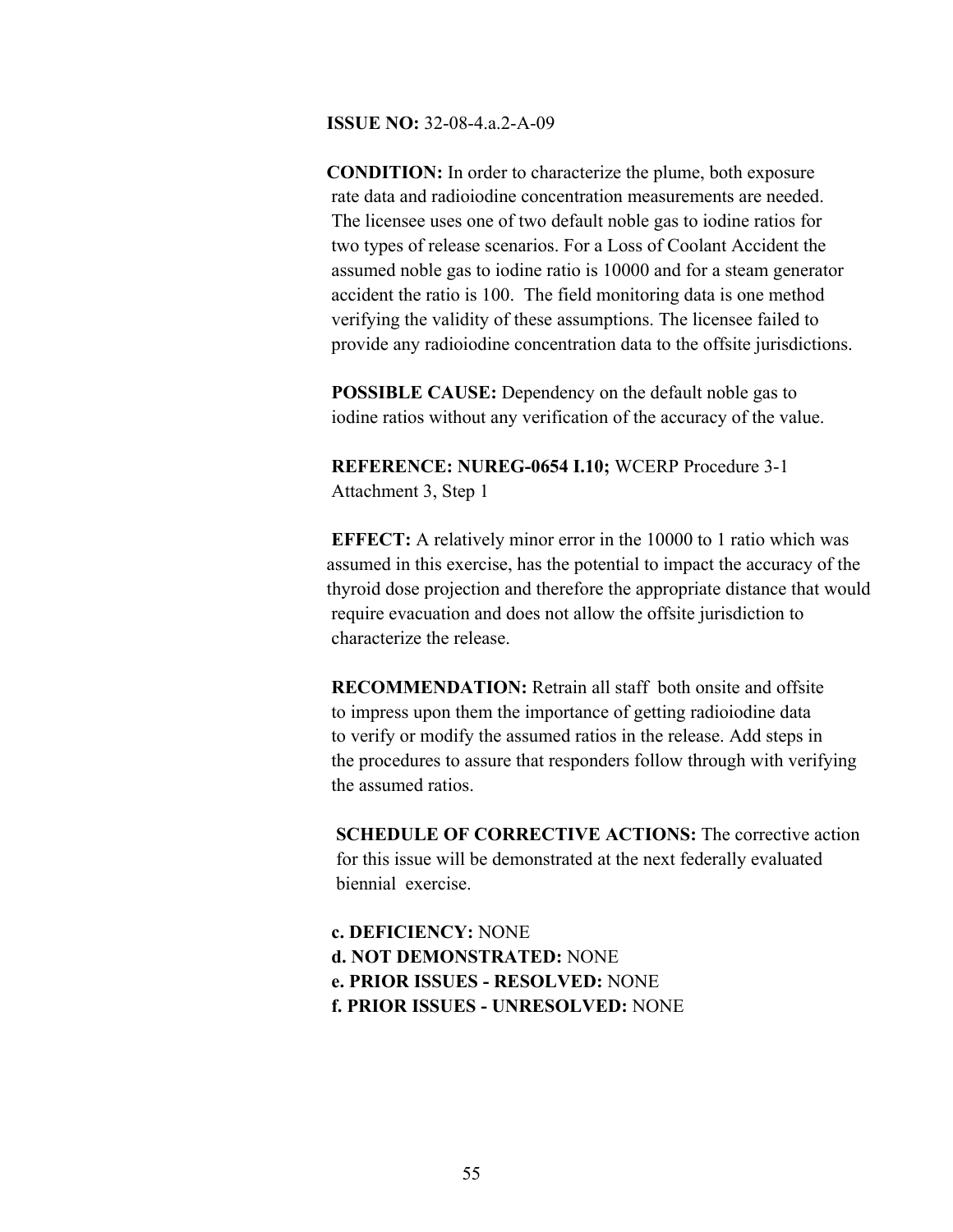### **2.4.5 Westchester County - Field Monitoring Team HD-1**

 **a. MET:** 1.a.1, 1.d.1, 3.a.1, 3.b.1, 4.a.1, 4.a.3  **b. AREAS REQUIRING CORRECTIVE ACTION:** NONE  **c. DEFICIENCY:** NONE  **d. NOT DEMONSTRATED:** NONE  **e. PRIOR ISSUES - RESOLVED:** NONE **f. PRIOR ISSUES - UNRESOLVED:** NONE

#### **2.4.6 Westchester County - Field MonitoringTeam HD-2**

 **a. MET:** 1.a.1, 1.d.1, 3.a.1, 3.b.1, 4.a.1, 4.a.3 **b. AREAS REQUIRING CORRECTIVE ACTION**: NONE **c. DEFICIENCY:** NONE **d. NOT DEMONSTRATED:** NONE **e. PRIOR ISSUES - RESOLVED:** NONE **f. PRIOR ISSUES - UNRESOLVED:** NONE

### **2.4.7 Westchester County - Call Center**

 **a. MET:** 1.a.1, 1.d.1, 1.e.1, 5.b.1 **b. AREAS REQUIRING CORRECTIVE ACTION:** NONE **c. DEFICIENCY:** NONE **d. NOT DEMONSTRATED:** NONE **e. PRIOR ISSUES - RESOLVED:** NONE **f. PRIOR ISSUES - UNRESOLVED:** NONE

#### **2.4.8 Westchester County - Traffic Control Point**

 **a. MET:** 3.a.1, 3.b.1, 3.d.1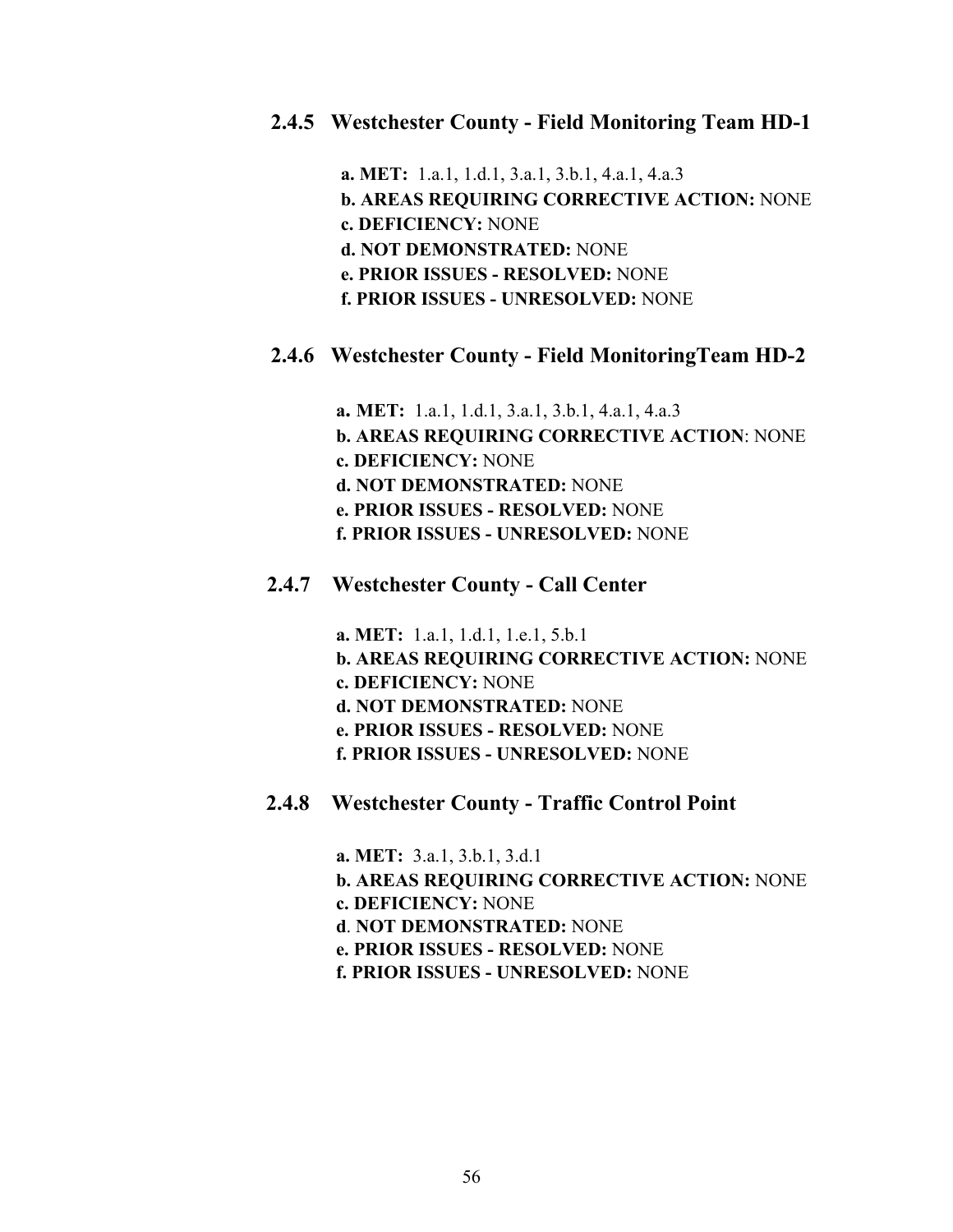**2.4.9 Westchester County - (General Population Bus Company Chappaqua Bus October 22, 2009)** 

> **a. MET**: 3.a.1, 3.b.1, 3.d.1  **b. DEFICIENCY:** NONE  **c. AREAS REQUIRING CORRECTIVE ACTION:** NONE  **d. NOT DEMONSTRATED:** NONE  **e. PRIOR ARCAS - RESOLVED:** NONE  **f . PRIOR ARCAS - UNRESOLVED:** NONE

 **2.4.10 Westchester County - (School Bus Company Chappaqua Bus October 22, 2009)**

 **a. MET:** 3.a.1, 3.b.1, 3.d.1  **b. DEFICIENCY:** NONE  **c. AREAS REQUIRING CORRECTIVE ACTION:** NONE  **d. NOT DEMONSTRATED:** NONE  **e. PRIOR ARCAS - RESOLVED:** NONE  **f. PRIOR ARCAS - UNRESOLVED:** NONE

 **2.4.11 Westchester County - (School Bus Company Briarcliff Manor School District May 2, 2009)** 

> **a. MET:** 3.a.1, 3.b.1, 3.d.1  **b. DEFICIENCY:** NONE  **c. AREAS REQUIRING CORRECTIVE ACTION:** NONE  **d. NOT DEMONSTRATED:** NONE  **e. PRIOR ARCAS - RESOLVED:** NONE  **f. PRIOR ARCAS - UNRESOLVED:** NONE

 **2.4.12 Westchester County - (Lakeland School Bus Company Interview August 4, 2009)** 

> **a. MET**: 3.a.1, 3.b.1, 3.d.1  **b. DEFICIENCY:** NONE  **c. AREAS REQUIRING CORRECTIVE ACTION:** NONE  **d. NOT DEMONSTRATED:** NONE  **e. PRIOR ARCAS - RESOLVED:** NONE  **f. PRIOR ARCAS - UNRESOLVED:** NONE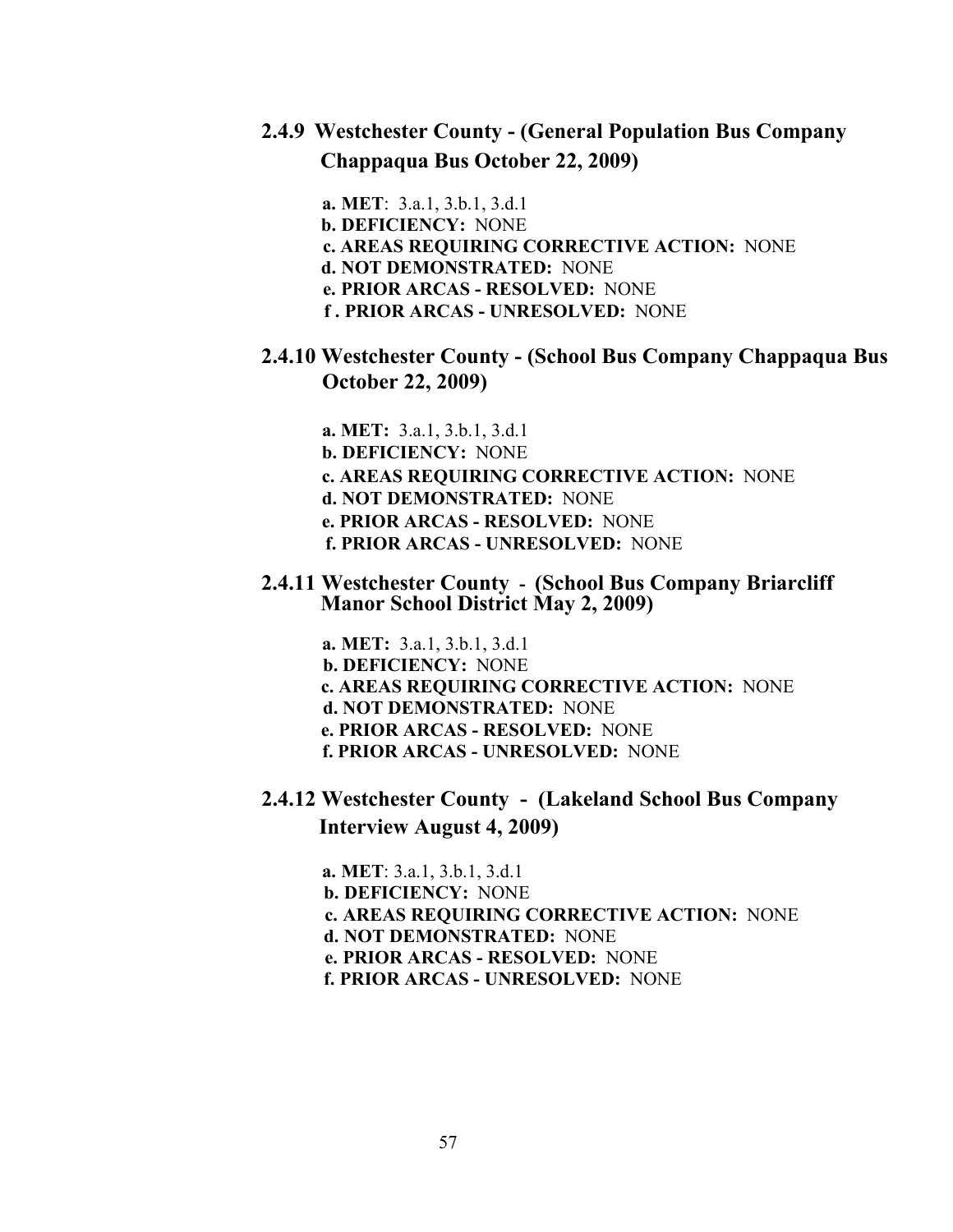**2.4.13 Westchester County - (Todd Elementary School Interview Aug. 28, 2009)** 

> **a. MET:** 3.c.2 **b. AREAS REQUIRING CORRECTIVE ACTION:** NONE **c. DEFICIENCY:** NONE  **d. NOT DEMONSTRATED:** NONE  **e. PRIOR ISSUES - RESOLVED:** NONE  **f. PRIOR ISSUES - UNRESOLVED:** NONE

 **2.4.14 Westchester County - (Briarcliff High School Interview Aug. 25, 2009)**

 **a. MET:** 3.c.2

- **b. AREAS REQUIRING CORRECTIVE ACTION**: NONE
- **c. DEFICIENCY:** NONE
- **d. NOT DEMONSTRATED**: NONE
- **e. PRIOR ISSUES RESOLVED:** NONE
- **f. PRIOR ISSUES UNRESOLVED:** NONE
- **2.4.15 Westchester County (Briarcliff Middle School Interview Aug. 25, 2009)**
	- **a. MET:** 3.c.2
	- **b. AREAS REQUIRING CORRECTIVE ACTION:** NONE
	- **c. DEFICIENCY:** NONE
	- **d. NOT DEMONSTRATED:** NONE
	- **e. PRIOR ISSUES RESOLVED:** NONE
	- **f. PRIOR ISSUES UNRESOLVED:** NONE
- **2.4.16 Westchester County Anne M. Dorner Middle School Interview December 8, 2009)**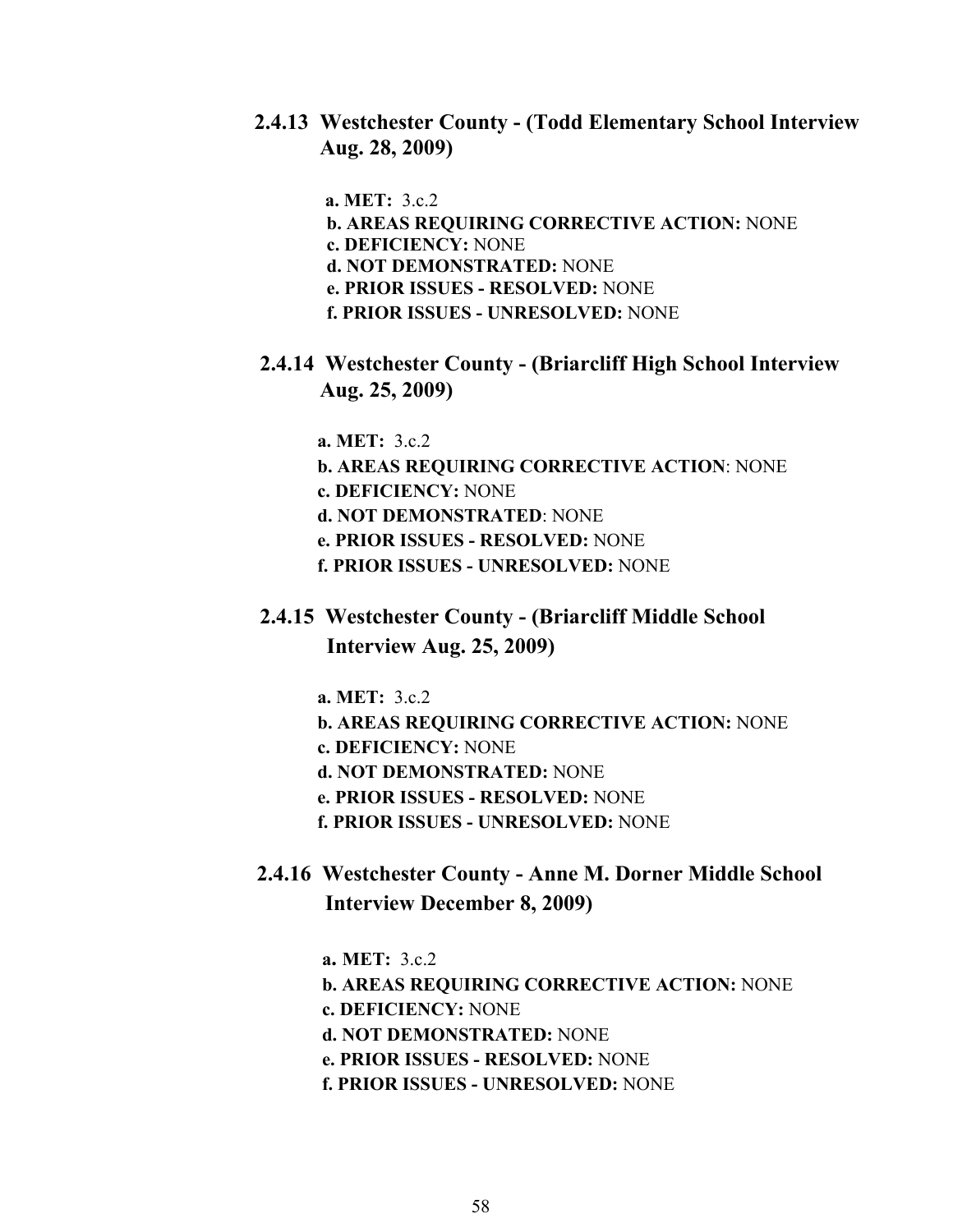### **2.4.17 Westchester - (Roosevelt Education Center School Interview December 8, 2009)**

 **a. MET:** 3.a.1, 3.b.1, 3.d.1  **b. AREAS REQUIRING CORRECTIVE ACTION:** NONE **c. DEFICIENCY:** NONE  **d. NOT DEMONSTRATED:** NONE  **e. PRIOR ISSUES - RESOLVED:** NONE  **f. PRIOR ISSUES - UNRESOLVED:** NONE

### **2.4.18 Westchester County - (Yorktown Heights Center School Interview December 21, 2009)**

 **a. MET:** 3.c.2

- **b. AREAS REQUIRING CORRECTIVE ACTION**: NONE
- **c. DEFICIENCY:** NONE
- **d. NOT DEMONSTRATED**: NONE
- **e. PRIOR ISSUES RESOLVED:** NONE
- **f. PRIOR ISSUES UNRESOLVED:** NONE
- **2.4.19 Westchester County (Brookside Elementary School Interview December 8, 2009)** 
	- **a. MET:** 3.c.2
	- **b. AREAS REQUIRING CORRECTIVE ACTION:** NONE
	- **c. DEFICIENCY:** NONE
	- **d. NOT DEMONSTRATED:** NONE
	- **e. PRIOR ISSUES RESOLVED:** NONE
	- **f. PRIOR ISSUES UNRESOLVED:** NONE
- **2.4.20 Westchester County (Carrie E. Tompkins Elementary School Interview December 21, 2009)**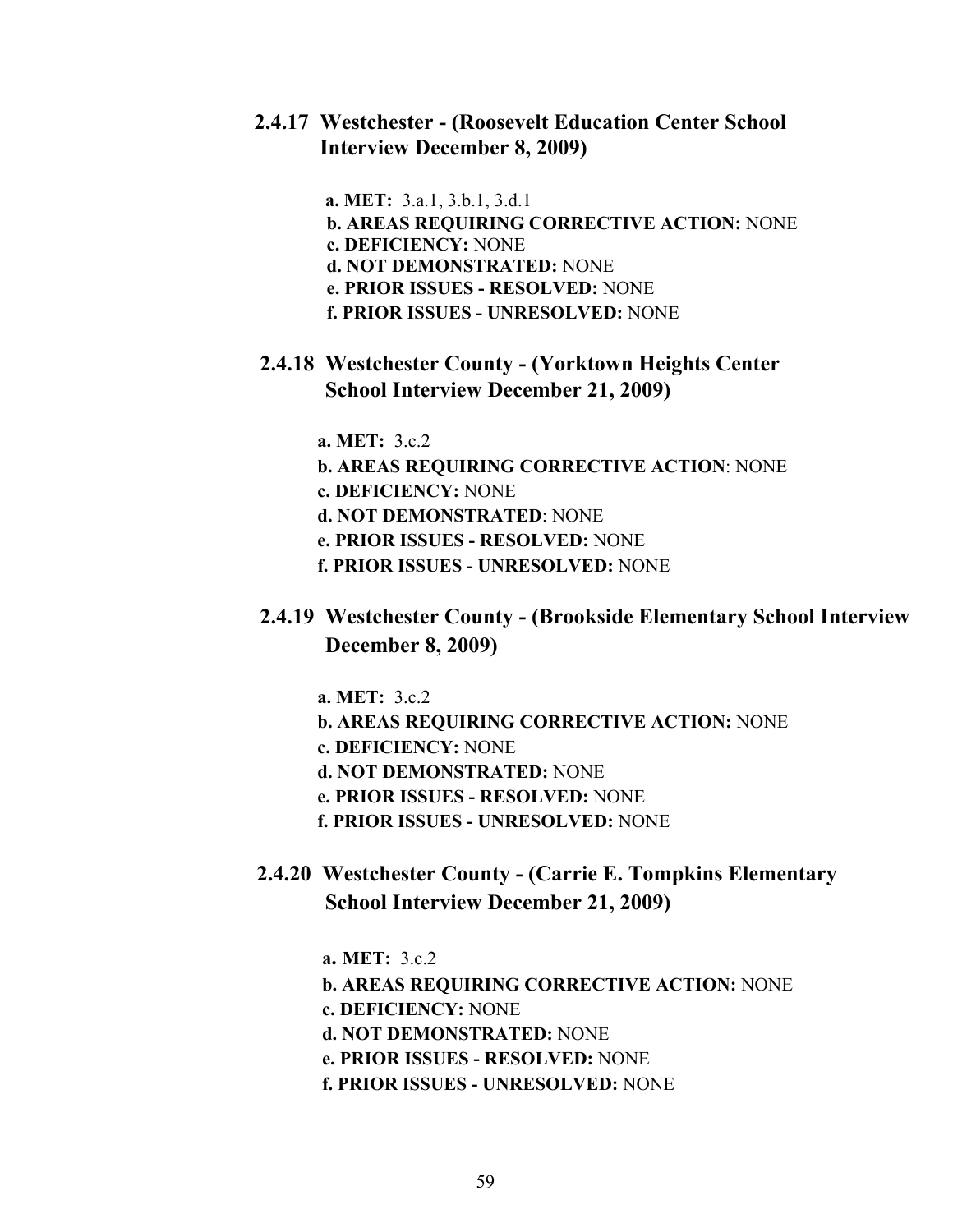## **2.4.21 Westchester County - (Claremont Elementary School Interview December 21, 2009)**

 **a. MET:** 3.c.2  **b. AREAS REQUIRING CORRECTIVE ACTION:** NONE **c. DEFICIENCY:** NONE  **d. NOT DEMONSTRATED:** NONE  **e. PRIOR ISSUES - RESOLVED:** NONE  **f. PRIOR ISSUES - UNRESOLVED:** NONE

 **2.4.22 Westchester County - (Croton Harmon High School Interview December 21, 2009)** 

 **a. MET:** 3.c.2

- **b. AREAS REQUIRING CORRECTIVE ACTION**: NONE
- **c. DEFICIENCY:** NONE
- **d. NOT DEMONSTRATED**: NONE

**e. PRIOR ISSUES - RESOLVED:** NONE

- **f. PRIOR ISSUES UNRESOLVED:** NONE
- **2.4.23 Westchester County (Fox Meadow School Interview December 21, 2009)** 
	- **a. MET:** 3.c.2
	- **b. AREAS REQUIRING CORRECTIVE ACTION:** NONE
	- **c. DEFICIENCY:** NONE
	- **d. NOT DEMONSTRATED:** NONE
	- **e. PRIOR ISSUES RESOLVED:** NONE
	- **f. PRIOR ISSUES UNRESOLVED:** NONE
- **2.4.24 Westchester County (Hillcrest Elementary School Interview January 7, 2010)**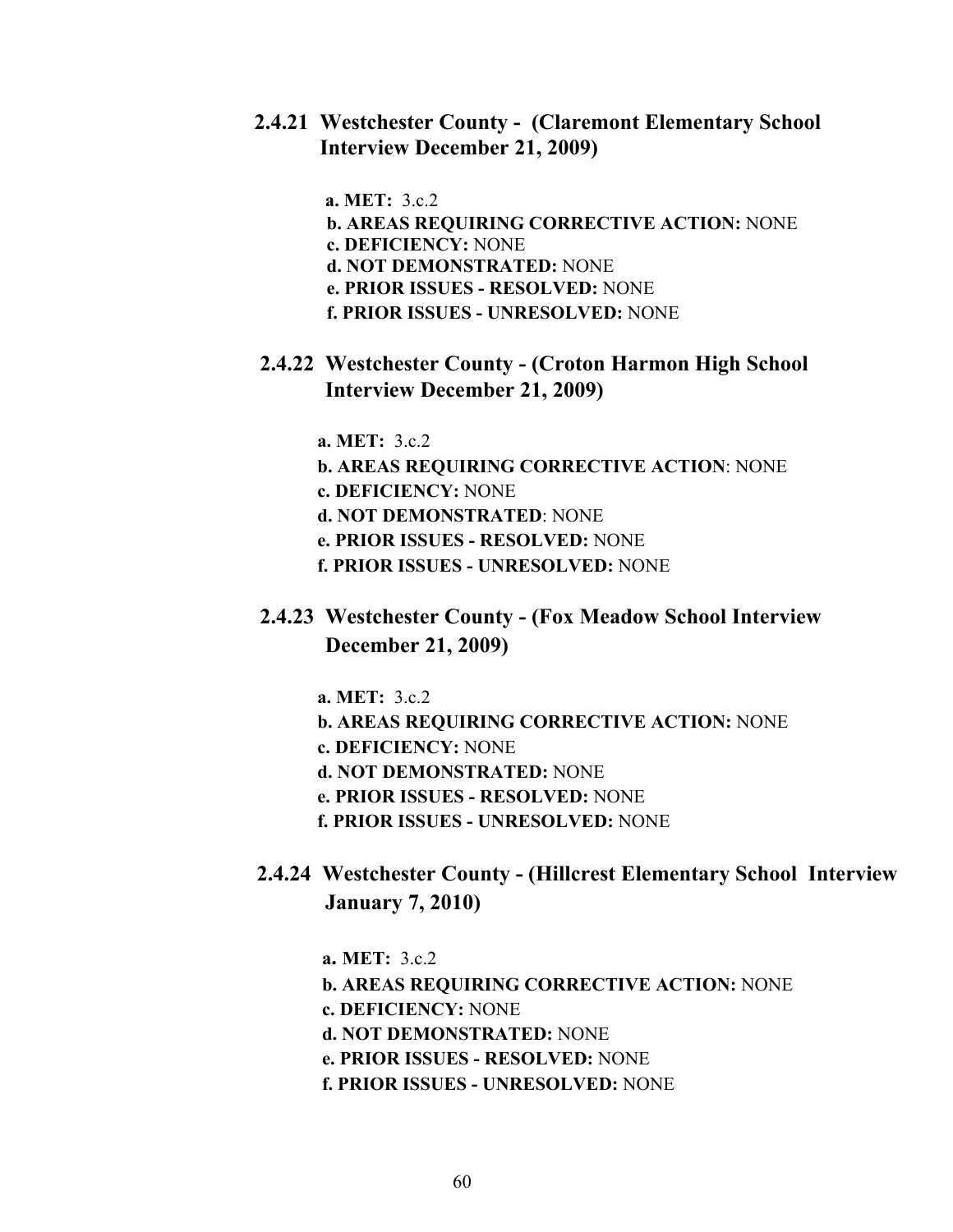**2.4.25 Westchester County - (Oakside Elementary School Interview January 7, 2010)** 

> **a. MET:** 3.c.2  **b. AREAS REQUIRING CORRECTIVE ACTION:** NONE **c. DEFICIENCY:** NONE  **d. NOT DEMONSTRATED:** NONE  **e. PRIOR ISSUES - RESOLVED:** NONE  **f. PRIOR ISSUES - UNRESOLVED:** NONE

 **2.4.26 Westchester County - (Ossining High School Interview December 8, 2009)** 

 **a. MET:** 3.c.2

- **b. AREAS REQUIRING CORRECTIVE ACTION**: NONE
- **c. DEFICIENCY:** NONE
- **d. NOT DEMONSTRATED**: NONE
- **e. PRIOR ISSUES RESOLVED:** NONE
- **f. PRIOR ISSUES UNRESOLVED:** NONE
- **2.4.27 Westchester County (Park Early Childhood Center School Interview December 8, 2009)**

 **a. MET:** 3.c.2

- **b. AREAS REQUIRING CORRECTIVE ACTION:** NONE
- **c. DEFICIENCY:** NONE
- **d. NOT DEMONSTRATED:** NONE
- **e. PRIOR ISSUES RESOLVED:** NONE
- **f. PRIOR ISSUES UNRESOLVED:** NONE
- **2.4.28 Westchester County (Peekskill High School Interview January 7, 2010)**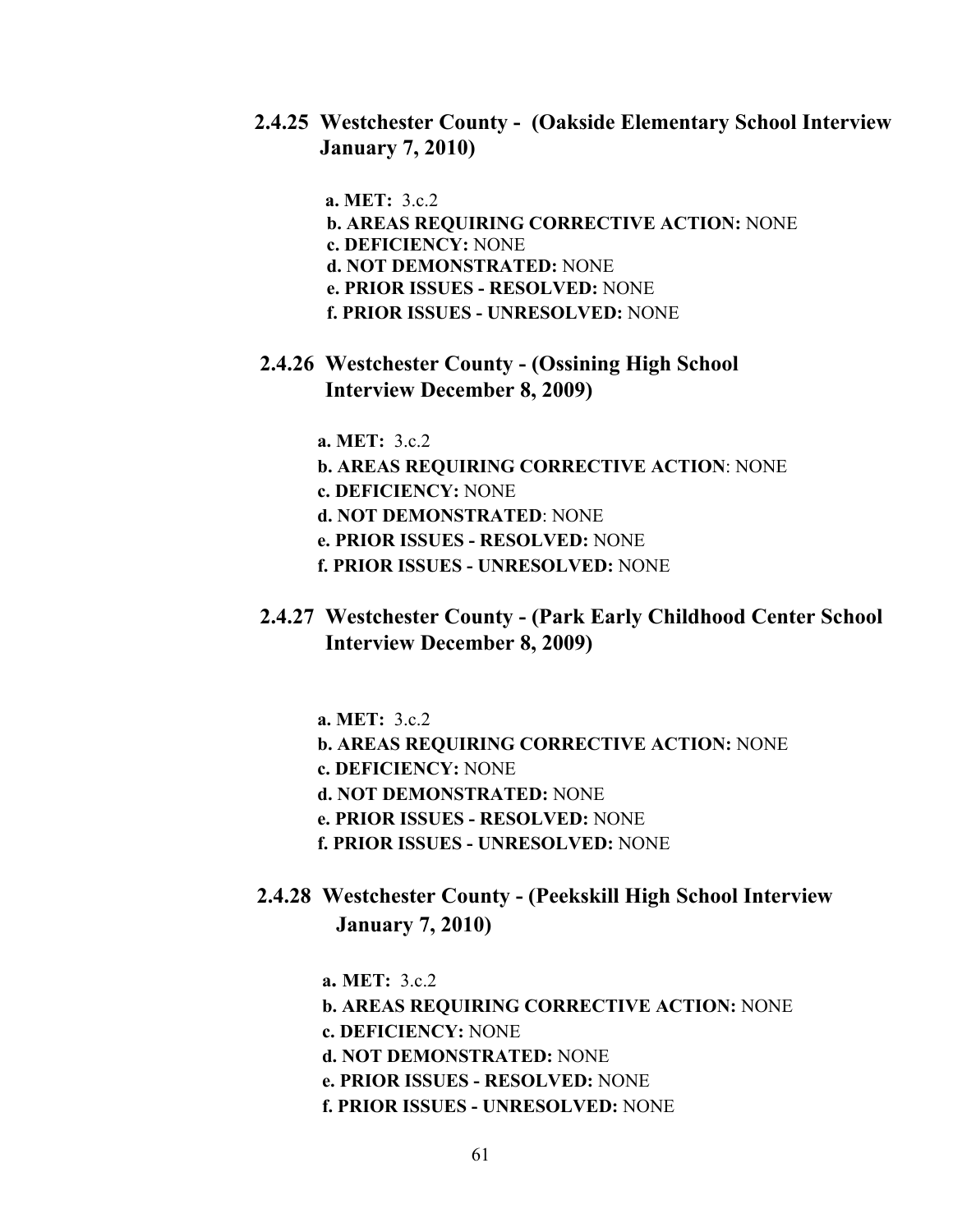**2.4.29 Westchester County - (Peekskill Middle School Interview January 7, 2010)**

> **a. MET**: 3.c.2  **b. DEFICIENCY:** NONE  **c. AREAS REQUIRING CORRECTIVE ACTION:** NONE  **d. NOT DEMONSTRATED:** NONE  **e. PRIOR ARCAS - RESOLVED:** NONE  **f. PRIOR ARCAS - UNRESOLVED:** NONE

 **2.4.30 Westchester County - (Pierre Van Cortland Middle School Interview December 21, 2009)**

 **a. MET**: 3.c.2

- **b. DEFICIENCY:** NONE
- **c. AREAS REQUIRING CORRECTIVE ACTION:** NONE

 **d. NOT DEMONSTRATED:** NONE

 **e. PRIOR ARCAS - RESOLVED:** NONE

 **f. PRIOR ARCAS - UNRESOLVED:** NONE

### **2.4.31 Westchester County - (Pines Bridge School Interview December 21, 2009)**

 **a. MET**: 3.c.2

- **b. DEFICIENCY:** NONE
- **c. AREAS REQUIRING CORRECTIVE ACTION:** NONE
- **d. NOT DEMONSTRATED:** NONE

 **e. PRIOR ARCAS - RESOLVED:** NONE

- **f. PRIOR ARCAS UNRESOLVED:** NONE
- **2.4.32 Westchester County (Seven Bridges Middle School Interview December 14, 2009)**

 **a. MET**: 3.c.2  **b. DEFICIENCY:** NONE  **c. AREAS REQUIRING CORRECTIVE ACTION:** NONE  **d. NOT DEMONSTRATED:** NONE  **e. PRIOR ARCAS - RESOLVED:** NONE  **f. PRIOR ARCAS - UNRESOLVED:** NONE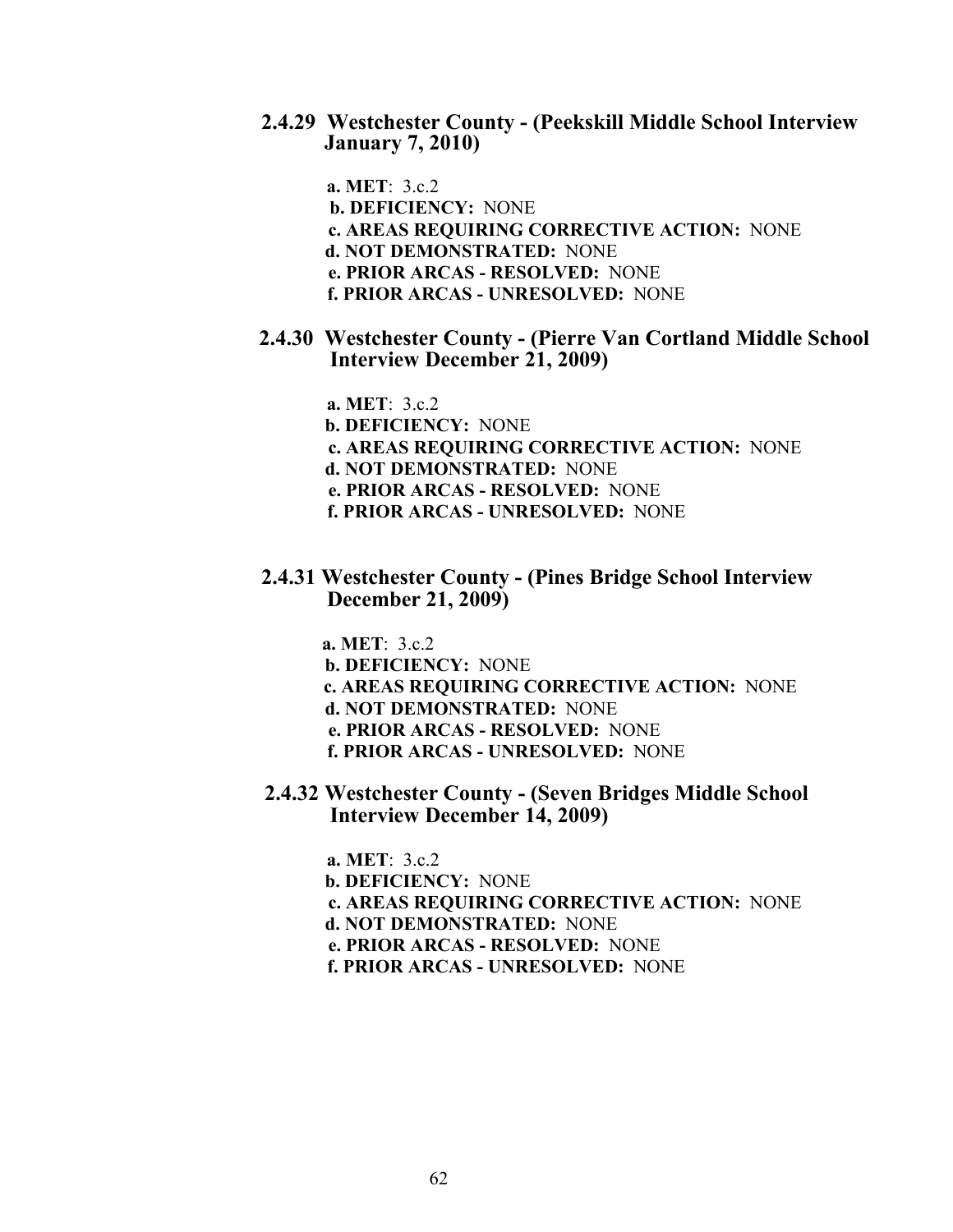# **2.4.33 Westchester County - (West Orchard Elementary School Interview December 14, 2009)**

 **a. MET:** 3.c.2

- **b. DEFICIENCY:** NONE
- **c. AREAS REQUIRING CORRECTIVE ACTION:** NONE
- **d. NOT DEMONSTRATED:** NONE
- **e. PRIOR ARCAS RESOLVED:** NONE
- **f. PRIOR ARCAS UNRESOLVED:** NONE
- **2.4.34 Westchester County (Woodside Elementary School Interview January 7, 2010)**

 **a. MET**: 3.c.2

- **b. DEFICIENCY:** NONE
- **c. AREAS REQUIRING CORRECTIVE ACTION:** NONE
- **d. NOT DEMONSTRATED:** NONE
- **e. PRIOR ARCAS RESOLVED:** NONE
- **f. PRIOR ARCAS UNRESOLVED:** NONE
- **2.4.35 Westchester County (Walden School Interview December 21, 2009)**

 **a. MET**: 3.c.2

- **b. DEFICIENCY:** NONE
- **c. AREAS REQUIRING CORRECTIVE ACTION:** NONE
- **d. NOT DEMONSTRATED:** NONE
- **e. PRIOR ARCAS RESOLVED:** NONE
- **f. PRIOR ARCAS UNRESOLVED:** NONE
- **2.4.36 Westchester County (Medical Service Hospital Westchester Center November 5, 2009)** 
	- **a. MET 3.a.1, 3.b.1, 6.d.1 b. AREAS REQUIRING CORRECTIVE ACTION: NONE c. DEFICIENCY: NONE d. NOT DEMONSTRATED: NONE e. PRIOR ISSUES - RESOLVED: NONE f. PRIOR ISSUES - UNRESOLVED: NONE**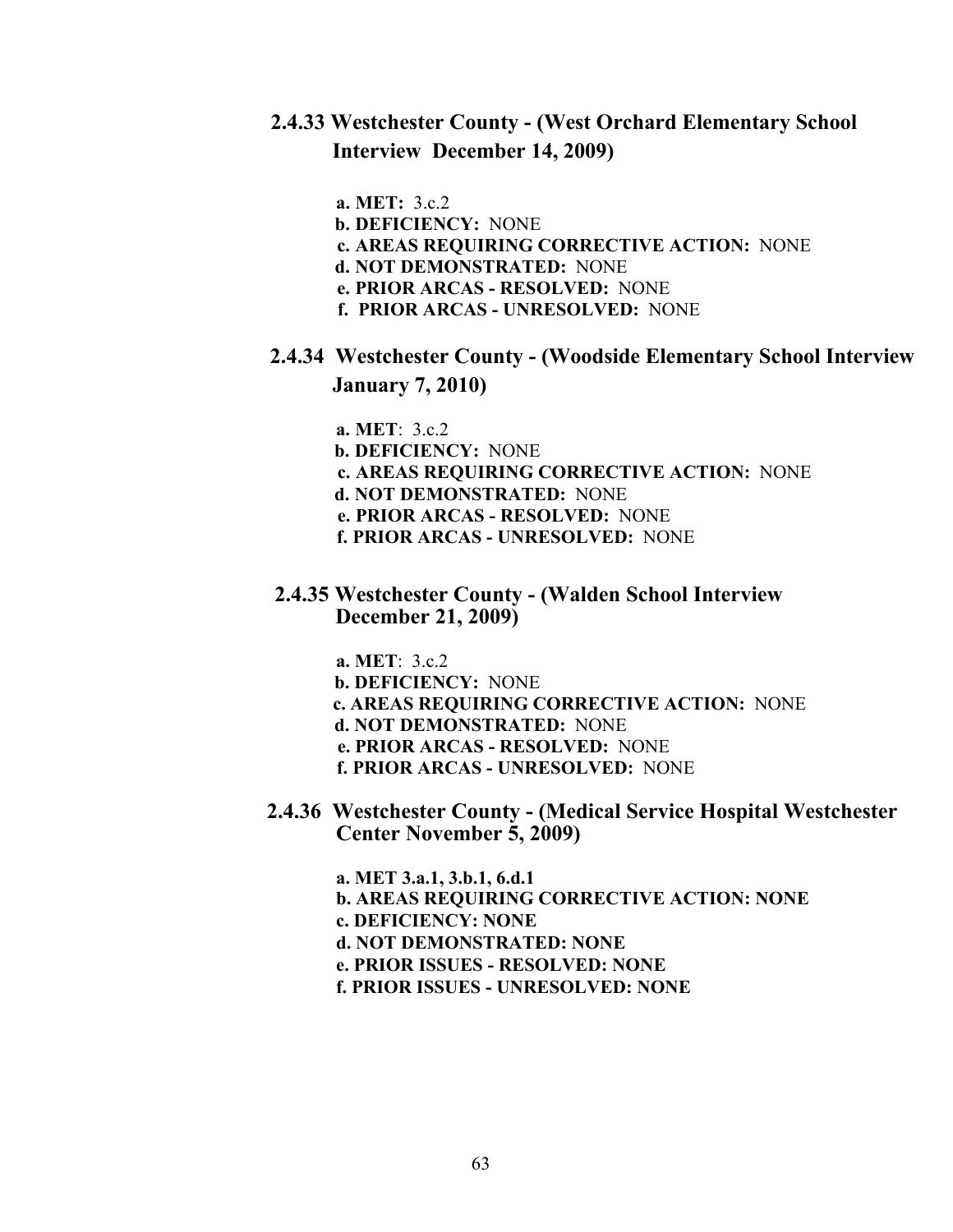### **2.4.37 Westchester County - (Medical Services Transport Trans Care Ambulance Service November 5, 2009)**

 **a. MET:** 3.b.1, 6.d.1 **b. AREAS REQUIRING CORRECTIVE ACTION**: NONE **c. DEFICIENCY:** NONE **d. NOT DEMONSTRATED**: NONE **e. PRIOR ISSUES - RESOLVED:** NONE **f. PRIOR ISSUES - UNRESOLVED:** ONE

**ISSUE NO:** 75-06-3a1-A-12

 **ISSUE:** The ambulance crew (Transcare Ambulance Service) who responded to the Emergency Worker Personnel Monitoring Center (PMC) to transport the injured emergency worker did not have any dosimetry. While the PMC was located outside the emergency planning zone, handling and transporting a contaminated emergency worker requires the use of dosimetry by the ambulance crew in accordance with Westchester County Procedure IP-3.3, Section 3.5.

 **REASON UNRESOLVED:** This issue was not corrected because, once again, dosimeters were not issued to Transcare EMS.

**SCHEDULE OF CORRECTIVE ACTIONS:** The corrective action for this issue will be demonstrated at the next federally evaluatud biennial exercise.

## **2.4.38 Westchester County - (Hendrick Hudson School Bus Company Interview Aug. 25, 2009)**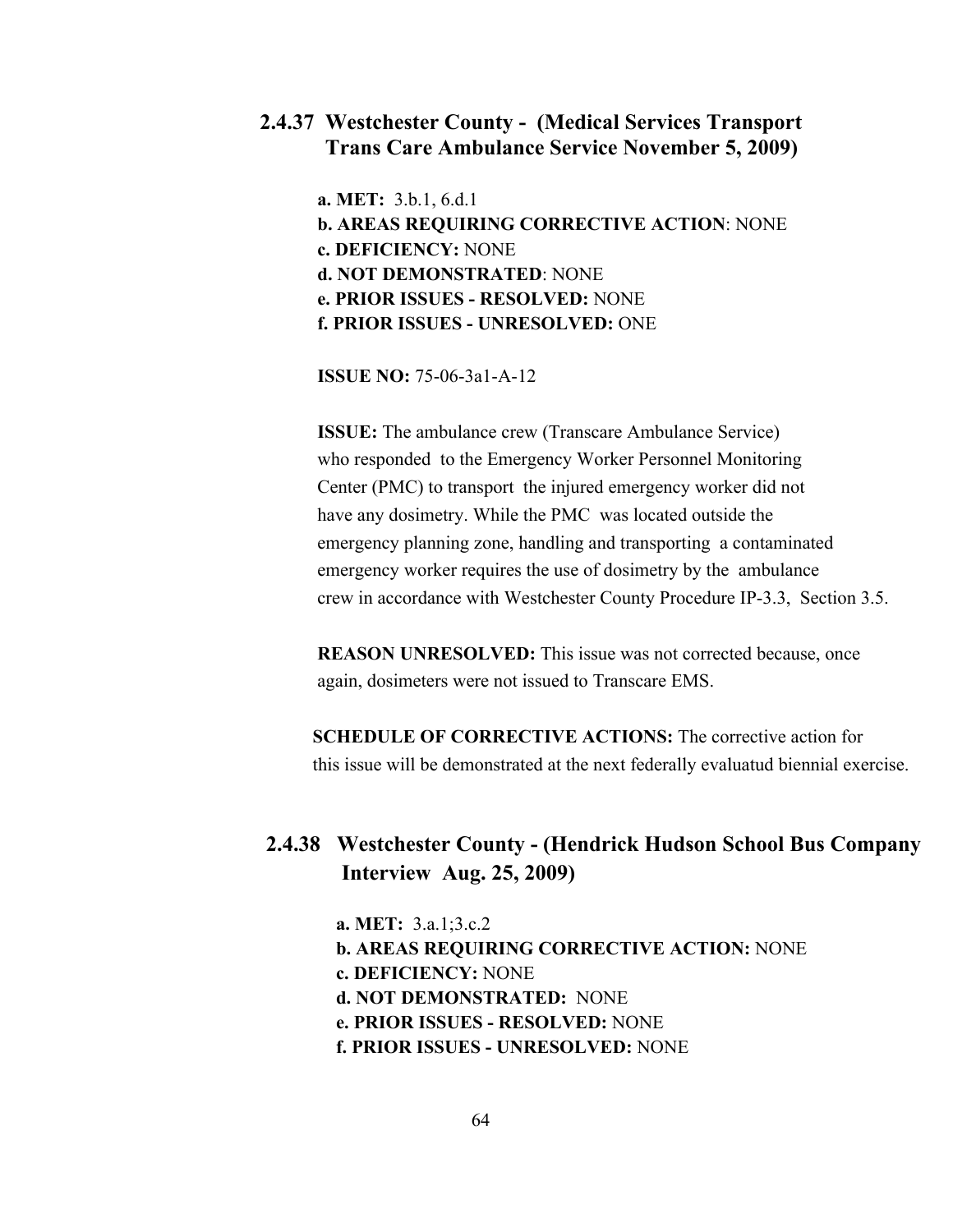**2.4.39 Westchester County - School Interviews Hendrick Hudson School District - (Frank G. Lindsey Elementary School, Blue Mountain Middle School, Buchanan Verplank Elementary School, Furnace Woods Elementary School, Hendrick Hudson High School, Sep. 16, 2009)**

**a. MET:** 3.c.2

- **b. AREAS REQUIRING CORRECTIVE ACTION**: NONE
- **c. DEFICIENCY:** NONE
- **d. NOT DEMONSTRATED:** NONE
- **e. PRIOR ISSUES RESOLVED:** NONE
- **f. PRIOR ISSUES UNRESOLVED:** NONE
- **2.4.40 Westchester County School Interviews Lakeland School District Interviews - (Benjamin Franklin Elementary School, Thomas Jefferson Elementary School, Lake Alternative High School, Van Cortland Elementary School, Lincoln - Titus Elementary School, Lakeland High School, Walter Panas High School, Cooper Beech Middle School,**

 **a. MET**: 3.c.2 **b. AREAS REQUIRING CORRECTIVE ACTION:** NONE **c. DEFICIENCY:** NONE **d. NOT DEMONSTRATED:** NONE **e. PRIOR ISSUES - RESOLVED**: NONE **f. PRIOR ISSUES - UNRESOLVED:** NONE

 **2.4.41 Westchester County - (Croton Bus Company Interview Oct. 21, 2009)**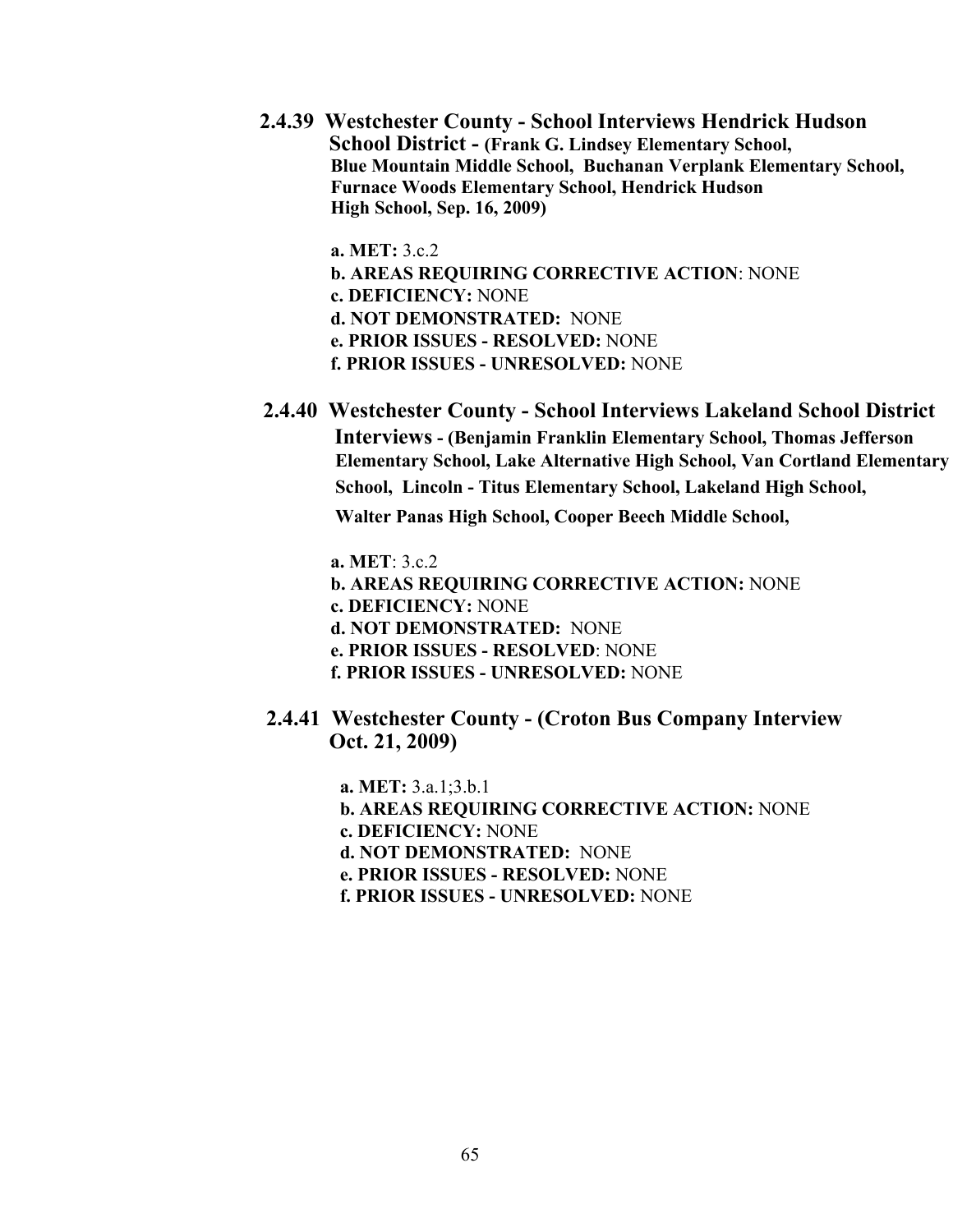# **3.0 Support Jurisdictions**

# **3.1 Bergen County Emergency Operations Center**

**a. MET:** 1.a.1, 1.c.1, 1.d.1, 1.e.1, 3.c.2, 3.d.1

- **b. AREAS REQUIRING CORRECTIVE ACTION:** NONE
- **c. DEFICIENCY:** NONE
- **d. NOT DEMONSTRATED:** NONE
- **e. PRIOR ISSUES RESOLVED:** NONE
- **f. PRIOR ISSUES UNRESOLVED:** NONE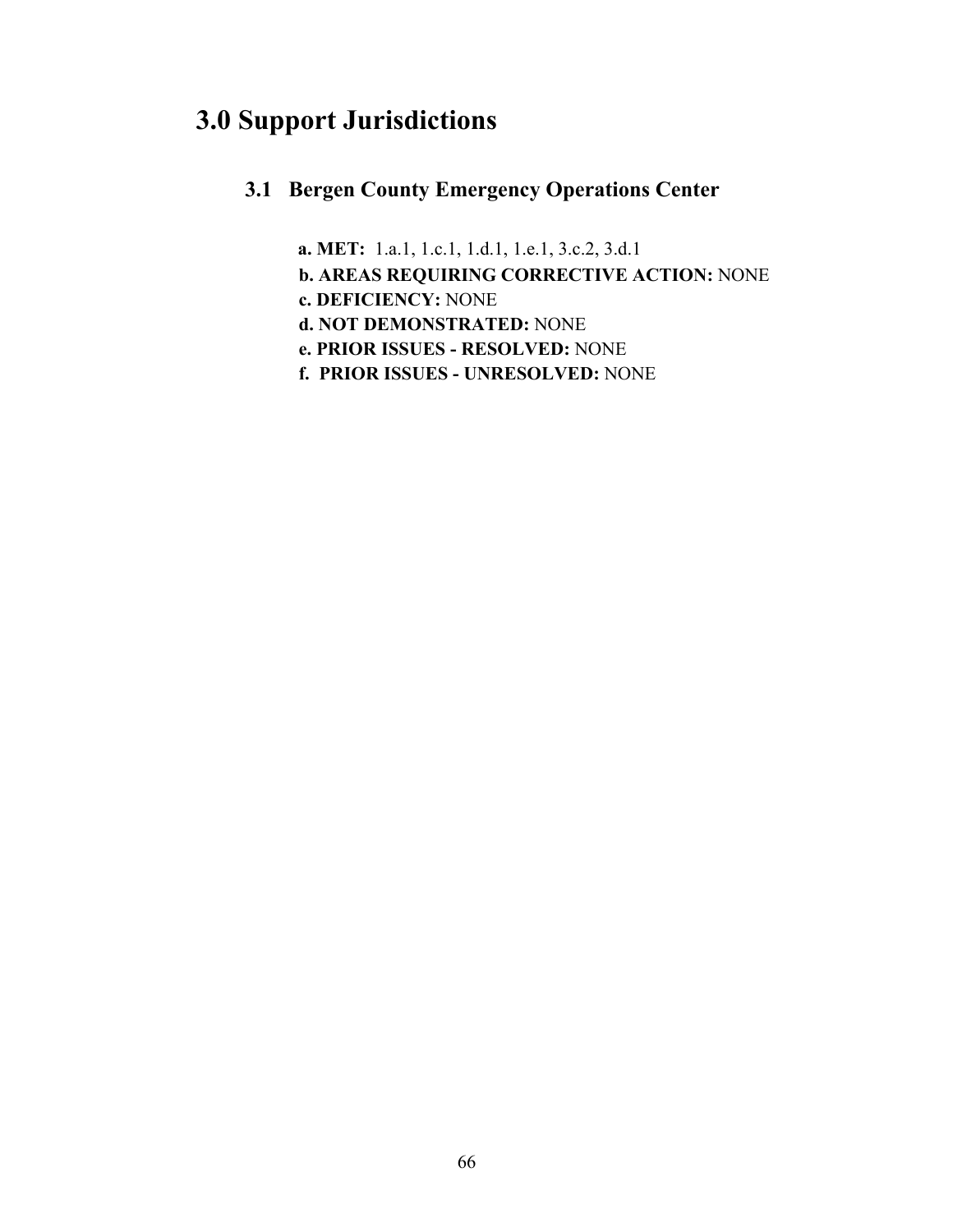# APPENDIX 1

# ACRONYMS AND ABBREVIATIONS

| AA           | <b>Accident Assessment</b>                     |
|--------------|------------------------------------------------|
| <b>ACP</b>   | <b>Access Control Point</b>                    |
| <b>ALS</b>   | <b>Advanced Life Support</b>                   |
| <b>ARCA</b>  | Area Requiring Corrective Action               |
| <b>ATL</b>   | <b>Assessment Team Leader</b>                  |
| BC           | <b>Bergen County</b>                           |
| <b>BCPD</b>  | <b>Bergen County Police Department</b>         |
| <b>BLS</b>   | <b>Basic Life Support</b>                      |
| <b>BOCES</b> | <b>Board of Cooperative Education Services</b> |
| CC           | <b>Call Center</b>                             |
| CCC          | Congregate Care Center                         |
| CCSD         | <b>Clarkstown Central School District</b>      |
| CD           | <b>Compact Disk</b>                            |
| <b>CDE</b>   | <b>Committed Dose Equivalent</b>               |
| <b>CEMD</b>  | <b>County Emergency Management Director</b>    |
| <b>CENS</b>  | <b>Community Emergency Notification System</b> |
| <b>CEOM</b>  | <b>County Emergency Operations Manager</b>     |
| <b>CERT</b>  | <b>Community Emergency Response Team</b>       |
| COVAC        | Cornwall Volunteer Ambulance Corps.            |
| <b>CRO</b>   | <b>County Radiological Officer</b>             |
| <b>CVAC</b>  | Carmel Volunteer Ambulance Corps.              |
| DAL          | Dose Assessment Lead                           |
| <b>DAR</b>   | Dose Assessment Room                           |
| <b>DEP</b>   | Department of Environmental Protection         |
| <b>DOH</b>   | Department of Health                           |
| <b>DOT</b>   | Department of Transportation                   |
| <b>DRD</b>   | <b>Direct Reading Dosimeter</b>                |
| EAL          | <b>Emergency Action Level</b>                  |
| EAS          | <b>Emergency Alert System</b>                  |
| <b>ECL</b>   | <b>Emergency Classification Level</b>          |
| ED           | <b>Emergency Director</b>                      |
| EM           | <b>Emergency Manager</b>                       |
| <b>EMT</b>   | <b>Emergency Medical Technician</b>            |
| <b>ENS</b>   | <b>Emergency Notification System</b>           |
| EOC          | <b>Emergency Operations Center</b>             |
| <b>EOF</b>   | <b>Emergency Operations Facility</b>           |
| <b>EPA</b>   | <b>Environmental Protection Agency</b>         |
| EPZ          | <b>Emergency Planning Zone</b>                 |
| ER           | <b>Emergency Room</b>                          |
| <b>ERCSD</b> | East Ramapo Central School District            |
| <b>ERO</b>   | <b>Emergency Response Organization</b>         |
| <b>ERPA</b>  | <b>Emergency Response Planning Area</b>        |
| EW           | <b>Emergency Worker</b>                        |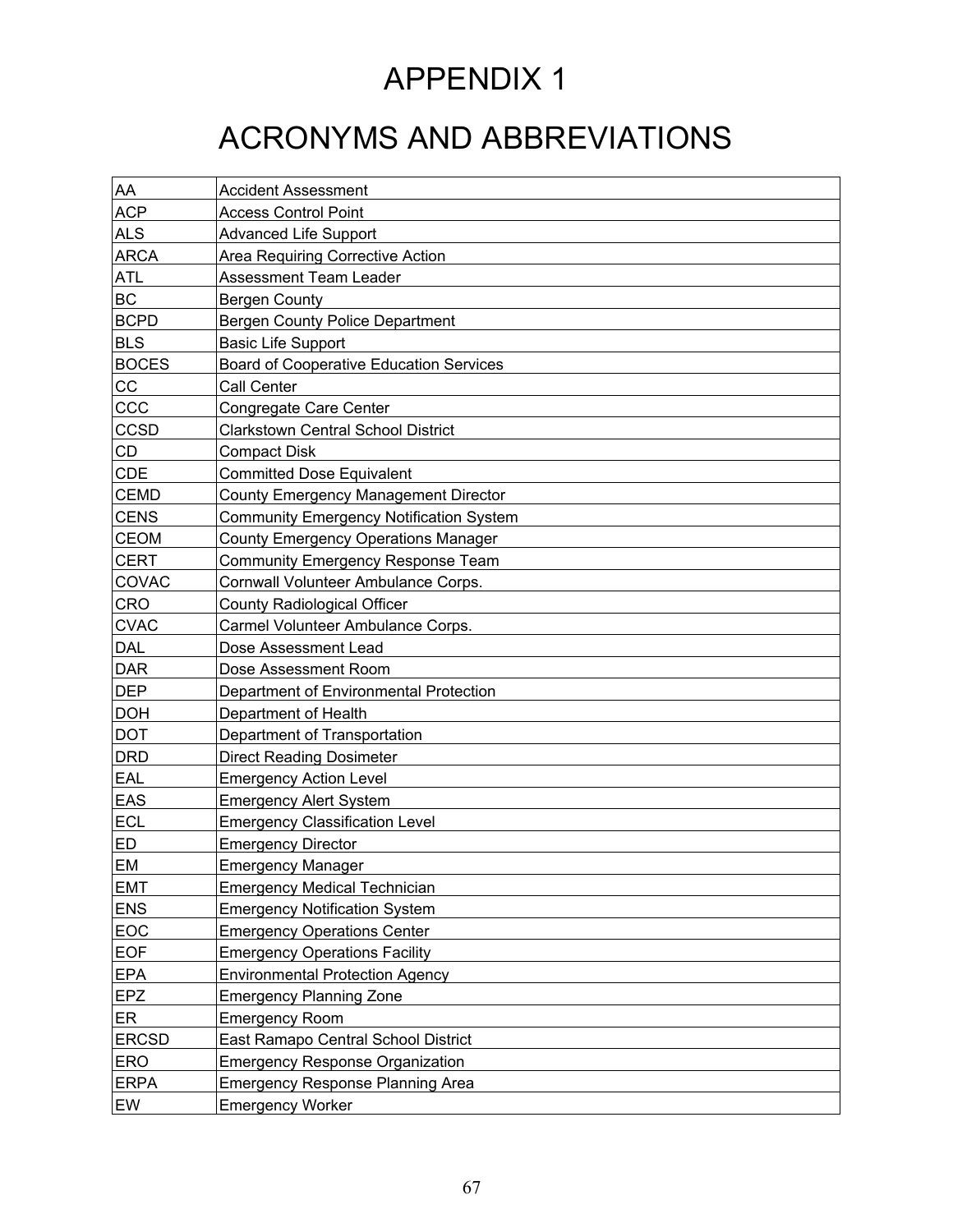| <b>EWDC</b>   | <b>Emergency Worker Decontamination Center</b>      |  |  |  |  |  |
|---------------|-----------------------------------------------------|--|--|--|--|--|
| <b>EWPMC</b>  | <b>Emergency Worker Personnel Monitoring Center</b> |  |  |  |  |  |
| <b>FCC</b>    | <b>Federal Communications Commission</b>            |  |  |  |  |  |
| <b>FMES</b>   | Fort Montgomery Elementary School                   |  |  |  |  |  |
| <b>FMT</b>    | <b>Field Monitoring Team</b>                        |  |  |  |  |  |
| <b>FTC</b>    | <b>Field Team Coordinator</b>                       |  |  |  |  |  |
| <b>FTS</b>    | <b>Field Team Supervisor</b>                        |  |  |  |  |  |
| <b>GE</b>     | <b>General Emergency</b>                            |  |  |  |  |  |
| <b>GM</b>     | Geiger Muller                                       |  |  |  |  |  |
| <b>GPBC</b>   | <b>General Population Bus Company</b>               |  |  |  |  |  |
| <b>GPRC</b>   | <b>General Population Reception Center</b>          |  |  |  |  |  |
| <b>GSH</b>    | <b>Good Samaritan Hospital</b>                      |  |  |  |  |  |
| <b>HCSD</b>   | Haldane Central School District                     |  |  |  |  |  |
| HF            | <b>Highland Falls</b>                               |  |  |  |  |  |
| HI            | Hearing Impaired                                    |  |  |  |  |  |
| <b>ICS</b>    | <b>Incident Command System</b>                      |  |  |  |  |  |
| <b>IPEC</b>   | Indian Point Energy Center                          |  |  |  |  |  |
| <b>JIC</b>    | Joint Information Center                            |  |  |  |  |  |
| <b>JNC</b>    | <b>Joint News Center</b>                            |  |  |  |  |  |
| KI            | Potassium lodide                                    |  |  |  |  |  |
| <b>KPS</b>    | Kent Primary School                                 |  |  |  |  |  |
| <b>MHS</b>    | Middletown High School                              |  |  |  |  |  |
| <b>MMC</b>    | Media Management Coordinator                        |  |  |  |  |  |
| <b>MSH</b>    | <b>Medical Services Hospital</b>                    |  |  |  |  |  |
| <b>MST</b>    | <b>Medical Services Transport</b>                   |  |  |  |  |  |
| <b>NANS</b>   | Noah's Ark Nursery School                           |  |  |  |  |  |
| <b>NJSP</b>   | New Jersey State Police                             |  |  |  |  |  |
| <b>NRC</b>    | <b>Nuclear Regulatory Commission</b>                |  |  |  |  |  |
| <b>NYS</b>    | <b>New York State</b>                               |  |  |  |  |  |
| <b>NYSEMO</b> | New York State Emergency Management Office          |  |  |  |  |  |
| <b>NYSP</b>   | <b>New York State Police</b>                        |  |  |  |  |  |
| <b>OC</b>     | <b>Orange County</b>                                |  |  |  |  |  |
| <b>OCE</b>    | <b>Orange County Executive</b>                      |  |  |  |  |  |
| OCEOC         | <b>Orange County Emergency Operations Center</b>    |  |  |  |  |  |
| OLL           | Offsite Lead Liaison                                |  |  |  |  |  |
| <b>OUB</b>    | Orange-Ulster BOCES                                 |  |  |  |  |  |
| PAD           | <b>Protective Action Decision</b>                   |  |  |  |  |  |
| ${\sf PC}$    | <b>Putnam County</b>                                |  |  |  |  |  |
| <b>PCC</b>    | <b>Public Call Center</b>                           |  |  |  |  |  |
| <b>PCSD</b>   | <b>Putnam County Sheriff's Department</b>           |  |  |  |  |  |
| PHC           | Putnam Hospital Center                              |  |  |  |  |  |
| PI            | <b>Public Inquiry</b>                               |  |  |  |  |  |
| <b>PIO</b>    | <b>Public Information Officer</b>                   |  |  |  |  |  |
| PM            | Portal Monitor                                      |  |  |  |  |  |
| <b>PMC</b>    | <b>Personal Monitoring Center</b>                   |  |  |  |  |  |
| <b>PR</b>     | Pearl River                                         |  |  |  |  |  |
| <b>PRD</b>    | <b>Permanent Record Dosimeter</b>                   |  |  |  |  |  |
| <b>PRHS</b>   | Pearl River High School                             |  |  |  |  |  |
| <b>PRVFD</b>  | Pearl River Volunteer Fire District                 |  |  |  |  |  |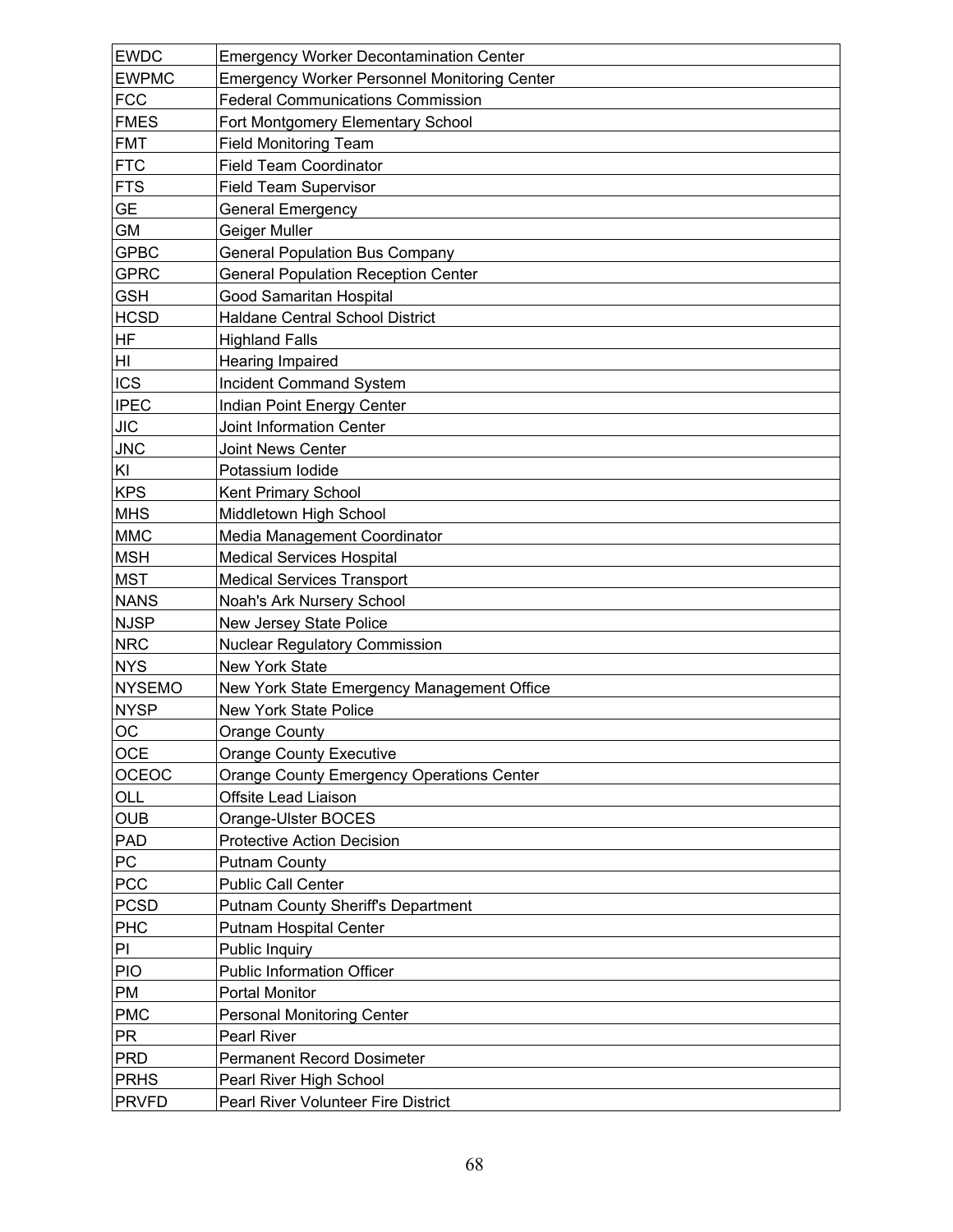| <b>PVDC</b>  | Putnam Valley Day Care                                |  |  |  |  |  |
|--------------|-------------------------------------------------------|--|--|--|--|--|
| <b>RAC</b>   | <b>Regional Assistance Committee</b>                  |  |  |  |  |  |
| <b>RACES</b> | Radio Amateur Civil Emergency Service                 |  |  |  |  |  |
| RC           | <b>Rockland County</b>                                |  |  |  |  |  |
| <b>RCEOC</b> | Rockland County Emergency Operations Center           |  |  |  |  |  |
| <b>REA</b>   | Radiological Emergency Area                           |  |  |  |  |  |
| <b>RECS</b>  | Radiological Emergency Communication System           |  |  |  |  |  |
| <b>REP</b>   | Radiological Emergency Preparedness                   |  |  |  |  |  |
| <b>REPP</b>  | Radiological Emergency Preparedness Plan              |  |  |  |  |  |
| <b>RERP</b>  | Radiological Emergency Response Plan                  |  |  |  |  |  |
| <b>RSO</b>   | Radiological Safety Officer                           |  |  |  |  |  |
| <b>SAE</b>   | Site Area Emergency                                   |  |  |  |  |  |
| <b>SBC</b>   | School Bus Company                                    |  |  |  |  |  |
| <b>SEMO</b>  | State Emergency Management Office                     |  |  |  |  |  |
| <b>SEOC</b>  | <b>State Emergency Operations Center</b>              |  |  |  |  |  |
| <b>SFC</b>   | <b>Special Facilities Coordinator</b>                 |  |  |  |  |  |
| <b>SHAC</b>  | Spring Hill Ambulance Corps.                          |  |  |  |  |  |
| SI           | <b>School Interview</b>                               |  |  |  |  |  |
| <b>SLCH</b>  | St. Luke's Cornwall Hospital                          |  |  |  |  |  |
| SO           | Safety Officer                                        |  |  |  |  |  |
| <b>SPNS</b>  | St. Philips Nursery School                            |  |  |  |  |  |
| <b>SRD</b>   | <b>Self Reading Dosimeters</b>                        |  |  |  |  |  |
| <b>SWP</b>   | <b>State Warning Point</b>                            |  |  |  |  |  |
| <b>TCAS</b>  | <b>TransCare Ambulance Service</b>                    |  |  |  |  |  |
| <b>TCP</b>   | <b>Traffic Control Points</b>                         |  |  |  |  |  |
| <b>TEDE</b>  | <b>Total Effective Dose Equivalent</b>                |  |  |  |  |  |
| <b>TSR</b>   | <b>Townline Sub-Residency</b>                         |  |  |  |  |  |
| <b>VHF</b>   | Very High Frequency                                   |  |  |  |  |  |
| <b>VOIP</b>  | Voice Over Internet Protocol                          |  |  |  |  |  |
| <b>WC</b>    | <b>Westchester County</b>                             |  |  |  |  |  |
| <b>WCEOC</b> | <b>Westchester County Emergency Operations Center</b> |  |  |  |  |  |
| <b>WCREP</b> | Westchester County Radiological Emergency Plan        |  |  |  |  |  |
| <b>WMC</b>   | <b>Westchester Medical Center</b>                     |  |  |  |  |  |
| <b>WP</b>    | <b>Warning Point</b>                                  |  |  |  |  |  |
| <b>WPCC</b>  | <b>White Plains Control Cell</b>                      |  |  |  |  |  |
| <b>WPT</b>   | <b>West Point Tours</b>                               |  |  |  |  |  |
| WWP          | <b>Westchester Warning Point</b>                      |  |  |  |  |  |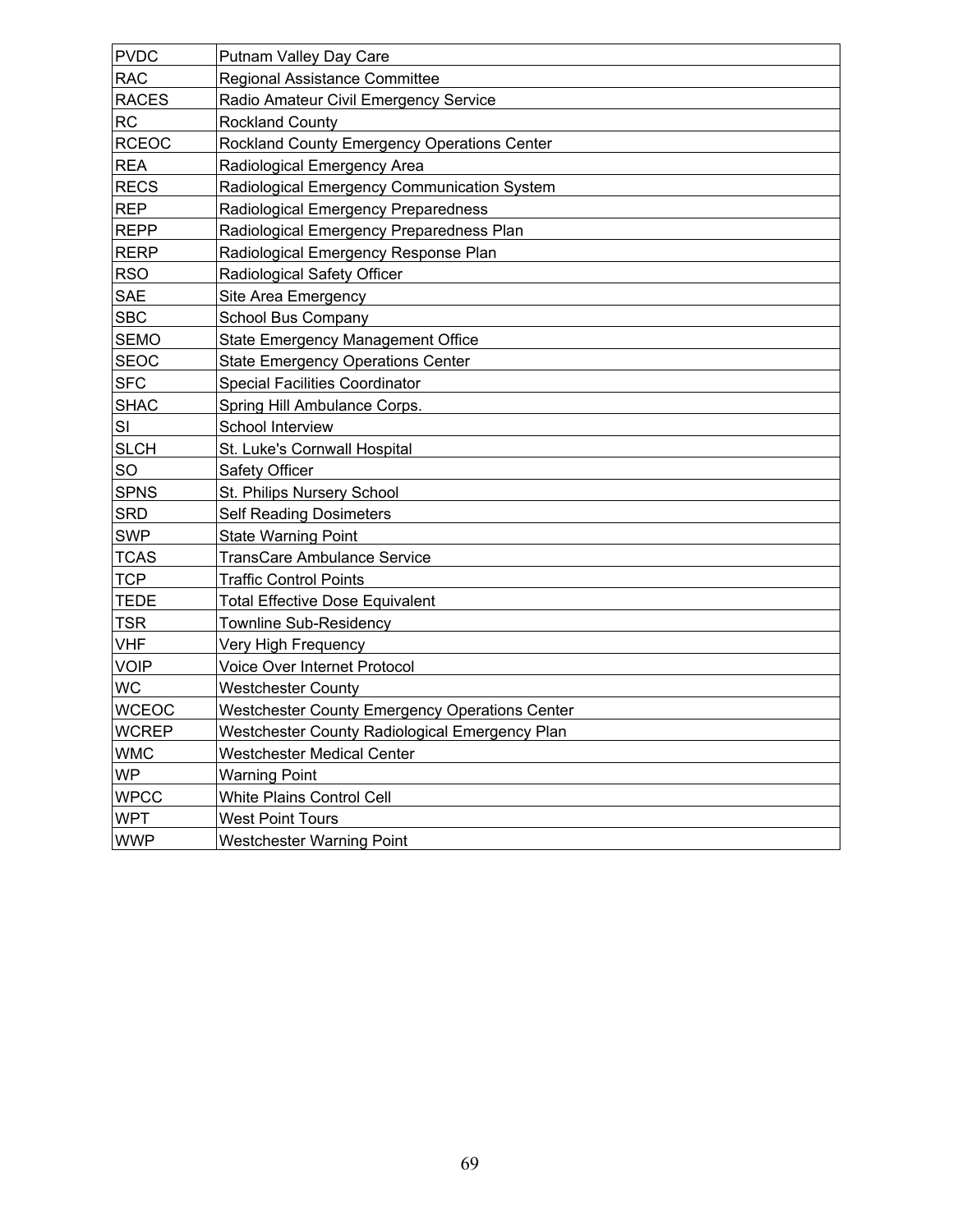## APPENDIX 2

## EXERCISE EVALUATORS AND TEAM LEADERS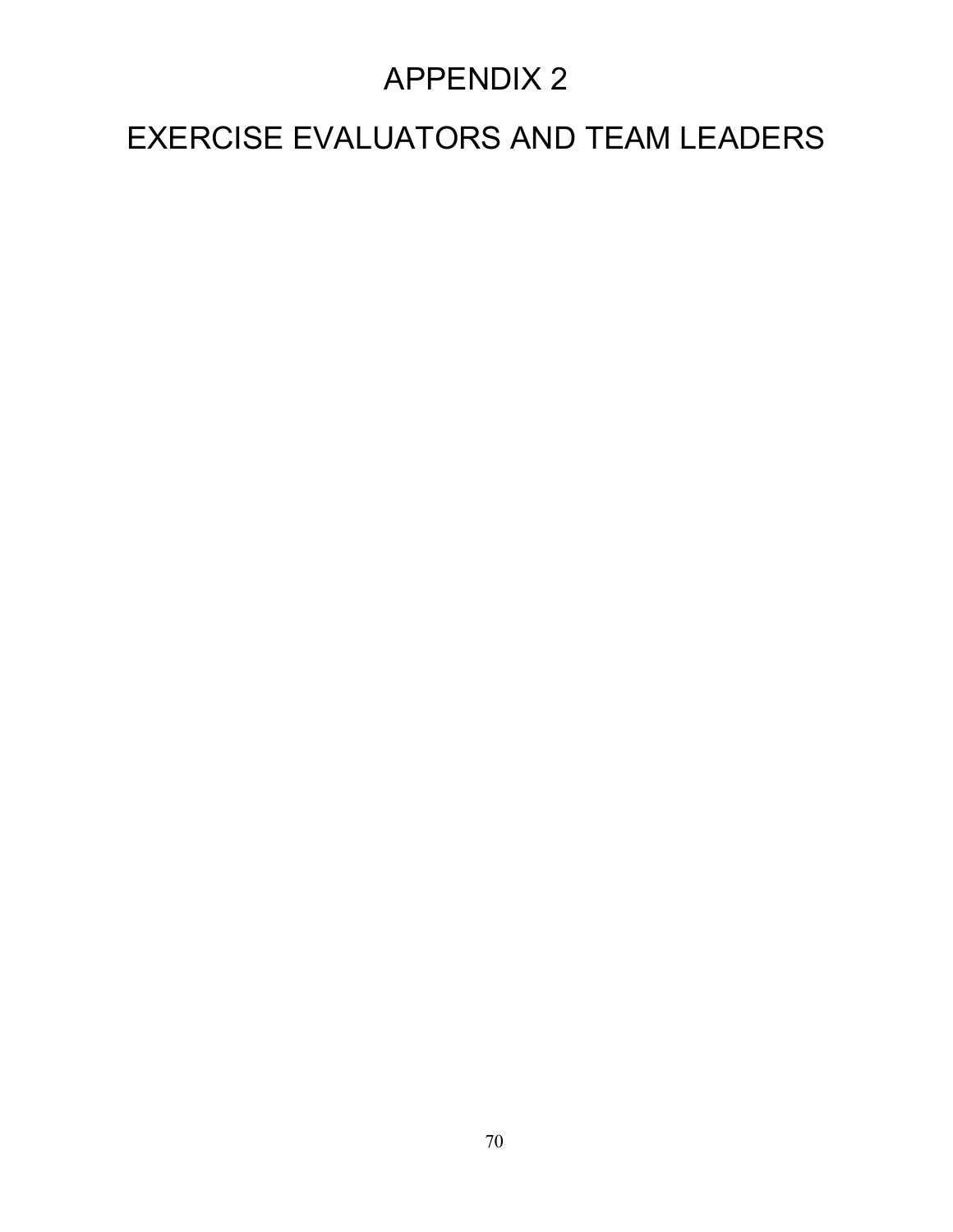| <b>LOCATION</b>                                                                        | <b>EVALUATOR</b>                                                         | <b>AGENCY</b>                                   |
|----------------------------------------------------------------------------------------|--------------------------------------------------------------------------|-------------------------------------------------|
| New York State Emergency Operations Center                                             | <b>Bob Black</b><br>Gary Goldberg<br>*Brian Hasemann                     | ICF<br>ICF<br><b>FEMA</b>                       |
| Licensee Emergency Operations Facility                                                 | Quirino Iannazzo                                                         | ICF                                             |
| New York State Accident Assessment                                                     | Reggie Rodgers                                                           | ICF                                             |
| New York State Personnel Monitoring Center - Townline Sub-<br>Residency                | Deborah Blunt<br>*Korky Dulgerian                                        | <b>ICF</b><br><b>FEMA</b>                       |
| New York State-Westchester County Joint Emergency Worker<br>Personal Monitoring Center | Ronald Biernacki<br>*Korky Dulgerian                                     | <b>ICF</b><br><b>FEMA</b>                       |
| Indian Point Joint Information Center                                                  | Nancy Johnson<br>Miriam Weston                                           | <b>ICF</b><br><b>FEMA</b>                       |
| Indian Point Joint Information Center Briefings                                        | Paul Nied                                                                | <b>ICF</b>                                      |
| Indian Point Joint Information Center Public Inquiry                                   | Dick Wessman                                                             | ICF                                             |
| <b>Indian Point EAS Station WHUD</b>                                                   | Robert Vork                                                              | ICF                                             |
| State of New York Call Center                                                          | Gary Bolender                                                            | ICF                                             |
| Orange County Emergency Operations Center                                              | *Russell Fox<br>Jan Hlavaty-LaPosa<br>Sam Nelson                         | <b>FEMA</b><br>ICF                              |
| <b>Orange County Accident Assessment</b>                                               | Dave Stuenkel                                                            | <b>ICF</b>                                      |
| Orange County - Field Monitoring Team 1                                                | Ronald Bonner                                                            | ICF                                             |
| Orange County - Field Monitoring Team 2                                                | Mario Vigliani                                                           |                                                 |
| Orange County - General Population Reception Center - Middletown<br>High School        | Ronald Biernacki<br>Sam Nelson                                           | <b>ICF</b><br>ICF                               |
| Orange County - General Population Bus Company - West Point<br>Tours                   | Mabel Santiago                                                           | <b>FEMA</b>                                     |
| Orange County School Bus Company - West Point Tours- Highland<br>Falls                 | Mabel Santiago                                                           | <b>FEMA</b>                                     |
| Orange County - School Interview - Fort Montgomery Elementary<br>School                | *William Cullen                                                          | <b>FEMA</b>                                     |
| Orange County - Congregate Care Center - Middletown High School                        | Sam Nelson                                                               | <b>ICF</b>                                      |
| Orange County - Medical Services Transport - Cornwall Volunteer<br>Ambulance Corps.    | Brian Hasemann                                                           | <b>FEMA</b>                                     |
| Orange County - Medical Services Hospital - St Lukes Cornwall<br>Hospital              | Deborah Blunt                                                            | ICF                                             |
| Orange County Traffic Control Point                                                    | Robert Host                                                              | $\ensuremath{\text{ICF}}$                       |
| Orange County - Emergency Worker Personnel Monitoring Center -<br>Orange-Ulster Boces  | *Brian Hasemann<br>Ron Biernacki                                         | <b>FEMA</b><br>ICF                              |
| Putnam County - Warning Point                                                          | Michele Sturman                                                          | <b>FEMA</b>                                     |
| Putnam County Emergency Operations Center                                              | Mark Dalton<br>Alejandro Fernandez<br>*Mabel Santiago<br>Michele Sturman | <b>ICF</b><br>ICF<br><b>FEMA</b><br><b>FEMA</b> |
| <b>Putnam County Accident Assessment</b>                                               | Marynette Herndon                                                        | ICF                                             |
| Putnam County - Field Monitoring Team Alpha                                            | Richard Smith                                                            | ICF                                             |
| Putnam County - Field Monitoring Team Bravo                                            | Louis Sosler                                                             | ICF                                             |
| Putnam County- General Population Reception Center - Carmel High<br>School             | Korky Dulgerian<br>Patricia Mason                                        | <b>FEMA</b><br><b>FEMA</b>                      |
| Putnam County - School Reception Center - Kent Primary School                          | Korky Dulgerian                                                          | <b>FEMA</b>                                     |

DATE: December 2008 SITE: Indian Point Energy Center, NY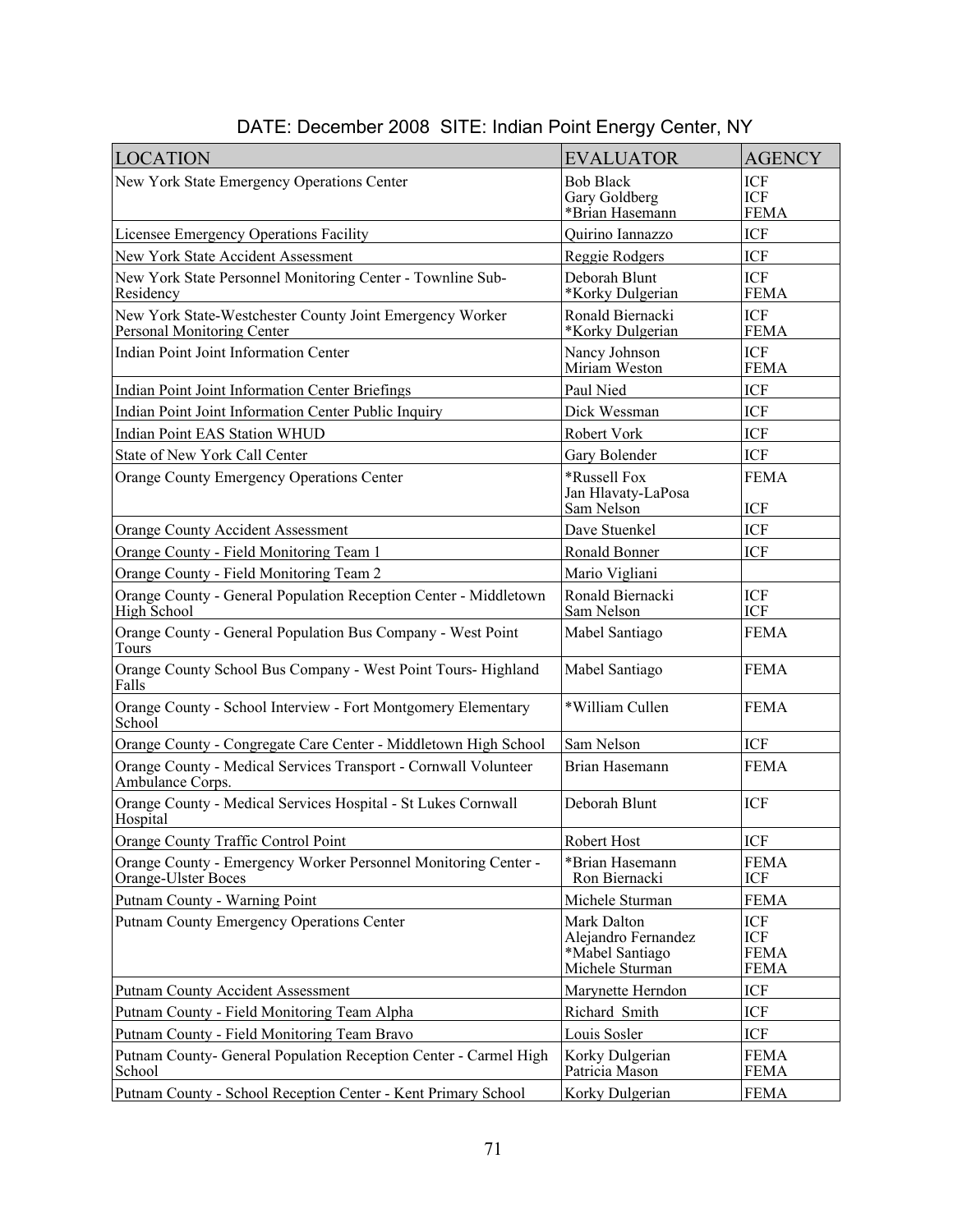| Putnam County - General Population Bus Company - Haldane Central<br><b>School District</b> | *Korky Dulgerian                                                     | <b>FEMA</b>                             |
|--------------------------------------------------------------------------------------------|----------------------------------------------------------------------|-----------------------------------------|
| Putnam County - School Bus Company - Haldane Central School<br>District                    | *Korky Dulgerian                                                     | <b>FEMA</b>                             |
| Putnam County - School Interview - Haldane Central School District                         | *William Cullen                                                      | <b>FEMA</b>                             |
| Putnam County - School Interview - Noahs Ark Nursery School                                | Mabel Santiago                                                       | <b>FEMA</b>                             |
| Putnam County - School Interview - Putnam Valley Day Care                                  | Mabel Santiago                                                       | <b>FEMA</b>                             |
| Putnam County - School Interview - St Phillips Nursery School                              | Chris Cammarata                                                      | <b>FEMA</b>                             |
| Putnam County - Medical Services Transport - Carmel Volunteer<br>Ambulance Company         | Gary Goldberg                                                        | ICF                                     |
| Putnam County - Medical Services Hospital - Putnam Hospital Center                         | Deborah Blunt                                                        | ICF                                     |
| Putnam County Traffic Control Point                                                        | Mark Dalton                                                          | ICF                                     |
| Rockland County - Warning Point                                                            | *Korky Dulgerian                                                     | <b>FEMA</b>                             |
| Rockland County Emergency Operations Center                                                | Korky Dulgerian<br>Dave Petta<br>Kim Wood                            | <b>FEMA</b><br>ICF<br><b>ICF</b>        |
| Rockland County Accident Assessment                                                        | Daryl Thome                                                          | ICF                                     |
| Rockland County - Field Monitoring Team 1                                                  | Mke Hammond                                                          | ICF                                     |
| Rockland County - Field Monitoring Team 2                                                  | Michael Leal                                                         | <b>FDA</b>                              |
| Rockland County - General Population Reception Center - Pearl River<br>High School         | Alan Bevan<br>Dave Petta                                             | <b>ICF</b>                              |
| Rockland County - General Population Bus Company - Clarkstown<br>Central School District   | *William Cullen                                                      | <b>FEMA</b>                             |
| Rockland County - General Population Bus Company - East Ramapo<br>Central School District  | *Korky Dulgerian                                                     | <b>FEMA</b>                             |
| Rockland County - School Bus Company - Clarkstown Central School<br>District               | *William Cullen                                                      | <b>FEMA</b>                             |
| Rockland County - School Bus Company - East Ramapo Central<br><b>School District</b>       | *Korky Dulgerian                                                     | <b>FEMA</b>                             |
| Rockland County - Medical Services Transport - Spring Hill<br>Ambulance Corps              | <b>Bart Ray</b>                                                      | ICF                                     |
| Rockland County - Medical Services Hospital - Good Samaritan<br>Hospital                   | Ronald Biernacki                                                     | ICF                                     |
| Rockland County Traffic Control Point                                                      | Kim Wood                                                             | ICF                                     |
| Rockland County - Emergency Worker Personnel Monitoring Center                             | Ronald Biernacki<br>Dave Petta                                       | ICF<br>ICF                              |
| Westchester County - Warning Point                                                         | John Flynn                                                           | ICF                                     |
| White Plains Control Cell                                                                  | Richard McPeak                                                       | ICF                                     |
| <b>Westchester County Emergency Operations Center</b>                                      | Michael Burriss<br>*William Cullen<br>Sonia Eischen<br>Terry Sheehan | ICF<br><b>FEMA</b><br>ICF<br><b>DOT</b> |
| <b>Westchester County Accident Assessment</b>                                              | Joe Keller                                                           | ICF                                     |
| Westchester County - Field Monitoring Team HD-1                                            | Jeanette Eng                                                         | EPA                                     |
| Westchester County - Field Monitoring Team HD-2                                            | Ronald Biernacki                                                     | ICF                                     |
| Westchester County Call Center                                                             | <b>Rosemary Samsel</b>                                               | ICF                                     |
| Westchester County - General Population Bus Company - Chappaqua<br>Bus                     | *Korky Dulgerian                                                     | <b>FEMA</b>                             |
| Westchester County - School Bus Company - Briarcliff Manor School<br>District              | Mabel Santiago                                                       | <b>FEMA</b>                             |
| Westchester County - School Bus Company - Chappaqua Bus                                    | *Korky Dulgerian                                                     | <b>FEMA</b>                             |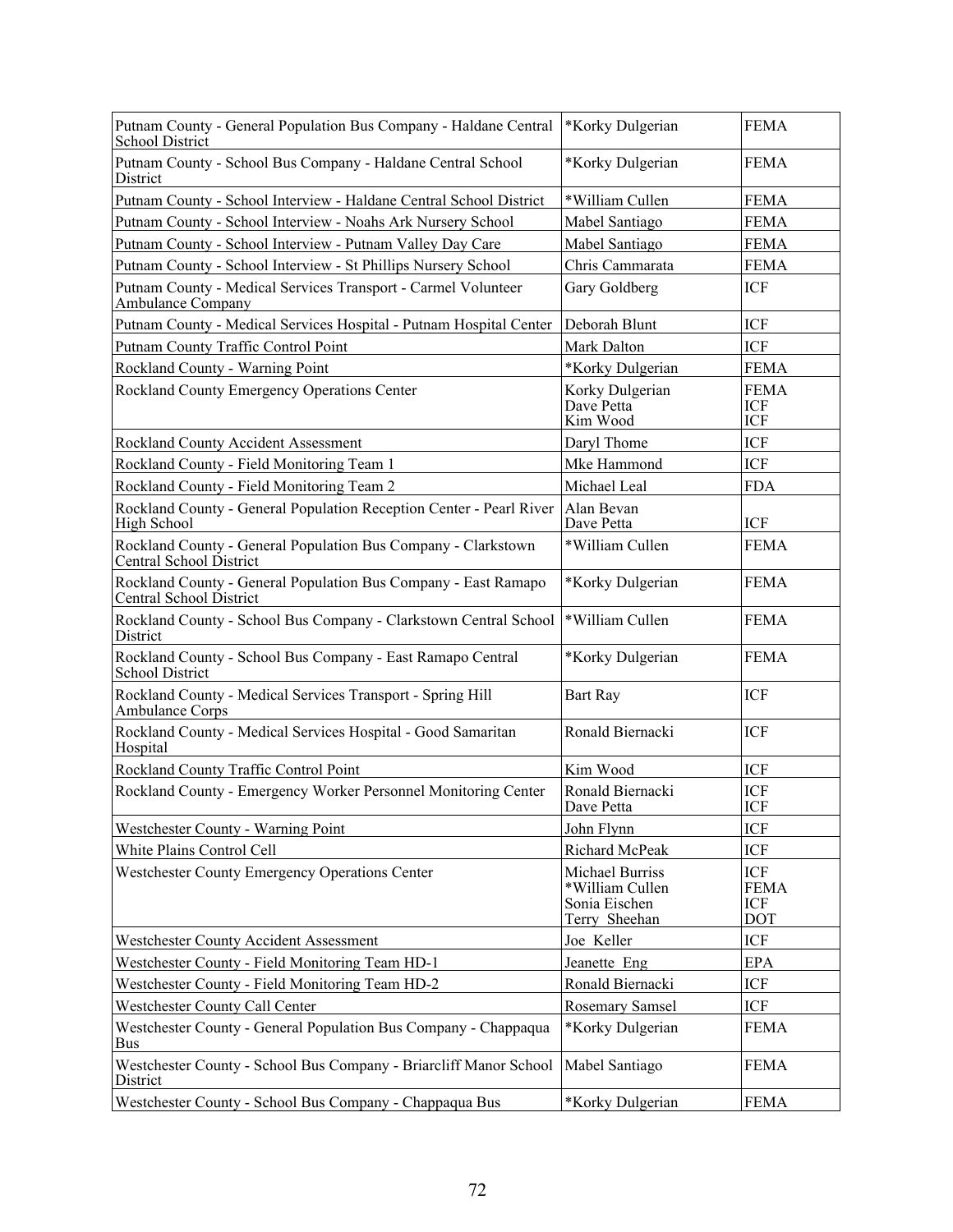| Westchester County - School Bus Company - Hendrick Hudson Bus                            | Chris Cammarata                   | <b>FEMA</b>        |  |  |  |  |
|------------------------------------------------------------------------------------------|-----------------------------------|--------------------|--|--|--|--|
| Westchester County - School Bus Company - Lakeland Bus                                   | Mabel Santiago                    | <b>FEMA</b>        |  |  |  |  |
| Westchester County - School Interview - Anne M Dorner Middle<br>School                   | *Patricia Mason                   | <b>FEMA</b>        |  |  |  |  |
| Westchester County - School Interview - Roosevent Education Center                       | *Patricia Mason                   | <b>FEMA</b>        |  |  |  |  |
| Westchester County - School Interview - Yorktown Heights Center                          | *Korky Dulgerian                  | <b>FEMA</b>        |  |  |  |  |
| Westchester County - School Interview - Briarcliff High School                           | *Chris Cammarata                  | <b>FEMA</b>        |  |  |  |  |
| Westchester County - School Interview - Briarcliff Middle School                         | *Chris Cammarata                  | <b>FEMA</b>        |  |  |  |  |
| Westchester County - School Interview - Brookside Elementary<br><b>School Ossining</b>   | *Patricia Mason                   | <b>FEMA</b>        |  |  |  |  |
| Westchester County - School Interview - Carrie E Tompkins<br><b>Elementary School</b>    | *Korky Dulgerian                  | <b>FEMA</b>        |  |  |  |  |
| Westchester County - School Interview - Claremont Elementary<br>School                   | *Patricia Mason                   | <b>FEMA</b>        |  |  |  |  |
| Westchester County - School Interview - Croton Harmon High School                        | *Korky Dulgerian                  | <b>FEMA</b>        |  |  |  |  |
| Westchester County - School Interview - Fox Meadow School                                | *Korky Dulgerian                  | <b>FEMA</b>        |  |  |  |  |
| Westchester County - School Interview - Hillcrest Elementary School                      | *Patricia Mason                   | <b>FEMA</b>        |  |  |  |  |
| Westchester County - School Interview - Oakside Elementary School                        | *Patricia Mason                   | <b>FEMA</b>        |  |  |  |  |
| Westchester County - School Interview - Ossining High School                             | *Patricia Mason                   | <b>FEMA</b>        |  |  |  |  |
| Westchester County - School Interview - Park Early Childhood Center                      | *Patricia Mason                   | <b>FEMA</b>        |  |  |  |  |
| Westchester County - School Interview - Peekskill High School                            | *Patricia Mason                   | <b>FEMA</b>        |  |  |  |  |
| Westchester County - School Interview - Peekskill Middle School                          | *Patricia Mason                   | <b>FEMA</b>        |  |  |  |  |
| Westchester County - School Interview - Pierre Van Cortlandt Middle<br>School            | *Korky Dulgerian                  | <b>FEMA</b>        |  |  |  |  |
| Westchester County - School Interview - Pines Bridge School                              | *Korky Dulgerian                  | <b>FEMA</b>        |  |  |  |  |
| Westchester County - School Interview - Seven Bridges Middle<br>School                   | *Korky Dulgerian                  | <b>FEMA</b>        |  |  |  |  |
| Westchester County - School Interview - Todd Elementary School                           | *Chris Cammarata                  | <b>FEMA</b>        |  |  |  |  |
| Westchester County - School Interview - Walden School                                    | *Korky Dulgerian                  | <b>FEMA</b>        |  |  |  |  |
| Westchester County - School Interview - West Orchard Elementary<br>School                | *Korky Dulgerian                  | <b>FEMA</b>        |  |  |  |  |
| Westchester County - School Interview - Woodside Elementary<br>School                    | *Patricia Mason                   | <b>FEMA</b>        |  |  |  |  |
| Westchester County - School Interview - Yorktown Central High<br>School                  | *Korky Dulgerian                  | <b>FEMA</b>        |  |  |  |  |
| Westchester County - Medical Services Transport - Trans Care<br><b>Ambulance Service</b> | Ronald Biernacki                  | ICF                |  |  |  |  |
| Westchester County - Medical Services Hospital - Westchester<br>Medical Center           | Korky Dulgerian                   | <b>FEMA</b>        |  |  |  |  |
| Westchester County Traffic Control Point                                                 | Terry Sheehan                     | <b>DOT</b>         |  |  |  |  |
| Bergen County Emergency Operations Center                                                | *Chris Cammarata<br>Glenn Kinnear | <b>FEMA</b><br>ICF |  |  |  |  |
| * Team Leader                                                                            |                                   |                    |  |  |  |  |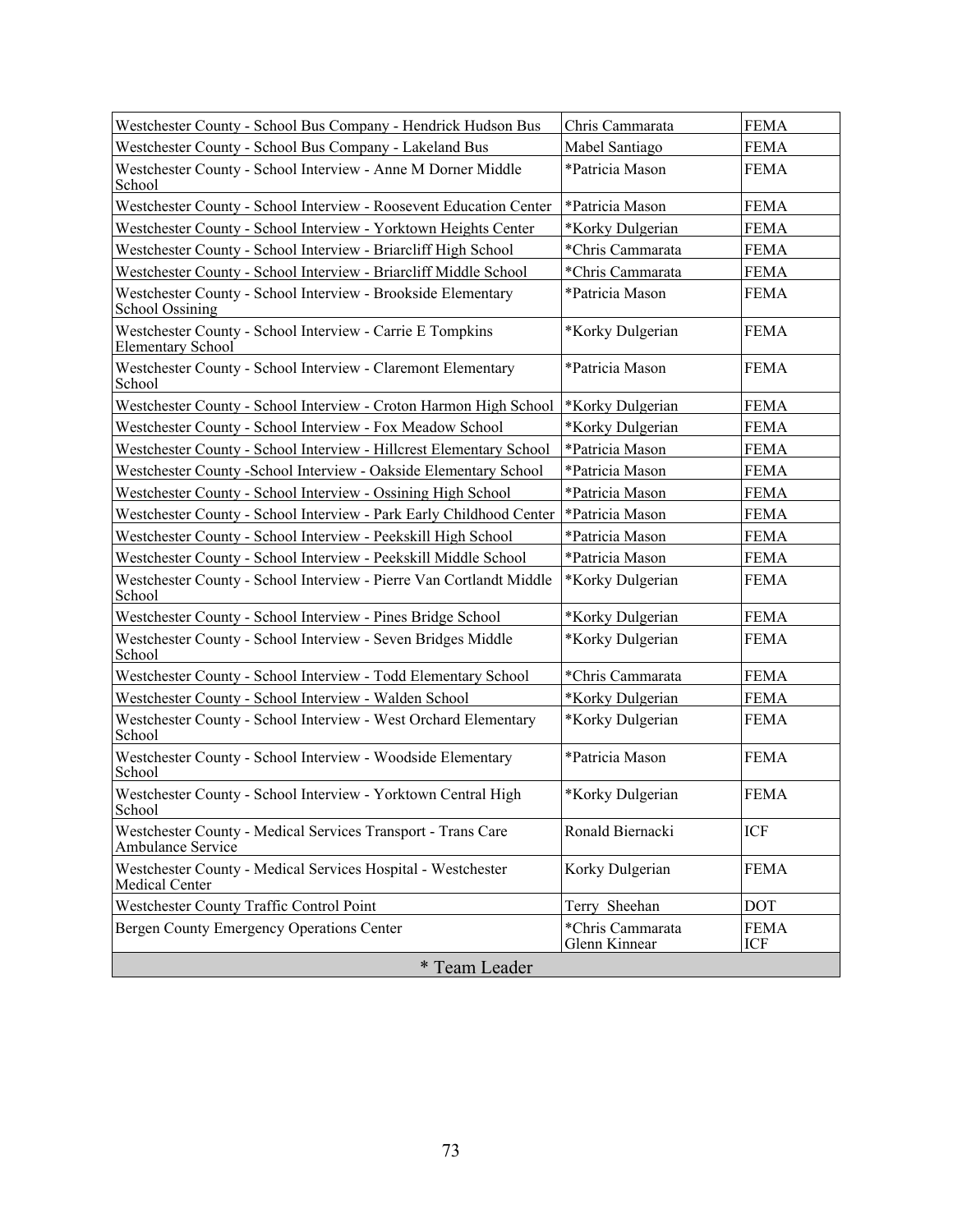



# **FOR THE**

# **DECEMBER 3, 2008**

# **INDIAN POINT ENERGY CENTER – UNIT 3**

# **FULL-PARTICIPATION EXERCISE**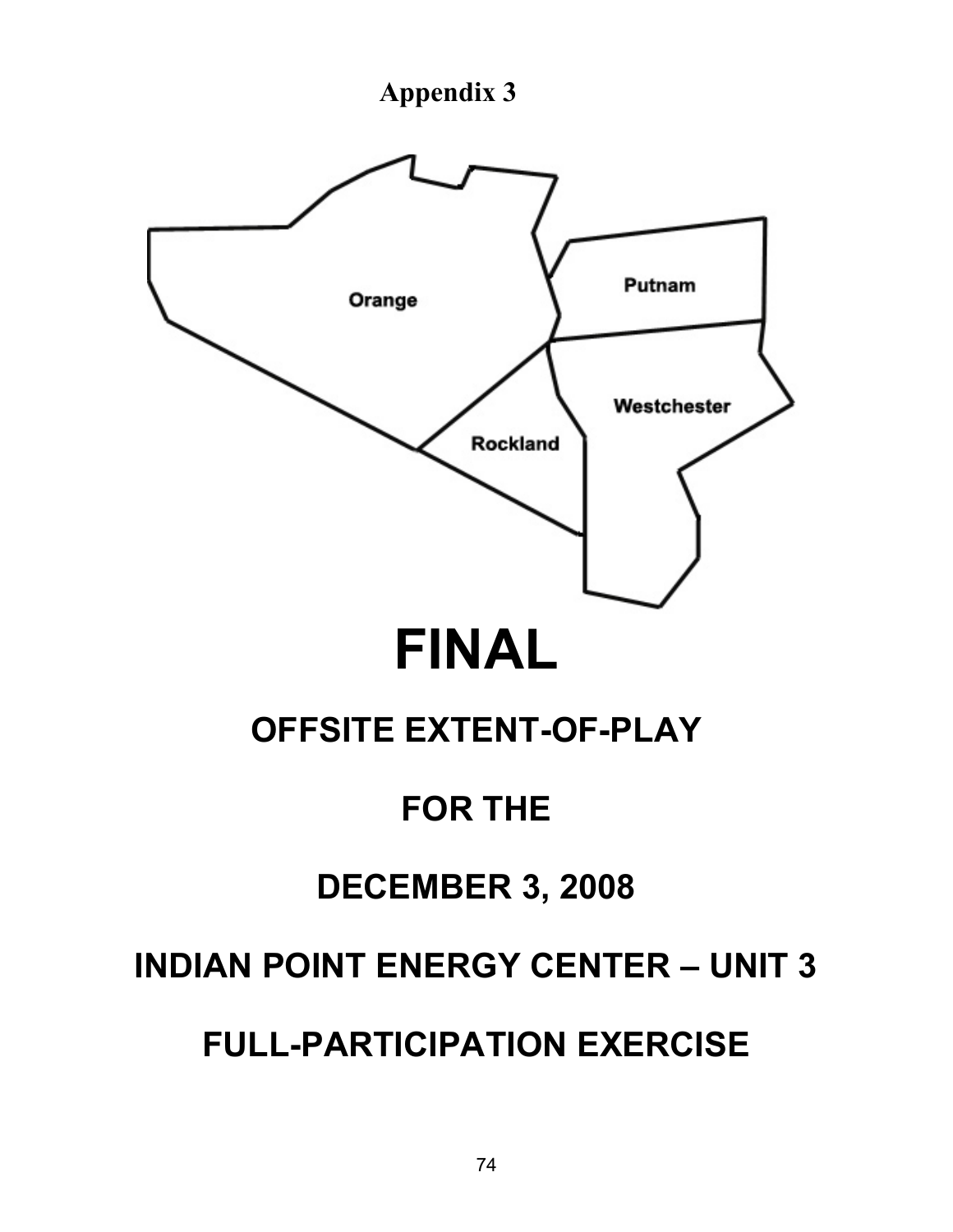## **TABLE OF CONTENTS**

# EXTENT-OF-PLAY **GROUND RULES**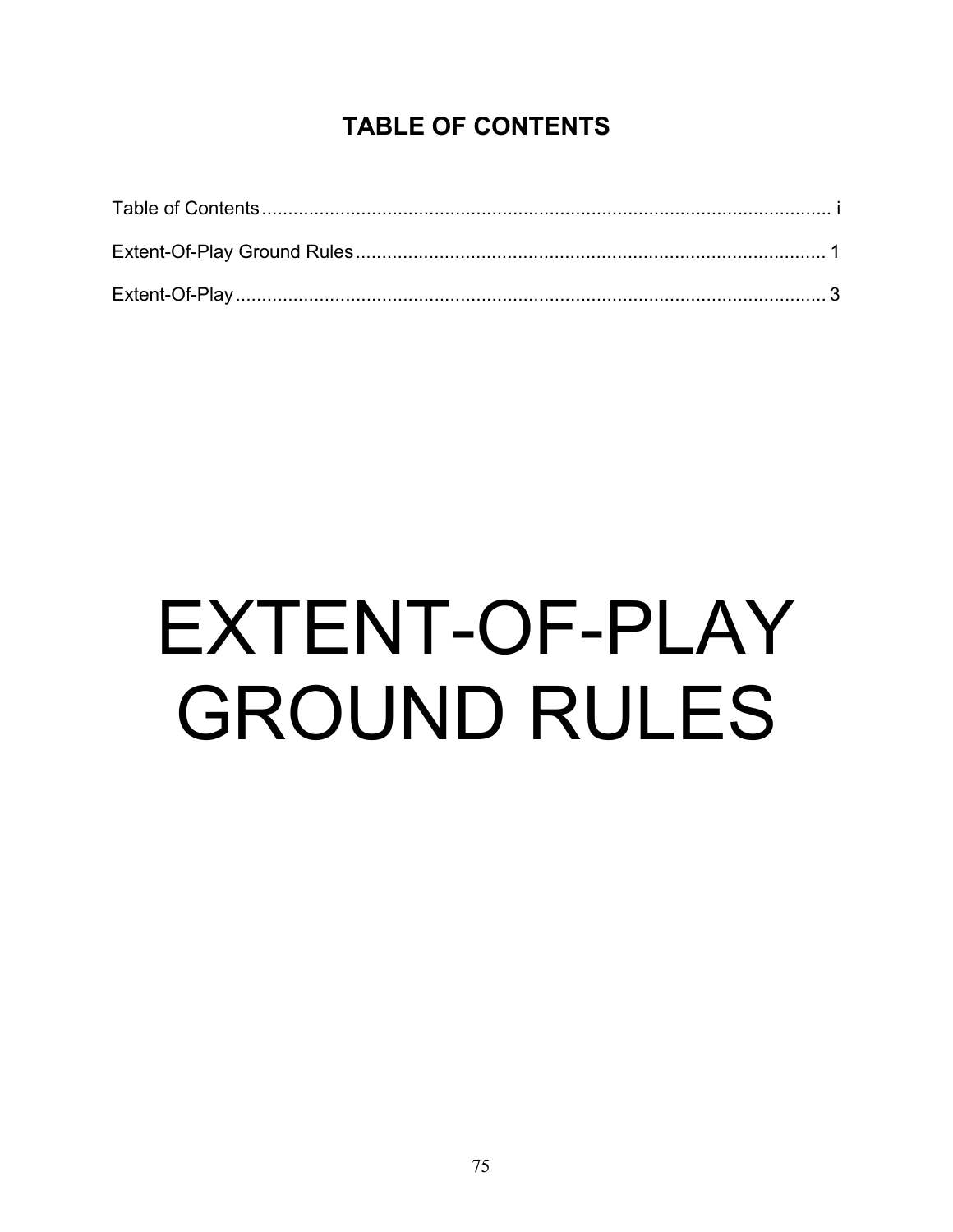## **EXTENT-OF-PLAY GROUND RULES**

- **REAL LIFE EMERGENCIES TAKE PRIORITY OVER EXERCISE PLAY.**
- The Scenario Development Team will develop the "Exercise" free play messages. The State Controller will inject these messages for action as agreed upon.
- "Optional" messages will be developed and inserted to facilitate EOC participation.
- The Scenario Development Team will develop "Exercise" free play messages for Public Inquiry conducted at the New York State Tax and Finance Call Center in Albany, NY and at the Westchester County Alternate Emergency Operations Center/MOB in White Plains, NY. Public Inquiry messages will be injected to the two call centers by a control cell(s).
- The Scenario Development Team will develop "Exercise" free play messages for Media Inquiry. Media Inquiry messages will be injected to the State and county EOCs by a control cell(s).
- The State Controller will provide radiological data for any radiological field activities (e.g., Field Teams, Emergency Worker Personnel Monitoring Centers, Reception Centers, etc.).
- According to REP Program Strategic Review Initiative 1.5, "During tabletop exercises, drills and other demonstrations conducted out-of-sequence from an integrated exercise, if FEMA and the offsite response organizations (ORO) agree, the FEMA Evaluator may have the participants re-demonstrate an activity that is determined to be not satisfactorily demonstrated. Immediate correction of issues in an integrated exercise is authorized only if it would not be disruptive and interrupt the flow of the exercise and affect other Evaluation Areas." This initiative is not applicable to EOC/JIC/EOF demonstrations during the December 3, 2008 exercise.
- The following criteria, which deal with ingestion pathway, relocation, re-entry and return, post-plume phase and lab operations, will not be demonstrated:
	- 2.d.1 2.e.1 3.e.1 3.e.2 3.f.1 4 h 1 4.c.1
- Additionally, criterion 5.a.2 for the activation of the prompt alert and notification system will not be demonstrated.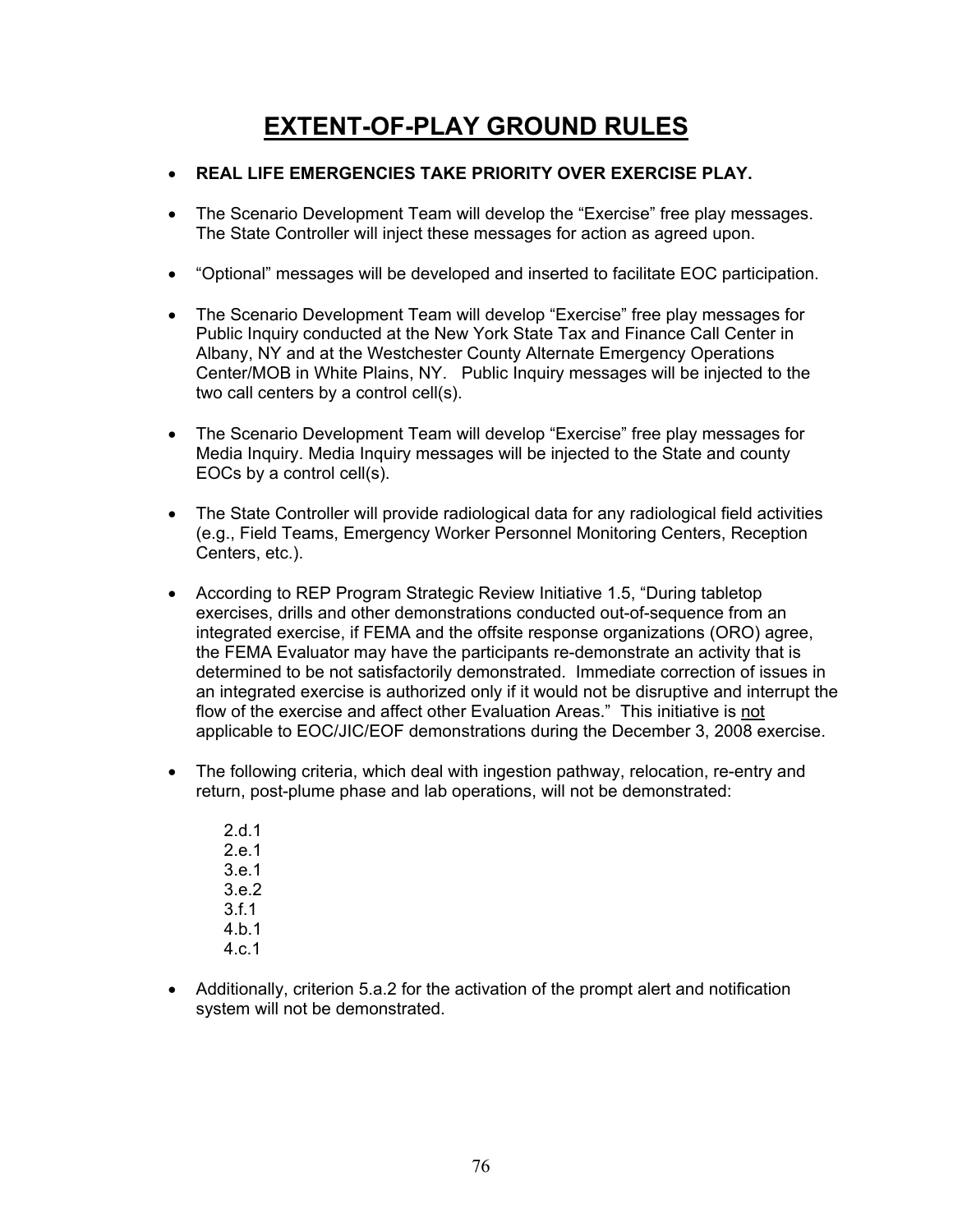# EXTENT OF PLAY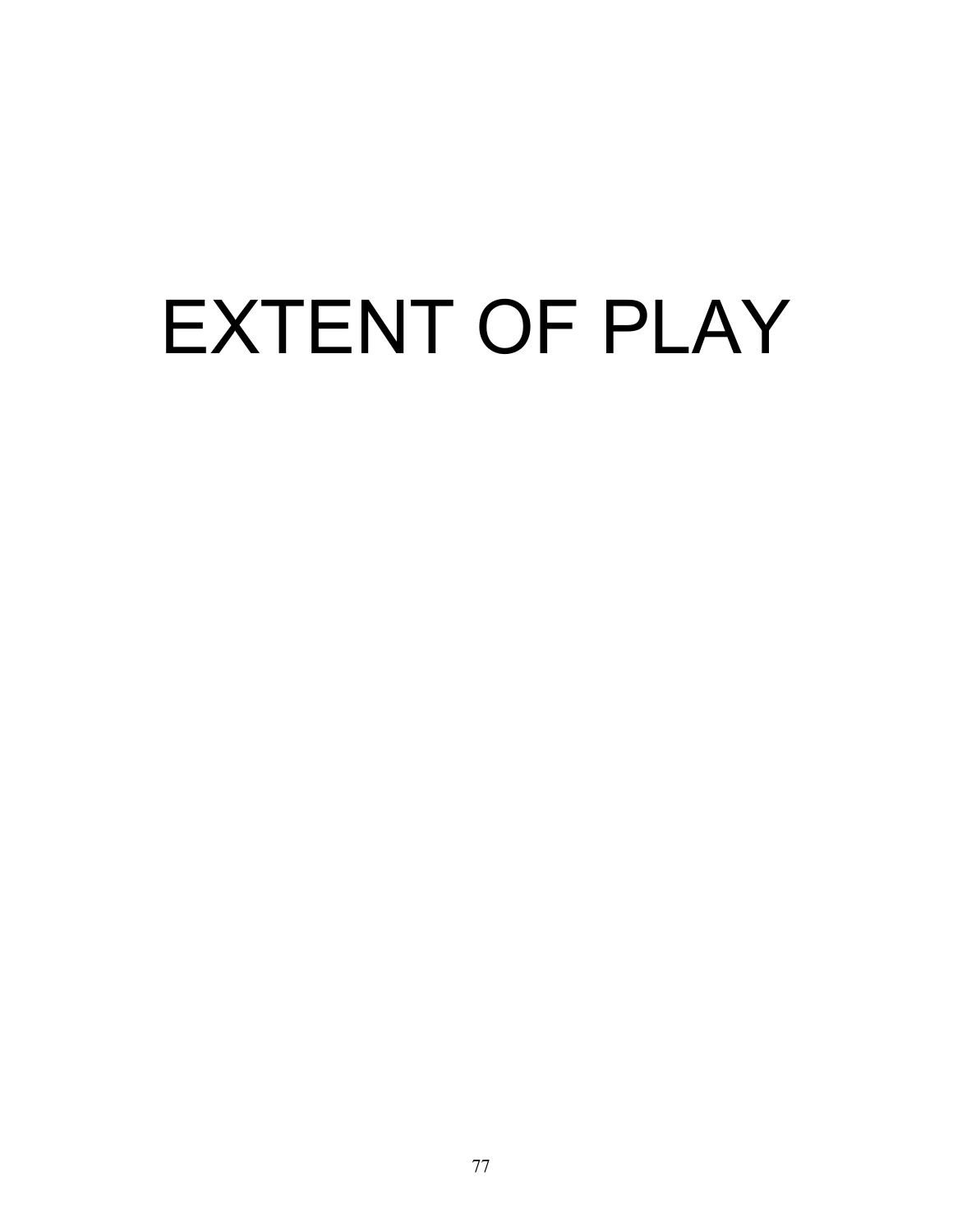#### **Sub-element 1.a – Mobilization**

**Criterion 1.a.1:** OROs use effective procedures to alert, notify, and mobilize emergency personnel and activate facilities in a timely manner. (NUREG-0654, A.4; D.3, 4; E.1, 2; H.4)

#### **WARNING POINTS**

#### **Extent-of-Play Agreement:**

• The latest quarterly revised call lists will be provided at the Federal/State evaluators briefing session the day before the exercise, if requested by FEMA. The lists will contain the business telephone numbers only.

#### **EOCs**

#### **Extent-of-Play Agreement:**

- State liaisons will be pre-positioned in the area and will arrive at County EOCs 30 minutes after receiving notification to activate via pager or other means.
- Licensee Technical Liaisons will be pre-positioned in the area and will arrive at the State and county EOCs 30 minutes after receiving notification to activate via pager or other means.

#### **EOF**

#### **Extent-of-Play Agreement:**

• State liaisons will be pre-positioned in the area and will arrive at the EOF 30 minutes after receiving notification to activate via pager or other means.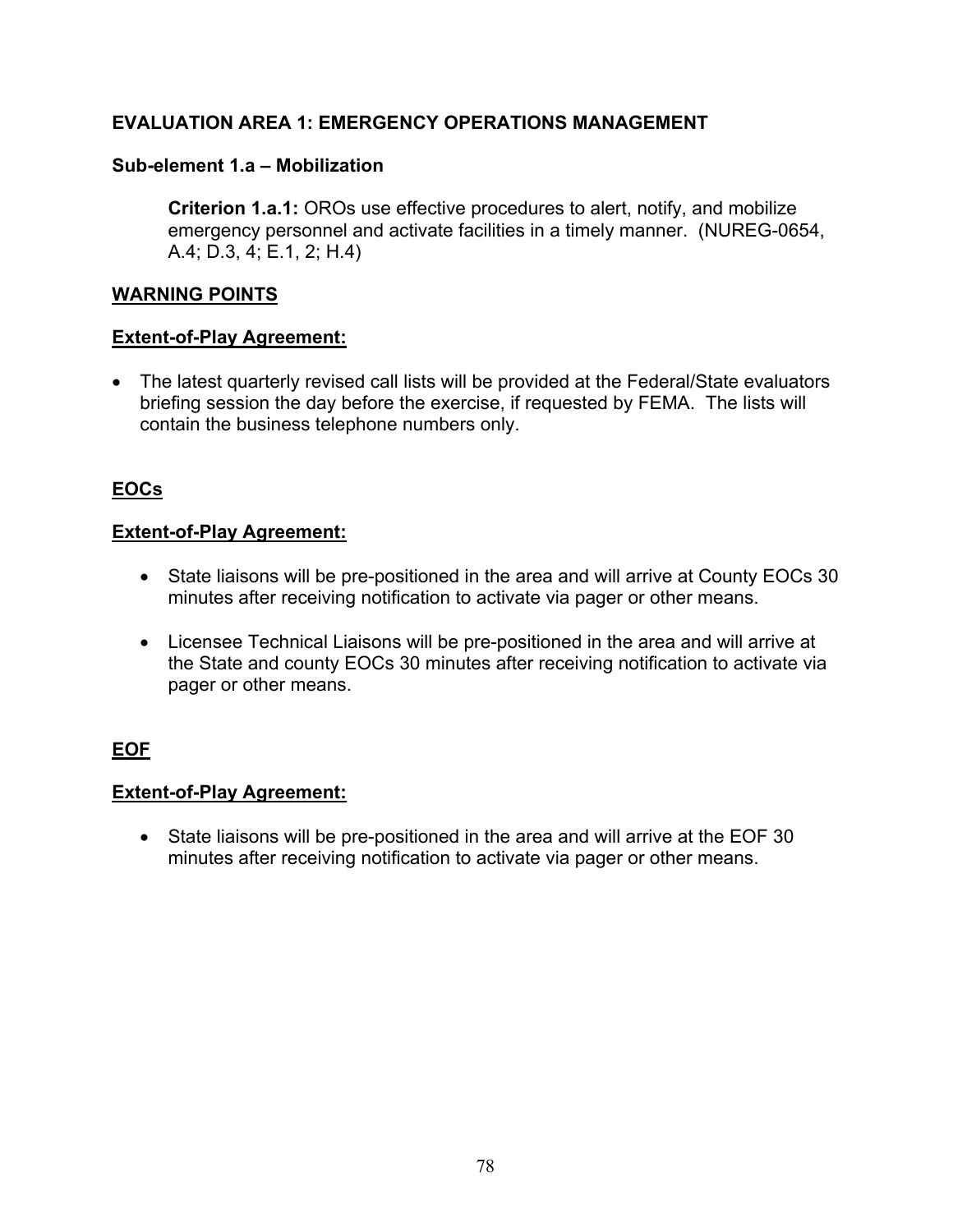## **Extent-of-Play Agreement:**

• State JIC Staff will be pre-positioned in the area and will arrive at the JIC no sooner than 30 minutes after receiving notification to activate via pager or other means.

**JIC**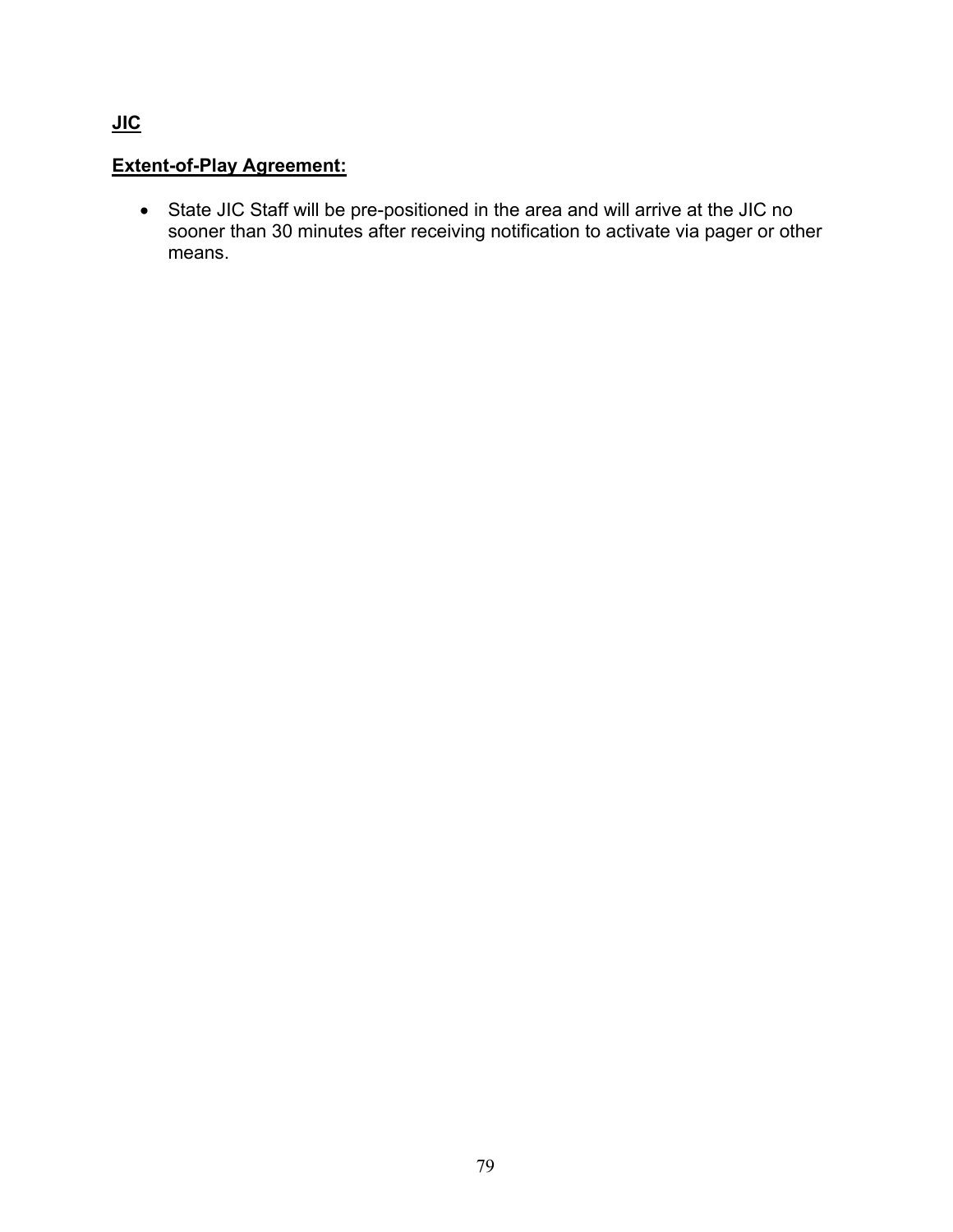#### **Sub-element 1.b – Facilities**

**Criterion 1.b.1:** Facilities are sufficient to support the emergency response. (NUREG-0654, H.3)

- This criterion will be evaluated for the following facilities only:
	- o Orange County EOC, Wells Farm Rd., Goshen, NY
	- o NYS EOC, Bldg. 22, Albany, NY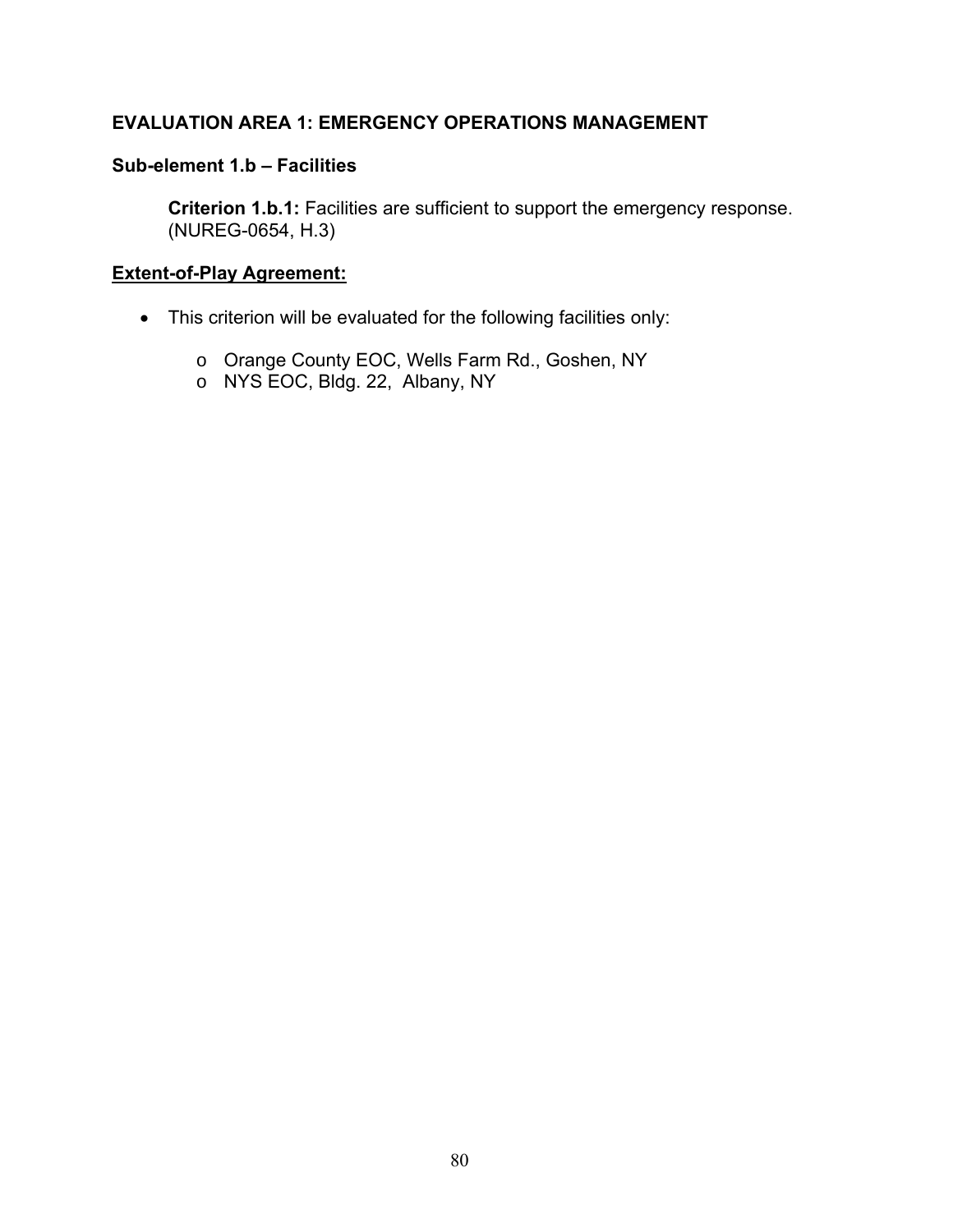#### **Sub-element 1.c - Direction and Control**

**Criterion 1.c.1:** Key personnel with leadership roles for the ORO provide direction and control to that part of the overall response effort for which they are responsible. (NUREG-0654, A.1.d; A.2.a., b.)

#### **Extent-of-Play Agreement:**

• The State Controller will inject "Exercise" messages for action as agreed upon.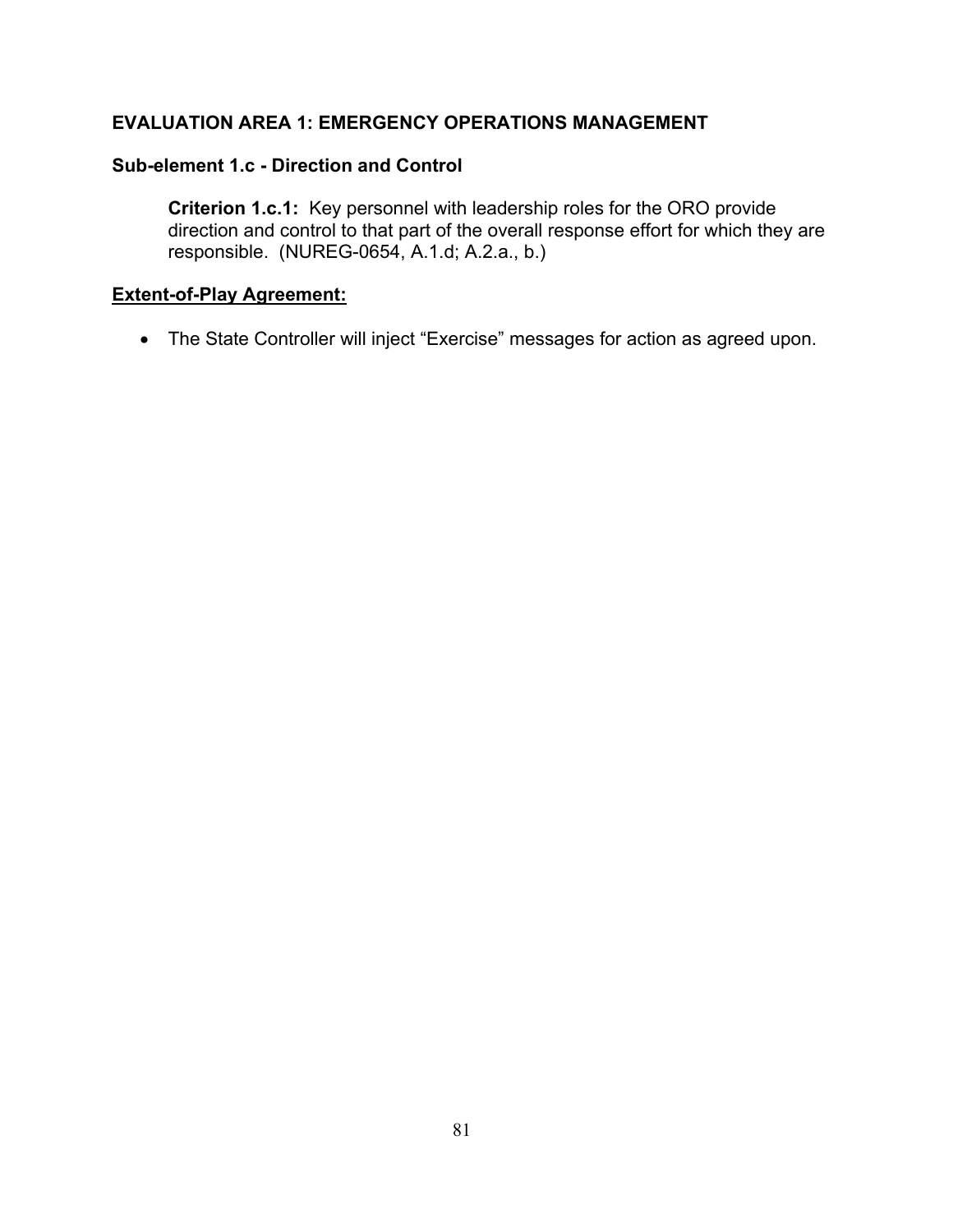#### **Sub-element 1.d – Communications Equipment**

**Criterion 1.d.1:** At least two communication systems are available, at least one operates properly, and communication links are established and maintained with appropriate locations. Communications capabilities are managed in support of emergency operations. (NUREG-0654, F.1, 2).

- The use of RACES as a back up to commercial telephones or radios will be demonstrated between the State and four Risk County EOCs only.
- An alternate to the Executive Hotline may be used to coordinate protective action decisions (PADs) among the Risk Counties and State if needed.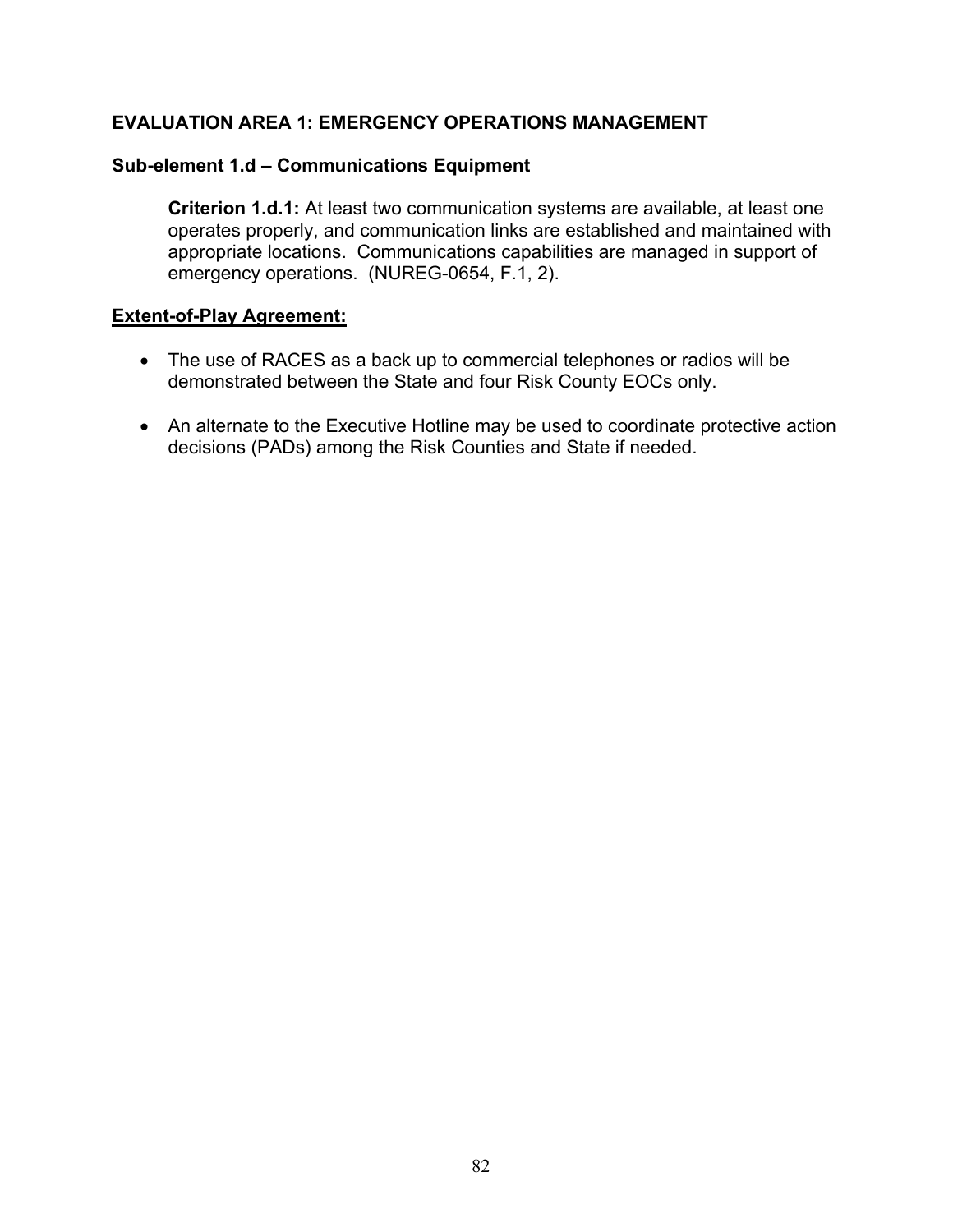#### **Sub-element 1.e – Equipment and Supplies to Support Operations**

**Criterion 1.e.1:** Equipment, maps, displays, dosimetry, potassium iodide (KI), and other supplies are sufficient to support emergency operations. (NUREG-0654, H.7, 10; J.10.a, b, e, J.11; K.3.a)

- Maps and displays will vary with each facility and may include hard copy printouts and listings and electronic displays.
- The instruments that are used for field monitoring are the RO-20 or RO-2A (Gamma and Beta-mR/hr or R/hr) or equivalent and RM-14 (Gamma and Beta – CPM) or equivalent.
- Field team equipment is calibrated by IPEC's RP Department. An internal IPEC requirement provides for calibration of this equipment every six months. Therefore, the calibration sticker for this equipment shows a "calibration due date" which reflects the six month calibration schedule. The instruments are considered calibrated as long as the current date is within one year of the calibration date.
- No equipment (e.g., barriers, traffic cones, signs, etc.) will be deployed to the field *with the exception of Reception Centers and EWPMCs.*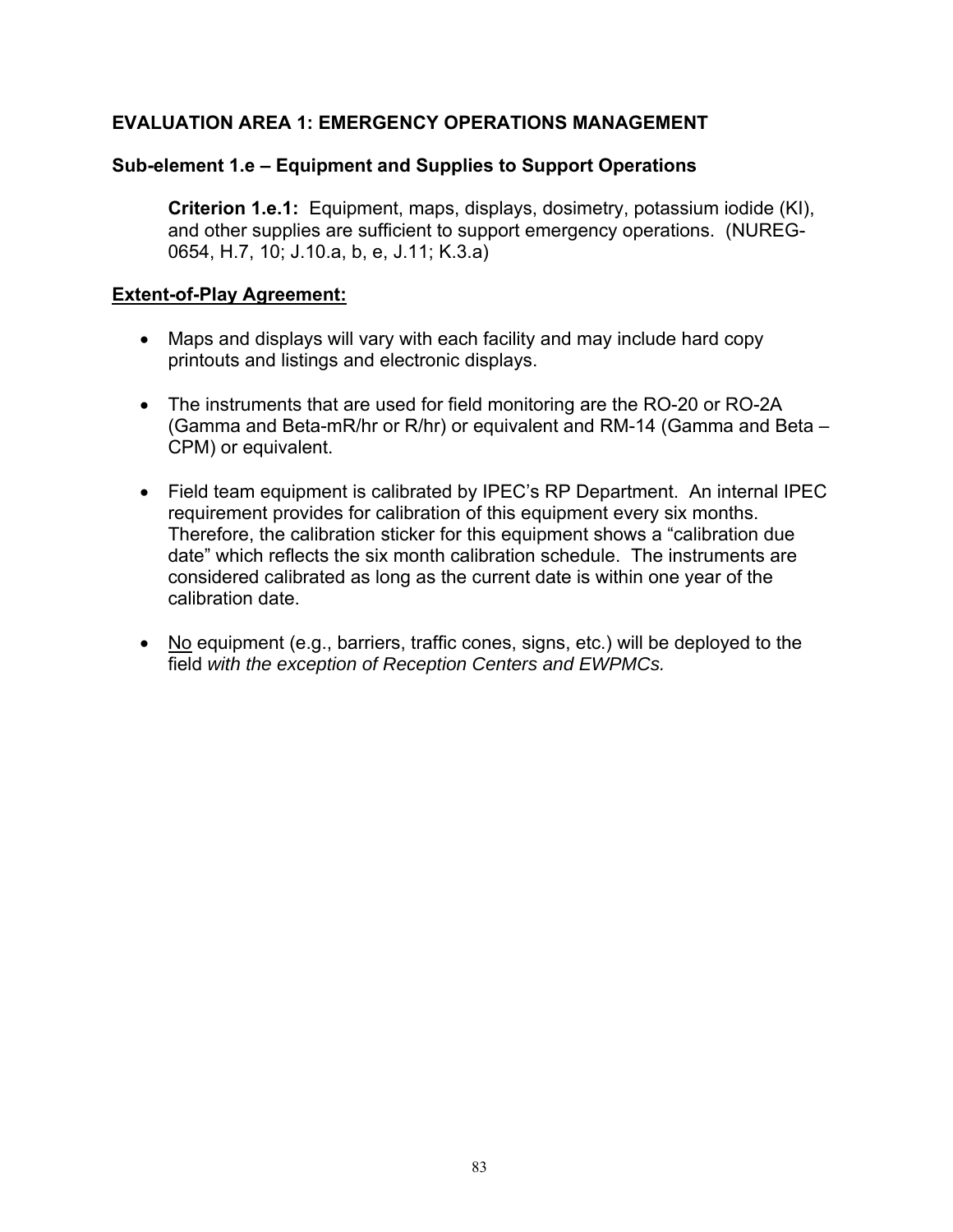#### **Sub-element 2.a – Emergency Worker Exposure Control**

**Criterion 2.a.1:** OROs use a decision-making process, considering relevant factors and appropriate coordination, to insure that an exposure control system, including the use of KI, is in place for emergency workers including provisions to authorize radiation exposure in excess of administrative limits or protective action guides. (NUREG-0654, J.10.e, f; K.4)

#### **Extent-of-Play Agreement:**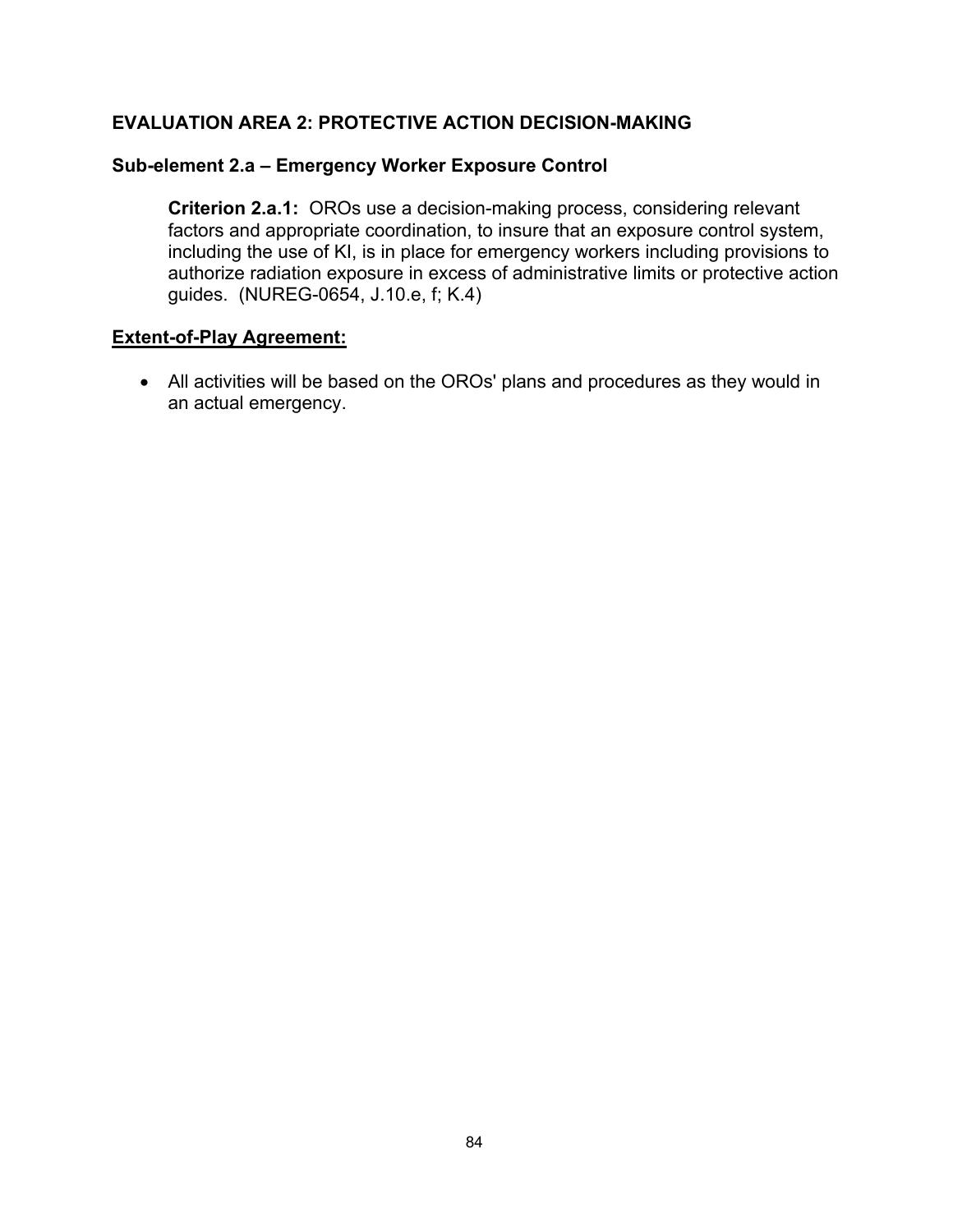#### **Sub-element 2.b. Radiological Assessment and Protective Action Recommendations and Decisions for the Plume Phase of the Emergency**

**Criterion 2.b.1:** Appropriate protective action recommendations are based on available information on plant conditions, field monitoring data, and licensee and ORO dose projections, as well as knowledge of on-site and off-site environmental conditions. (NUREG-0654, I.8, 10 and Supplement 3).

#### **Extent-of-Play Agreement:**

• In the event of a simulated radiological release, the licensee field teams will obtain plume centerline data.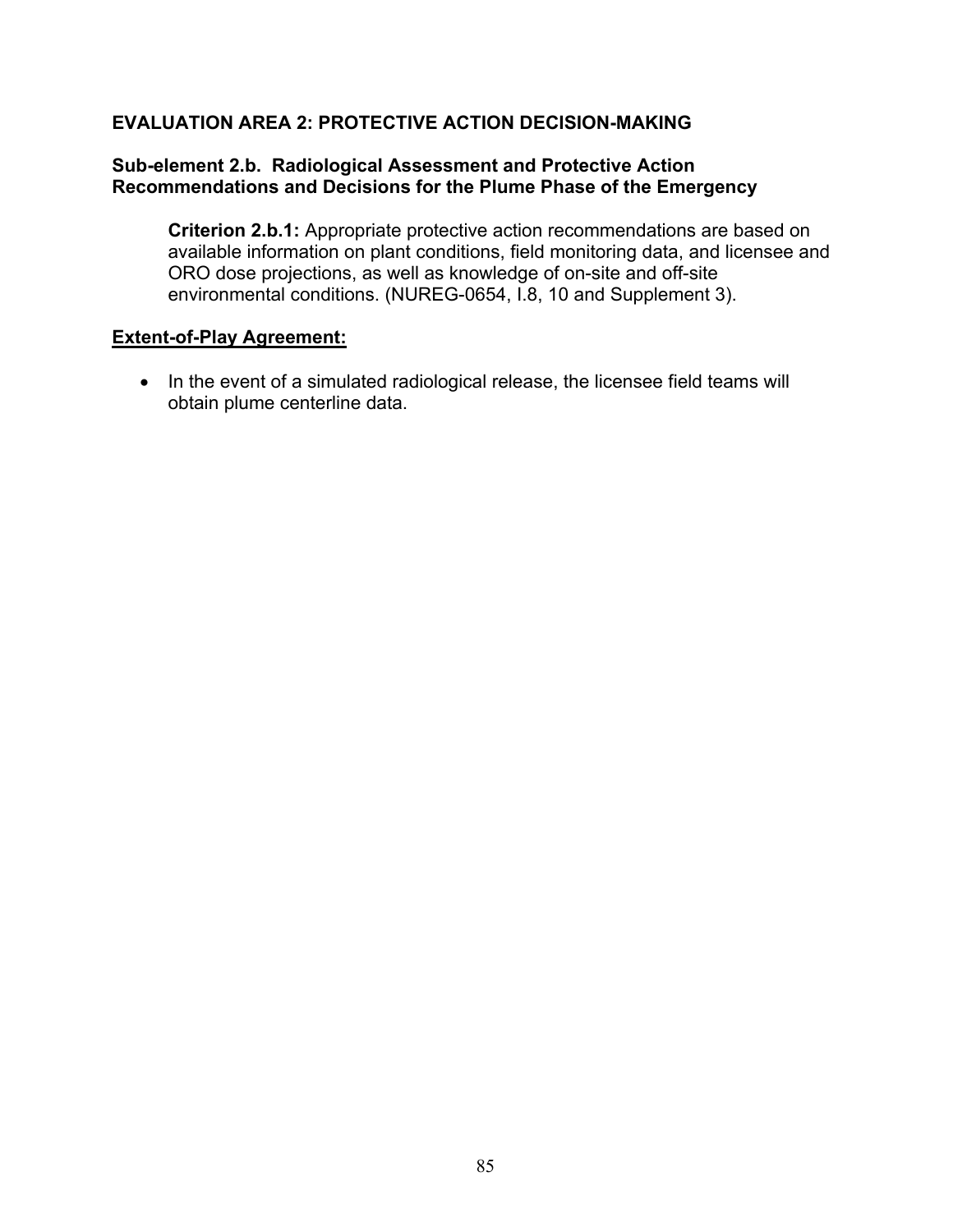#### **Sub-element 2.b. Radiological Assessment and Protective Action Recommendations and Decisions for the Plume Phase of the Emergency**

**Criterion 2.b.2:** A decision-making process involving consideration of appropriate factors and necessary coordination is used to make protective action decisions (PADs) for the general public (including the recommendation for the use of KI, if ORO policy). (NUREG-0654, J.9, 10.f, m).

#### **Extent-of-Play Agreement:**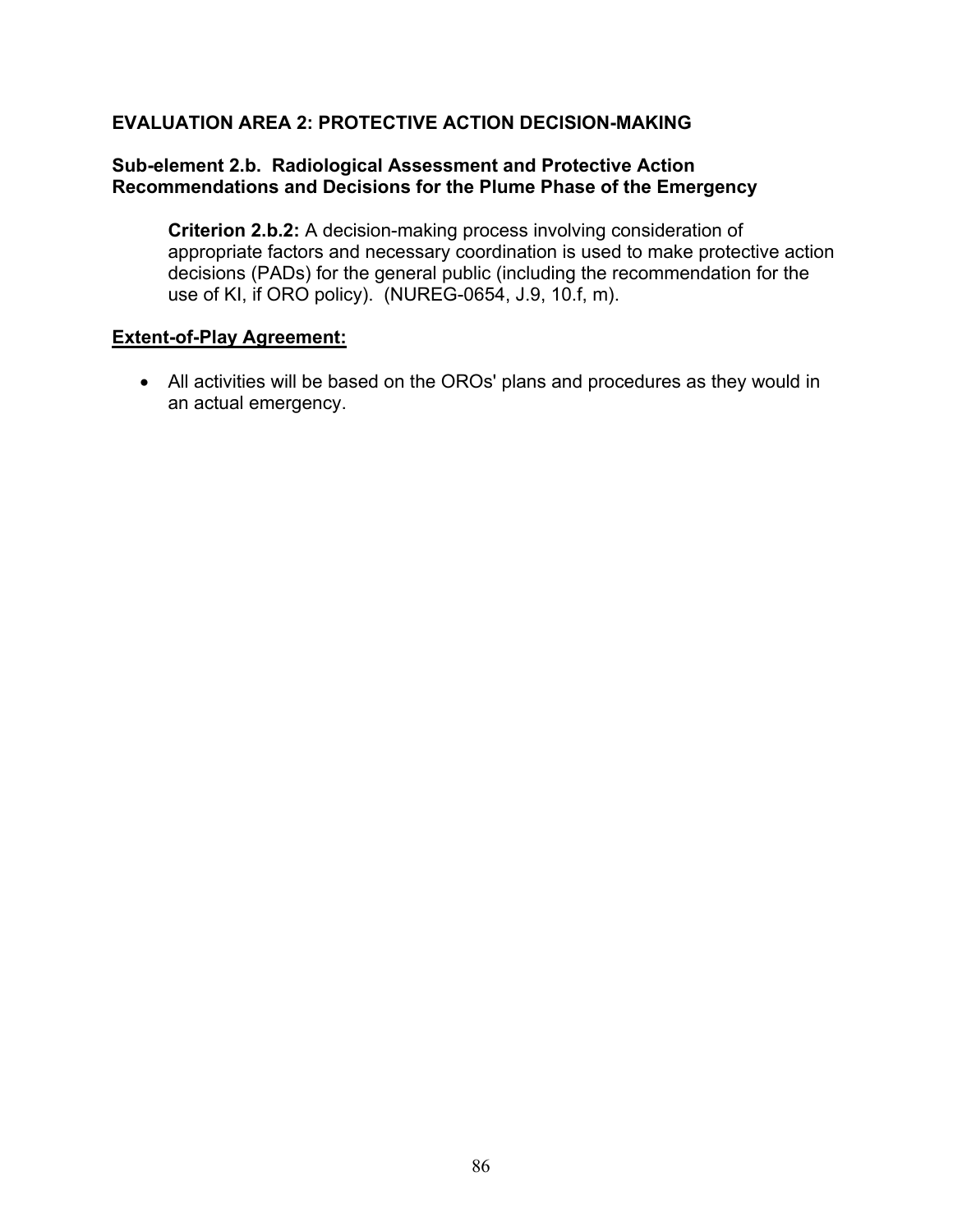#### **Sub-element 2.c - Protective Action Decisions Consideration for the Protection of Special Populations**

**Criterion 2.c.1:** Protective action decisions are made, as appropriate, for special population groups. (NUREG-0654, J.9, J.10.d, e)

#### **Extent-of-Play Agreement:**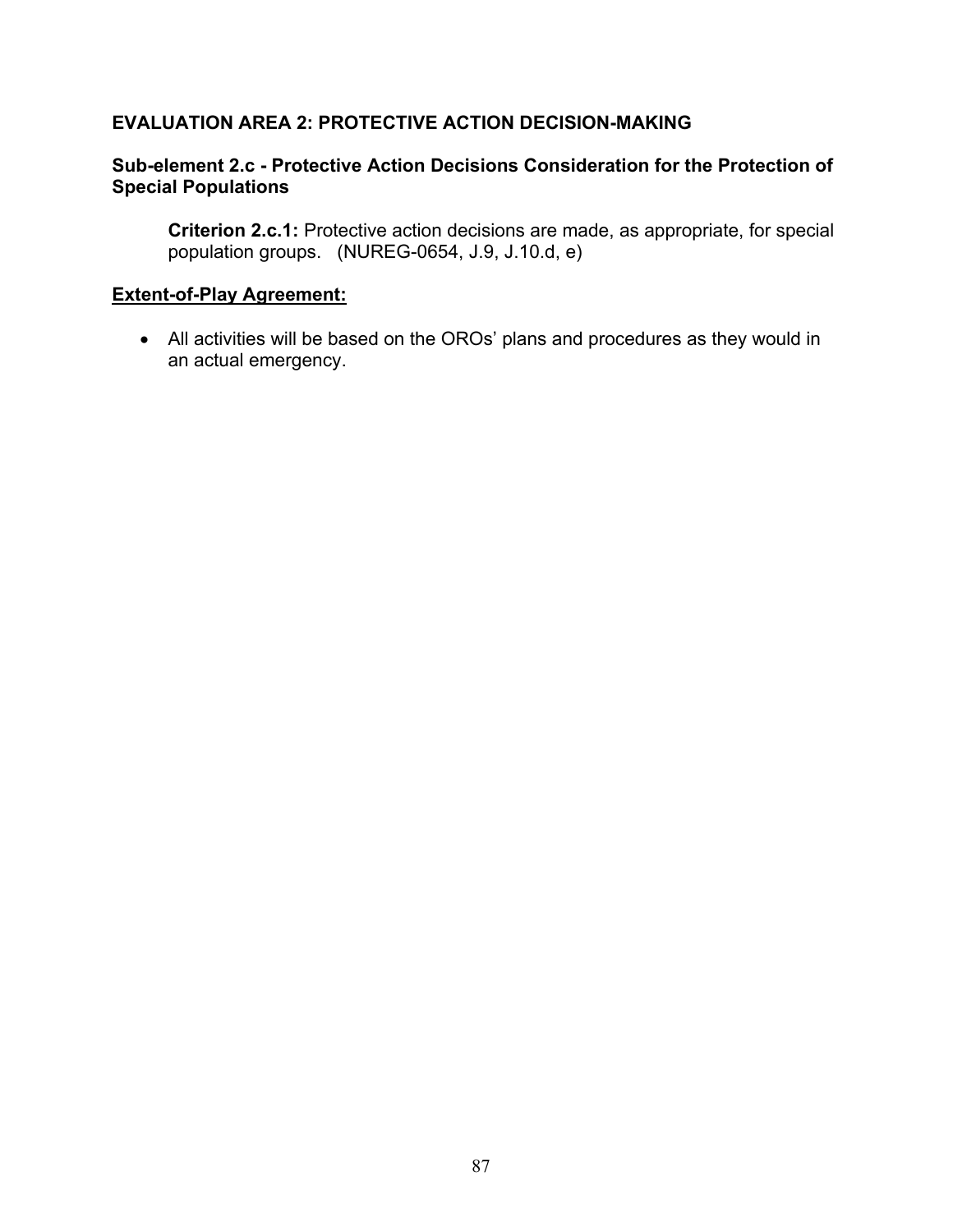#### **Sub-element 3.a – Implementation of Emergency Worker Exposure Control**

**Criterion 3.a.1:** The OROs issue appropriate dosimetry and procedures, and manage radiological exposure to emergency workers in accordance with the plans and procedures. Emergency workers periodically and at the end of each mission read their dosimeters and record the readings on the appropriate exposure record or chart. (NUREG-0654, K.3.a, b)

#### **Extent-of-Play Agreement:**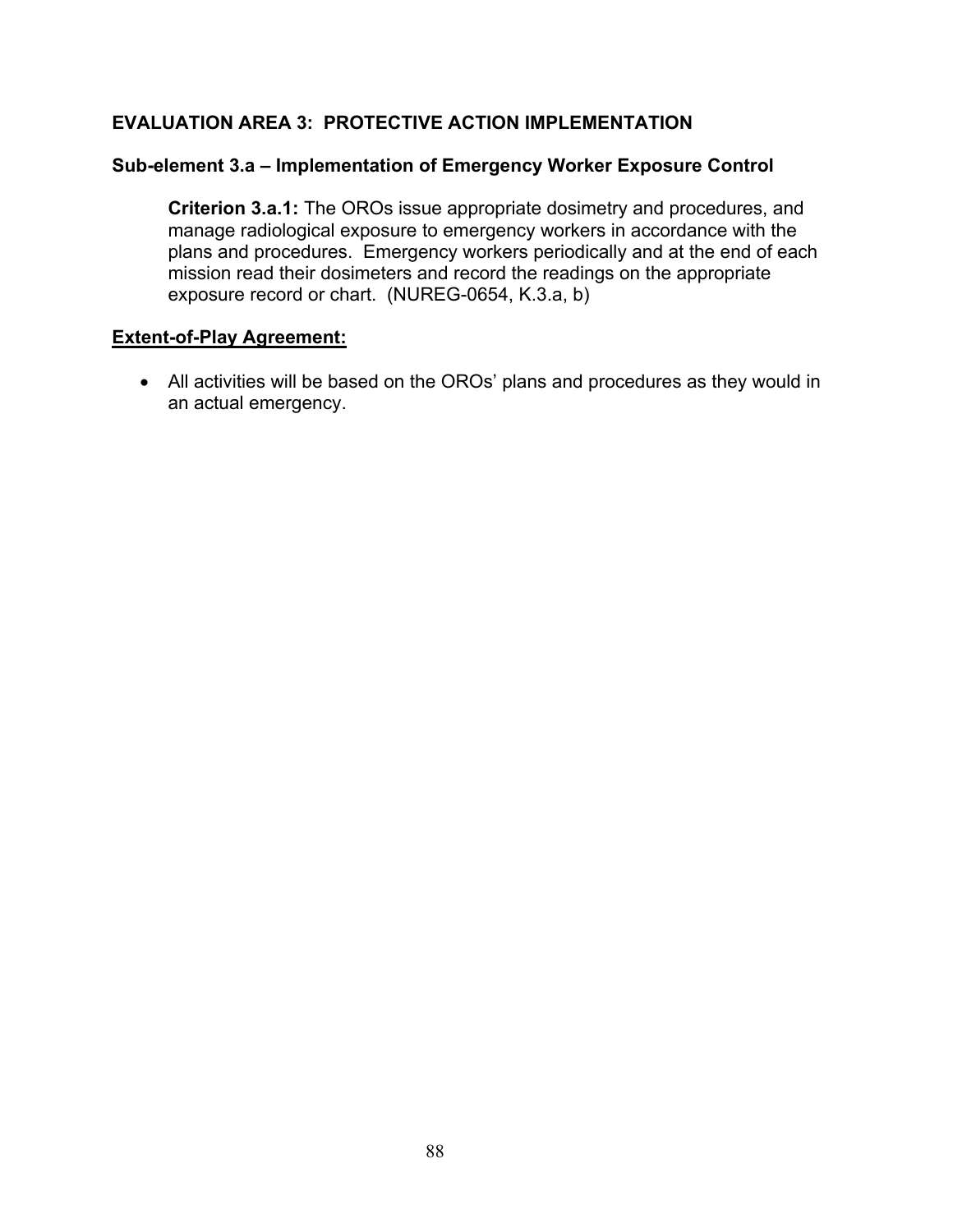#### **Sub-element 3.b – Implementation of KI Decision**

**Criterion 3.b.1:** KI and appropriate instructions are available should a decision to recommend use of KI be made. Appropriate record keeping of the administration of KI for emergency workers and institutionalized individuals is maintained. (NUREG-0654, J.10. e)

- All activities will be based on the OROs' plans and procedures as they would in an actual emergency.
- The post distribution of KI to the public will also be discussed at reception centers when demonstrated as per the Offsite Extent-of-Play Activities Schedule.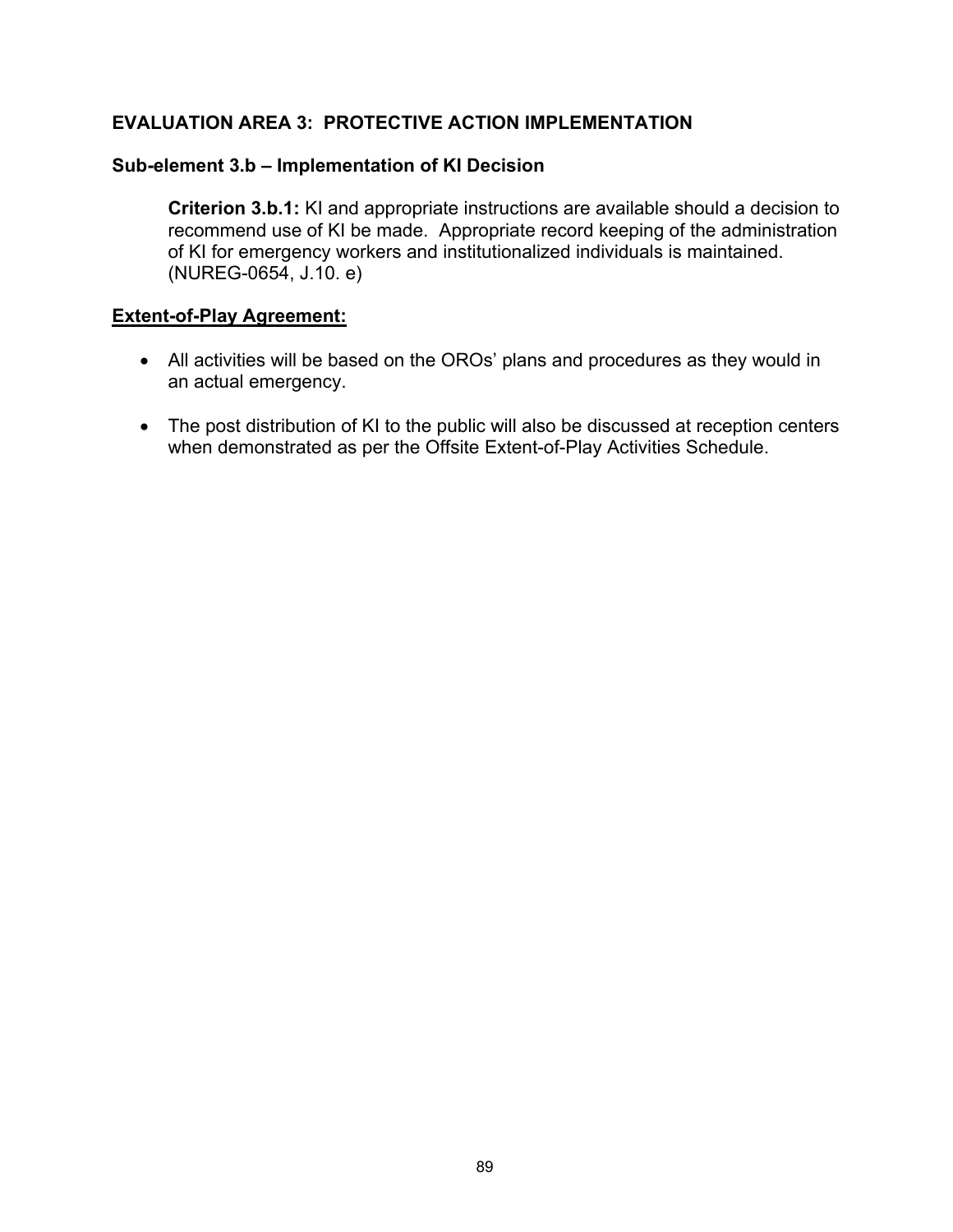#### **Sub-element 3.c – Implementation of Protective Actions for Special Populations**

**Criterion 3.c.1:** Protective action decisions are implemented for special populations other than schools within areas subject to protective actions. (NUREG-0654, J.10.c, d, g).

### **EOC ACTIVITIES:**

#### **TRANSPORTATION DEPENDENT POPULATION**

#### **Extent-of-Play Agreement:**

• During the December 3, 2008 exercise, there will be initial contact with the transportation providers (telephone call) by the Transportation Coordinator. Initial contacts will be actual and some follow-up contacts may be simulated. All calls will be logged at each EOC.

#### **NOTIFICATION OF HEARING IMPAIRED**

| <b>Jurisdiction</b>   | <b>Extent-of-Play</b>                                                                                                                                                                                                                                                                                            | In.<br>Sequence<br>With<br><b>Exercise</b> | Out of<br>Sequence;<br>Day of<br><b>Exercise</b> | Out of<br>Sequence;<br>NOT Day of<br><b>Exercise</b> | <b>Comments</b> |
|-----------------------|------------------------------------------------------------------------------------------------------------------------------------------------------------------------------------------------------------------------------------------------------------------------------------------------------------------|--------------------------------------------|--------------------------------------------------|------------------------------------------------------|-----------------|
| Westchester<br>County | The hearing-impaired<br>list will be available<br>for review at the<br>county EOC. This list<br>will be reviewed but<br>not copied or retained<br>by the Federal<br>evaluator.<br>The procedure to<br>contact hearing-<br>impaired individuals<br>will be discussed with<br>the federal evaluator<br>at the EOC. | (X)                                        |                                                  |                                                      |                 |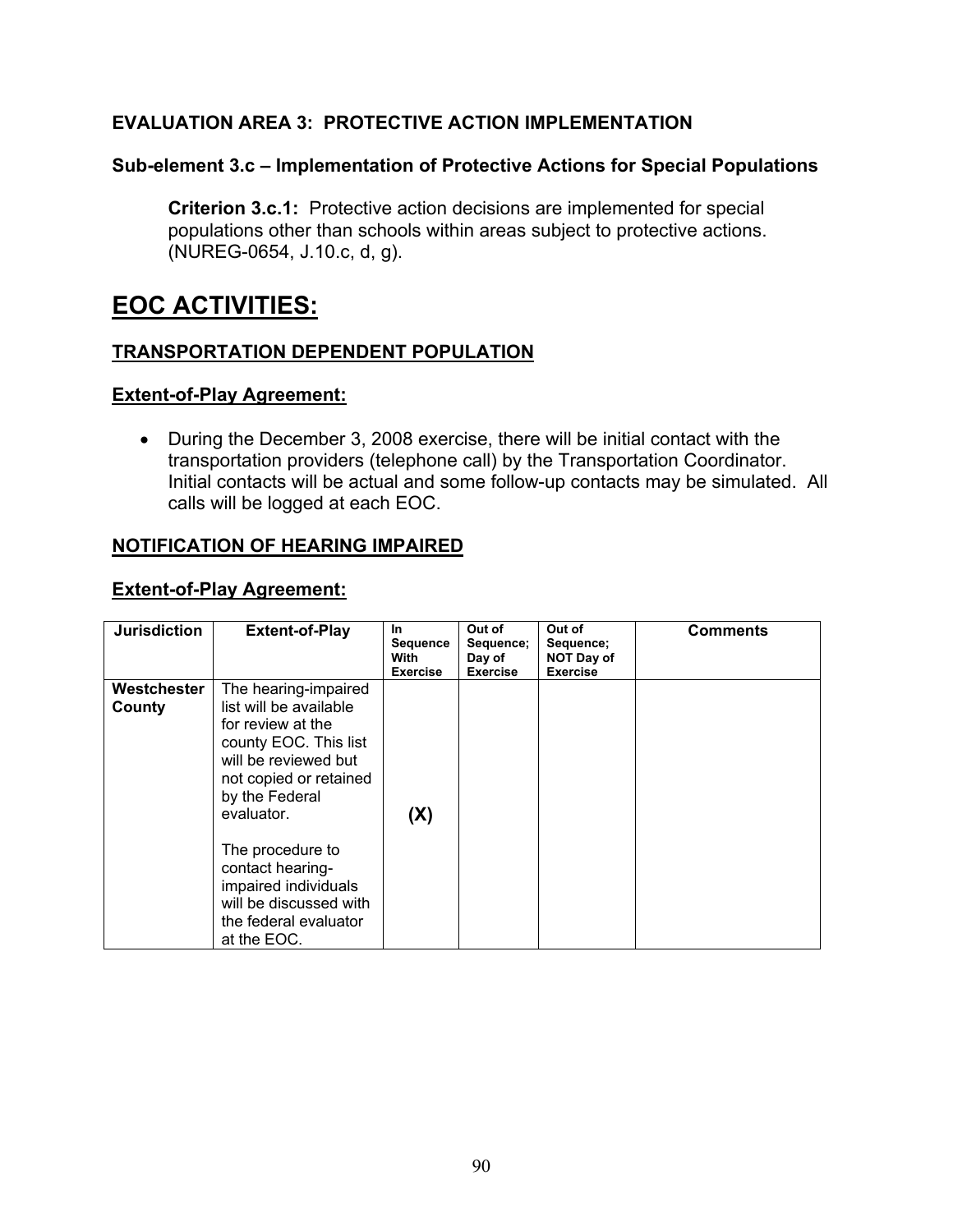| <b>Jurisdiction Exten</b> | t-of-Play                                                                                                                                                                                                              | <b>In</b><br>Sequence<br>With<br><b>Exercise</b> | Out of<br>Sequence;<br>Day of<br><b>Exercise</b> | Out of<br>Sequence;<br><b>NOT Day of</b><br><b>Exercise</b> | <b>Comments</b> |
|---------------------------|------------------------------------------------------------------------------------------------------------------------------------------------------------------------------------------------------------------------|--------------------------------------------------|--------------------------------------------------|-------------------------------------------------------------|-----------------|
| <b>Rockland</b><br>County | The hearing-impaired<br>list will be available<br>for review at the<br>county EOC. This list<br>will be reviewed but<br>not copied or retained<br>by the Federal<br>evaluator.                                         | (X)                                              |                                                  |                                                             |                 |
|                           | The procedure to<br>contact hearing-<br>impaired individuals<br>will be discussed with<br>the federal evaluator<br>at the EOC.                                                                                         |                                                  |                                                  |                                                             |                 |
| Orange<br>County          | The hearing-impaired<br>list will be available<br>for review at the<br>county EOC. This list<br>will be reviewed but<br>not copied or retained<br>by the Federal<br>evaluator.<br>The procedure to<br>contact hearing- |                                                  | (X)                                              |                                                             |                 |
|                           | impaired individuals<br>will be discussed with<br>the federal evaluator<br>at the EOC.                                                                                                                                 |                                                  |                                                  |                                                             |                 |
| Putnam<br>County          | The hearing-impaired<br>list will be available<br>for review at the<br>county EOC. This list<br>will be reviewed but<br>not copied or retained<br>by the Federal<br>evaluator.                                         | (X)                                              |                                                  |                                                             |                 |
|                           | The procedure to<br>contact hearing-<br>impaired individuals<br>will be discussed with<br>the federal evaluator<br>at the EOC.                                                                                         |                                                  |                                                  |                                                             |                 |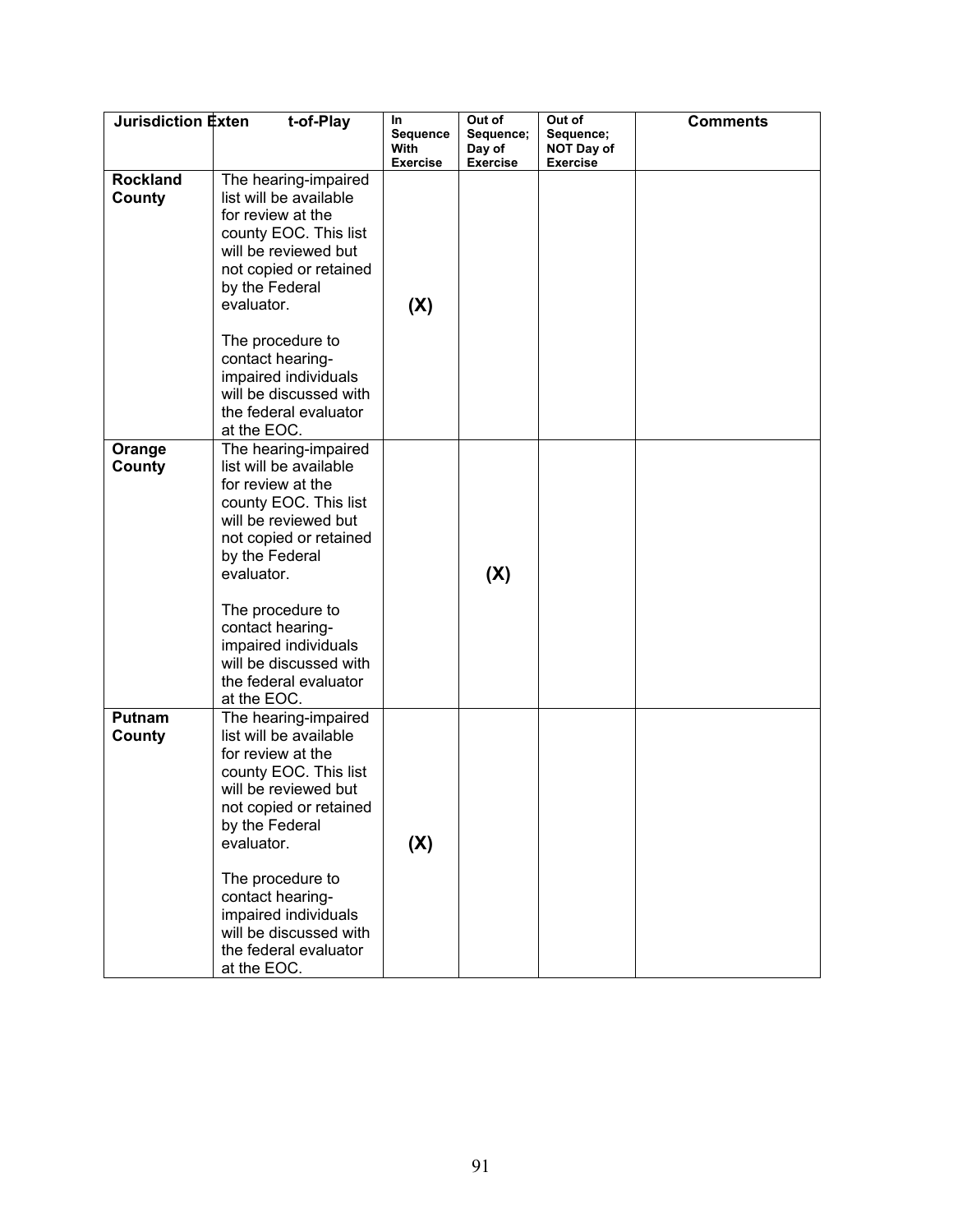#### **NON-INSTITUTIONALIZED MOBILITY IMPAIRED INDIVIDUALS**

| <b>Jurisdiction</b>       | <b>Extent-of-Play</b>                                                                                                                                                                                                                                                                                                                                                       | <b>In</b><br>Sequence<br>With<br><b>Exercise</b> | Out of<br>Sequence;<br>Day of<br><b>Exercise</b> | Out of<br>Sequence;<br>NOT Day of<br><b>Exercise</b> | Comments |
|---------------------------|-----------------------------------------------------------------------------------------------------------------------------------------------------------------------------------------------------------------------------------------------------------------------------------------------------------------------------------------------------------------------------|--------------------------------------------------|--------------------------------------------------|------------------------------------------------------|----------|
| Westchester<br>County     | The list of non-<br>institutionalized<br>mobility-impaired will<br>be available for<br>review at the county<br>EOC. This list will be<br>reviewed but not<br>copied or retained by<br>the Federal evaluator.<br>The procedure to<br>contact non-<br>institutionalized<br>mobility-impaired<br>individuals will be<br>discussed with the<br>federal evaluator at<br>the EOC. | (X)                                              |                                                  |                                                      |          |
| <b>Rockland</b><br>County | The list of non-<br>institutionalized<br>mobility-impaired will<br>be available for<br>review at the county<br>EOC. This list will be<br>reviewed but not<br>copied or retained by<br>the Federal evaluator.<br>The procedure to<br>contact non-<br>institutionalized<br>mobility-impaired<br>individuals will be<br>discussed with the<br>federal evaluator at<br>the EOC. | (X)                                              |                                                  |                                                      |          |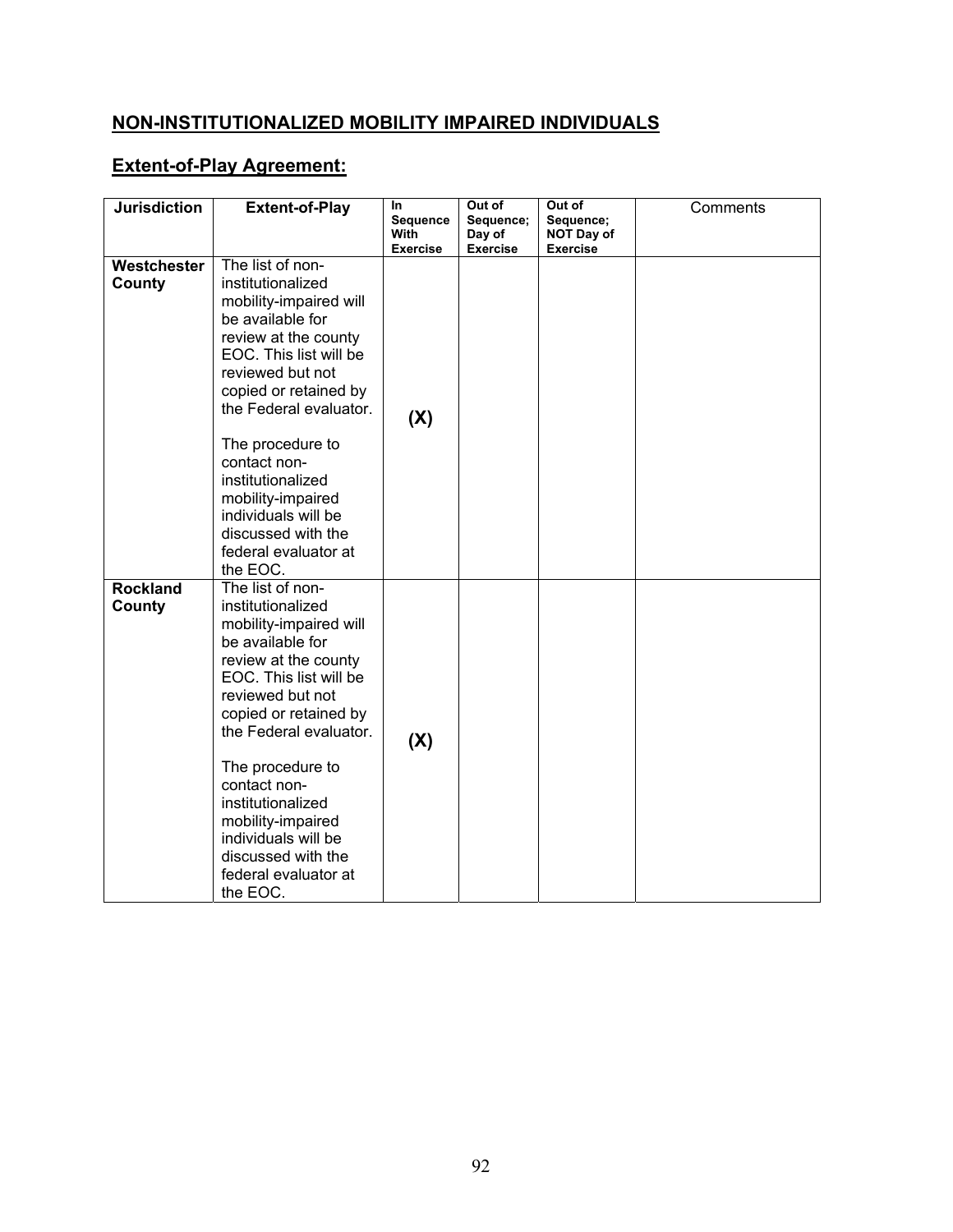| <b>Jurisdiction Exten</b> | t-of-Play                                                                                                                                                                                                                                                                                                                                                                   | In<br><b>Sequence</b>   | Out of<br>Sequence:       | Out of<br>Sequence;           | Comments |
|---------------------------|-----------------------------------------------------------------------------------------------------------------------------------------------------------------------------------------------------------------------------------------------------------------------------------------------------------------------------------------------------------------------------|-------------------------|---------------------------|-------------------------------|----------|
|                           |                                                                                                                                                                                                                                                                                                                                                                             | With<br><b>Exercise</b> | Day of<br><b>Exercise</b> | NOT Day of<br><b>Exercise</b> |          |
| Orange<br>County          | The list of non-<br>institutionalized<br>mobility-impaired will<br>be available for<br>review at the county<br>EOC. This list will be<br>reviewed but not<br>copied or retained by<br>the Federal evaluator.<br>The procedure to<br>contact non-<br>institutionalized<br>mobility-impaired<br>individuals will be<br>discussed with the<br>federal evaluator at<br>the EOC. |                         | (X)                       |                               |          |
| Putnam<br>County          | The list of non-<br>institutionalized<br>mobility-impaired will<br>be available for<br>review at the county<br>EOC. This list will be<br>reviewed but not<br>copied or retained by<br>the Federal evaluator.<br>The procedure to<br>contact non-<br>institutionalized<br>mobility-impaired<br>individuals will be<br>discussed with the<br>federal evaluator at<br>the EOC. | (X)                     |                           |                               |          |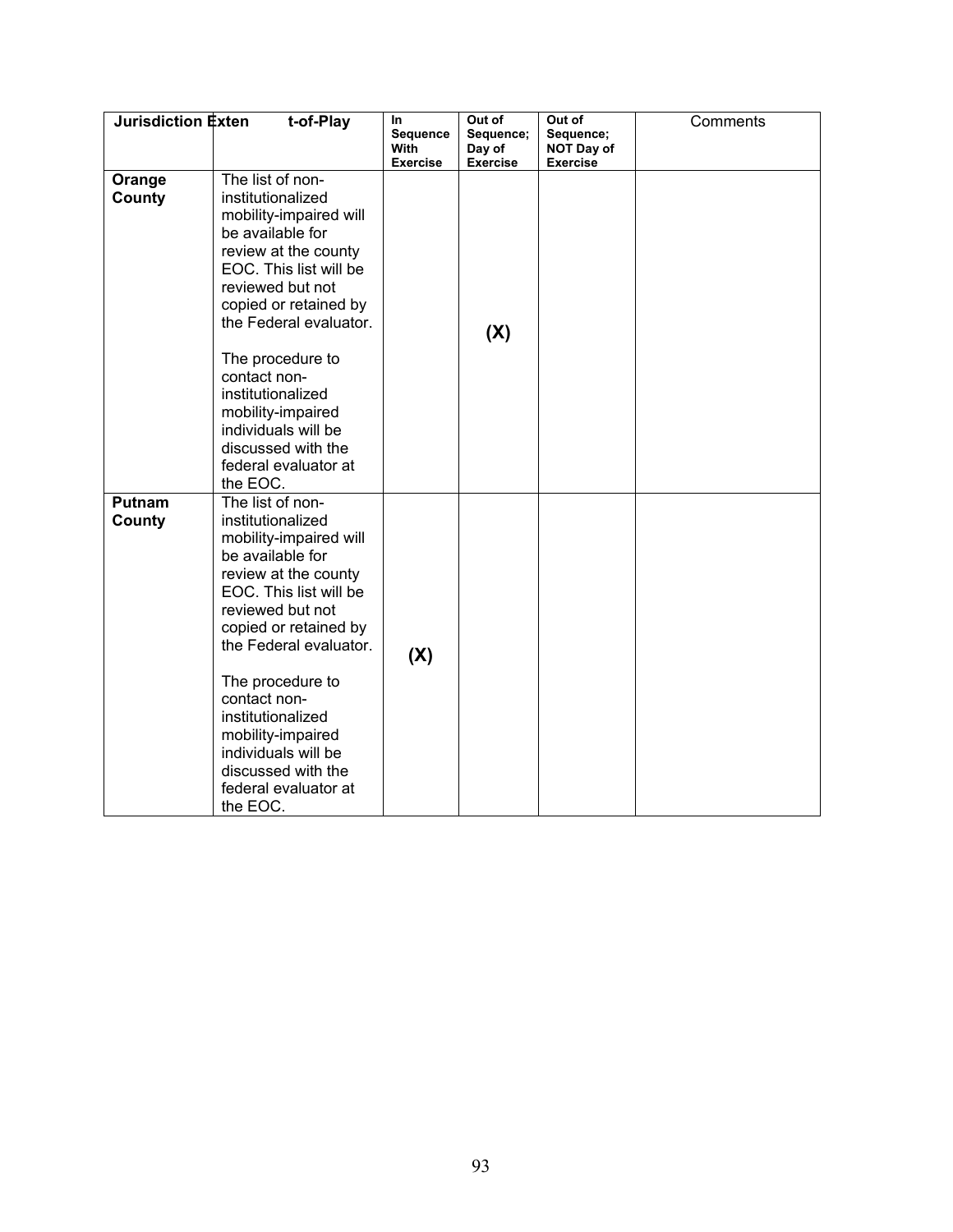#### **SPECIAL FACILITIES**

#### **Extent-of-Play Agreement:**

• During the exercise, there will be initial contact with the special facilities (telephone call). Initial contacts will be actual and some follow-up contacts may be simulated. All calls will be logged at each EOC.

------------------------------------------------------------------------------------------------------------------

## **FIELD ACTIVITIES:**

#### **EVACUATION OF TRANSPORTATION DEPENDENT POPULATION**

| <b>Jurisdiction</b>       | <b>Extent-of-Play</b>                                                                                                                                                                                                                                                                                                                                                   | In<br>Sequence<br>With<br><b>Exercise</b> | Out of<br>Sequence:<br>Day of<br><b>Exercise</b> | Out of<br>Sequence;<br>NOT Day of<br><b>Exercise</b> | Comments                      |
|---------------------------|-------------------------------------------------------------------------------------------------------------------------------------------------------------------------------------------------------------------------------------------------------------------------------------------------------------------------------------------------------------------------|-------------------------------------------|--------------------------------------------------|------------------------------------------------------|-------------------------------|
| Westchester<br>County     | Bus companies will<br>be interviewed as per<br>the Offsite Extent-of-<br><b>Play Activities</b><br>Schedule. Each<br>company will provide<br>a dispatcher and 5 -<br>10% (minimum of 2)<br>of that company's<br>drivers for interviews.<br>A State Controller will<br>provide the bus<br>routes to be<br>discussed to the<br>dispatcher for the<br>briefing of drivers. |                                           |                                                  | (X)                                                  |                               |
| <b>Rockland</b><br>County | Bus companies will<br>be interviewed as per<br>the Offsite Extent-of-<br><b>Play Activities</b><br>Schedule. Each<br>company will provide<br>a dispatcher and 5 -<br>10% (minimum of 2)<br>of that company's<br>drivers for interviews.<br>A State Controller will<br>provide the bus<br>routes to be<br>discussed to the<br>dispatcher for the<br>briefing of drivers. |                                           |                                                  | (X)                                                  | Group interviews<br>requested |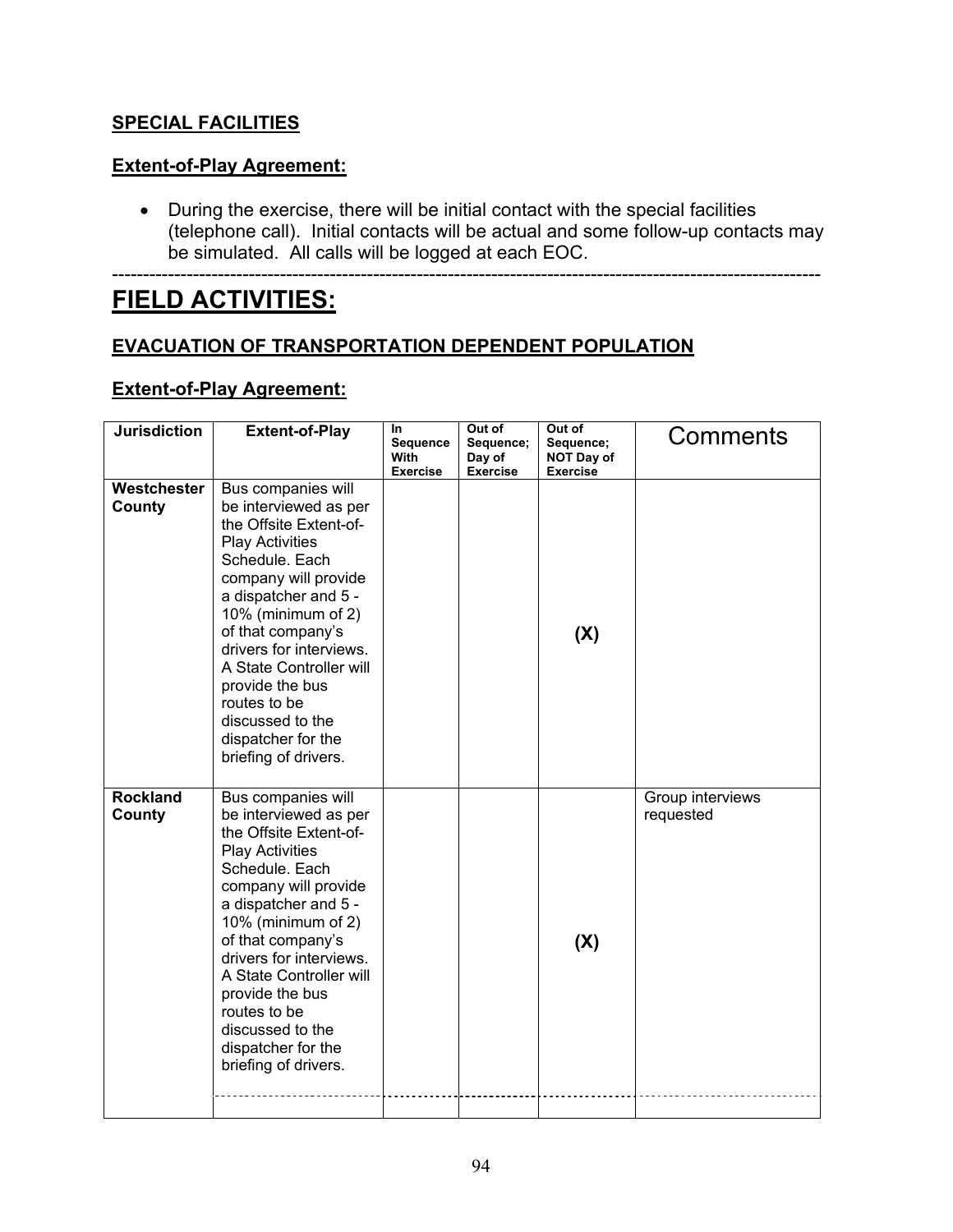| <b>Jurisdiction Exten</b> | t-of-Play                                                                                                                                                                                                                                                                                                                                                                       | In<br>Sequence<br>With<br><b>Exercise</b> | Out of<br>Sequence;<br>Day of<br><b>Exercise</b> | Out of<br>Sequence;<br><b>NOT Day of</b><br><b>Exercise</b> | Comments                                                                                                                                                                                              |
|---------------------------|---------------------------------------------------------------------------------------------------------------------------------------------------------------------------------------------------------------------------------------------------------------------------------------------------------------------------------------------------------------------------------|-------------------------------------------|--------------------------------------------------|-------------------------------------------------------------|-------------------------------------------------------------------------------------------------------------------------------------------------------------------------------------------------------|
| Orange<br>County          | Bus companies will<br>be interviewed,<br>procedures will be<br>reviewed and<br>equipment will be<br>inspected. Each<br>company will provide<br>a dispatcher and at<br>least 5-10%<br>(minimum of 2) of that<br>company's drivers for<br>interview. A State<br>Controller will provide<br>the bus routes to be<br>discussed to the<br>dispatcher for the<br>briefing of drivers. |                                           |                                                  | (X)                                                         | West Point Tours (Vails<br>Gate and Highland<br>Falls) interviews<br>completed 2/7/08.                                                                                                                |
| Putnam<br>County          | Bus companies will<br>be interviewed,<br>procedures will be<br>reviewed and<br>equipment will be<br>inspected. Each<br>company will provide<br>a dispatcher and 5-<br>10% (minimum of 2)<br>of that company's<br>drivers for interview.<br>A State Controller will<br>provide the bus<br>routes to be<br>discussed to the<br>dispatcher for the<br>briefing of drivers.         |                                           |                                                  | (X)                                                         | <b>Putnam County</b><br>proposes to<br>demonstrate with school<br>administrator,<br>dispatcher and driver(s).<br>Also proposes<br>interviews of General<br>Population and School<br>Bus concurrently. |

#### **NOTIFICATION OF HEARING IMPAIRED**

#### **Extent-of-Play Agreement:**

• There will be no actual notification of hearing-impaired individuals during the exercise.

#### **EVACUATION OF NON-INSTITUTIONALIZED MOBILITY IMPAIRED INDIVIDUALS**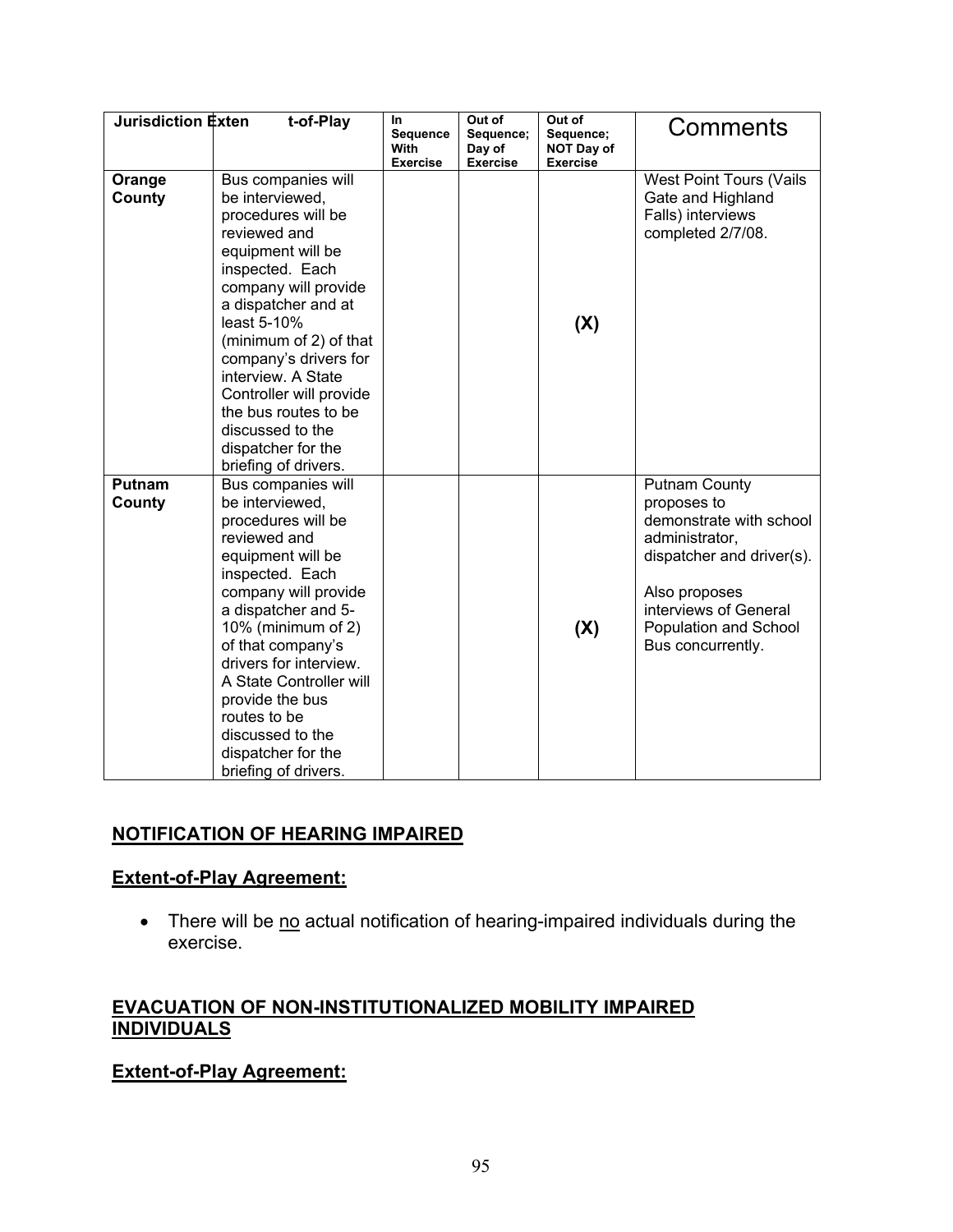- There will be no actual dispatch of vehicles for transport of non-institutionalized mobility-impaired individuals.
- There will be no actual contact of non-institutionalized mobility-impaired individuals identified on the list.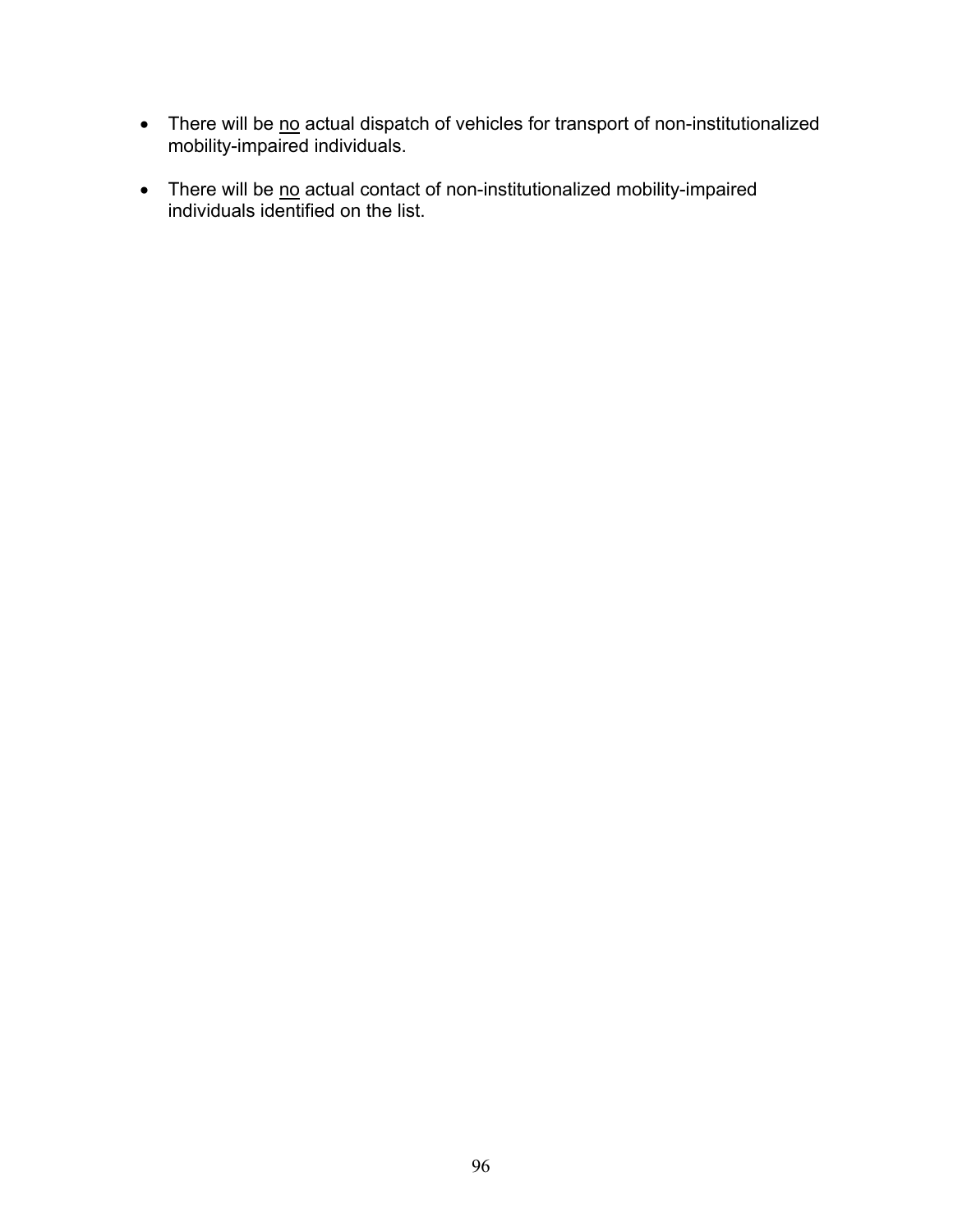#### **Sub-element 3.c – Implementation of Protective Actions for Special Populations**

**Criterion 3.c.2:** OROs/School officials implement protective actions for schools. (NUREG-0654, J.10.c, d, g).

## **EOC ACTIVITIES:**

#### **Extent-of-Play Agreement:**

• During the December 3, 2008 exercise, there will be initial contact with the schools and transportation providers (telephone call) by the School and Transportation Coordinators. Initial contacts will be actual and some follow-up contacts may be simulated. All calls will be logged at each EOC.

### **FIELD ACTIVITIES:**

#### **EVACUATION OF SCHOOL POPULATIONS**

#### **Extent-of-Play Agreement:**

- Bus companies will be interviewed as per the Offsite Extent-Of-Play Activities **Schedule**
- Each company will provide a dispatcher and 5-10% (minimum of 2) of that company's drivers for interview.
- A State Controller will provide the bus routes to be discussed to the bus dispatcher for the briefing of drivers.

#### **SCHOOL INTERVIEWS**

- The minimum number of schools/licensed day care providers/private schools (one school per district) to be interviewed per the Offsite Extent-Of-Play Activities Schedule is as follows:
	- Westchester County 10 schools
	- Rockland County  $-5$  schools
	- Orange County 1 school
	- $\blacksquare$  Putnam County 3 schools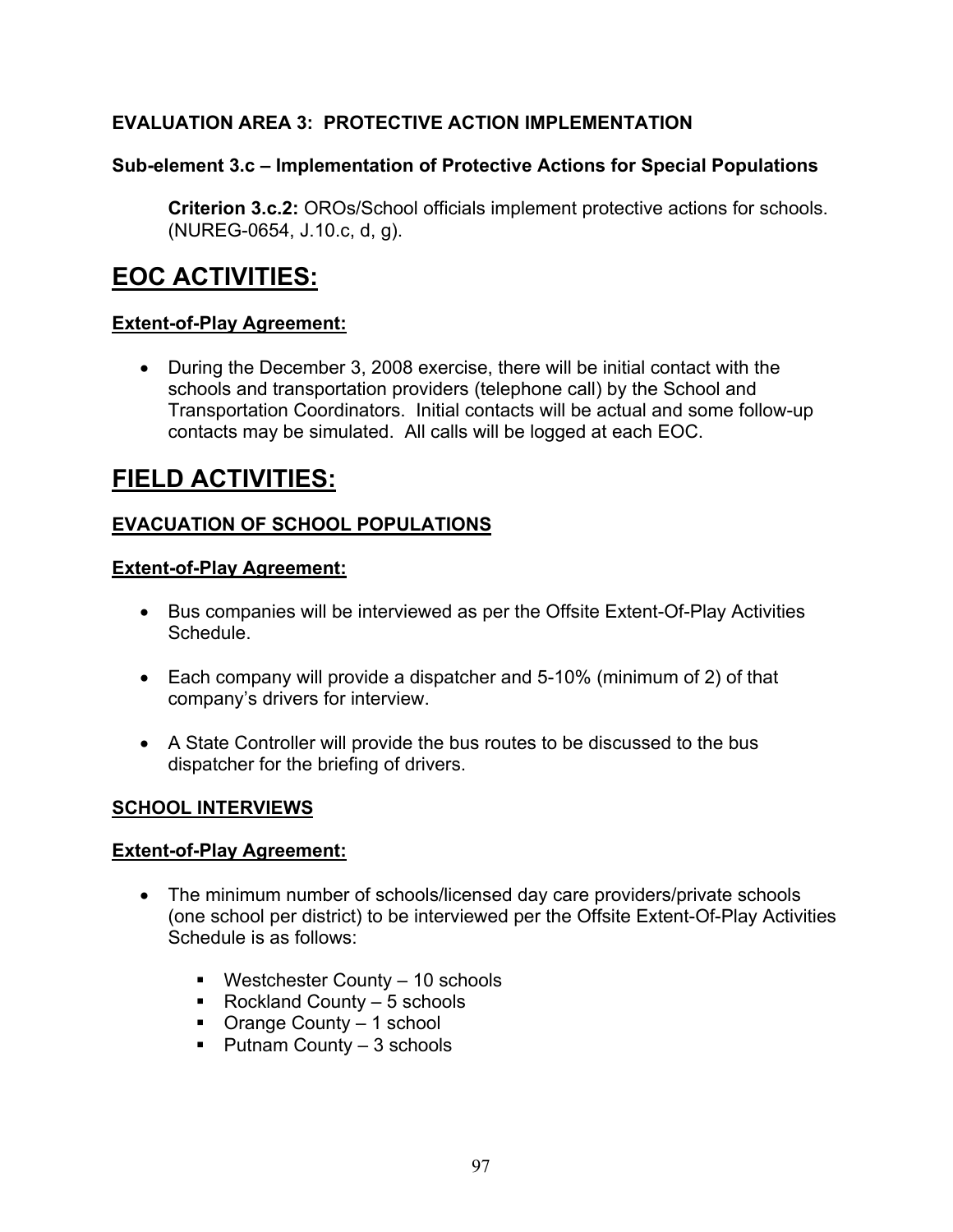- Additional interviews of schools and school reception centers (baseline evaluations 2008-2013) will be conducted as agreed to by FEMA, NYSEMO and each county EMO.
- Interviews for schools within the same district may be conducted with school administrators at a scheduled district meeting.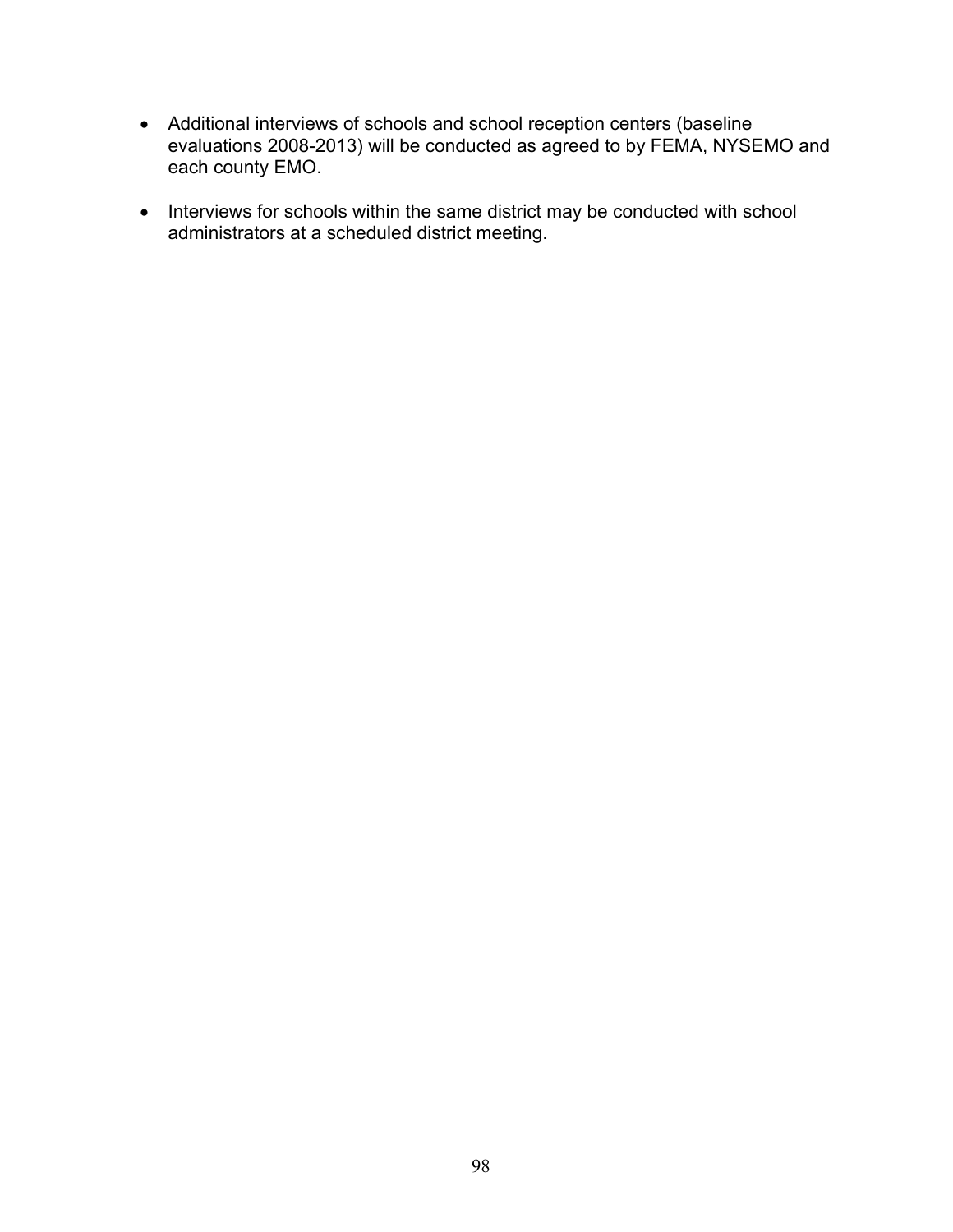#### **Sub-element 3.d. – Implementation of Traffic and Access Control**

**Criterion 3.d.1:** Appropriate traffic and access control is established. Accurate instructions are provided to traffic and access control personnel. (NUREG-0654, J.10.g, j)

#### **TRAFFIC AND ACCESS CONTROL POINTS (TCPs and ACPs)**

| <b>Jurisdiction</b>       | <b>Extent-of-Play</b>                                                                                                                                                                                                                                                                                                                                                                     | <b>In</b><br><b>Sequence</b><br>With<br><b>Exercise</b> | Out of<br>Sequence:<br>Day of<br><b>Exercise</b> | Out of<br>Sequence;<br>NOT Day of<br><b>Exercise</b> | Comments |
|---------------------------|-------------------------------------------------------------------------------------------------------------------------------------------------------------------------------------------------------------------------------------------------------------------------------------------------------------------------------------------------------------------------------------------|---------------------------------------------------------|--------------------------------------------------|------------------------------------------------------|----------|
| Westchester<br>County     | There will be two (2)<br>interviews of law<br>enforcement officials<br>to discuss how to<br>activate TCPs/ACPs.<br>Each designated law<br>enforcement agency<br>will provide one (1)<br>officer. The State<br>Controller will provide<br>a free play message<br>to select the TCP/<br>ACP assigned to that<br>agency to be<br>discussed. The<br>interviews will take<br>place at the EOC. |                                                         | (X)                                              |                                                      |          |
| <b>Rockland</b><br>County | There will be two (2)<br>interviews of law<br>enforcement officials<br>to discuss how to<br>activate TCPs/ACPs.<br>Each designated law<br>enforcement agency<br>will provide one (1)<br>officer. The State<br>Controller will provide<br>a free play message<br>to select the TCP/<br>ACP assigned to that<br>agency to be<br>discussed. The<br>interviews will take<br>place at the EOC. |                                                         | (X)                                              |                                                      |          |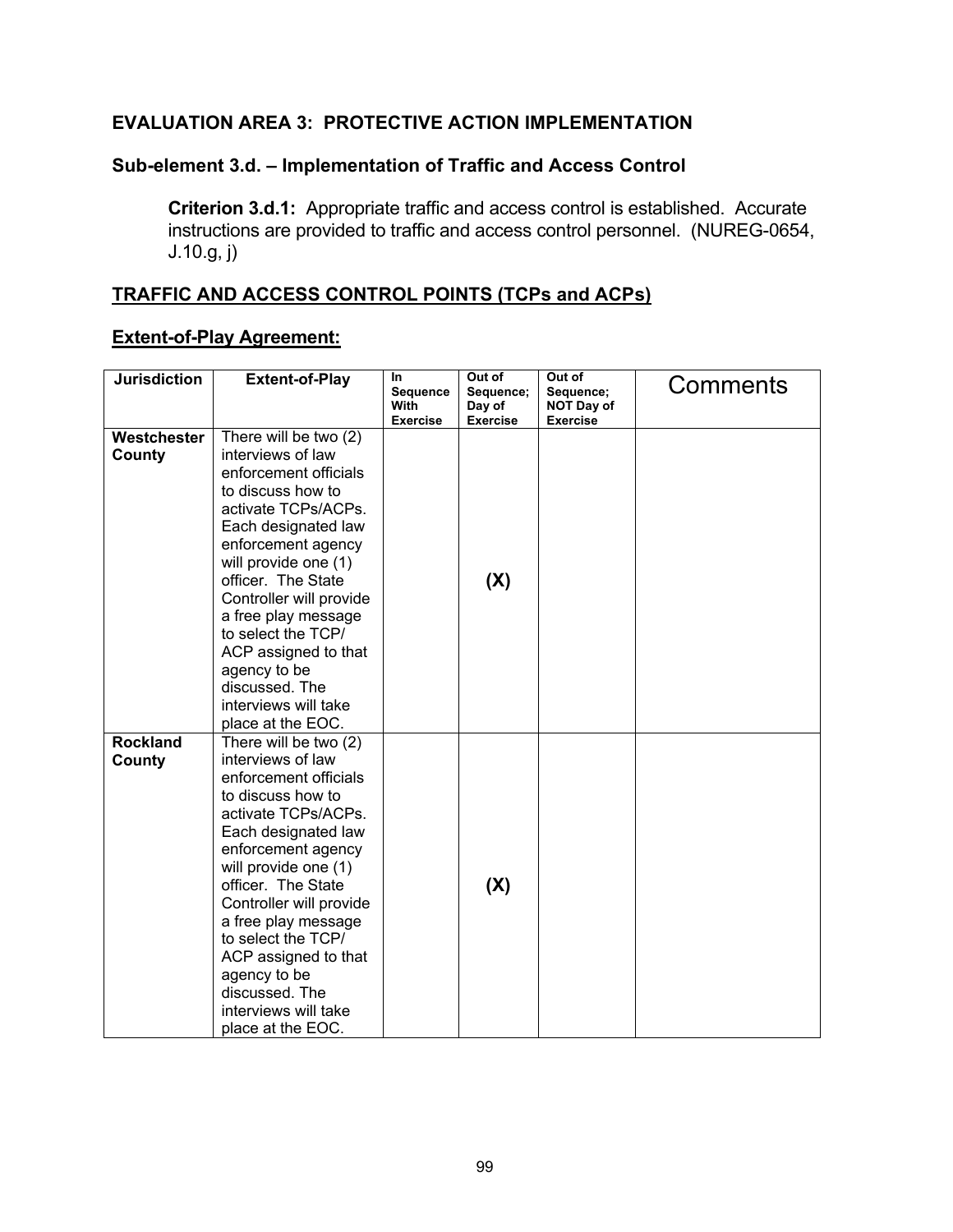| <b>Jurisdiction Exten</b> | t-of-Play                                                                                                                                                                                                                                                                                                                                                                                 | <b>In</b><br><b>Sequence</b><br>With<br><b>Exercise</b> | Out of<br>Sequence;<br>Day of<br><b>Exercise</b> | Out of<br>Sequence;<br>NOT Day of<br><b>Exercise</b> | Comments |
|---------------------------|-------------------------------------------------------------------------------------------------------------------------------------------------------------------------------------------------------------------------------------------------------------------------------------------------------------------------------------------------------------------------------------------|---------------------------------------------------------|--------------------------------------------------|------------------------------------------------------|----------|
| Orange<br>County          | There will be two (2)<br>interviews of law<br>enforcement officials<br>to discuss how to<br>activate TCPs/ACPs.<br>Each designated law<br>enforcement agency<br>will provide one (1)<br>officer. The State<br>Controller will provide<br>a free play message<br>to select the TCP/<br>ACP assigned to that<br>agency to be<br>discussed. The<br>interviews will take<br>place at the EOC. |                                                         | (X)                                              |                                                      |          |
| <b>Putnam</b><br>County   | There will be two (2)<br>interviews of law<br>enforcement officials<br>to discuss how to<br>activate TCPs/ACPs.<br>Each designated law<br>enforcement agency<br>will provide one (1)<br>officer. The State<br>Controller will provide<br>a free play message<br>to select the TCP/<br>ACP assigned to that<br>agency to be<br>discussed. The<br>interviews will take<br>place at the EOC. |                                                         | (X)                                              |                                                      |          |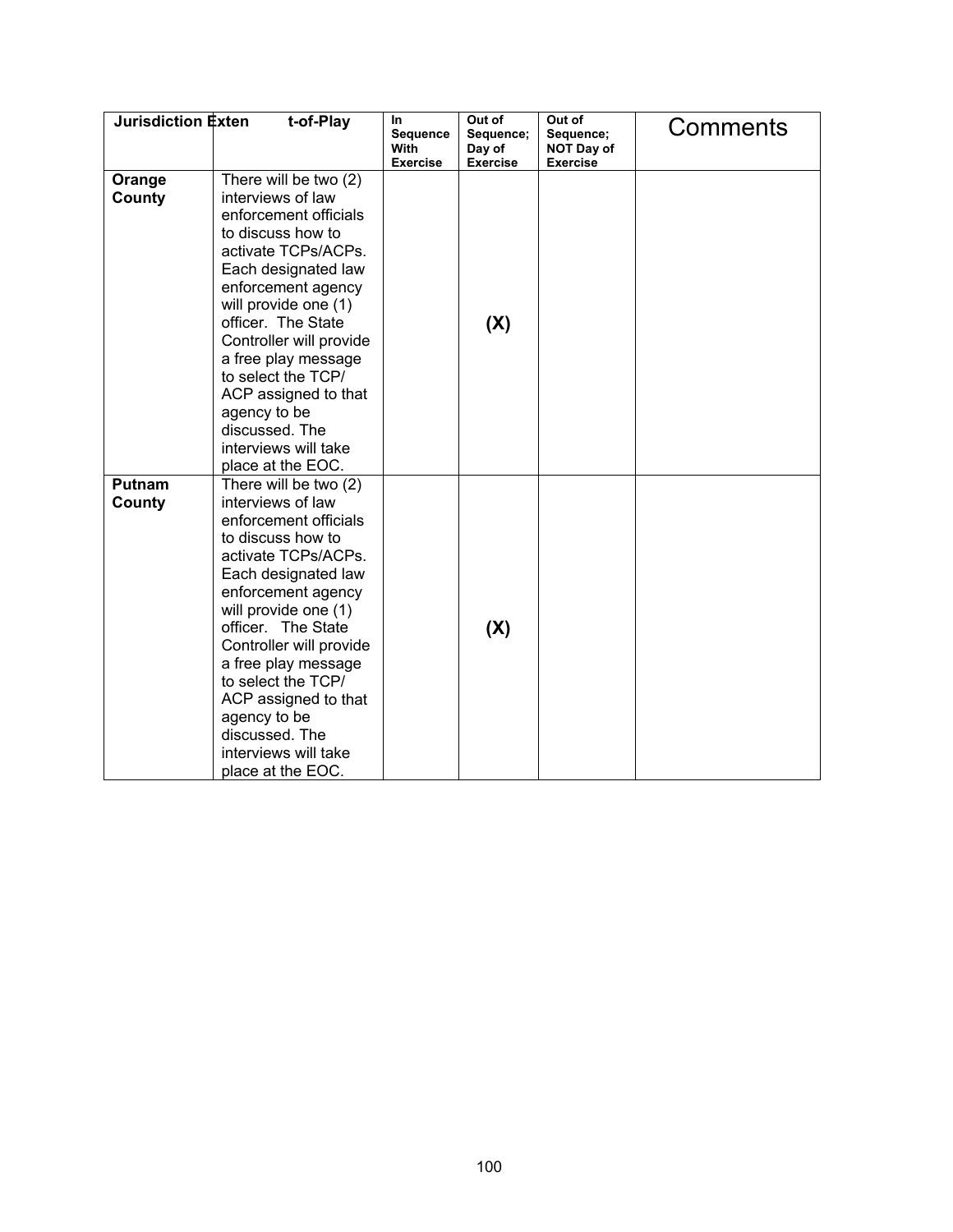#### **Sub-element 3.d. – Implementation of Traffic and Access Control**

**Criterion 3.d.2:** Impediments to evacuation are identified and resolved. (NUREG-0654, J.10.k).

#### **IMPEDIMENTS TO EVACUATION**

- Each of the four 10-mile plume exposure pathway EPZ counties is to demonstrate the organizational ability to deal with at least two (2) impediments to evacuation.
- The State Controller will inject "Exercise" messages for action as agreed upon.
- No equipment (Barriers, Traffic cones, Signs, etc.) will be deployed to the field.
- This demonstration will not involve the dispatch of a police or other emergency vehicle to the scene of a simulated impediment. Initial contact of resource providers will be actual and some follow-up contacts may be simulated. All calls will be logged at each EOC.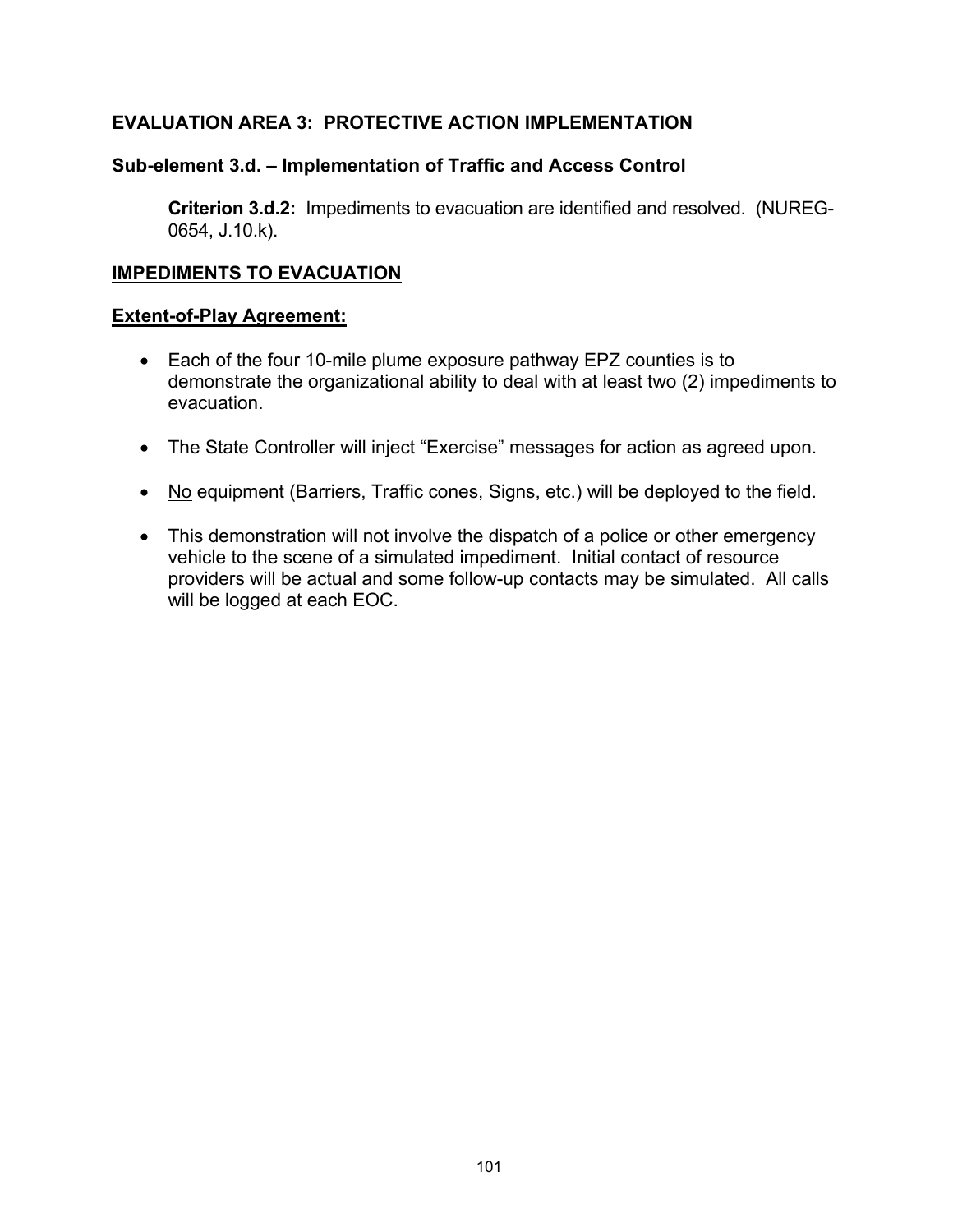#### **EVALUATION AREA 4: FIELD MEASUREMENT AND ANALYSIS**

#### **Sub-element 4.a – Plume Phase Field Measurements and Analyses**

**Criterion 4.a.1:** The field teams are equipped to perform field measurements of direct radiation exposure (cloud and ground shine) and to sample airborne radioiodine and particulates. (NUREG-0654, H.10; I.7, 8, 9)

#### **FIELD MONITORING TEAMS**

- The monitoring teams will not be suited up in anti-contamination clothing. However, the clothing will be available for inspection. The initial use of gloves will be demonstrated
- Field team equipment is calibrated by IPEC's RP Department. An internal IPEC requirement provides for calibration of this equipment every six months. Therefore, the calibration sticker for this equipment shows a "calibration due date" which reflects the six month calibration schedule. The instruments are considered calibrated as long as the current date is within one year of the calibration date.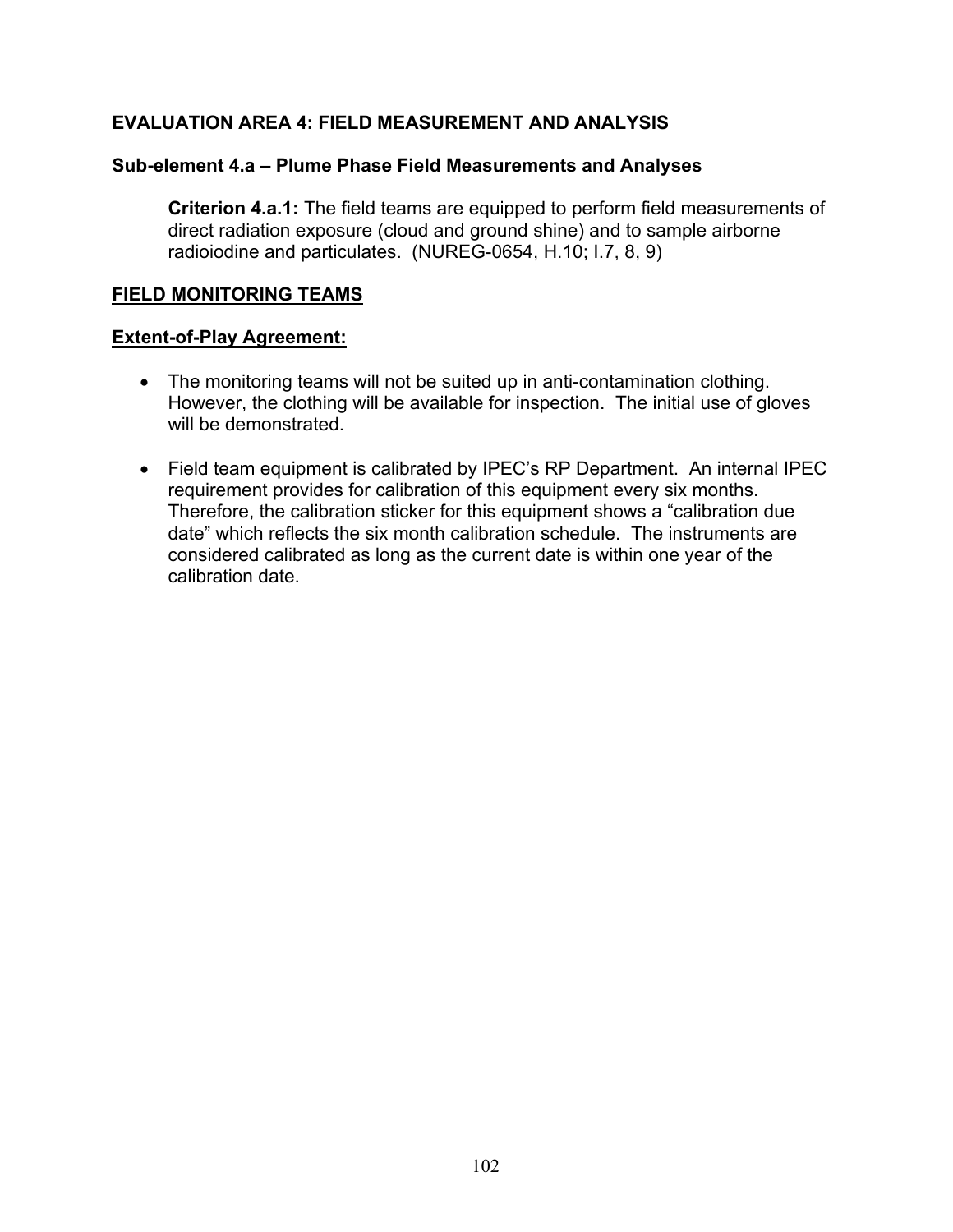#### **EVALUATION AREA 4: FIELD MEASUREMENT AND ANALYSIS**

#### **Sub-element 4.a – Plume Phase Field Measurements and Analyses**

**Criterion 4.a.2:** Field teams are managed to obtain sufficient information to help characterize the release and to control radiation exposure. (NUREG-0654, H.12; I.8, 11; J.10.a)

#### **Extent-of-Play Agreement:**

• In the event of a simulated radiological release, the licensee field teams will obtain plume centerline data.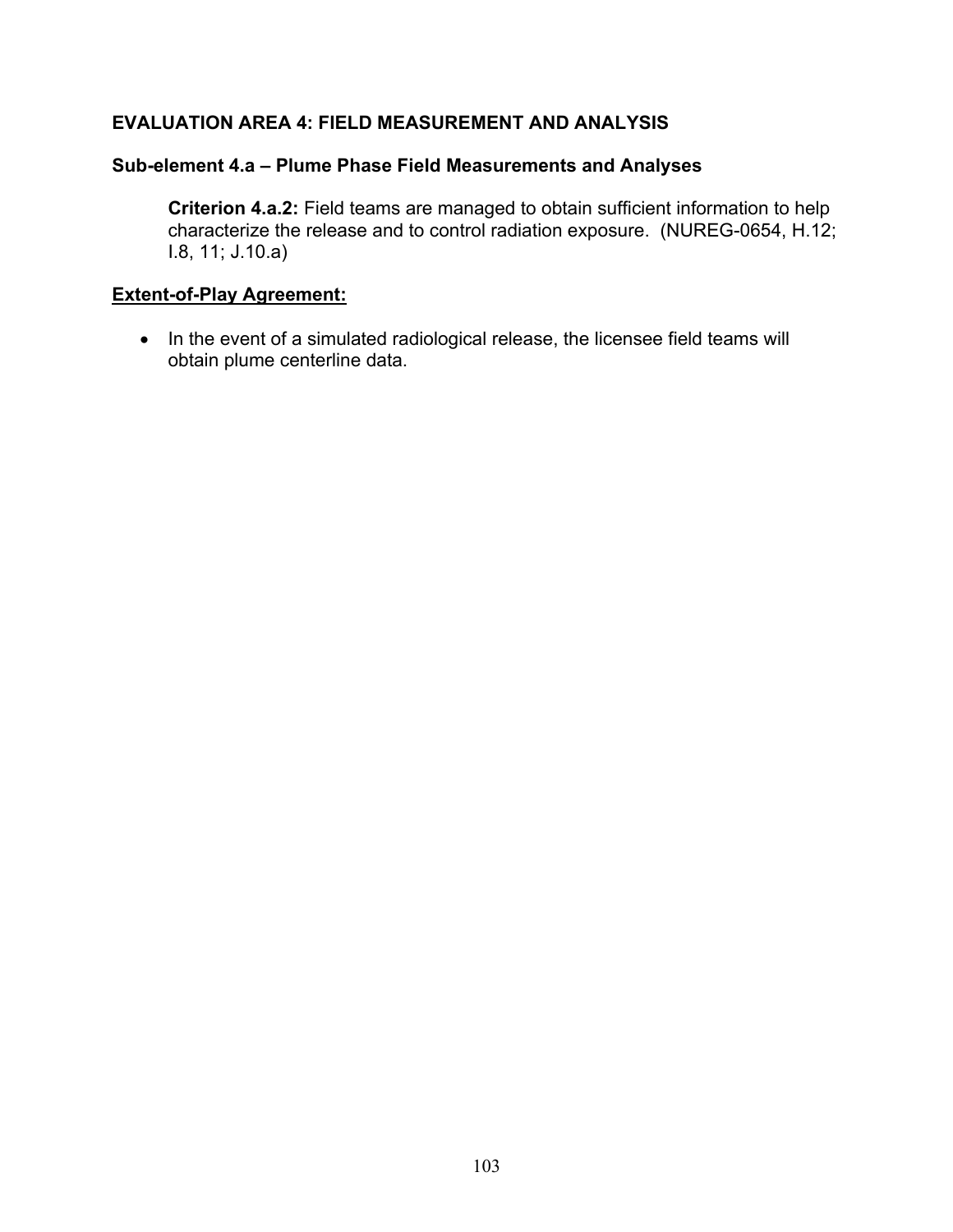### **EVALUATION AREA 4: FIELD MEASUREMENT AND ANALYSIS**

### **Sub-element 4.a – Plume Phase Field Measurements and Analyses**

**Criterion 4.a.3:** Ambient radiation measurements are made and recorded at appropriate locations, and radioiodine and particulate samples are collected. Teams will move to an appropriate low background location to determine whether any significant (as specified in the plan and/or procedures) amount of radioactivity has been collected on the sampling media. (NUREG-0654, I.9).

### **FIELD MONITORING TEAMS**

- Each EPZ County will dispatch two (2) radiological monitoring teams. Each team will be supplied with a State Controller and FEMA evaluator.
- The monitoring teams will not be suited up in anti-contamination clothing. However, the clothing will be available for inspection. The initial use of gloves will be demonstrated.
- Each team will take at least six (6) ambient radiation measurements (including background measurements) and at least two (2) air samples. All teams must take the air samples as though they were in the presence of the plume including County teams that may not be impacted by the plume. If necessary, an inject message from the State Controller may be used to complete the taking of all six measurements prior to the end of the exercise.
- The use of silver zeolite cartridges will be simulated and charcoal cartridges will be used. However, the silver zeolite cartridges will be available at dispatch point of kit.
- There will be no actual packaging or transport of samples to the laboratory. EOC staff will be questioned only regarding means of transportation of air samples to a central point and the location of the laboratory. Field teams will demonstrate how to obtain air samples during the exercise and will be questioned only regarding the procedures for the pick-up point of air samples and chain of custody.
- Eating, drinking, and smoking will be allowed after concurrence of the FEMA evaluator.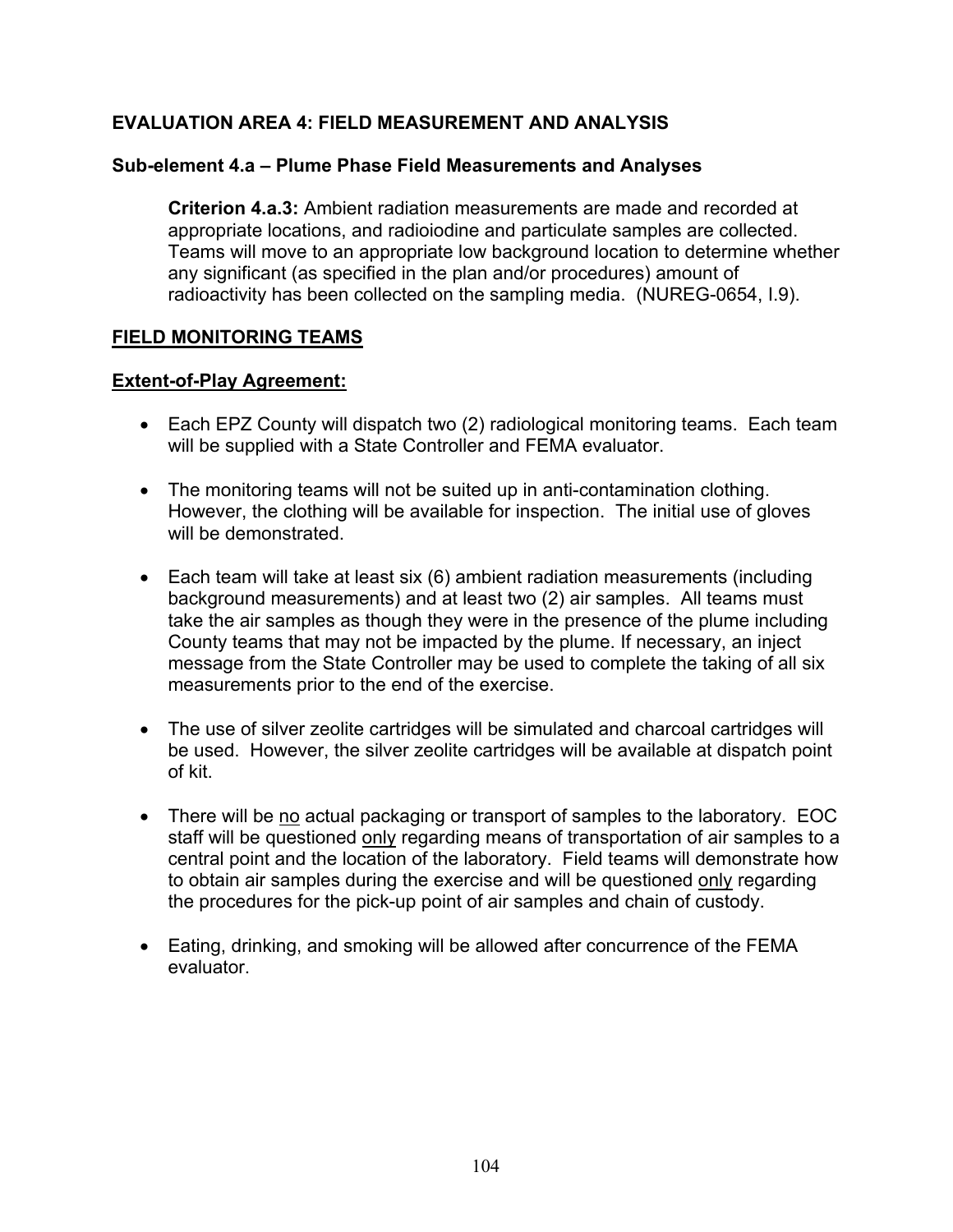## **EVALUATION AREA 5: EMERGENCY NOTIFICATION & PUBLIC INFORMATION**

### **Sub-element 5.a – Activation of the Prompt Alert and Notification System**

**Criterion 5.a.1:** Activities associated with primary alerting and notification of the public are completed in a timely manner following the initial decision by authorized offsite emergency officials to notify the public of an emergency situation. The initial instructional message to the public must include as a minimum the elements required by current FEMA REP guidance. (10 CFR Part 50, Appendix E.IV.D & NUREG-0654, E.5, 6, 7)

- There will be no actual sounding of sirens and no actual broadcasting of EAS messages. The Indian Point siren system will be tested during 2008. FEMA will be invited to observe the tests at those times.
- To demonstrate the procedures for siren activation, all counties will conduct an actual "Silent" test (no siren sounding) in conjunction with an EAS message broadcast (simulated) during the exercise.
- One (1) complete alerting and notification sequence will be evaluated. This sequence will include simulation of siren activation, preparation and transmission of a simulated EAS message to the LP-1 radio station, and preparation and transmission of a simulated EAS Follow-On News Bulletin or Release to the LP-1 radio station, **both of which contain protective actions**. Therefore, there will be actual telephone contact with the radio station for one (1) simulated EAS message **which contains protective actions**. Contact with the radio station for all other EAS messages may be simulated.
- Airing of the all EAS messages will be simulated.
- Regular programming responsibilities of the radio station may preclude participation at the time of the issuance of the simulated EAS message.
- All simulated EAS messages will be available via the JIC website.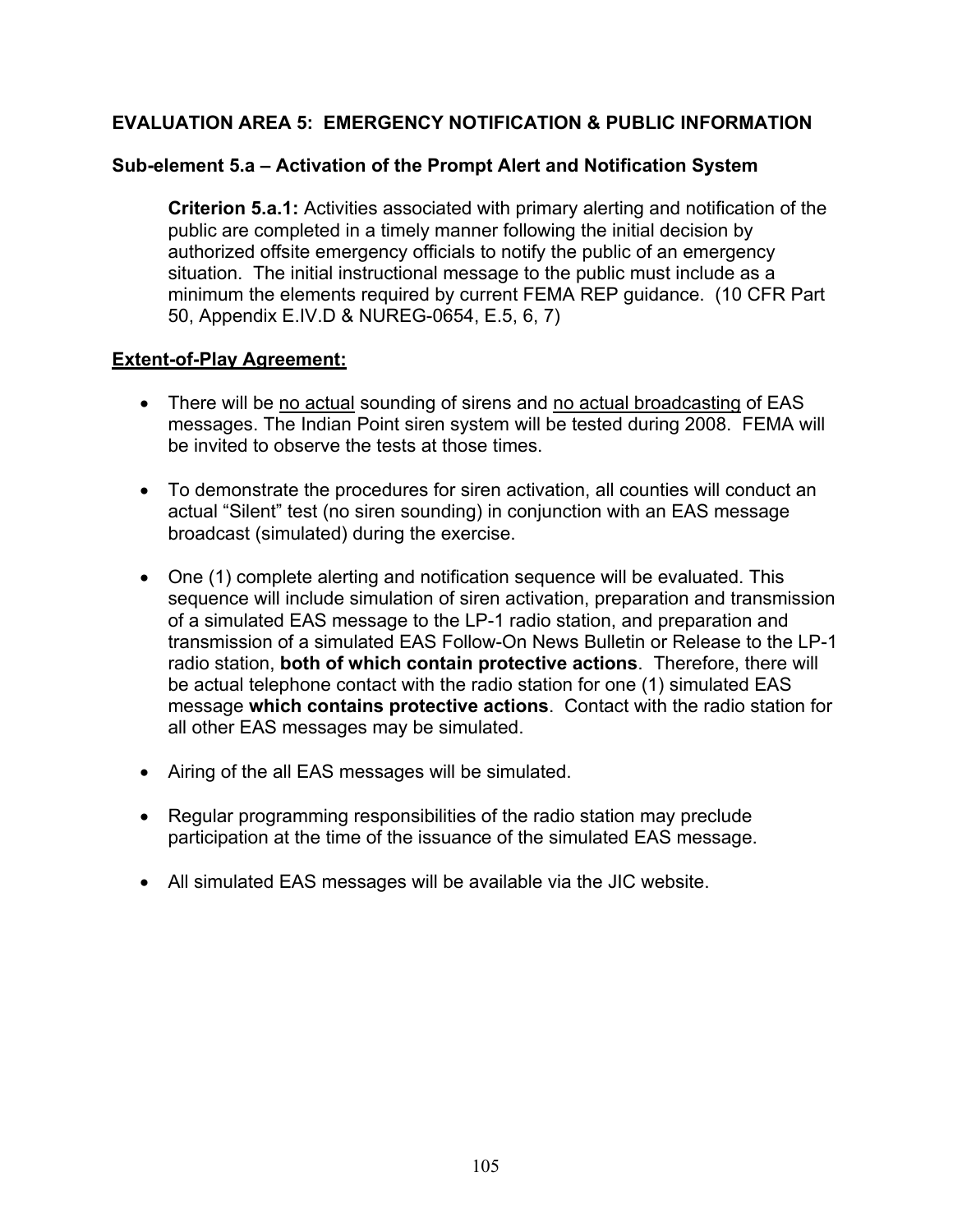## **EVALUATION AREA 5: EMERGENCY NOTIFICATION & PUBLIC INFORMATION**

### **Sub-element 5.a – Activation of the Prompt Alert and Notification System**

**Criterion 5.a.3:** Backup alert and notification of the public is completed within 45 minutes following the detection by the ORO of a failure of the primary alert and notification system. (NUREG-0654, E. 6, Appendix 3.B.2.c).

- To demonstrate the procedures for siren activation, all counties will conduct an actual "Silent" test (no siren sounding) in conjunction with an EAS message broadcast (simulated) during the exercise.
- The results of the initial "Silent" test will be used to discuss backup alerting by the telephone call-out system for sirens that have been simulated to fail. Subsequent silent tests if conducted by the counties will not be evaluated.
- An inject message(s) to simulate siren failures will be used if no sirens appear to have failed on the "Silent" test.
- Demonstration of this criterion will be limited to two (2) actual "Silent" test failures or two (2) simulated siren failures per county.

| <b>Jurisdiction</b>   | <b>Extent-of-Play</b>                                                                                                                     | In<br><b>Sequence</b><br>With<br><b>Exercise</b> | Out of<br>Sequence:<br>Day of<br><b>Exercise</b> | Out of<br>Sequence:<br><b>NOT Day of</b><br><b>Exercise</b> | Comments                                                 |
|-----------------------|-------------------------------------------------------------------------------------------------------------------------------------------|--------------------------------------------------|--------------------------------------------------|-------------------------------------------------------------|----------------------------------------------------------|
| Westchester<br>County | EOC discussion only,<br>after "Silent" test.                                                                                              | (X)                                              |                                                  |                                                             |                                                          |
|                       | The county's<br>telephone call-out<br>system will be<br>demonstrated to<br>notify an area<br>impacted by a<br>simulated siren<br>failure. | (X)                                              |                                                  |                                                             | A small test group will<br>be used for<br>demonstration. |

| <b>Rockland</b> | EO <sub>C</sub><br>C discussion only. | 19.F |  |  |
|-----------------|---------------------------------------|------|--|--|
| County          | after "Silent"<br>test                |      |  |  |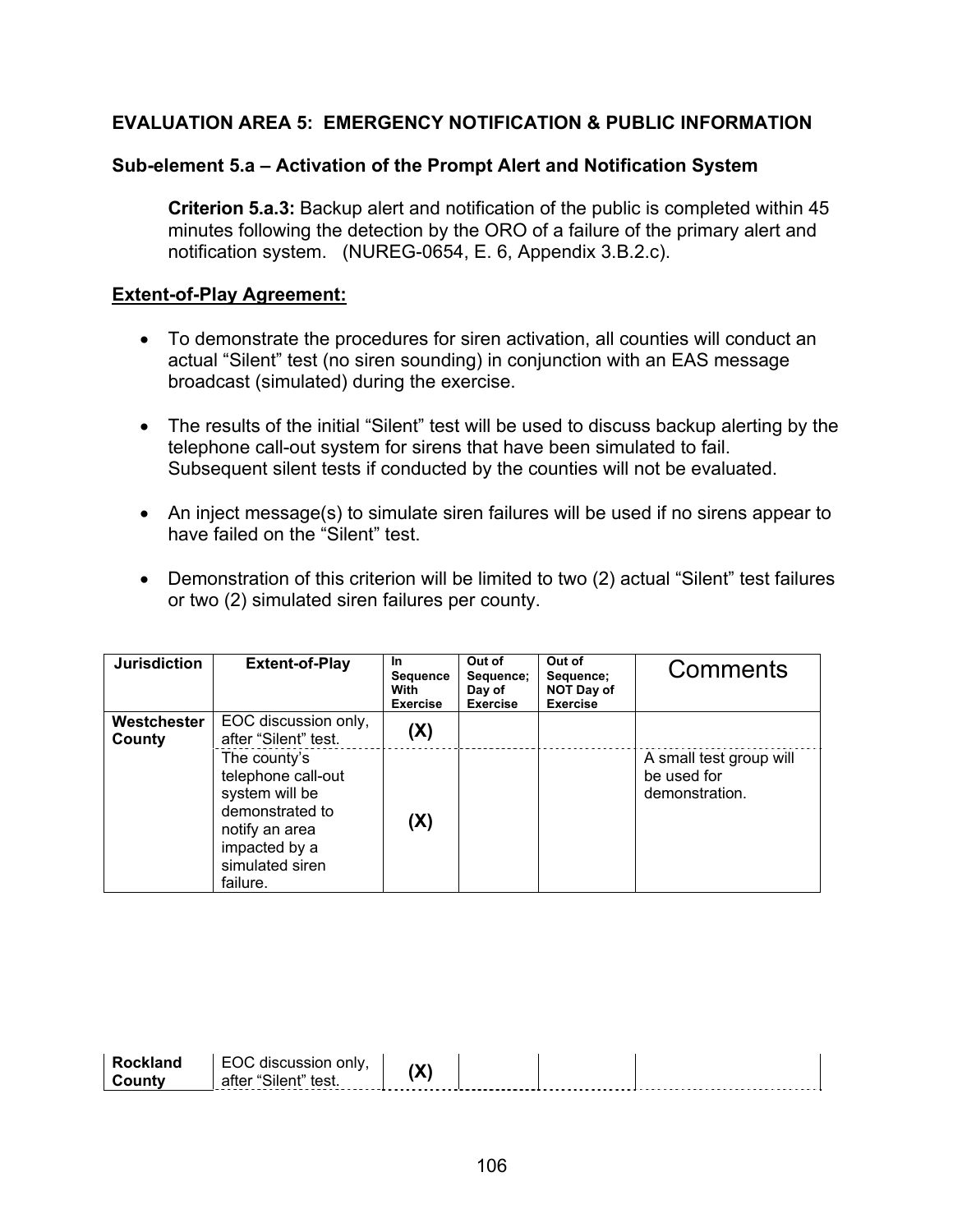| <b>Jurisdiction Exten</b> | t-of-Play                                                                                                                                 | <b>In</b><br><b>Sequence</b><br>With<br><b>Exercise</b> | Out of<br>Sequence:<br>Day of<br><b>Exercise</b> | Out of<br>Sequence:<br>NOT Day of<br><b>Exercise</b> | Comments                                                 |
|---------------------------|-------------------------------------------------------------------------------------------------------------------------------------------|---------------------------------------------------------|--------------------------------------------------|------------------------------------------------------|----------------------------------------------------------|
|                           | The county's<br>telephone call-out<br>system will be<br>demonstrated to<br>notify an area<br>impacted by a<br>simulated siren<br>failure. | (X)                                                     |                                                  |                                                      | A small test group will<br>be used for<br>demonstration. |
| Orange<br>County          | EOC discussion after<br>"Silent" test.                                                                                                    | (X)                                                     |                                                  |                                                      |                                                          |
|                           | The county's<br>telephone call-out<br>system will be<br>demonstrated to<br>notify an area<br>impacted by a<br>simulated siren<br>failure. |                                                         | (X)                                              |                                                      | A small test group will<br>be used for<br>demonstration. |
| Putnam<br>County          | EOC discussion after<br>"Silent" test.                                                                                                    | (X)                                                     |                                                  |                                                      |                                                          |
|                           | The county's<br>telephone call-out<br>system will be<br>demonstrated to<br>notify an area<br>impacted by a<br>simulated siren<br>failure. | (X)                                                     |                                                  |                                                      | A small test group will<br>be used for<br>demonstration. |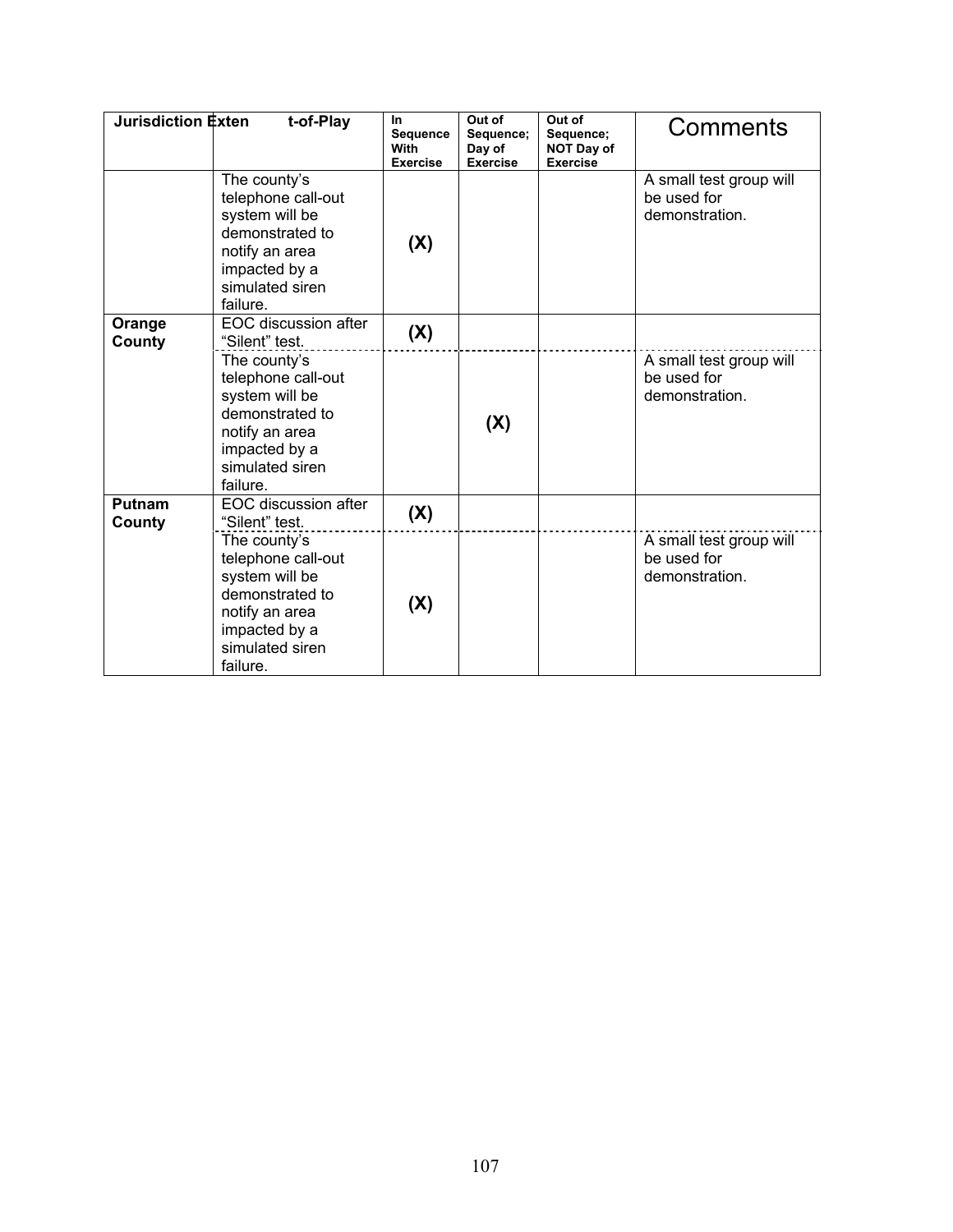### **EVALUATION AREA 5: EMERGENCY NOTIFICATION & PUBLIC INFORMATION**

### **Sub-element 5.b – Emergency Information and Instructions for the Public and the Media**

**Criterion 5.b.1:** OROs provide accurate emergency information and instructions to the public and the news media in a timely manner. (NUREG-0654, E. 5, 7; G.3.a, G.4.c).

### **PUBLIC INSTRUCTION AND EMERGENCY INFORMATION**

### **Extent-of-Play Agreement:**

- Four (4) simulated EAS Follow-On News Releases (one for each county, if applicable) **following an EAS message containing protective actions** may be actually distributed to the LP-1 EAS radio station via the JIC website. The EAS Follow-On News Releases from each county may not necessarily apply to the same EAS Message.
- West. Co. will also post News Releases (and EAS messages) to the county "Exercise" website.
- All simulated EAS Follow-On News Releases will be available to the media via the JIC website.

### **EMERGENCY INFORMATION**

### **Extent-of-Play Agreement:**

- At least two (2) media briefings will be conducted and evaluated. The briefings to be evaluated will be selected by a State Controller with concurrence from the lead JIC FEMA evaluator. Preparation and scheduling activities for **all** media briefings will be conducted in accordance with the JIC procedures.
- Audio/Video conference links from the County EOCs to the JIC will be utilized for media briefings.

### **PUBLIC INQUIRY**

### **Extent-of-Play Agreement:**

• The public inquiry function will be staffed for evaluation at two (2) locations: the New York State Tax and Finance Call Center in Albany (~6 people including a supervisor) and the Westchester County Public Inquiry Call Center in White Plains (~10 people including a supervisor).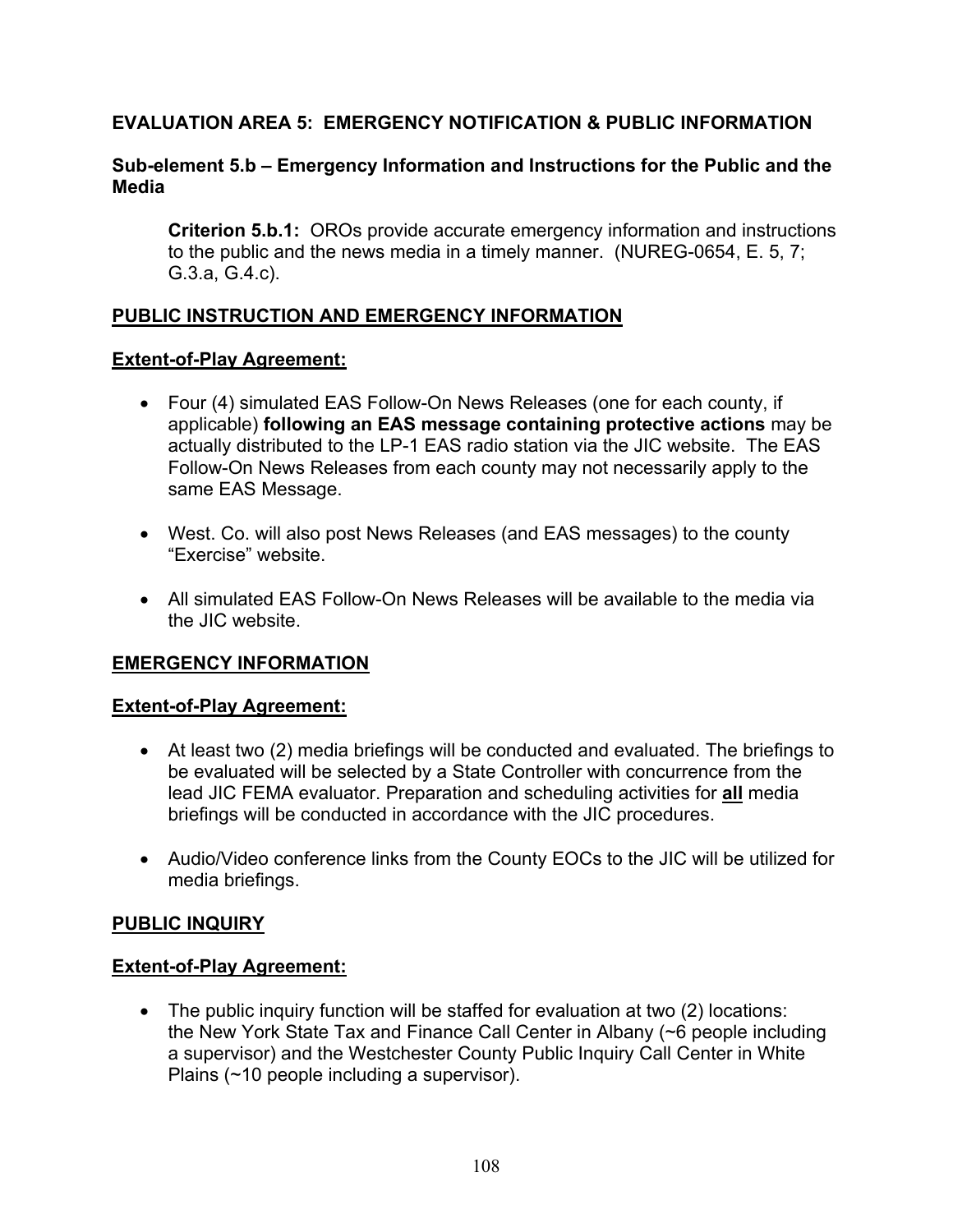- Inject messages will indicate false or misleading information to enable the public inquiry function to identify trends and false rumors at both locations.
- Coordination of trends and false information will be conducted on the PIO Coordination line.
- Media Monitoring will be conducted at the JIC.
- Callbacks from the NYS Tax and Finance Call Center in Albany may be simulated.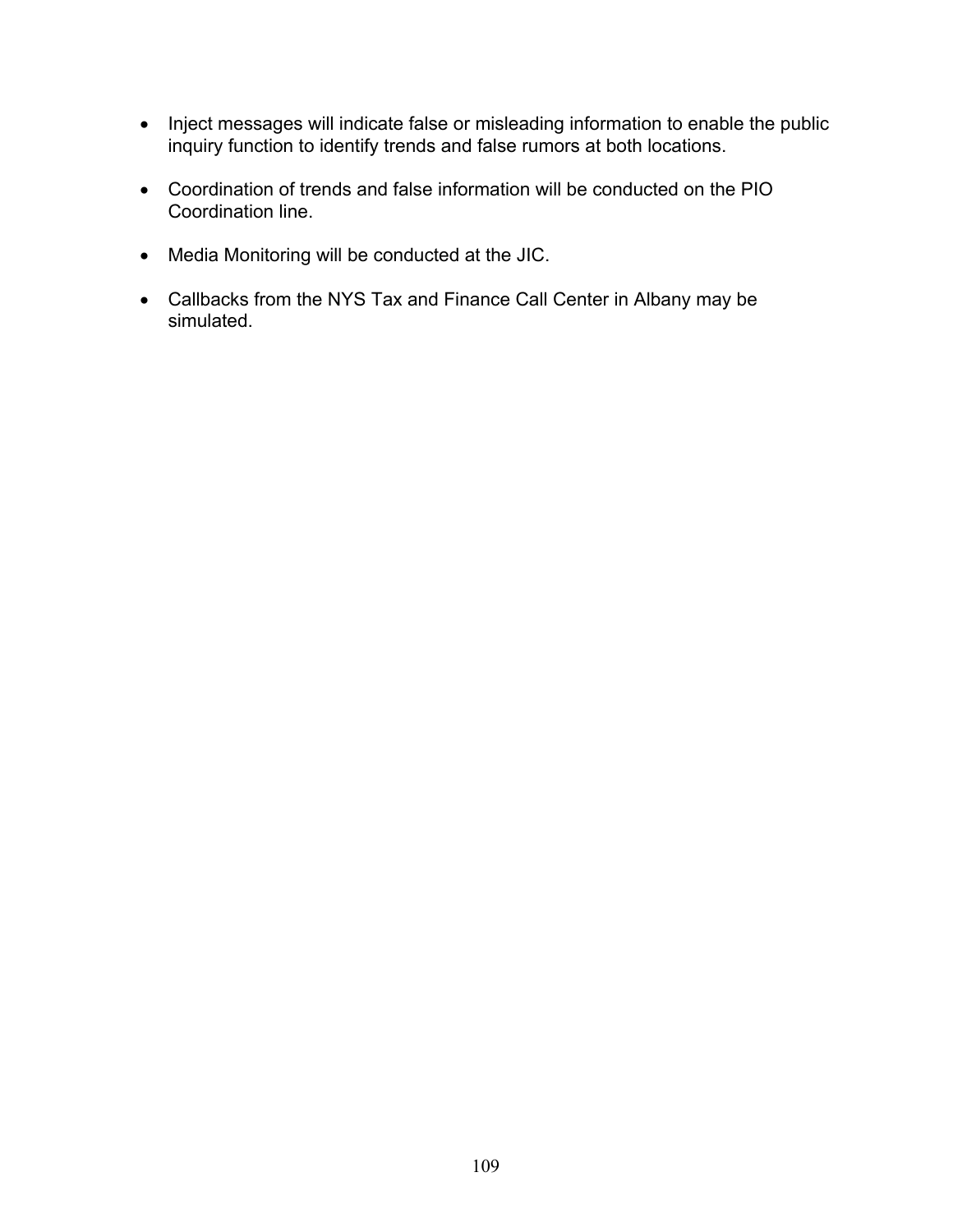### **Sub-element 6.a – Monitoring and Decontamination of Evacuees and Emergency Workers, and Registration of Evacuees**

**Criterion 6.a.1:** The reception center/emergency worker facility has appropriate space, adequate resources, and trained personnel to provide monitoring, decontamination, and registration of evacuees and/or emergency workers. (NUREG-0654, J.10.h; J.12; K.5.a)

### **Extent-of-Play Agreement:**

- Reception centers will be demonstrated as per the offsite extent of play activities schedule. Additional reception centers will be evaluated (baseline evaluations 2008-2013) as agreed to by FEMA, NYSEMO and each county EMO.
- At least 1/3 of the required monitors will be present and at least six (6) simulated evacuees will be monitored.
- Initial personnel monitoring staff will be demonstrated as tabulated below. Staff will be provided to simulate evacuees.

| <b>Number of Persons for Initial Personnel Monitoring</b> |                         |                           |                       |                                |  |  |  |  |  |
|-----------------------------------------------------------|-------------------------|---------------------------|-----------------------|--------------------------------|--|--|--|--|--|
| Category                                                  | Orange<br><b>County</b> | <b>Rockland</b><br>County | Westchester<br>County | <b>Putnam</b><br><b>County</b> |  |  |  |  |  |
| <b>Radiological monitors</b><br>for initial monitoring    | (See Note 4)            | (See Note 4)              | (See Note 4)          | (See Note 1)                   |  |  |  |  |  |
| <b>Other Personnel</b>                                    | (See Note 5)            | (See Note 2)              | (See Note 5)          | (See Note 3)                   |  |  |  |  |  |
| <b>No. of Portal Monitors</b>                             |                         |                           |                       |                                |  |  |  |  |  |

*Note 1: One monitor for portal monitoring; one monitor for hand held monitoring.* 

*Note 2: Evacuees will be monitored, then either given a "clean" card or directed to decontamination area.* 

*Note 3: Evacuees will be monitored, then either hand-stamped clean or directed to decontamination area.* 

*Note 4: Two monitors for portal monitoring and 1 monitor available for hand held monitoring .* 

*Note 5: Evacuees will be monitored, then directed to a "clean" area or to decontamination area.* 

- The number of decontamination personnel, vehicle monitoring/decon personnel and social services personnel demonstrating this criterion will be in accordance with each county's plans and procedures.
- Vehicle monitoring will be conducted in accordance with plans.
- There will be only a representative sample of supplies available at each facility.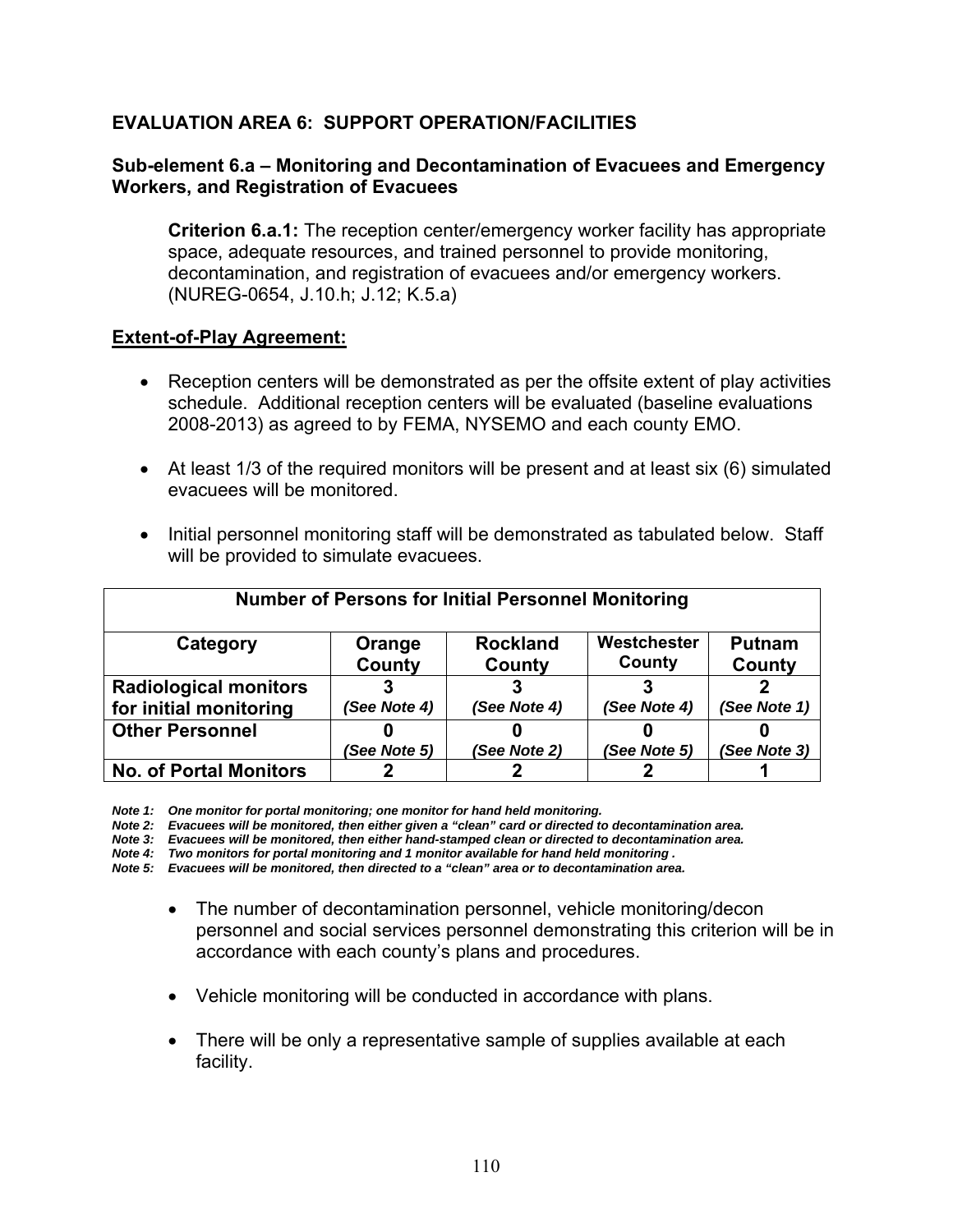- As necessary, decontamination techniques will be simulated. At the PMC, activities that may damage property (such as parking vehicle on grass) are to be simulated.
- The monitoring and decontamination teams will not be suited up in anticontamination clothing. However, all required materials will be available for inspection. The initial use of gloves will be demonstrated.
- Reception Center floors may be covered with a representative sample of paper/plastic during this demonstration. However, all required materials will be available for inspection.
- One decon area will be set up and used to demonstrate both male and female decontamination technique by appropriate personnel.
- Portal monitors will be operated in accordance with each county's procedures. Portal monitors are checked with a check source to verify operability and the capability to meet the FEMA portal monitor standard (1μCi Cs-137 at midline).
- Monitoring and decontamination capabilities for a school reception center (Rockland County only) will be demonstrated as per the Offsite Extent-of-Play Activities Schedule.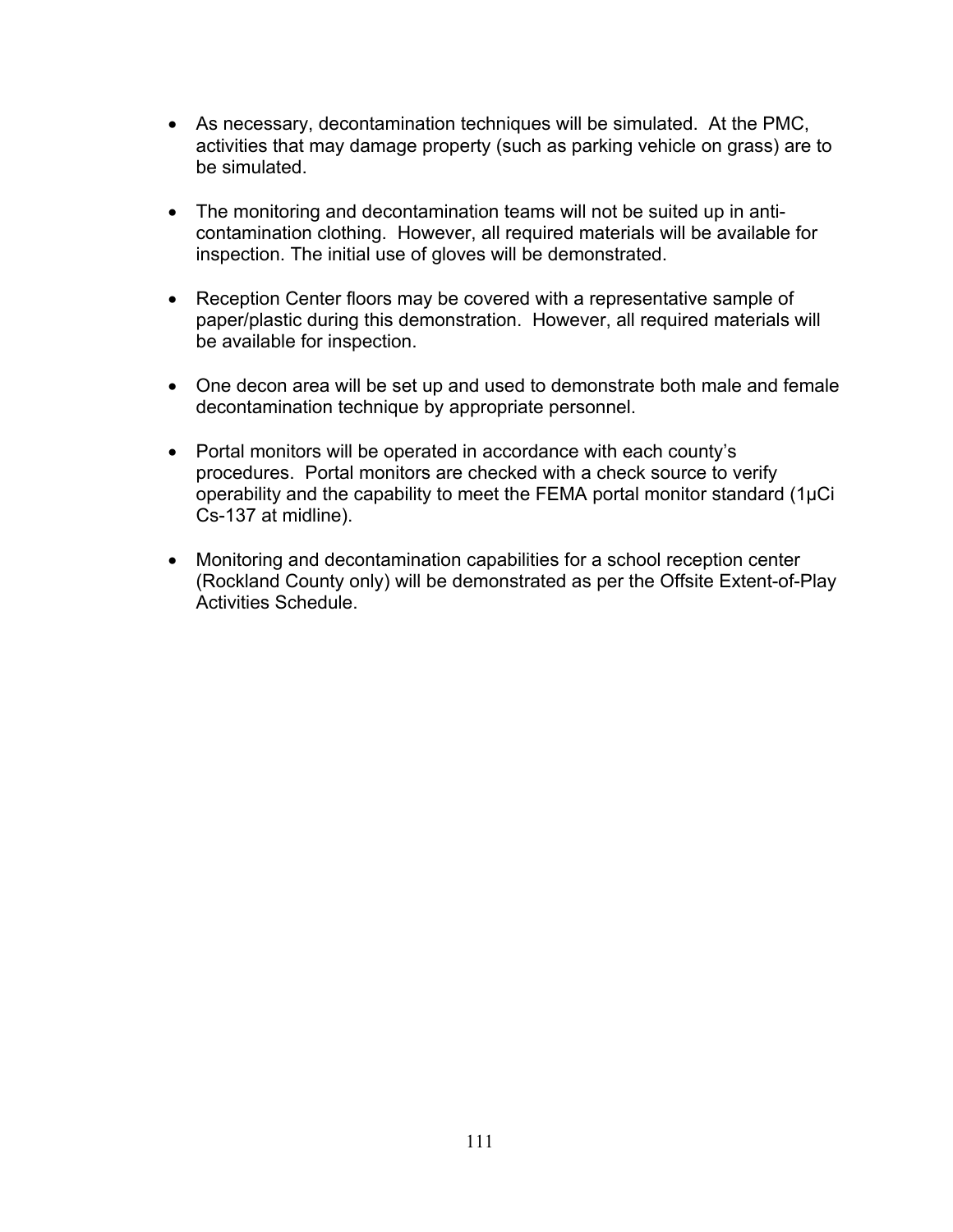### **Sub-element 6.b – Monitoring and Decontamination of Emergency Worker Equipment**

**Criterion 6.b.1:** The facility/ORO has adequate procedures and resources for the accomplishment of monitoring and decontamination of emergency worker equipment including vehicles. (NUREG-0654, K.5.b)

- Emergency Worker Personnel Monitoring Centers (EWPMC) will be demonstrated as per the offsite extent-of-play agreement schedule.
- Each facility will demonstrate the following:
	- At least two (2) monitors for personnel decontamination (1 male and 1 female);
	- At least one (1) monitor for vehicle monitoring;
	- At least one (1) monitor for vehicle decontamination.
- The monitoring and decontamination teams will not to be suited up in anticontamination clothing. However, all required materials will be available for inspection. The initial use of gloves will be demonstrated.
- Decontamination actions are to be simulated. At the PMC, activities that may damage property (such as parking vehicles on grass) are to be simulated.
- EWPMC floors may be covered with a representative sample of paper/plastic during this demonstration. However, all required materials will be available for inspection.
- One (1) portal monitor for personnel monitoring will be demonstrated by Westchester and Rockland Counties. Two (2) portal monitors for personnel monitoring will be demonstrated by Orange County.
- One decon area will be set up and used to demonstrate both male and female decontamination technique by appropriate personnel.
- The Portal monitor will be operated in accordance with each county's procedures. Portal monitors are checked with a check source to verify operability and the capability to meet the FEMA Portal Monitor standard (1 uCi Cs-137 at midline).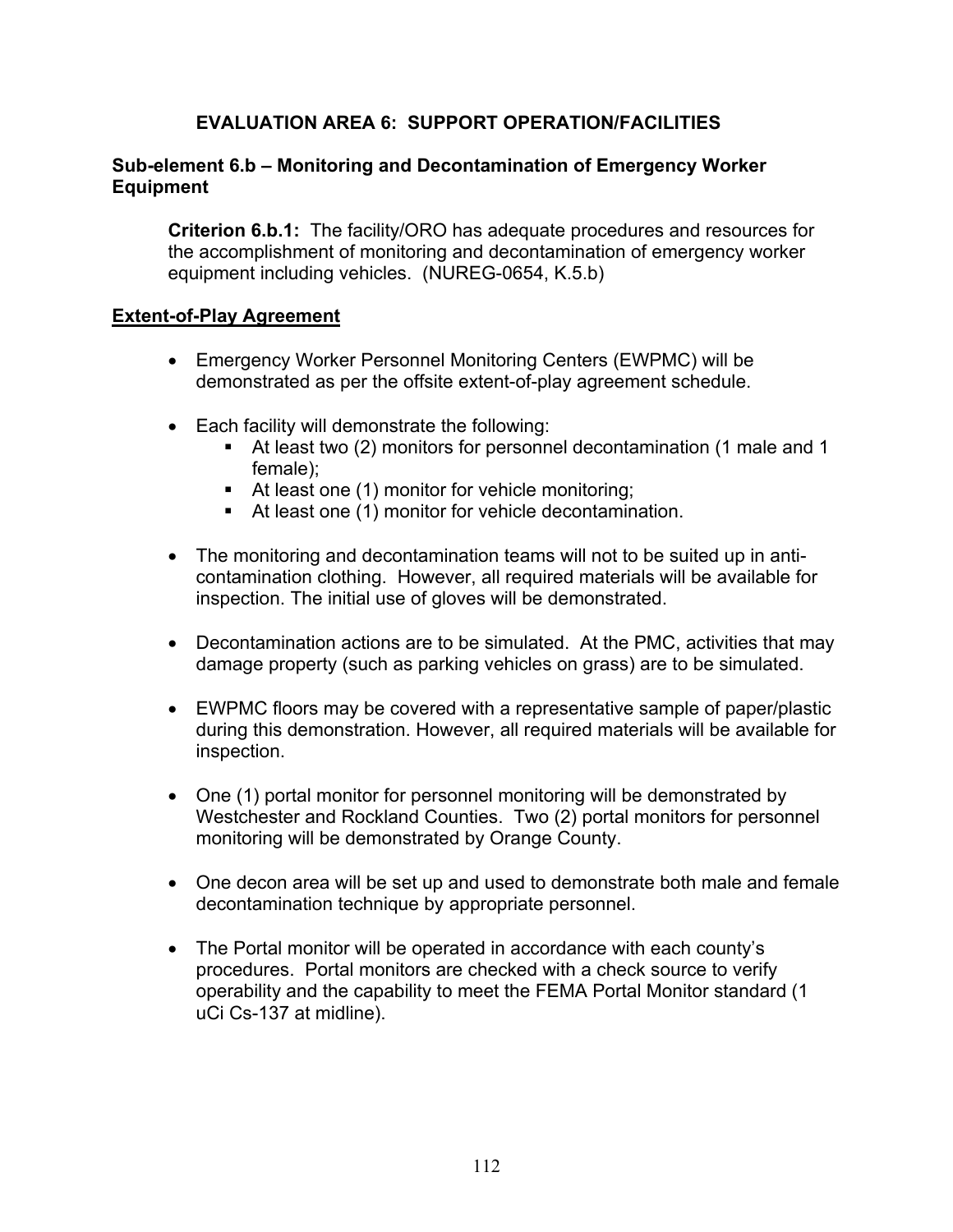### **Sub-element 6.c - Temporary Care of Evacuees**

**Criterion 6.c.1:** Managers of congregate care facilities demonstrate that the centers have resources to provide services and accommodations consistent with American Red Cross planning guidelines (found in MASS CARE-Preparedness Operations, ARC 3031). Managers demonstrate the procedures to assure that evacuees have been monitored for contamination and have been decontaminated as appropriate prior to entering congregate care facilities. (NUREG-0654, J.10.h, J.12).

- This criterion will be demonstrated at the following facility only:
	- o Orange Co. Middletown H.S., Middletown, NY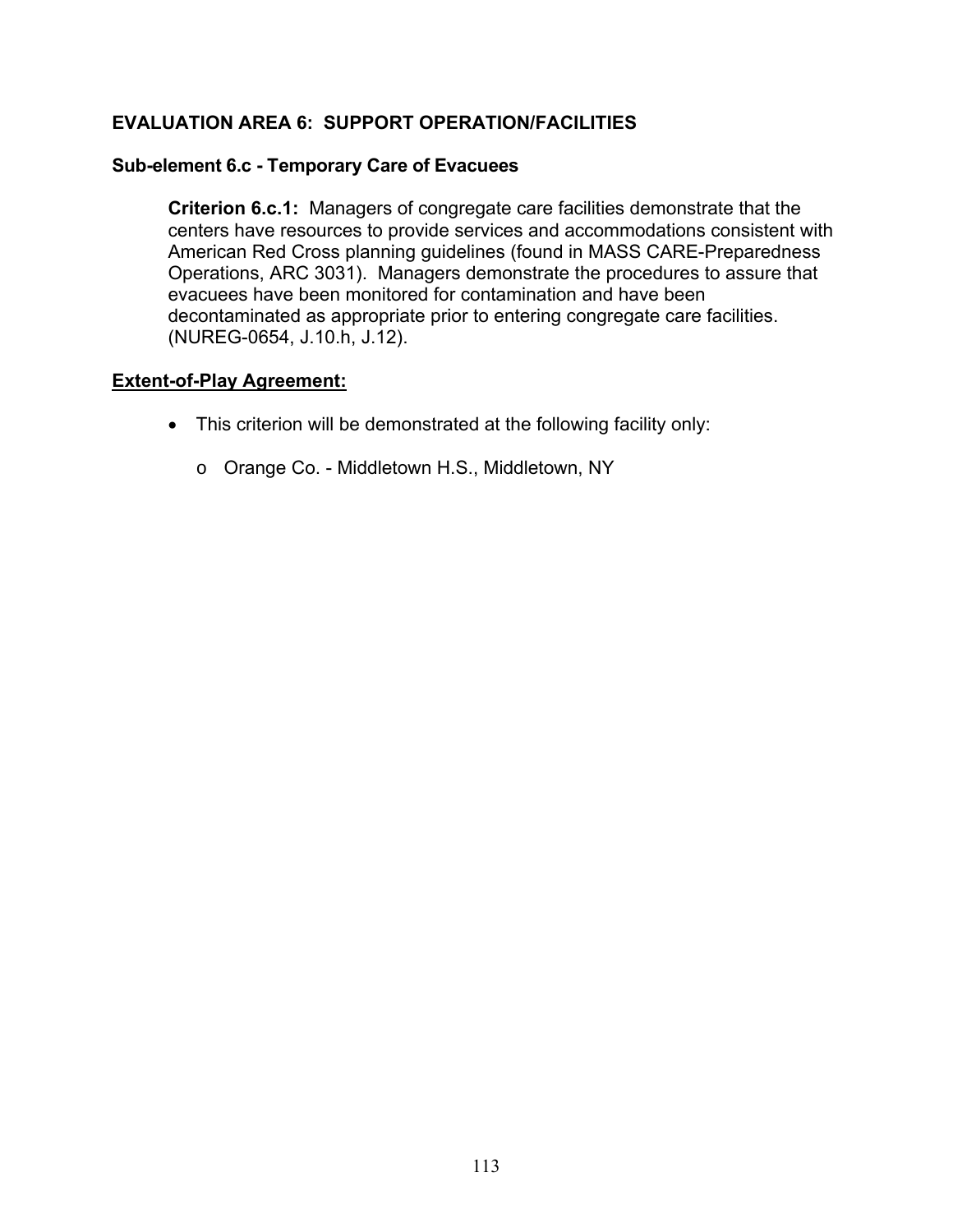### **Sub-element 6.d - Transportation and Treatment of Contaminated Injured Individuals**

**Criterion 6.d.1:** The facility/ORO has the appropriate space, adequate resources, and trained personnel to provide transport, monitoring, decontamination, and medical services to contaminated injured individuals. (NUREG-0654, F.2; H.10; K.5.a, b; L.1, 4)

- MS-1 drills for the four EPZ counties will be conducted as per the Offsite Extent-Of-Play Activities Schedule.
- The use of flashing lights and sirens for exercise play is not required.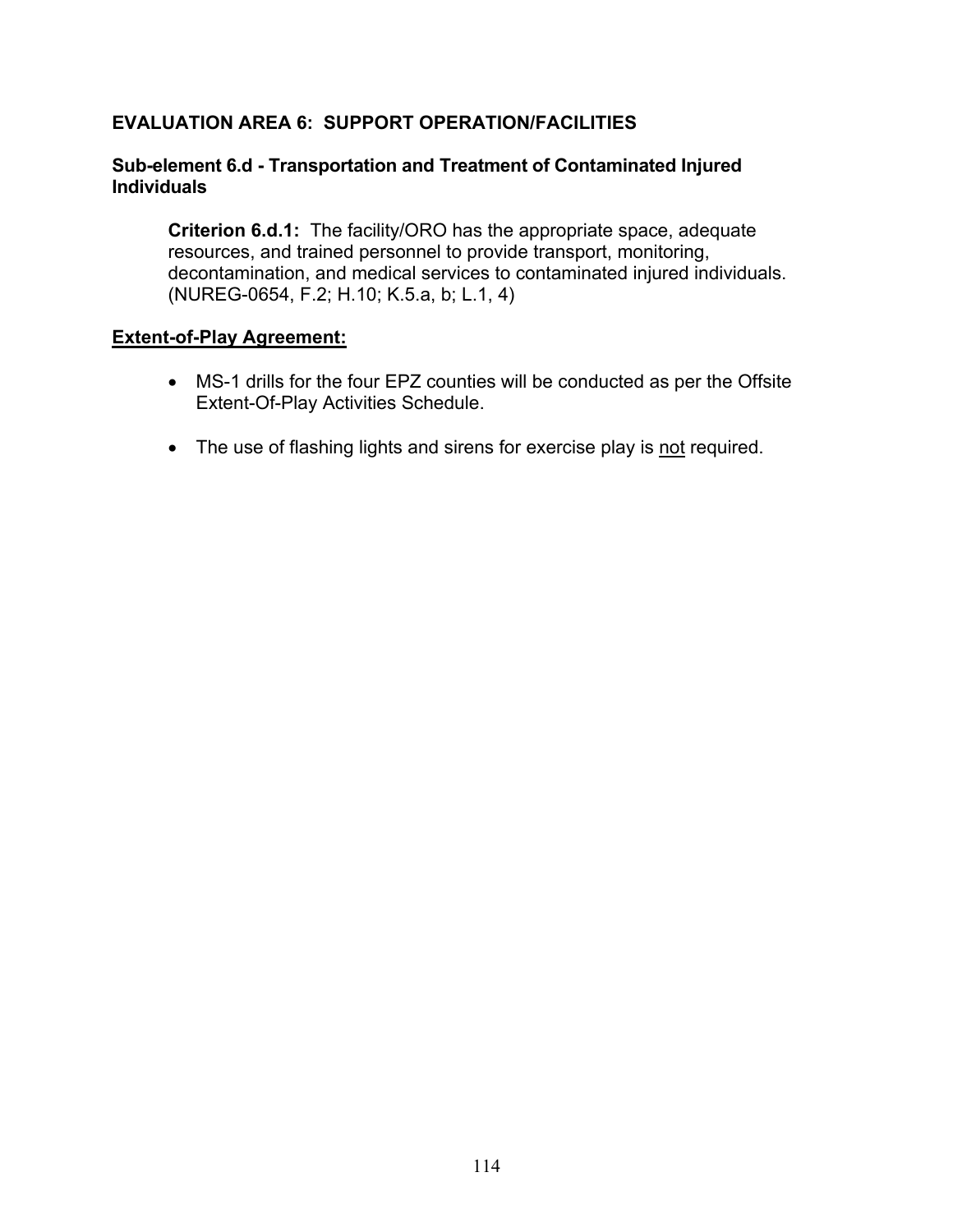# **Appendix 4**

# **ENTERGY NUCLEAR NORTHEAST INDIAN POINT ENERGY CENTER, UNIT 3 DECEMBER 3, 2008 FEMA/NRC Exercise**

### **Initial Condition**

Indian Point Unit 3 Nuclear Power Plant has been operating for the last 500 days at 100% power. Plant operations personnel are completing shi ft turnover. #32 480 volt emergency diesel generator (EDG) was taken out of service 48 hours ago for a malfunctioning gov ernor. Maintenance work has been completed and the diesel has been running for 30 minutes as part of the post work test. Unit #3 will be required to start a plant shut down in 2 hour sunless the test on #32 EDG passes. The 13.8kv/6.9 kV transformer to the Unit #3 13. 8kv electrical bus shorted out 10 hours ago and was disconnected and denergized. The Unit #3 6.9kv bus emergency power diesel generator (Appendix R) needed to be taken out of service to allow work on the 13.8kv electrical bus. #33 safety Injecti on pump SI Pump) is out-of- service for motor and electrical circuit breaker preventive mainte nance. The Local Government Radio (LGR) is also out of service.

Meteorological Data is Pasquill Category: E. Wind Speed: 4.5 m/s. Wind Direction from 30 degrees. Skies are cloudy with a temperature of 35 degrees.

Indian Point Unit 2 Nuclear Power Plant has been operating for the last 200 days at 100% power. The only equipment out of service is the LGR.

### **Narrative Summary**

Approximately 5 minutes after the new crew takes over the shift a Nuclear Plant Operator will call the simula tor Central Co ntrol Room (CCR) a nd inform the crew tha t #32 480 v olt emergency diesel generator (EDG) tripped and failed its retest. A plant shutdown will be required.

Soon after, a loss of offsite power will occur due to a fault on the station auxiliar y transformer. Operators will identify entry conditions fo r procedure AOP-138KV-1, "Loss of Power to 6.9KV bus 5 and/ or 6". While performing steps, the main generator and the turbine will trip. Operators will enter procedur e E-0 "Reactor Trip or Safety Injection". The crew will be required to establish auxiliary feedwater flow to the steam generators. #31 480 volt emergency diesel generator (EDG) will initially start and then it will fail.

| 0800                               | 0858                                                                   | 1120                                                                 | 1220                            | 1335             | 1455                          | 1555                           |  |
|------------------------------------|------------------------------------------------------------------------|----------------------------------------------------------------------|---------------------------------|------------------|-------------------------------|--------------------------------|--|
| <b>INITIAL</b><br><b>CONDITION</b> | <b>SITE AREA</b><br><b>EMERGENCY</b><br><b>DECLARED</b><br>(EAL 6.1.4) | <b>GENERAL</b><br><b>EMERGENCY</b><br><b>DECLARED</b><br>(EAL 1.2.2) | <b>RELEASE</b><br><b>BEGINS</b> | <b>WINDSHIFT</b> | <b>RELEASE</b><br><b>ENDS</b> | <b>EXERCISE</b><br><b>ENDS</b> |  |
|                                    |                                                                        |                                                                      | .                               |                  |                               |                                |  |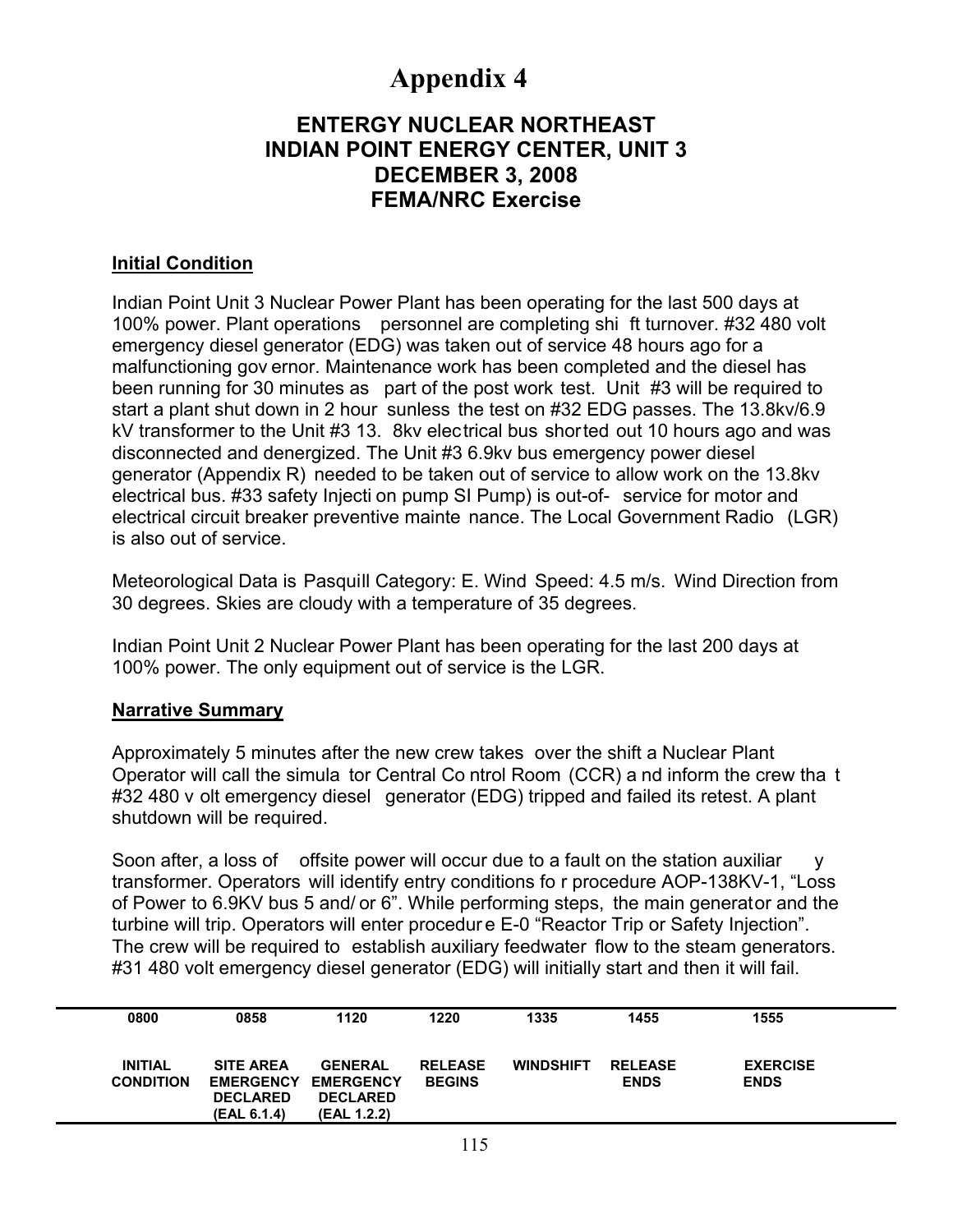# **ENTERGY NUCLEAR NORTHEAST INDIAN POINT ENERGY CENTER, UNIT 3 DECEMBER 3, 2008 FEMA/NRC Exercise**

After auxiliary feedwater fl ow is established to the steam generators, #33 emergency diesel gen erator will trip (shut down). Unit #3 will now have a total loss of all power, normal and back up. Unit #3 Operators will enter procedure ECA-0.0, "Loss of All AC Power." A **Site Area EmergenW** should be declared, based on Emergency Action Level (EAL) 6.1.4 " Loss of All AC Power > 15 minutes and inability to power required core cooling systems".

The reactor coolant pump (RCP) seals begin to fail due to loss of electrical power.

A 3500 gallon per minute loss of reactor coolant (LOCA) occurs.

OSC field teams will be successful in restoring #33 emergency diesel generator. After power is restored the operators will take actions to restore make up water (charging flow) to the reactor coolant system. The field tea m will be dispatched to align the refueling water storage tank (RWST) to the charging pump suction. (Charging flow will not be established before red path core cooling conditions exist.) Operators will complete required act ions in procedure EC A-0.0 and transition to procedur e ECA-0.2 "Loss of All AC Power Recovery with SI Required."

Operators will attempt to start #31 safety injection pump; however it will trip automatically. The control room will dispatch operators to investigate. The reactor vessel level indicating system (RVLIS) begins to decrease be low 33% and reactor core exit temperatures (CETs) increase greater than 715°. This would indicate the fuel is not being cooled and is over heating. This condition results in a Red Path in core cooling. Actions to reduce temperatur e less than 715° will be unsuccessful. Conditions for a **General Emergency** (GE) will exist and a GE shoud be declared base upon EAL 1.2.2 "Red Path Core Cooli ng and Functional restoration actions taken and procedures not effective within 15 minutes".

To facilitate the objectives of a site radiological release, the radiation detectors in t he vapor containment building (R25/26) will be ramped from 1R to 800R and radiation monitors R2 and R7 will fail high. This will allow simulation of significant core damage.

Approximately 3 minutes after the GE is declared, alignment to the RWST will be successful. Operators will start a charging pump and NPOs will be successful in

| 0800                               | 0858                                                                   | 1120                                                                 | 1220                            | 1335             | 1455                          | 1555                           |  |
|------------------------------------|------------------------------------------------------------------------|----------------------------------------------------------------------|---------------------------------|------------------|-------------------------------|--------------------------------|--|
| <b>INITIAL</b><br><b>CONDITION</b> | <b>SITE AREA</b><br><b>EMERGENCY</b><br><b>DECLARED</b><br>(EAL 6.1.4) | <b>GENERAL</b><br><b>EMERGENCY</b><br><b>DECLARED</b><br>(EAL 1.2.2) | <b>RELEASE</b><br><b>BEGINS</b> | <b>WINDSHIFT</b> | <b>RELEASE</b><br><b>ENDS</b> | <b>EXERCISE</b><br><b>ENDS</b> |  |
|                                    |                                                                        |                                                                      | .                               |                  |                               |                                |  |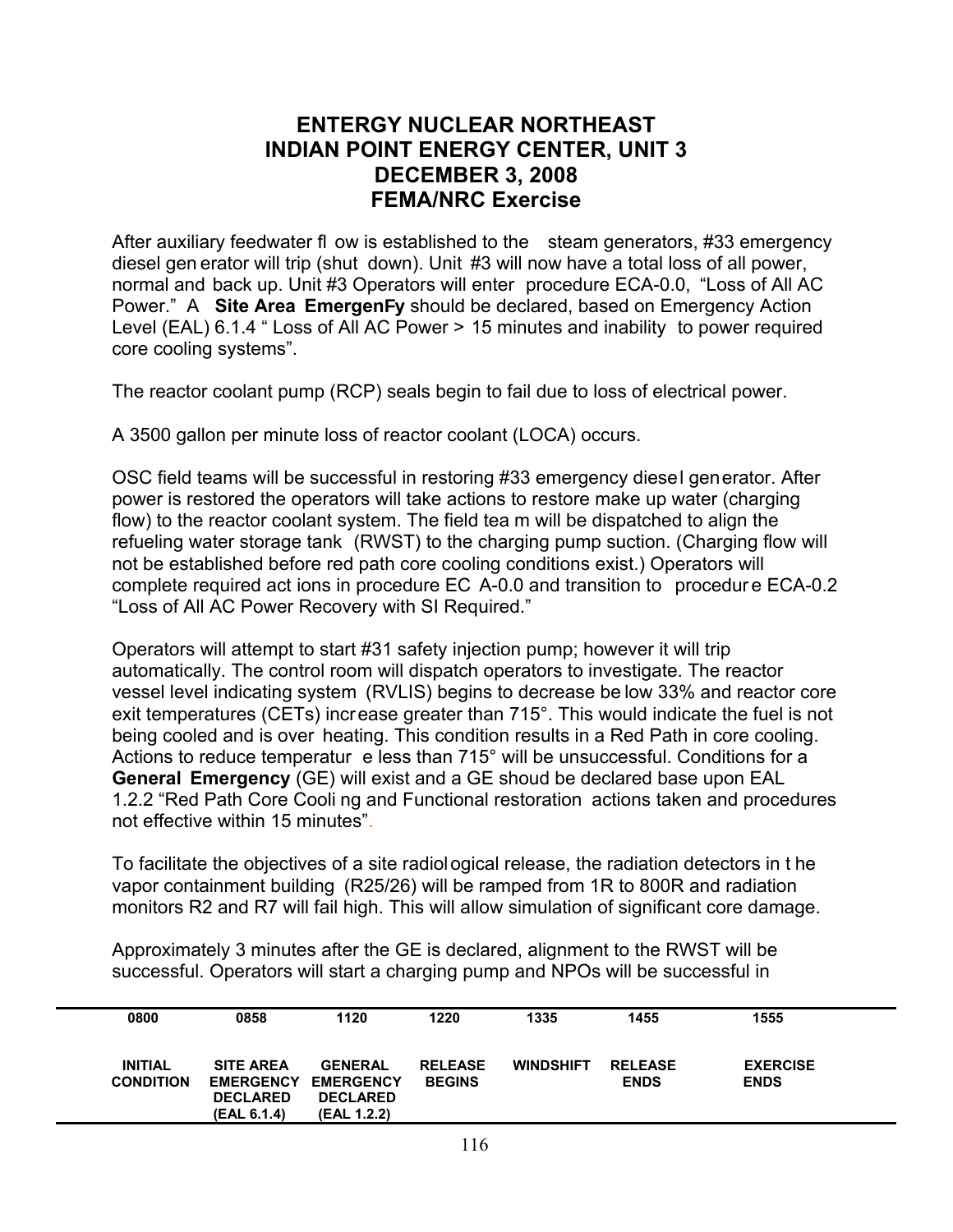# **ENTERGY NUCLEAR NORTHEAST INDIAN POINT ENERGY CENTER, UNIT 3 DECEMBER 3, 2008 FEMA/NRC Exercise**

returning #31 safety injection (SI) pump to se rvice. Operators will complete the required actions for power restoration and transition to procedure FR C-1, "Inadequate Core Cooling". OSC field teams will be successful in restoring #31 emergency diesel generator. Simulator CCR should start #31 residual heat removal (RHR) and #32 safety injection (SI) pumps. Within 1 minute after they start, both will trip on overcurrent. These pumps will not be repaired. Core cooling flow will be limited through out the exercise to preclude operators from establishing cold leg recirculation.

A monitored radiological release from cont ainment occurs. The release will be detected by rising levels on plant vent radiation m onitors R-1 4 and R-27. The source of the release will be from a failed containment penetration for post accident containment venting.

Meteorological data will change causing additional Protective Action Recommendations (PARs) to be generated. Meteorological data will change to WS = 4.5 m/s, WD from 150 $^{\circ}$ , and Pasquill = E.

Radioactive releas e will be stopped by the Repai r and Corrective Action team being successful in repairing containment penetration.

OSC field teams will be successful in rest oring #32 EDG. Simulator CCR should start #32 Containment Spray Pump, #32 RHR pump, and #35 Fan Cooler Unit.

After consultation with the Onsite and Offsite Exercise Controller Organization and determination that all objectives have been given ample opportunity for demonstration by BOTH onsite and offsite responders, the Exercise will end.

| <b>INITIAL</b><br><b>WINDSHIFT</b><br><b>GENERAL</b><br><b>RELEASE</b><br><b>RELEASE</b><br><b>EXERCISE</b><br><b>SITE AREA</b> | 1555        | 1455        | 1335 | 1220          | 1120             | 0858             | 0800             |  |
|---------------------------------------------------------------------------------------------------------------------------------|-------------|-------------|------|---------------|------------------|------------------|------------------|--|
| <b>DECLARED</b><br><b>DECLARED</b><br>(EAL 1.2.2)<br>(EAL 6.1.4)                                                                | <b>ENDS</b> | <b>ENDS</b> |      | <b>BEGINS</b> | <b>EMERGENCY</b> | <b>EMERGENCY</b> | <b>CONDITION</b> |  |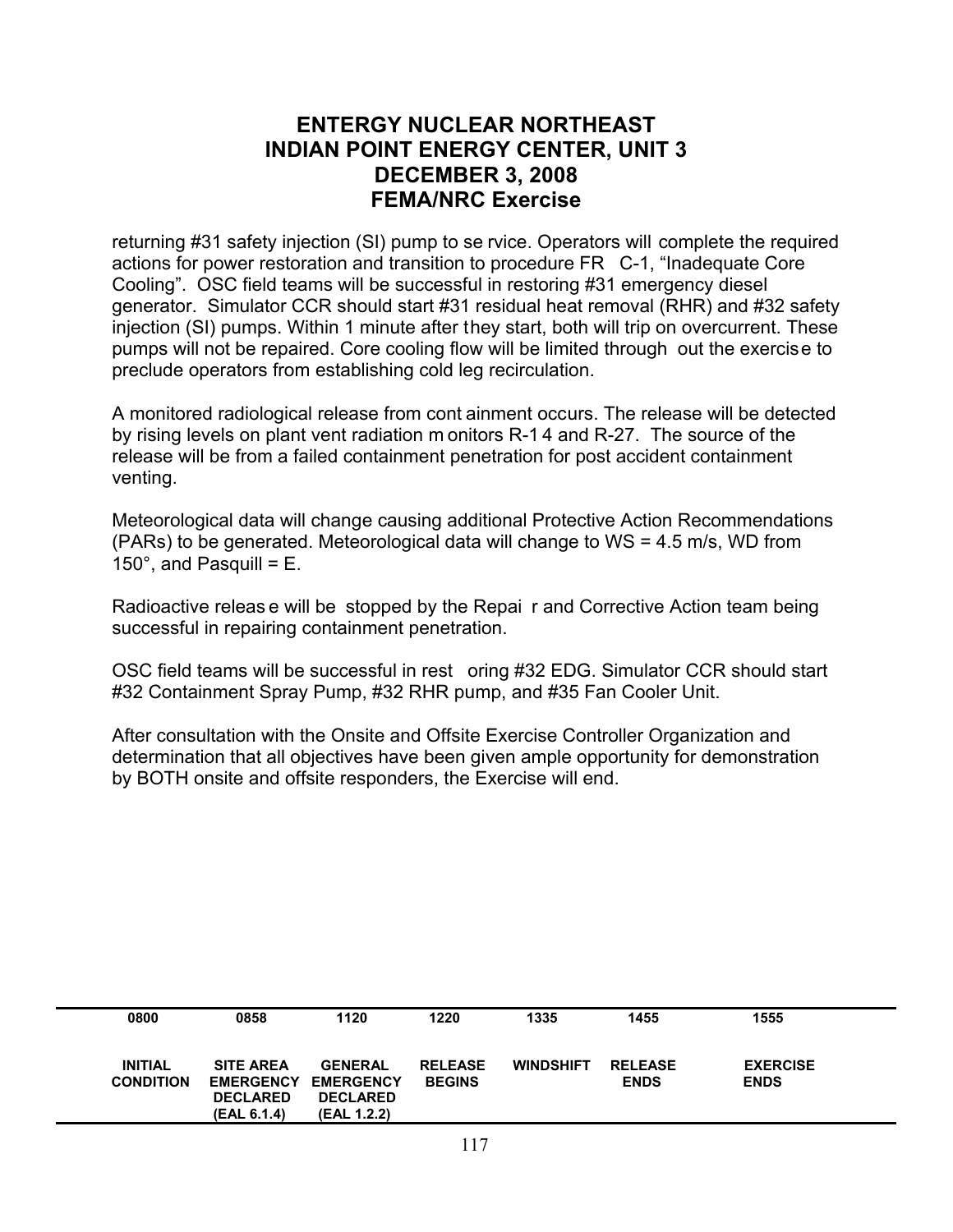# APPENDIX 5

### **PLANNING ISSUES**

### **1**. **Orange County - Field Monitoring Team 2**

**ISSUE NO:** 32-08-3.b.1-P-01

**CONDITION:** While appropriate KI was available for use by emergency workers, the issuance of KI to FMTs was not in accordance with the current requirements of Procedure 24, "Exposure Control." This procedure also does not accurately reflect the intended manner of distribution of dosimetry and KI at the new Orange County EOC. Specifically, according to Procedure 24, Steps 5.2.1 and 5.2.5, issuance of dosimetry and KI to workers is the sole responsibility of the Emergency Worker Supervisor. However, current protocol at the Orange County EOC is for FMTs to deploy directly to the new EOC and begin inventory and operational checks without necessarily interfacing with an emergency worker supervisor. In this exercise, the RACES Team members assigned to the FMTs were performing the functions of dosimetry and KI issuance. However issuance of dosimetry or KI by anyone other than the Field Team supervisor is a deviation from Procedure 24 requirements. The RACES personnel did not use or have an appropriate procedure to accomplish this task and while dosimetry was appropriately provided to Team 1, KI was not.

When questioned about KI prior to dispatch, Team 1 technical members recalled that the KI was stored in a cabinet and they proceeded to obtain sufficient KI to take to the field. It is not clear whether this would have been accomplished had the question not been asked, however the existing exposure control Procedure 24, as implemented without the field team supervisor, did not drive KI issuance by the RACES support personnel. Other KI responsibilities, including providing instructions for continued use after initial authorization to take it, and instruction on the potential allergic reactions, were also not accomplished during issuance of KI or during the FMT briefing by the Field Team Coordinator. Lastly, the Form 3, Individual Radiation Exposure Record Form does not include a place to record KI expiration, although Procedure 22 - "Field Radiological Monitoring," Step 4.2.3 requires the Field Teams to record the KI expiration date on the form. Since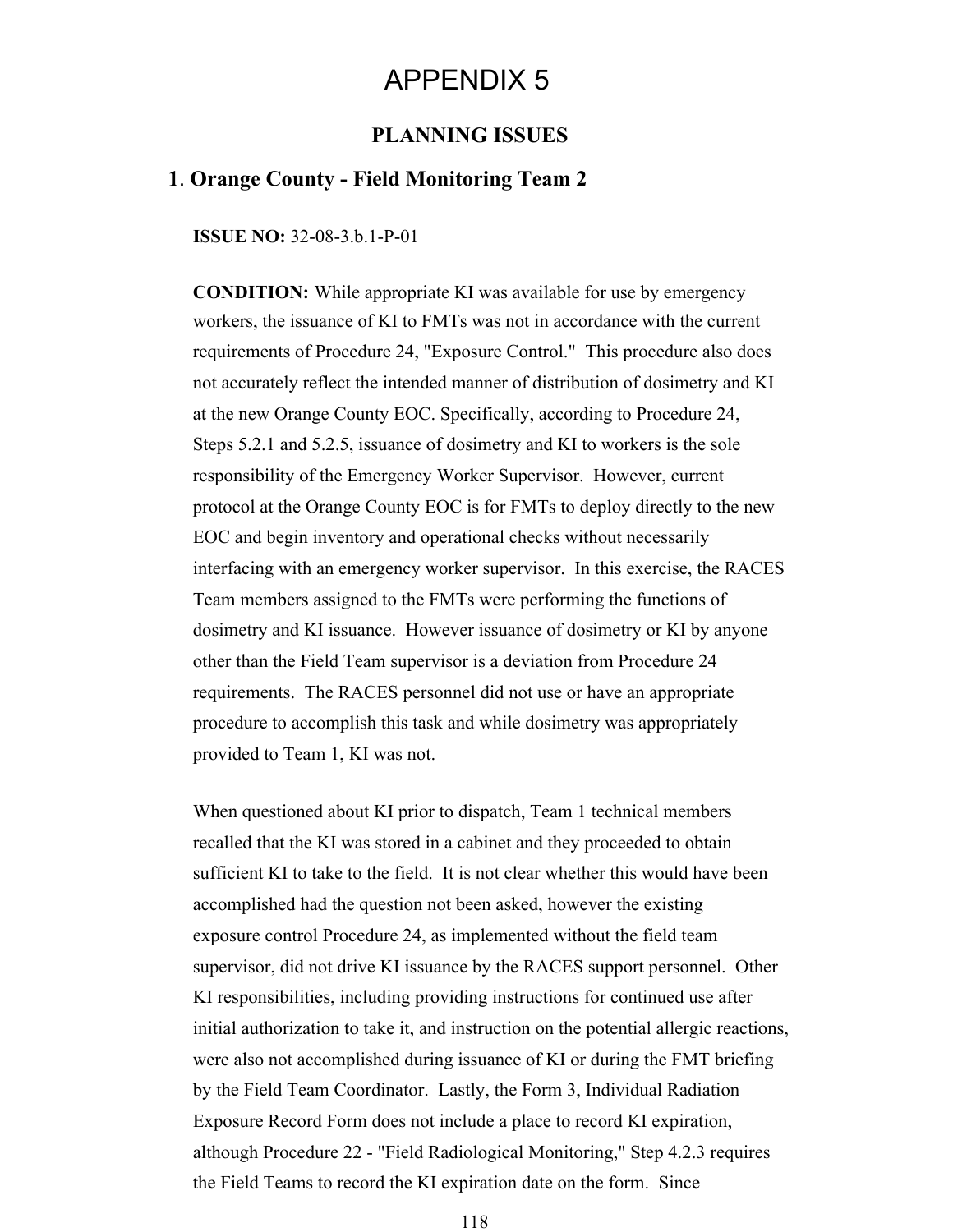Procedure 22 does not address RACES team member tasks and KI issuance was being done by RACES personnel and not technical team members using Procedure 22 for operational checks, this step in the procedure was never performed and the expiration date was not recorded on the Form 3 for team 1.

**POSSIBLE CAUSE:** Field Team Supervisor is no longer expected to engage with field teams at the time of inventory and operational checks and prior to dispatch. As such, the procedural steps for dosimetry and KI issuance assigned to this position were not completed.

**REFERENCE:** NUREG-0654, J.10 e.,f.

**EFFECT:** Field Teams could inadvertently be deployed to the field without KI in their posession and without adequate instruction as to side effects and use requirements in the days following an emergency.

**RECOMMENDATION**: Revise procedures to reflect proper issuance of dosimetry and KI. Also consider inclusion of KI tablets in field team kits.

### **2. Orange County - Field Monitoring Team 2**

**ISSUE NO:** 32-08-4.a.1-P-02

**CONDITION:** During the RM-14 operability check, neither the procedural instruction nor other mechanism (equipment label, etc) specified an acceptable range of readings needed to ensure the equipment was indeed operational and suitable for field use. In order to be properly tested for operability, a given instrument reading must fall within both a lower and upper range of values specific to the source being used. However Procedure 22, "Field Radiological Monitoring," states only that the Cs-137 check source must read greater than 10,000 cpm. No upper level is provided for which a higher reading would also indicate an equipment malfunction and no specific source is identified. The source provided in the kit delivered only 9000 cpm and the team then borrowed a check source from another kit and found that the instrument response with this source was well over the required 10000 cpm. No upper range was evaluated since the procedure (or other instruction) did not specify one.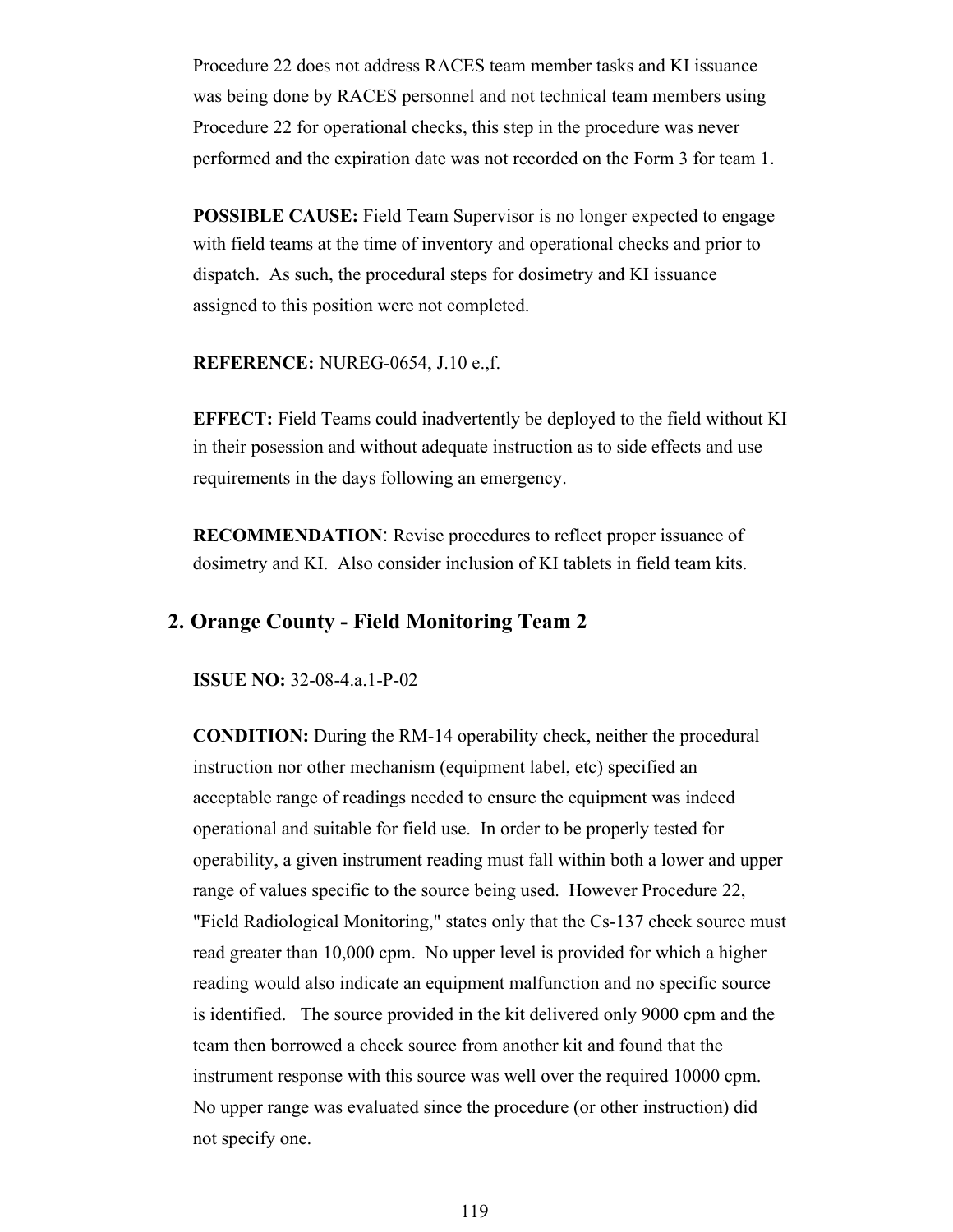**POSSIBLE CAUSE:** The procedures are not adequate in assuring the operability of the RM-14.

#### **REFERENCE**: NUREG 0654 H.10

**EFFECT**: Equipment may may pass operational test but still be defective due to insufficient testing criteria.

**RECOMMENDATION**: Update procedures for operational checks of equipment to include upper ranges specific to each source.

### **3. Orange County - Medical Services Hospital - St Lukes Cornwall Hospital**

I**SSUE NO:** 32-08-6.d.1-P-03

**CONDITION:** Use of the 44-9 probe with the Ludlum Model 14 survey meter should utilize the counts-per-minute (cpm) scale for detection of contamination. This is inconsistent with the contamination decision criteria designated in the hospital procedure, which provides action levels in mR/hr. The procedure specifies survey action levels of less than 0.05 mR/hr as background, 0.005-100 mR/hr as contamination, and greater than 100 mR/hr as heavy contamination.

**POSSIBLE CAUSE:** The procedure addresses risk in terms of radiation risk from exposure, rather than determining contamination level.

**REFERENCE:** NUREG-0654 K.5.a, FEMA-REP-22: Contamination Monitoring Guidance for Portable Instruments used for Radiological Emergency Response to Nuclear Power Plant Accidents.

**EFFECT:** Counts-per-minute is the proper unit for instrument readings when measuring beta-gamma emitting surface contamination. For purposes of accuracy and technical appropriateness, the proper scale should be utilized.

**RECOMMENDATION**: It is recommended that Procedure IP 1018 be revised to use decontamination decision criteria for individuals in cpm, consistent with FEMA-REP-22.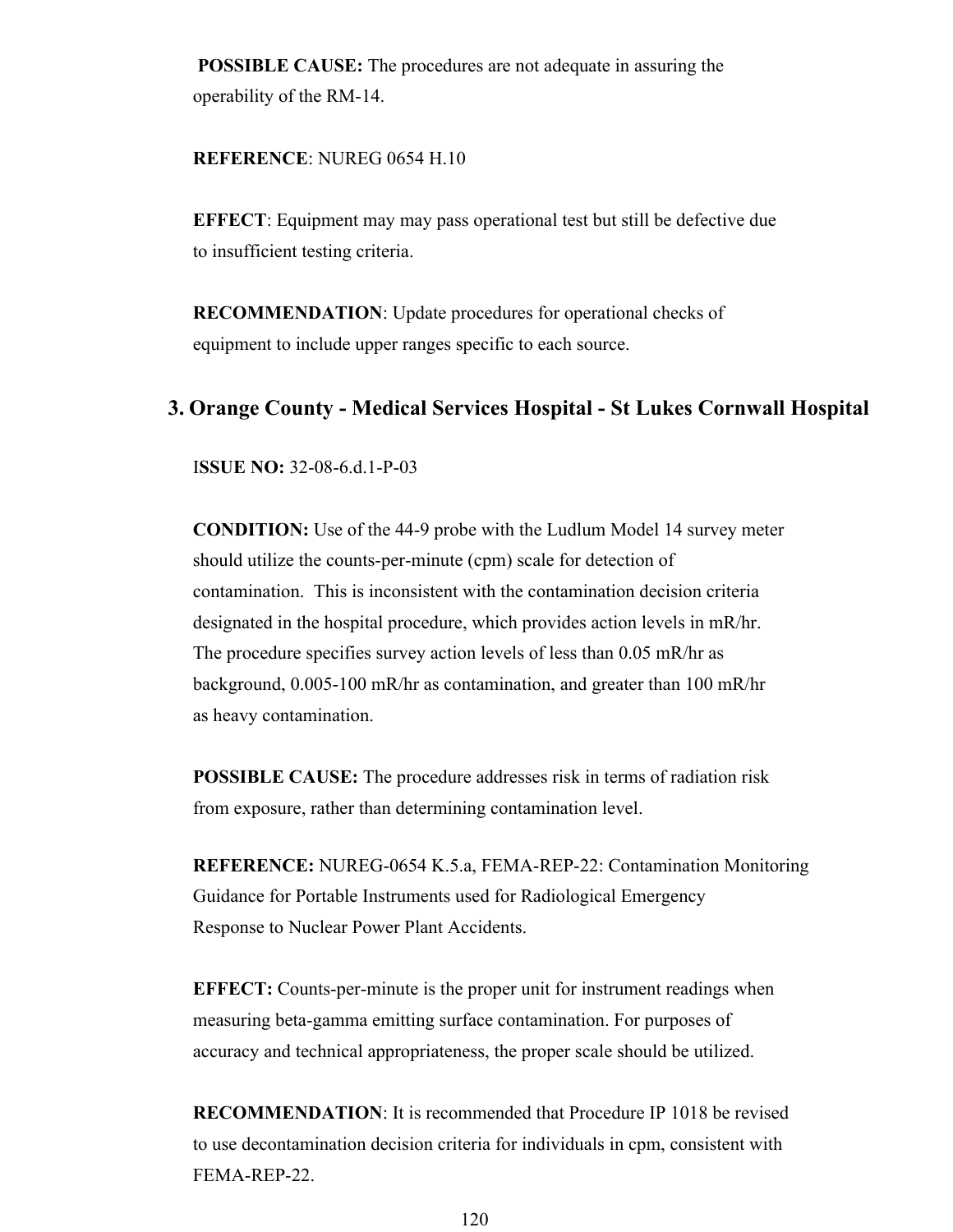# **4. Orange County - Medical Services Transport Cornwall Volunteer Ambulance Corps.**

 **ISSUE NO:** 32-08-6d1-P-04

 **CONDITION:** The crew from the Cornwall Volunteer Ambulance Corps and staff at the St. Luke's Cornwall Hospital were unaware of the procedure that requires the ambulance crew to report to an Orange County Emergency Worker Personnel Monitoring Center (EWPMC) if found to be contaminated after monitoring by hospital staff.

 **POSSIBLE CAUSE:** Lack of training and ambiguity in how the procedure is written.

 **REFERENCE**: F.2; H.10; K.5.a,b; L.1; L.4, Orange County RERP July 2006, Attachment 9: "Guidelines for the Treatment and Transport of Potentially Contaminated Injured People", Section III, Paragraph B, Page 10-23.

 **EFFECT:** If ambulance crew members are decontaminated and treated at the hospital instead of a dedicated County Emergency Worker Personnel Monitoring Center, this will take up space and hospital staff time that will be needed at the hospital Radiation Emergency Area (REA) for the treatment of the general public that may have been contaminated.

 **CORRECTIVE ACTION DEMONSTRATED:** In Attachment 9, Under Section III, Paragraph B, on page 10-23 in the Orange County RERP, it reads as follows:

B. For Rescue-Squad personnel:

- 1. Hospital personnel will perform a survey of clothing, ambulance, etc. upon arrival at the hospital before undertaking further activity.
- 2. If contaminated, discard clothing in container marked "Radioactive"
- 3. All rescue-squad personnel that are found to be contaminated should report to an activated Orange County Emergency Worker Personnel Monitoring Center.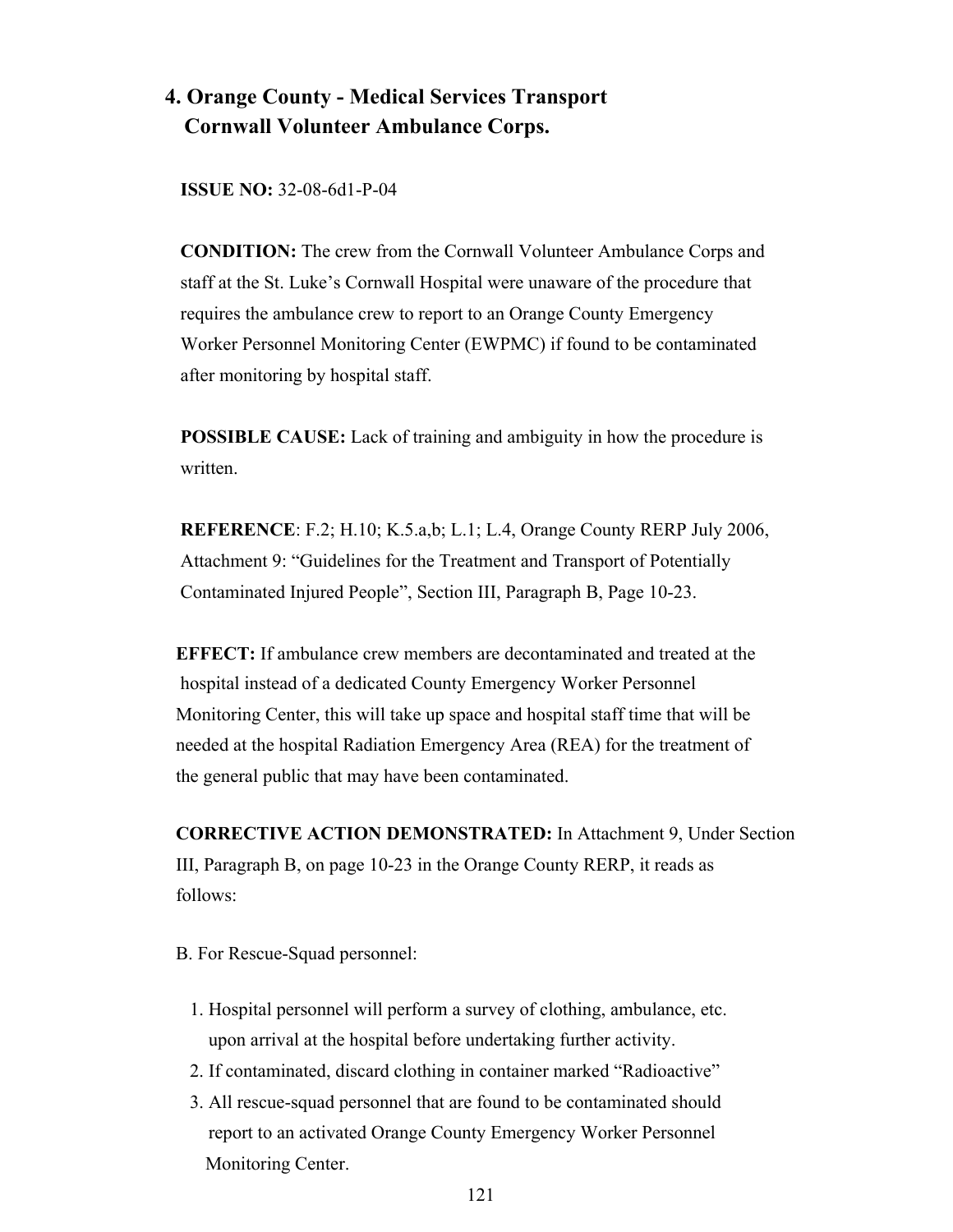This procedure needs more clarity on what actions is to take place on part of hospital staff and ambulance crew after the patient is discharged into the hospital's care. The procedure should state under what circumstances if any, that ambulance crew members are to be decontaminated and treated at the hospital, or "must" report to a EWPMC instead of "should". The removal of contaminated clothing by ambulance crew members at the hospital and the sending them to a EWPMC may not be feasible due to weather conditions and temperatures, and what the clothing requirements are of the Rescue Squad. The Orange County Radiological Officer has agreed with this recommendation and has revised the procedure accordingly. The updated procedure has been reviewed and approved by FEMA.

### **5. Rockland County - Field Monitoring Team 2**

**ISSUE NO:** 32-08-3.b.1-P-05

**CONDITION:** One Rockland County Field Monitoring Team 2 (RC FMT2) team member commented that she was allergic and could not take KI. When the team was instructed by the Field Team Coordinator (FTC) to take KI the other RC FMT2 team members took their KI (simulated) and notified the FTC that they had done so. The FTC was not advised that one team member was unable to take KI.

**POSSIBLE CAUSE:** County of Rockland, Office of Fire and Emergency Services procedure DOH-7, "Field Monitoring Team Coordinator," Paragraph 5.4.11, only requires the FTC to ensure that all field teams have been instructed to take KI when the decision has been made for it to be taken. The procedure does not provide guidance in the event that a field team member is unable to take KI. County of Rockland, Office of Fire and Emergency Services procedure DOH-8, "Potassium Issue and Use," Paragraph 5.8, requires emergency workers to record how much and when KI was taken but does not require reporting when an individual is unable to take KI.

#### **REFERENCE:** NUREG 0654 J.10.e

**EFFECT:** Not knowing that a field team member has not taken KI, the Field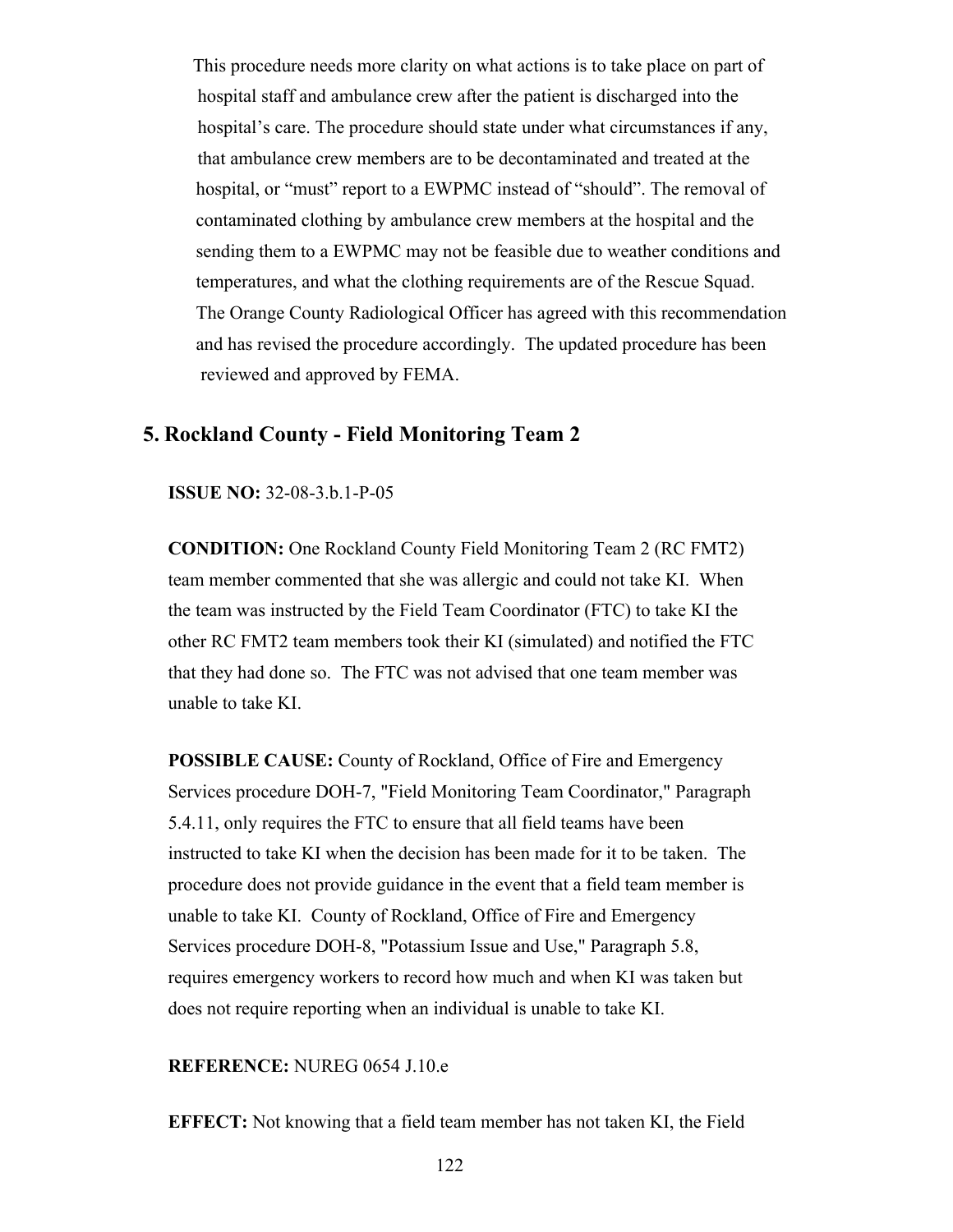Team Coordinator could direct the team into an area, or direct the team to stay in an area, where the individual could receive excess thyroid dose.

**RECOMMENDATION:** Procedures should be updated to require emergency workers to report taking, or not taking, KI when instructed to do so. Procedures should also include guidance for emergency worker coordinators to take appropriate measures when an emergency worker is unable to take KI.

### **6. Rockland County Emergency Operations Center**

**ISSUE NO:** 32-08-2.b.2-P-06

**CONDITION:** The Rockland County Radiological Emergency Preparedness Plan, Section III, Rev. 07/08, page III-25, Table III-1, states that when the projected dose to the population is 25 rem committed dose equivalent (CDE) to the thyroid from radioiodine, then the recommended action is to administer stable iodine.

The projected 25 rem thyroid CDE to warrant the recommendation to ingest KI is consistent with the U.S. Food and Drug Administration (FDA) guidance found in the U.S. Environmental Protection Agency Manual of Protective Action Guides and Protective Actions for Nuclear Emergencies, 1992, EPA-400-R-92-001. However, this guidance has been superceded by the FDA Guidance: "Potassium Iodide as a Thyroid Blocking Agent in Radiation Emergencies," November 2001. This guidance recommends the ingestion of KI as a function of age and projected thyroid CDE. It includes the recommendation to ingest KI for:

Children from birth to 18 years  $\left( \langle 70 \rangle \right)$  kg in weight):  $> 5$  rem thyroid CDE Pregnant or lactating women: > 5 rem thyroid CDE Adults 18 through  $40:$  > 10 rem thyroid CDE Adults over  $40:$  > 500 rem thyroid CDE

Also, the policy in Table III-1 is not consistent with the Rockland County Procedure, DOH-8 "Potassium Iodide Issue and Use," Rev 07/08, page 3, that states, "…upon declaration of a General Emergency by the licensee, a recommendation to evacuate and take KI would be made simultaneously."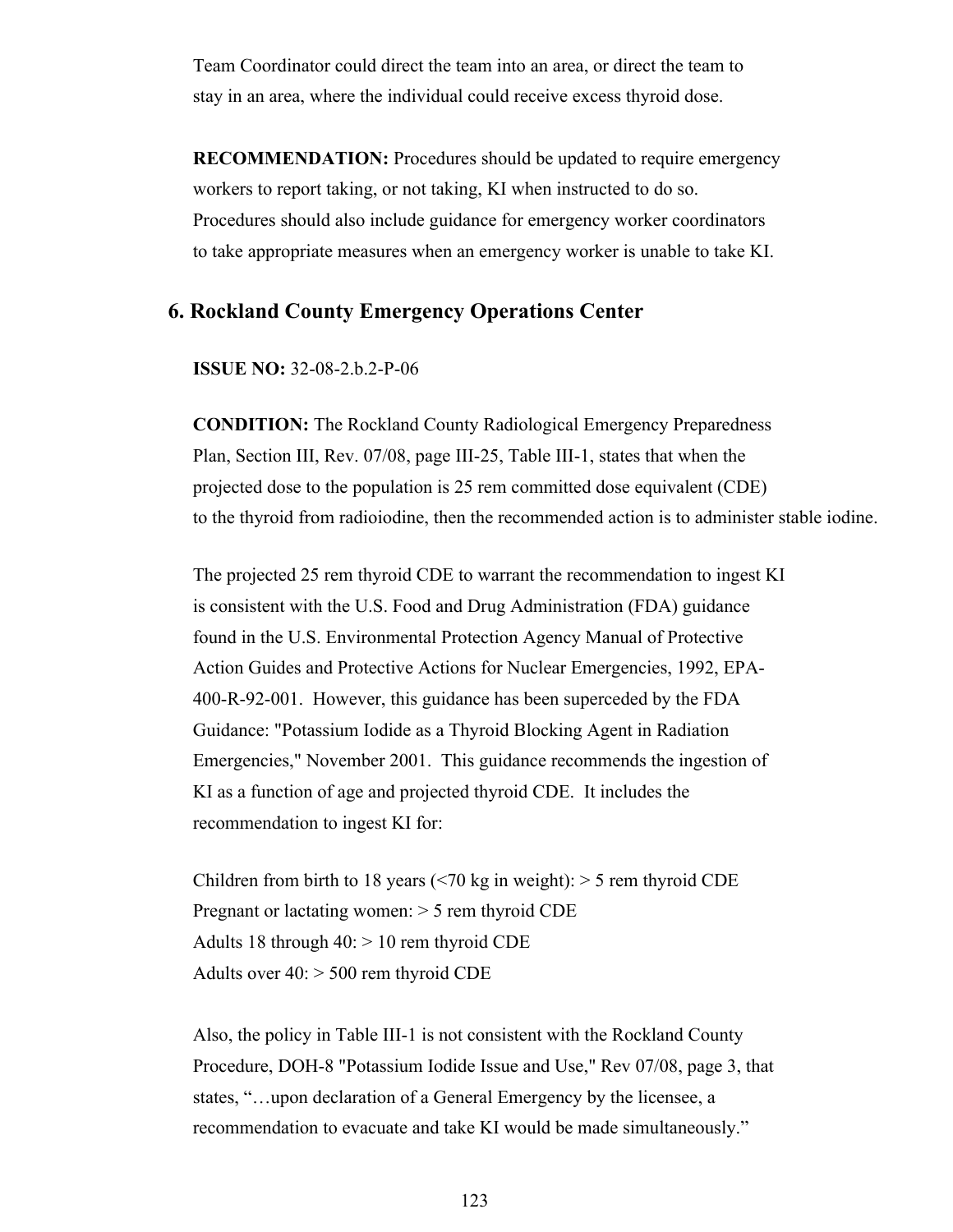**POSSIBLE CAUSE:** Failure of the Rockland County Radiological Emergency Preparedness Plan to use the most current FDA guidance for recommending KI for the public and the Rockland County Radiological Emergency Preparedness Plan is not consistent with the DOH-8 procedure.

**REFERENCE:** NUREG 0654 J.10.e; Rockland County Plan, Rev. 07/08, page III-25, Table III-1; and DOH-8.

**EFFECT:** The difference between Table III-1 and DOH-8 could result in confusion for the decision makers. Also, using the outdated projected 25 rem thyroid CDE as the trigger for recommending KI for members of the public between birth and 40 years old subjects those individuals to an increased thyroid cancer risk.

**RECOMMENDATION:** Modify the county plan to be consistent with DOH-8 and the current FDA guidance on the projected thyroid CDE that warrants the ingestion of KI by the public.

### **7. Westchester County - Field Monitoring Team HD-1**

**ISSUE NO:** 32-08-4.a.3-P-07

**CONDITION:** IP-3.2, Attachment 5 "Conduct of an Air Sample" Step 3.0 directed the Field Monitoring Teams to take a 10 cubic feet air sample and referred the reader to Attachment 6 (Air Sampler Model H-809C) for air sampler run times. However, Attachment 6 contained no run times for obtaining a10 cubic feet air sample at different flow rates. For the two air samples taken, the flow rates were 0.9 and 0.8 cubic feet per minute (cfm), less than calibration flow rate of 1 cfm. When the EOC was informed of this, Field Monitoring Team HD-1 was instructed to continue to use 10 minutes as the sampling time because the air sampler was calibrated for 1 cfm and to not adjust the time duration.

**POSSIBLE CAUSE:** IP-3.2 was revised 8/08 and run time information was eliminated from Attachment 6. When contacted, the WC EOC instructed HD-1 to continue to use 10 minutes as the sampler run time even if the flow rate is not exactly 1 cfm.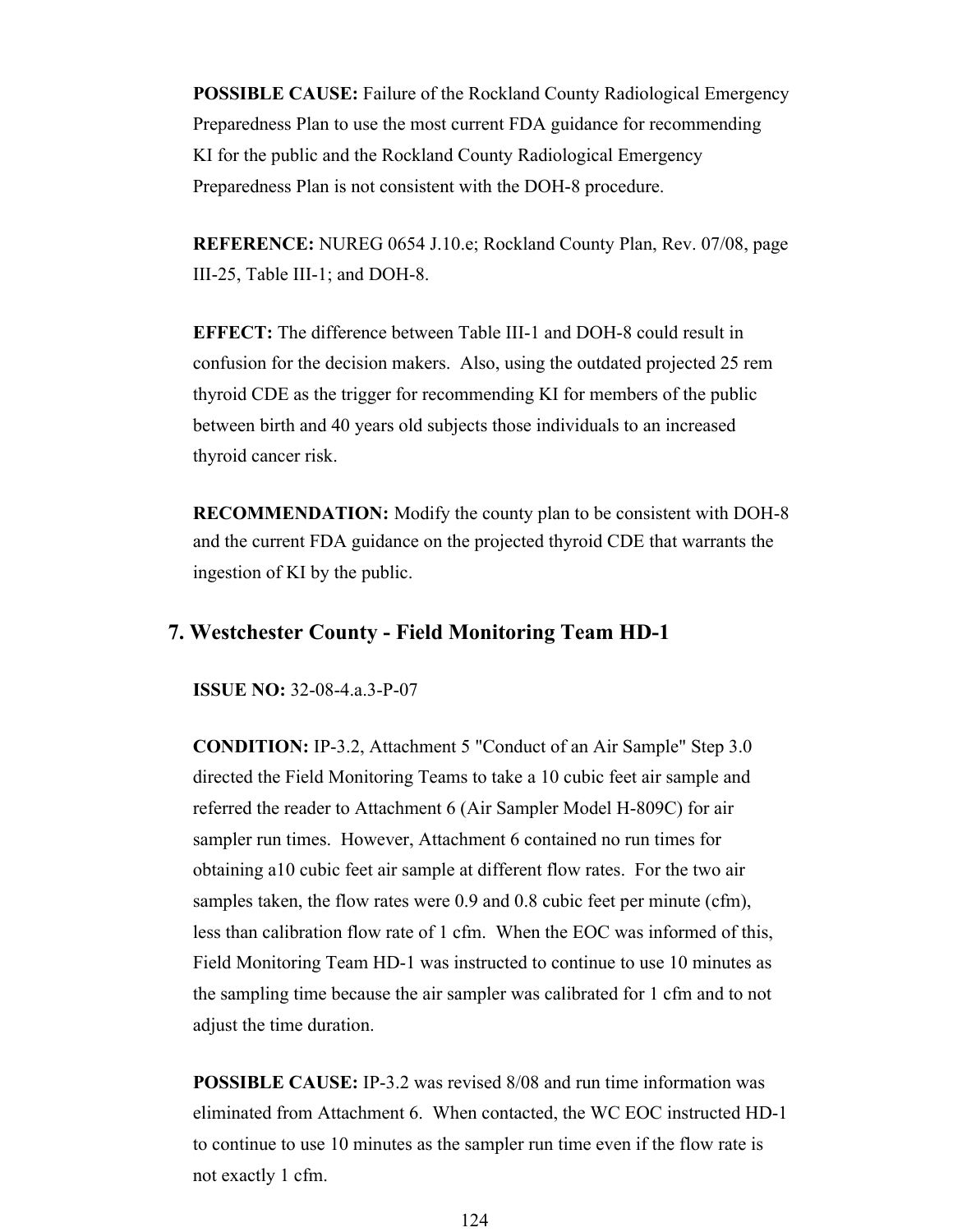**REFERENCE:** NUREG-0654 I.9; Westchester County Radiological Emergency Response Plan, Implementation Procedure IP-3.2 "Field Monitoring Team" Attachments 5 and 6.

**EFFECT:** For this exercise, there was no effect because Field Monitoring Team HD-1 was not in the plume when they took their air samples; hence all their measurements were background. However, if the team were in the plume and the air sampler flow rate differed from the calibrated rate, then using a fixed sampling time (10 minutes) would result in a total air volume sampled to be higher or lower than 10 cubic feet that would be used in performing iodine dose calculations.

**RECOMMENDATION:** Either revise Attachment 5 of IP-3.2 to instruct the Field Monitoring Teams to record and transmit the air sampler flow rate observed when using a fixed sampling duration or revise Attachment 6 of IP-3.2 to provide the sampling durations (run times) needed to obtain a fixed sampling volume of air of 10 cubic feet.

### **8. Westchester County - Field Monitoring Team HD-1**

**ISSUE NO:** 32-08-4.a.3-P-08

**CONDITION:** Information was not marked on the envelopes for the air samples as per SOP IP- 3.2 "Field Monitoring Teams". Steps 7.0, 9.0, 10.0, 11.0, and 14.0 of Attachment 5 "Conduct of an Air Sample" directed that the following be marked on the Air Sample Data Collection Envelopes:

#### **Envelope Containing the Particulate Filter**

 Filter Gross CPM, Filter Background CPM, Net Filter CPM and Filter Envelope Contact Dose Rate

### **Envelope Containing the Cartridge**

 Higher of the Cartridge Gross CPM through envelope and Cartridge Net CPM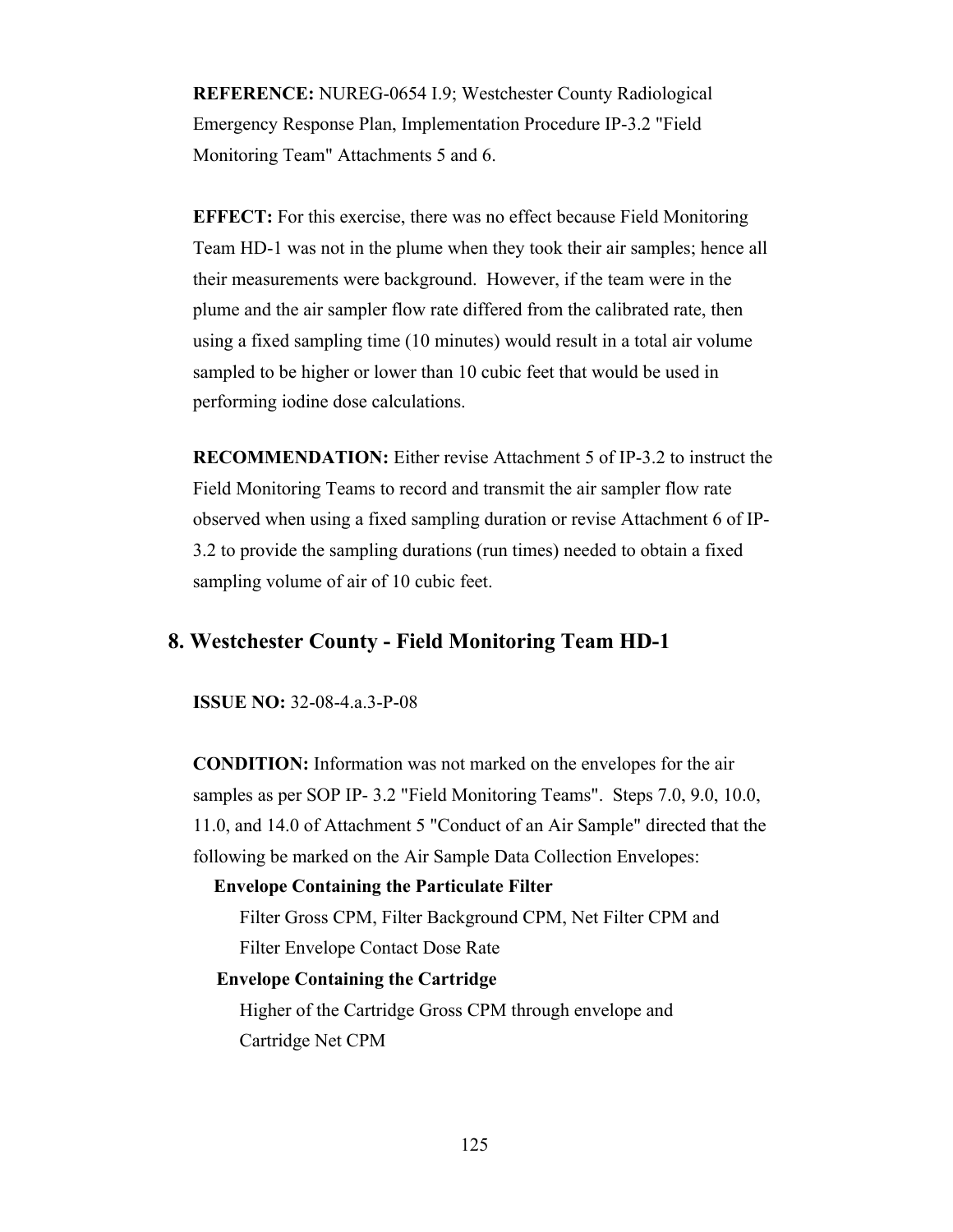#### **Instead the following were marked:**

#### **Envelope Containing the Particulate Filter**

Date, Team, Sampling location, Filter sample,

start and stop times of the air sample and CPM (unknown if gross, background or net).

### **Envelope Containing the Cartridge**

Date, Team, Sample location, Cartridge sample, start and stop times of the air sample and CPM for front and back of envelope containing cartridge.

**POSSIBLE CAUSE:** Steps 7.0 through 15.0 of IP-3.2 were not followed for recording information on the Air Sample Data Collection Envelopes. Although SOP IP-3.2 Attachment 5 identified what should be marked on the envelope, the envelopes provided were blank 5x7-inch brown envelopes. Without a preprinted label or information/data template for the envelope, it made it difficult for Field Monitoring Team HD-1 to correctly fill in the information required by Attachment 5 to be recorded on the envelopes.

**REFERENCE:** NUREG-0654 I.9; Westchester County Radiological Emergency Response Plan, Implementation Procedure IP-3.2 "Field Monitoring Team" and Attachment 5 "Conduct of an Air Sample."

**EFFECT:** For this exercise, there was no effect because Field Monitoring Team HD-1 was not in the plume when air sampling was performed; hence all their filter and cartridge measurements were background. However, if HD-1 were sampling in the plume, there would be incomplete field information provided to inform the sample recipient of the potential envelope content when the sample envelopes are transferred to the courier or to the sample custodian at the Westchester County Emergency Worker Decontamination Center,. More importantly, the information required by Attachment 5 to be recorded on the envelopes does not provide key information such as date, location of sampling, time of sampling which HD-1 did write on the envelopes. As written, the recipient of the sample would have no idea of the sampling locations unless Attachment 7 of IP-3.2 accompanied the sample envelopes.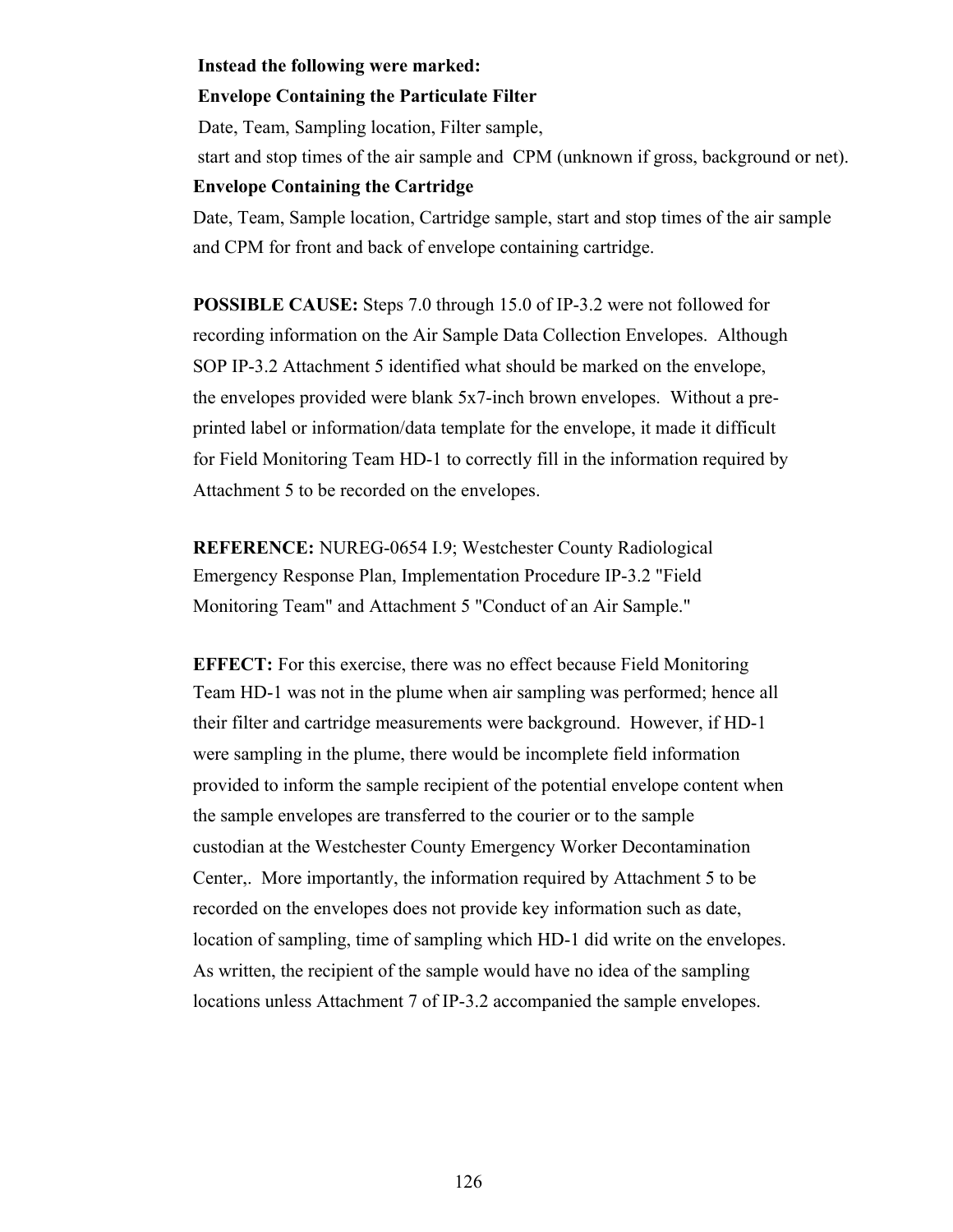**RECOMMENDATION:** Consider revising IP-3.2 Attachment 5 to include a form or label for the sample envelope to prompt for the information/data that should be recorded. Consider revising Attachment 5 to include recording other key data to be attached to the sample envelope or require a copy of Attachment 7 to accompany the envelope.

### **9. Westchester County - Medical Services Hospital - Westchester Medical Center**

**ISSUE NO:** 32-08-6.d.1-P-09

**CONDITION:** A number of activities were observed that would be improved by procedure enhancements at the hospital. Because the Lead Controller had the wrong telephone number for the hospital, the hospital was not notified of the patient being enroute. A security officer stationed outside did not inform the drill participants that the ambulance had arrived. In addition, when surveys were conducted in the REA, the probe on the radiation detector (E-520) was not covered. Finally, although the Radiological Safety Physicist stationed outside did a good job reminding the hospital crew to read dosimeters every 15 minutes, a poster containing similar information should be used in case this individual is not present

**POSSIBLE CAUSE**: Some activities have not been captured in the hospital procedure.

#### **REFERENCE:** NUREG 0654, L.1

**EFFECT:** Although a significant problem is not likely to occur if this issue is not addressed, the processes at the hospital might be improved if they are. For example, a patient may not wait as long outside if the security officer is aware that he must notify hospital staff that an expected ambulance has arrived. Also, covering a radiation detecter probe would most likely prevent it from becoming contaminated. Finally, a poster with dosimeter requirements and action levels may prevent personnel from forgetting to read their DRD's or exceeding a dose limit.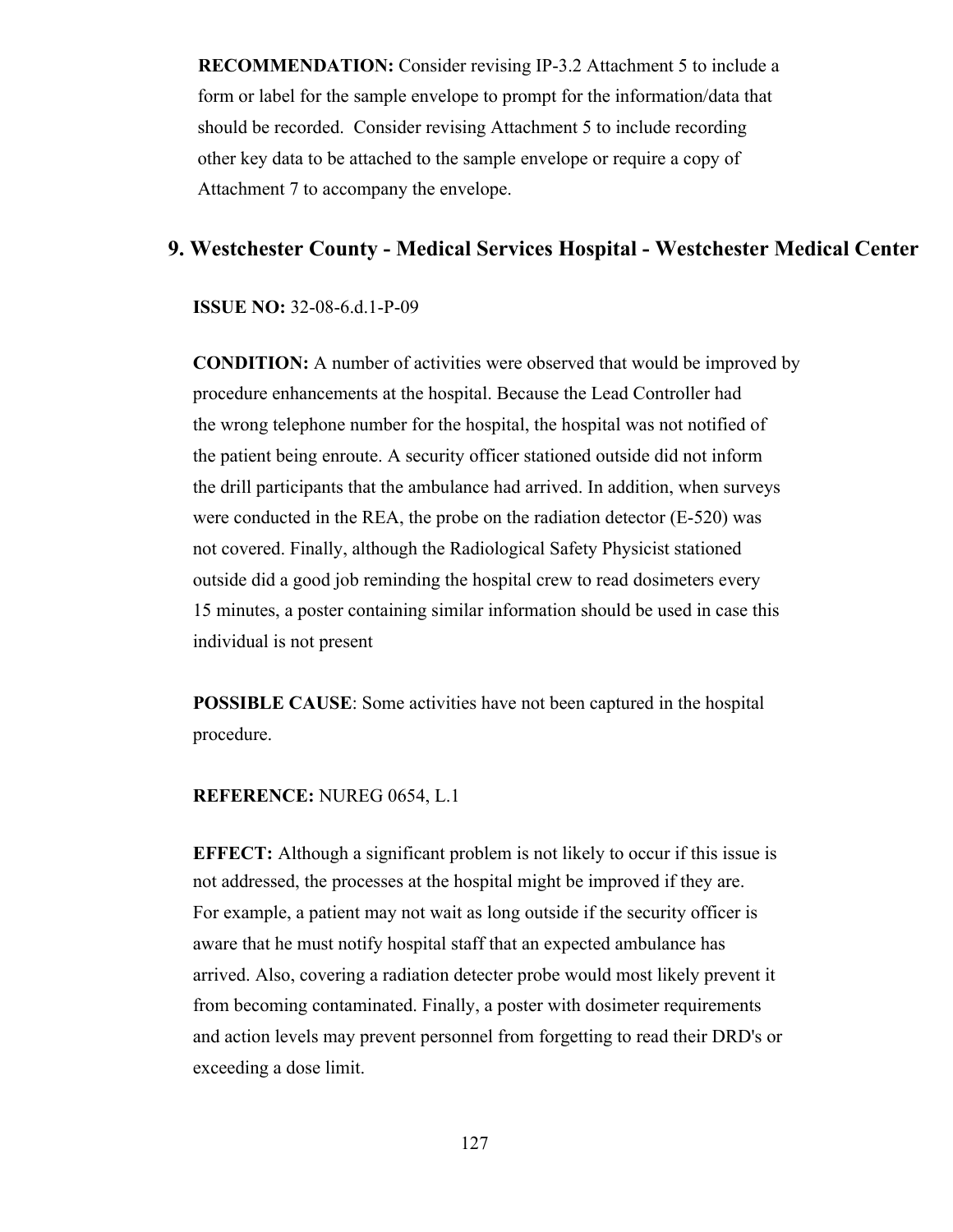**RECOMMENDATION:** Revise the hospital procedure to require covering the detector probe prior to conducting radiological surveys. The procedure should include having the security person stationed outside inform hospital staff when an ambulance is waiting outside with a patient. Also, although the Radiological Safety Physicist stationed outside did a good job reminding the hospital crew to read dosimeters every 15 minutes, a poster containing similar information would be useful in case this individual is not present.

### **10. Westchester County - Warning Point**

**ISSUE NO:** 32-08-1.a.1-P-10

**CONDITION:** The Emergency Operations Center (EOC) activation list provided to the evaluator to demonstrate quarterly updating was not the same list that was used during the exercise.

**POSSIBLE CAUSE:** The activation list utilized during the drill had not been replaced with the updated list.

**REFERENCE:** NUREG-0654/FEMA-REP-1, E.1, E.2

**EFFECT:** No negative consequences occurred. Only one phone contact is necessary to activate the EOC and the list had five of the seven correct names.

**RECOMMENDATION:** Replace the list in the WP with the updated activation list.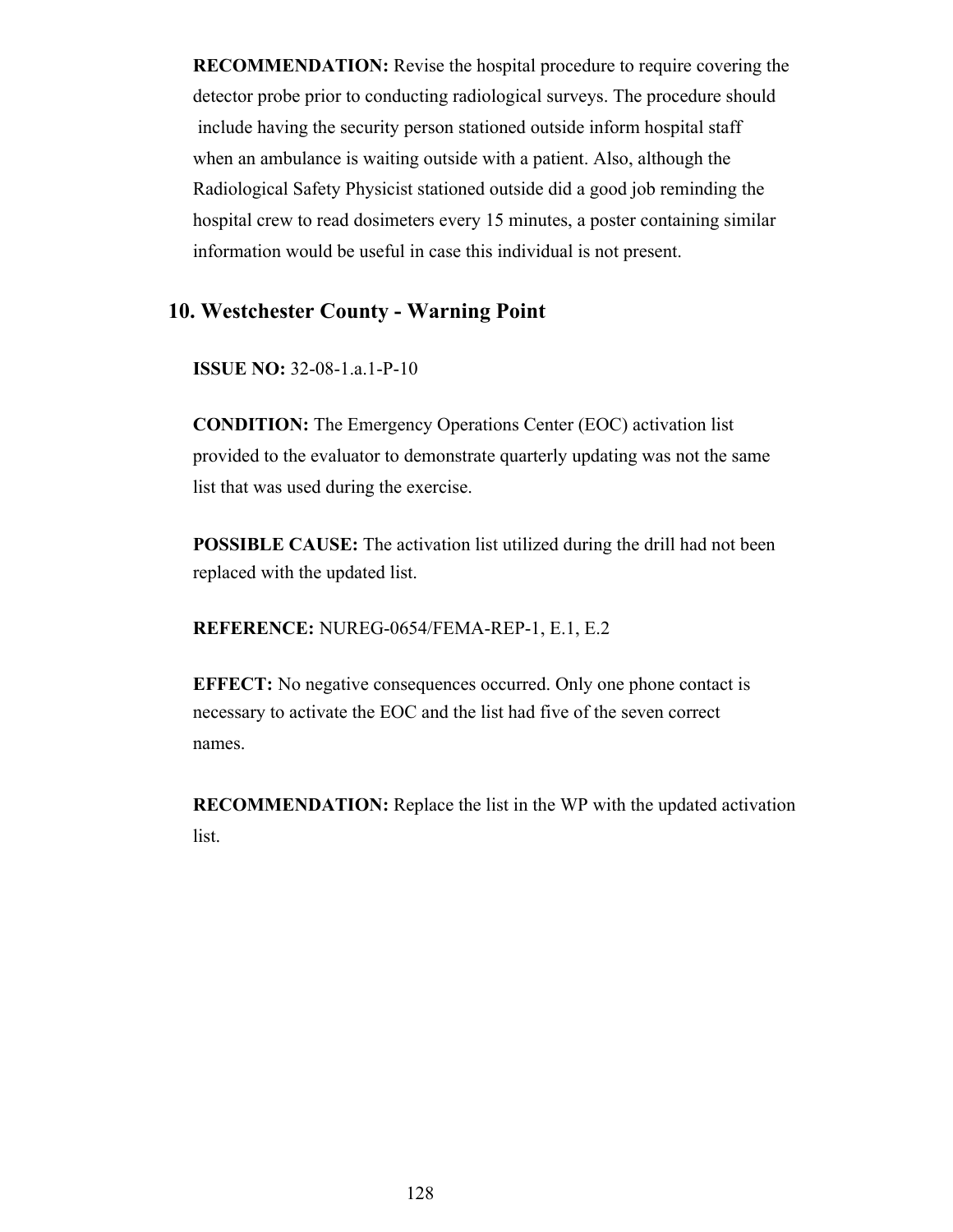# **11**. **Westchester County - School Bus Company - Hendrick Hudson Bus**

 **ISSUE NO:** 32-08-3.a.1-P-20

 **CONDITION:** The inventory at the School Bus Garage no longer has TLDs. Instead the TLDs were replaced with a newer technology OSL permanent record dosimeter. The new inventory is not accurately documented inWestchester County's Plan.

 **POSSIBLE CAUSE**: A possible cause for the deviation between the plan and the inventory of the bus garage is that the plan may not have been updated since the issuance of the newly calibrated dosimeters to the bus garage.

 **REFERENCE:** NUREG-0654 FEMA-REP 1 Rev. 1 Part II Section K Westchester County Radiological Emergency Plan for the Indian Point EnergyCenter Procedure 5 – DOT, Attachment 1

 **EFFECT:** The equipment issued to the emergency workers are not the sameas described in the plan.

 **RECOMMENDATION:** It is recommended to update the plan to reflect the new dosimeters in inventory.